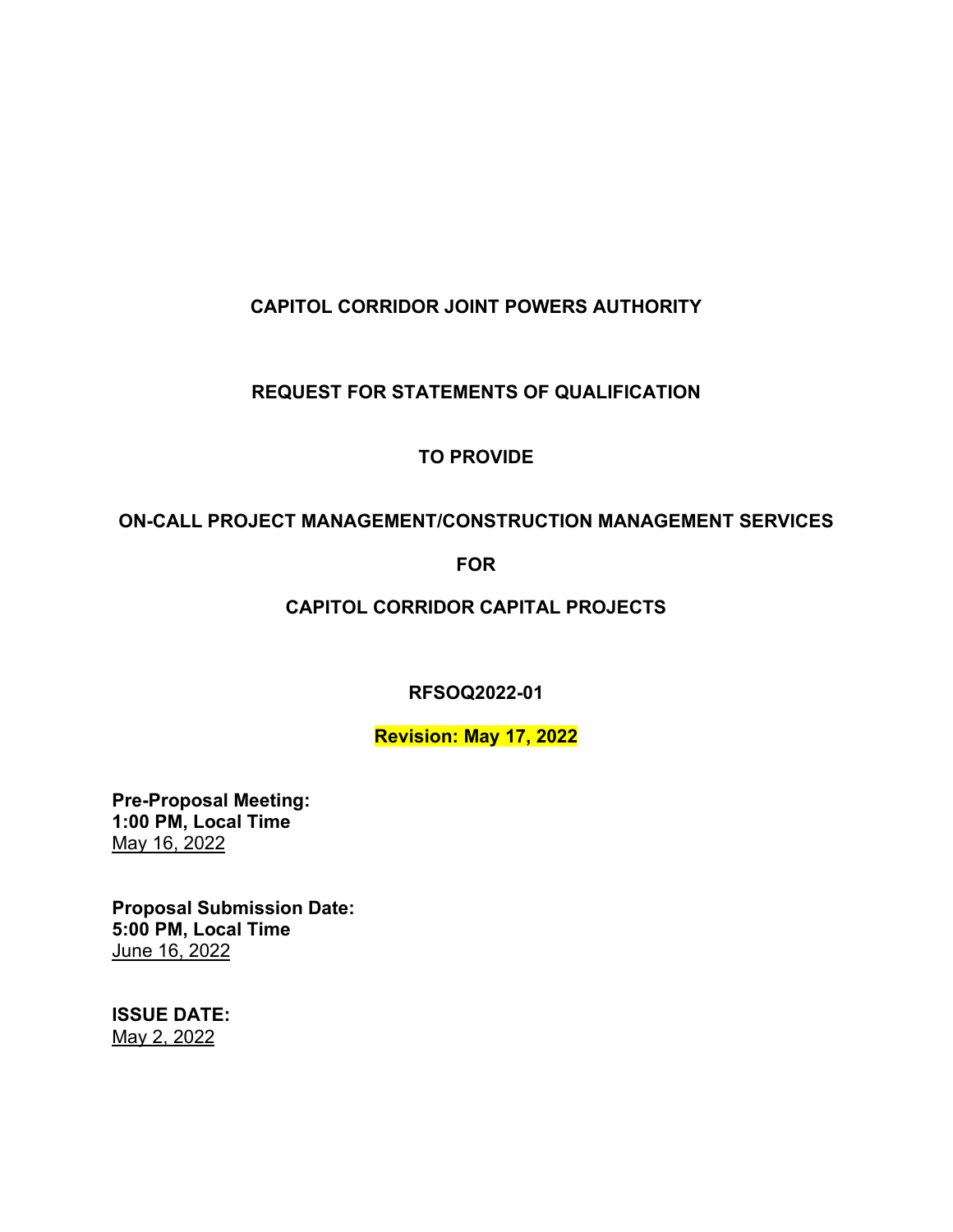### **TABLE OF CONTENTS**

### **SECTION PAGE**

| $\mathbf{L}$    |    |
|-----------------|----|
| $\mathbf{II}$ . |    |
| III.            |    |
| IV.             |    |
| $\vee$          |    |
| VI.             |    |
| VII.            |    |
| VIII.           |    |
| IX.             |    |
| X.              | 21 |
| XI.             |    |

### **EXHIBITS**

# EXHIBIT 1: AGREEMENT FOR CONSULTING SERVICES

| ATTACHMENT A: SCOPE OF SERVICES                                                       |
|---------------------------------------------------------------------------------------|
| ATTACHMENT B: KEY PERSONNEL LIST                                                      |
| ATTACHMENT C: PROJECT CONSULTANT TEAM                                                 |
| ATTACHMENT D: STATE OF CALIFORNIA DEPARTMENT OF TRANSPORTATION<br><b>REQUIREMENTS</b> |

- EXHIBIT 2: ADVANCE AGREEMENT FOR PROVISIONAL COST REIMBURSEMENT
- EXHIBIT 3: PROVISIONAL COST REIMBURSEMENT AND RATE DATA
- EXHIBIT 4: STATEMENT OF QUALIFICATIONS AND BUSINESS REFERENCES ATTACHMENT A: COST DISCLOSURE STATEMENT (CDS)
- EXHIBIT 6: CERTIFICATION REGARDING DEBARMENT, SUSPENSION, INELIGIBILITY AND VOLUNTARY EXCLUSION LOWER TIER COVERED TRANSACTIONS
- EXHIBIT 7: CERTIFICATION REGARDING LOBBYING
- EXHIBIT 9: PROJECT CONSULTANT TEAM
- EXHIBIT 10: ADDENDA ACKNOWLEDGEMENT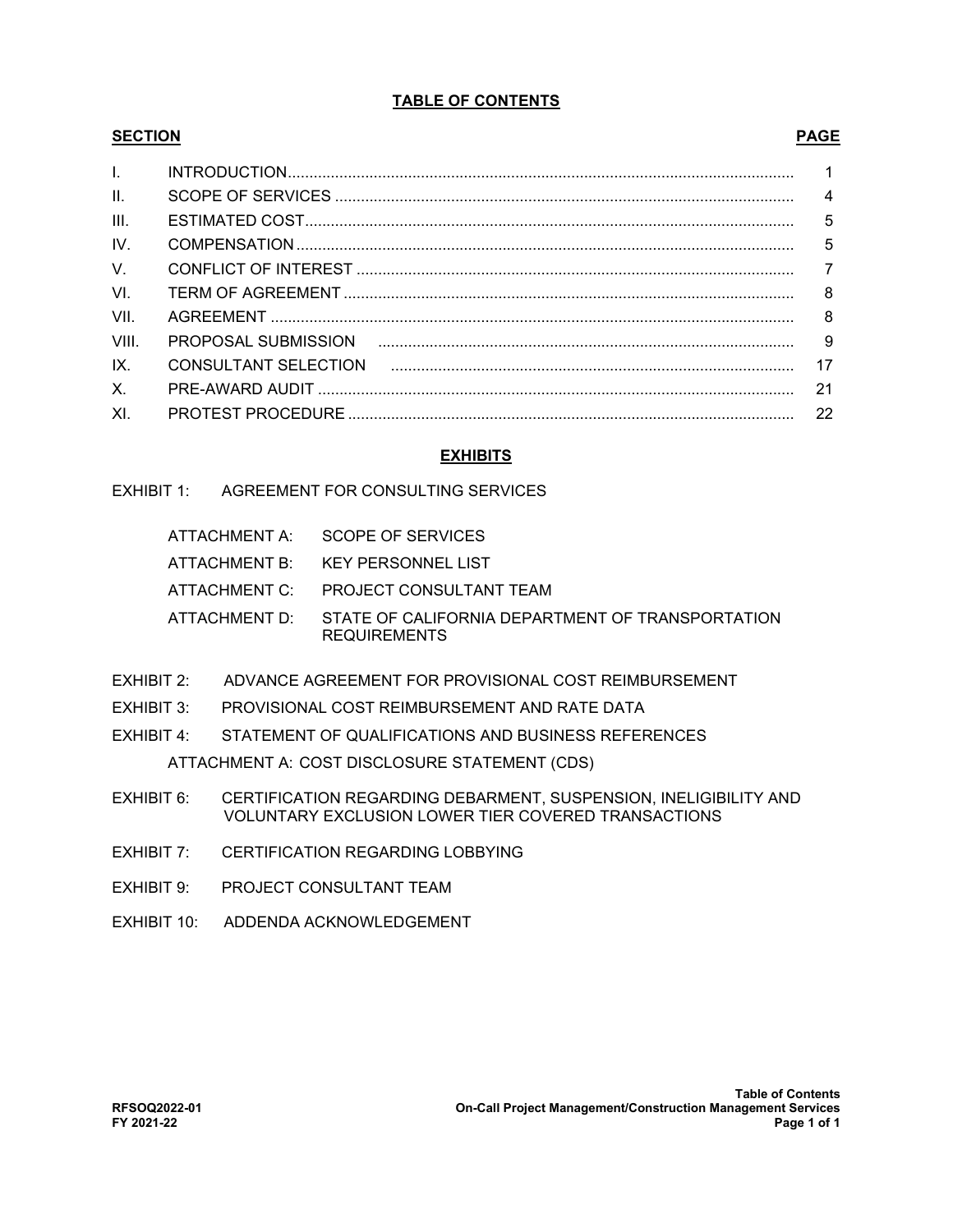# **REQUEST FOR STATEMENTS OF QUALIFICATIONS**

# **TO PROVIDE**

# **ON-CALL PROJECT MANAGEMENT/CONSTRUCTION MANAGEMENT SERVICES**

# **FOR**

# **CAPITOL CORRIDOR JOINT POWERS AUTHORITY**

### **I. INTRODUCTION**

### A. CCJPA and CONSULTANT

The Capitol Corridor Joint Powers Authority ("CCJPA") intends to engage the services of a consulting firm or joint venture ("CONSULTANT") to provide project management and construction management services for CCJPA capital projects.

### B. Requesting Proposals

Accordingly, CCJPA is now accepting Statements of Qualifications ("SOQ(s)") from proposers ("Proposers") for consideration for the selection of a CONSULTANT to perform the scope of services specified in this Request for Statements of Qualifications ("RFSOQ").

- 1. Services being sought with this RFSOQ will be required on an as-needed basis; assignments may be made to CONSULTANT by CCJPA, at its sole discretion, by means of Work Directive(s) ("WD(s)").
- 2. The administrative procedures for issuing WD(s) are set forth in Exhibit 1, AGREEMENT FOR CONSULTING SERVICES ("Agreement"), to this RFSOQ (Article 1.3, WORK DIRECTIVES). Among other things the procedures for issuance of WD(s) will include the following:
	- a. Upon receipt of a Work Directive Proposal Request ("WDPR"), CONSULTANT will prepare within the time specified in the WDPR a Work Directive Proposal ("WDP") containing a detailed Work Directive, cost estimate and schedule for CCJPA's written approval and issuance of a unilateral Purchase Order (PO) prior to the CONSULTANT implementing the WD.
	- b. CCJPA reserves the right to terminate a WD and redirect the remainder of the Work to another Consultant(s).
	- c. If a WDP is rejected, neither party shall have any rights or obligations arising out of the WDP or WDPR.
	- d. Compensation for the costs of WDP preparation, or costs incurred as result of an accepted WD, are addressed in Section IV, COMPENSATION of this RFSOQ.
- C. Entering into an Agreement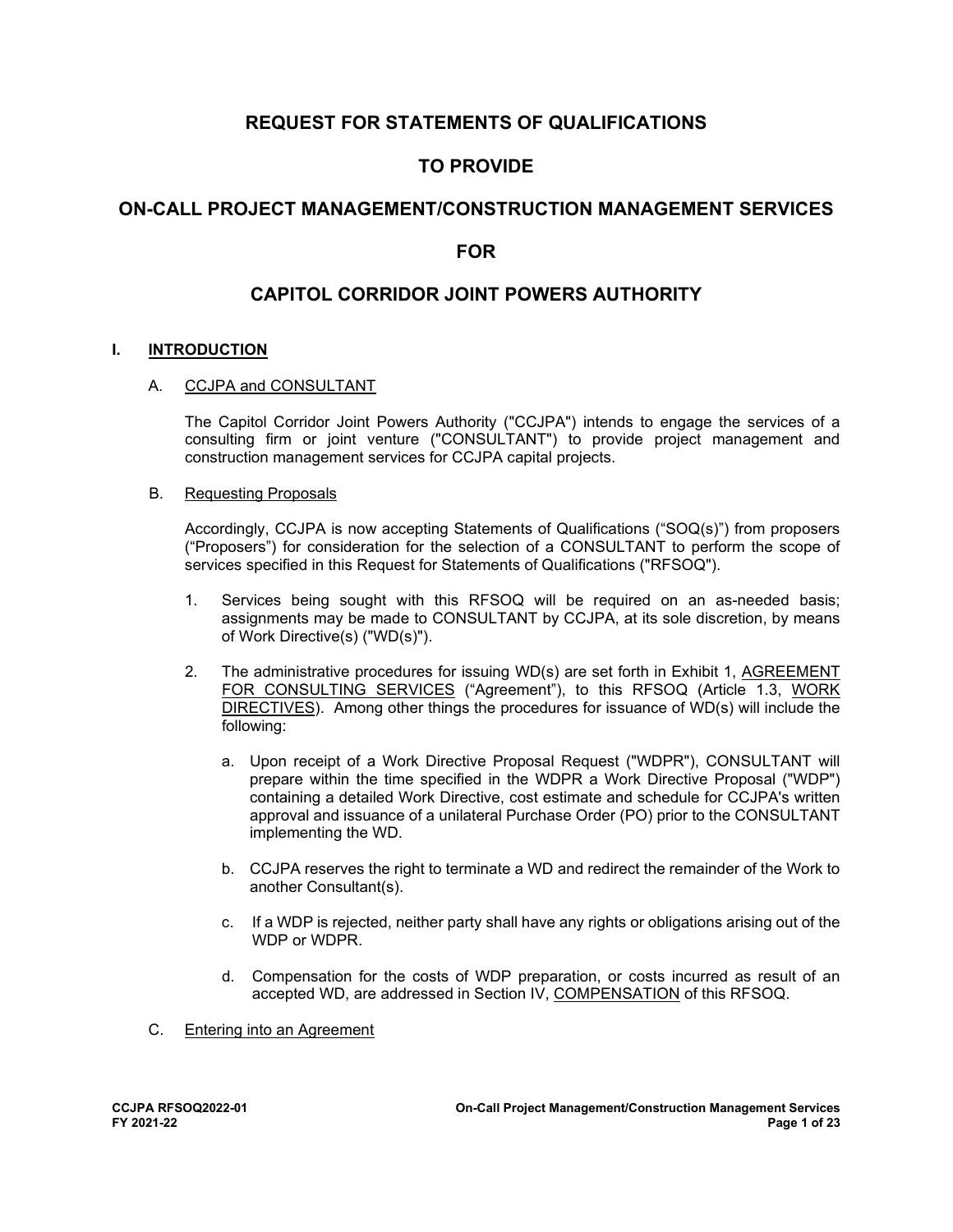1. Based upon Section VII, AGREEMENT, below, the CONSULTANT selected will be required to enter into the Agreement with CCJPA.

### D. Funding Sources

A variety of funding may be used to fund WDs including federal, state, and local sources. The Agreement entered into as a result of this RFSOQ may be funded, in part or in full, under a grant from (a) the United States Department of Transportation ("DOT"), Federal Railroad Administration ("FRA"), and/or (b) the State of California through the California Department of Transportation ("CALTRANS") or via Regional or Local funds. Contractual provisions required by the State of California Department of Transportation is set forth in Exhibit 1, Attachment D.

### E. RFSOQ Proposal Costs

This RFSOQ does not commit CCJPA to enter into an agreement, to pay any costs incurred in the preparation or presentation of a Statement of Qualification, or to procure or contract for services.

- 1. CCJPA reserves, at its sole discretion, the right to reject any and all SOQ's solicited by this RFSOQ and to waive informalities and minor irregularities in any SOQ received.
- 2. CCJPA also reserves, at its sole discretion, the right to negotiate with all qualified Proposers, or to cancel this RFSOQ in whole or in part.
- 3. CCJPA may require selected Proposers to participate in negotiations and to submit such cost or technical data or other revisions of its proposals as may result from such negotiations.
- 4. CCJPA may request Proposer(s) to extend the validity period of its proposal beyond the requirements set forth in Section VIII.B.3, by written agreement between CCJPA and the Proposer(s) concerned.

### F. California Public Records Act

This RFSOQ and any material submitted by the Proposer are subject to public inspection under the California Public Records Act (California Government Code Section 6250 et seq.), unless exempted by law.

Public Disclosure: CCJPA is subject to the California Public Records Act set forth above and any documents submitted except Statements of Qualifications and Business References, which are exempt from public inspection pursuant to California Public Utilities Code Section 99154, shall be subject to public inspection and copying pursuant to the California Public Records Act. In addition, Proposers should specifically identify any portion of their SOQ's which they deem to contain confidential, proprietary information or trade secrets (Confidential Information) and will be required to provide, upon request, justification and defense of Proposer's position that such material should not be disclosed by the CCJPA under the California Public Records Act.

In the event there is a Public Records Act request filed with CCJPA seeking disclosure of Confidential Information that has been designated as Confidential Information by Proposer pursuant to the Proposal, CCJPA agrees to give Proposer prompt written notice of such request, and Proposer agrees to assist CCJPA in responding to the request by reviewing the documents requested and confirming that Proposer wishes that they not be made public by CCJPA. In addition, Proposer agrees to hold CCJPA harmless and, at CCJPA's option, provide legal defense for CCJPA from all claims and demands including attorneys' fees asserted against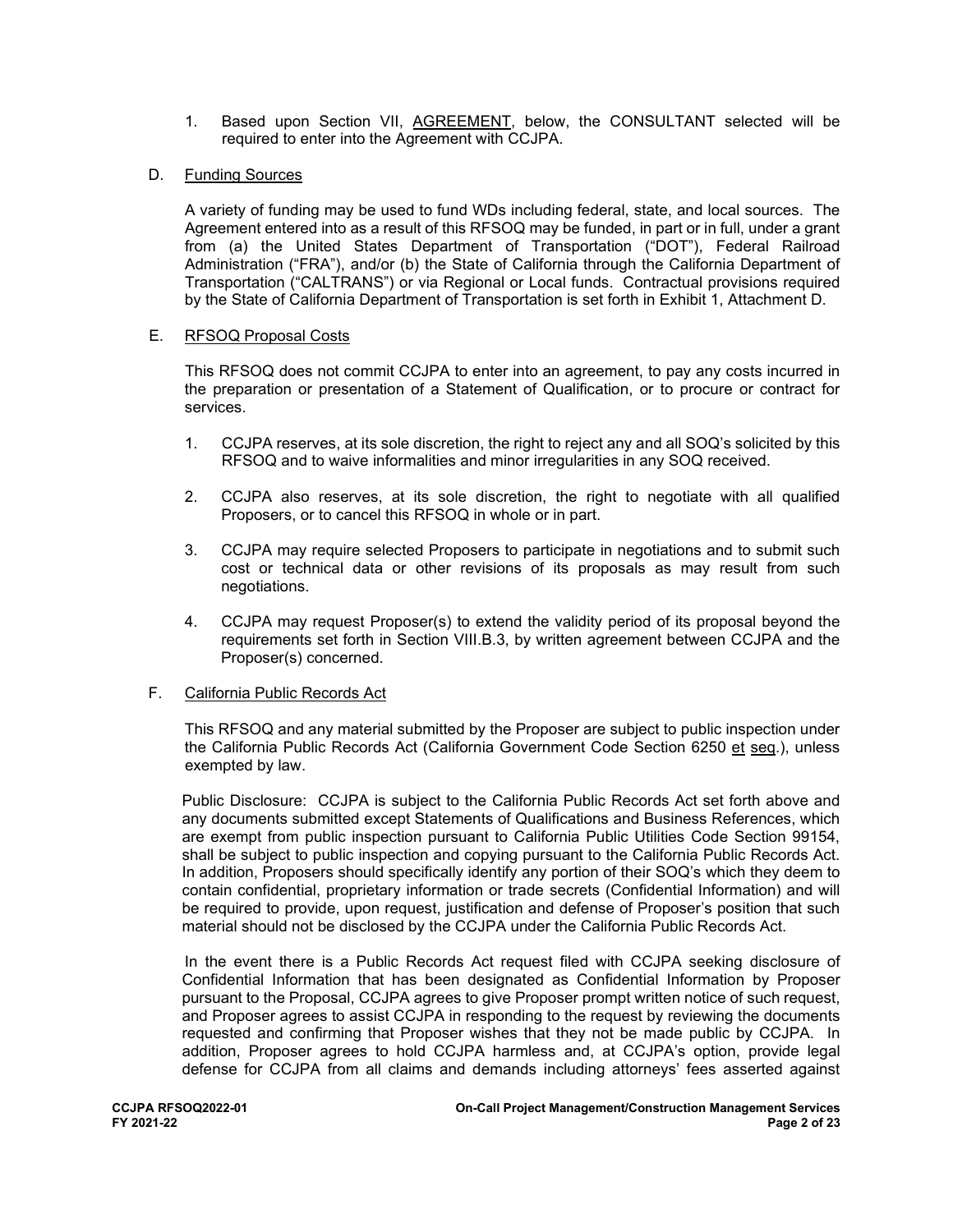CCJPA that may result from CCJPA refusing to make public documents that Proposer has designated as Confidential Information. Proposer also agrees that, if any action is filed in court seeking disclosure of the Confidential Information declared proprietary by Proposer, CCJPA may deposit the documents with the court and Proposer will defend its designation of the information as Confidential Information.

### G. Award from RFSOQ

CCJPA intends to make one (1) award resulting from this RFSOQ. The prime awardee and its subconsultants may be precluded from performing services in connection with other related procurements or from participating as a vendor or contractor on projects for which they are providing services under the Agreement resulting from this RFSOQ, which when determined on a case-by-case basis represent a conflict of interest, in CCJPA's sole judgment. For example, if a firm is the design engineer of record for a CCJPA construction contract and that firm is a member of the on-call PM/CM consultant team, that firm would be prohibited from providing CM services personnel for the construction contract for which the firm is the engineer of record. Other firms that may be a member of the PM/CM consultant team, who are not the design engineer of record, would not be prohibited from providing CM services personnel.

### **PROPOSERS MAY OBTAIN INFORMATION ON THE STATUS OF THE AWARD OF THIS AGREEMENT BY CHECKING THE CCJPA WEBSITE: [https://www.capitolcorridor.org/opportunities/.](https://www.capitolcorridor.org/opportunities/)**

### H. Prevailing Wage Requirements

In the event work performed under this Agreement is subject to the payment of prevailing wages, special attention is directed to Division 2, Part 7, Chapter 1, Article 2 of the State Labor Code concerning wages. CONSULTANTS, and Subconsultants performing such work, shall pay to all workers employed on the Work not less than the prevailing rate of wages as determined by the Director of the State Department of Industrial Relations or set out in the wage determination of the U.S. Secretary of Labor, whichever is higher. Pursuant to Section 1773 of the State Labor Code, CCJPA has obtained from the Director of the State Department of Industrial Relations the general prevailing rate of per diem wages and the general prevailing rate for holiday and overtime work in the locality in which the Work is to be performed. For a craft or classification not shown on the general prevailing wage determinations, CONSULTANT or Subconsultant may be required to pay the wage rate of the most closely related craft or classification shown in such determinations for Agreement Work or request a wage determination from the State Department of Industrial Relations (DIR) for the craft or classification.

Proposer's attention is directed to Article 30, which describes the State Labor Code Section 1725.5 and Section 1771.1 that, among other things, require all CONSULTANTS and Subconsultants expected to perform work subject to the payment of prevailing wages to be registered with the DIR in order to be qualified to propose on this Agreement or to be listed as a Subconsultant on any proposal submitted, or engaged in the performance of such work in this Agreement.

Proposers are informed that pursuant to Section 1771.4 of the State Labor Code, this Agreement is subject to compliance monitoring and enforcement by the DIR. Furthermore, the CONSULTANT shall post Jobsite notices, as prescribed by regulation. Pursuant to Section 1775 of the State Labor Code, CONSULTANTS and Subconsultants, who perform work subject to the payment of prevailing wages are subject to being assessed a penalty of up to two hundred dollars (\$200) by DIR for each calendar day for each worker who is paid less than the prevailing wage rate for the work or craft in which the worker is employed. Each CONSULTANT, and Subconsultant subject to the requirement to submit Certified Payroll Reports, shall furnish the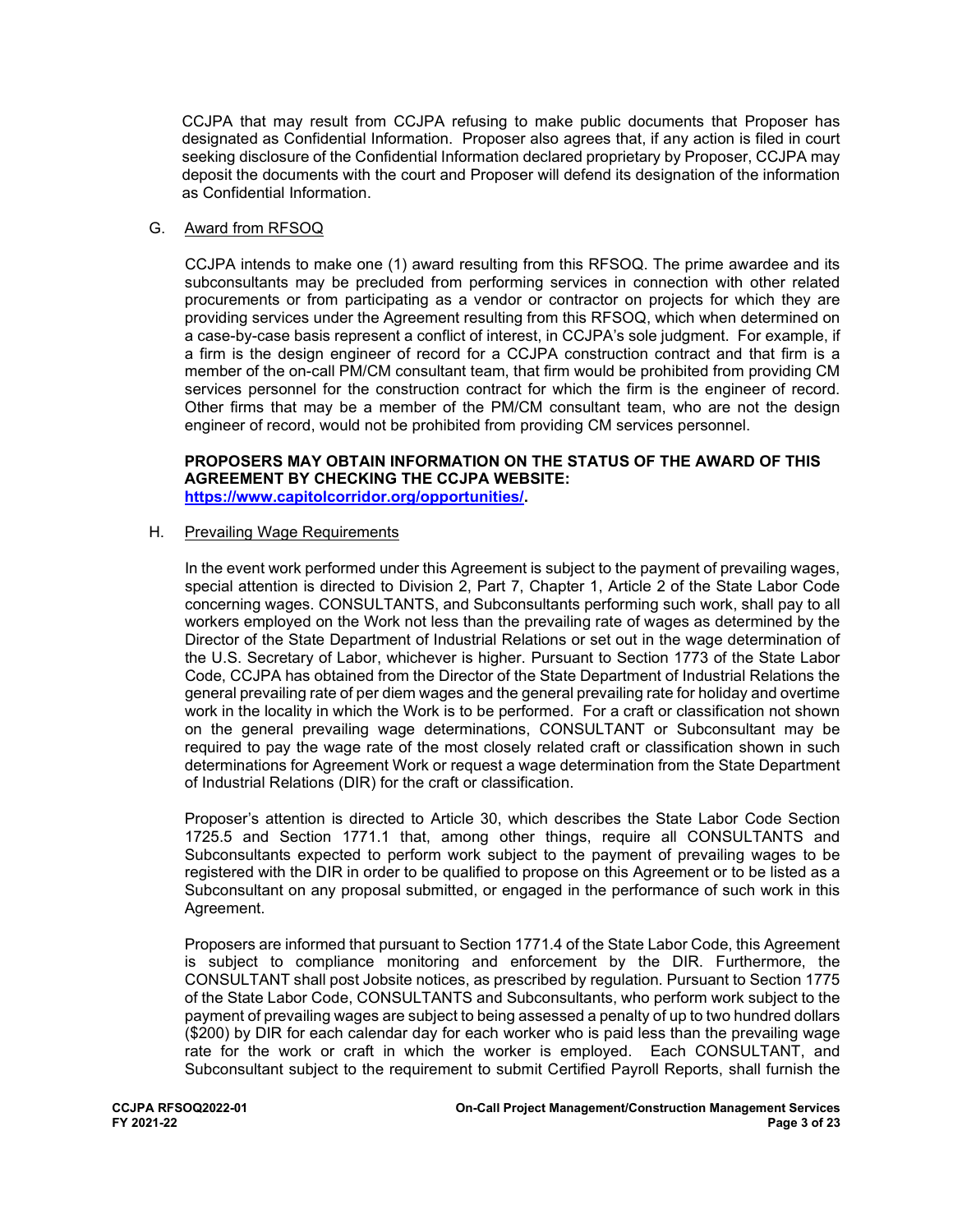payroll records specified in Section 1776 of the State Labor Code directly to the Labor Commissioner at least monthly and in a format prescribed by the Labor Commissioner. In addition, under Section 1815 of the State Labor Code, workers who perform work subject to the payment of prevailing wages in excess of eight (8) hours per Day, or more than forty (40) hours during any week, shall be compensated at no less than 1  $\frac{1}{2}$  times the basic rate of pay for all hours worked in excess of eight (8) hours per Day, and any hours in excess of forty (40) hours during any week. Pursuant to Section 1813 of the State Labor Code, DIR may impose additional penalties of twenty-five dollars (\$25) for each worker performing work subject to the payment of prevailing wages employed for each calendar Day during which the worker is required or permitted to work more than eight (8) hours a Day or forty (40) hours in a week without paying the required compensation.

### **II. SCOPE OF SERVICES**

### A. Services to be Provided

Services to be provided are described in Attachment A, **SCOPE OF SERVICES**, to Exhibit 1, AGREEMENT FOR CONSULTING SERVICES, of this RFSOQ. Among other things CONSULTANT's services are expected to conform to the following guidelines:

- 1. Services for any work which may be authorized pursuant to this RFSOQ shall be performed in accordance with the terms of Exhibit 1, Attachment A, SCOPE OF SERVICES. Such services must comply with applicable Federal, state, county, city and CCJPA guidelines, policies, and procedures. Consulting services to be provided by the CONSULTANT under the Agreement shall comply with the latest specified edition of all applicable codes, ordinances, standards, regulations and other laws unless otherwise specified by CCJPA.
- 2. In addition, CONSULTANT may be required, in the performance of its services, to comply with the requirements of various agencies, including counties, cities, and railroads. CCJPA, to the extent possible, will provide all relevant information in its possession at the time an WDPR is issued.
- 3. To the extent possible, work is to be provided by personnel of CONSULTANT located within the eight (8) County areas of: Placer, Sacramento, Yolo, Solano, Contra Costa, San Francisco, Alameda, and Santa Clara. In very limited situations, CCJPA may provide office space for CONSULTANT'S personnel (working under the Agreement) as provided for in the WDs under the Agreement. In these cases, an appropriate field overhead rate is anticipated to be utilized. Subsistence expenses and travel expenses will be compensated only if expressly approved by CCJPA.
- 4. CONSULTANT will provide services on a cost reimbursable plus fixed fee basis, a fixed price basis, or a combination thereof, at CCJPA's sole discretion.
- 5. CONSULTANT shall furnish all management, technical and administrative personnel required. All services furnished shall include use of any appropriate subconsultants as may be needed.
- B. Agreement not Exclusive

CCJPA's Agreement with CONSULTANT will not be exclusive. Therefore, any specific activity may be provided as a part of a WD to CONSULTANT or separately procured.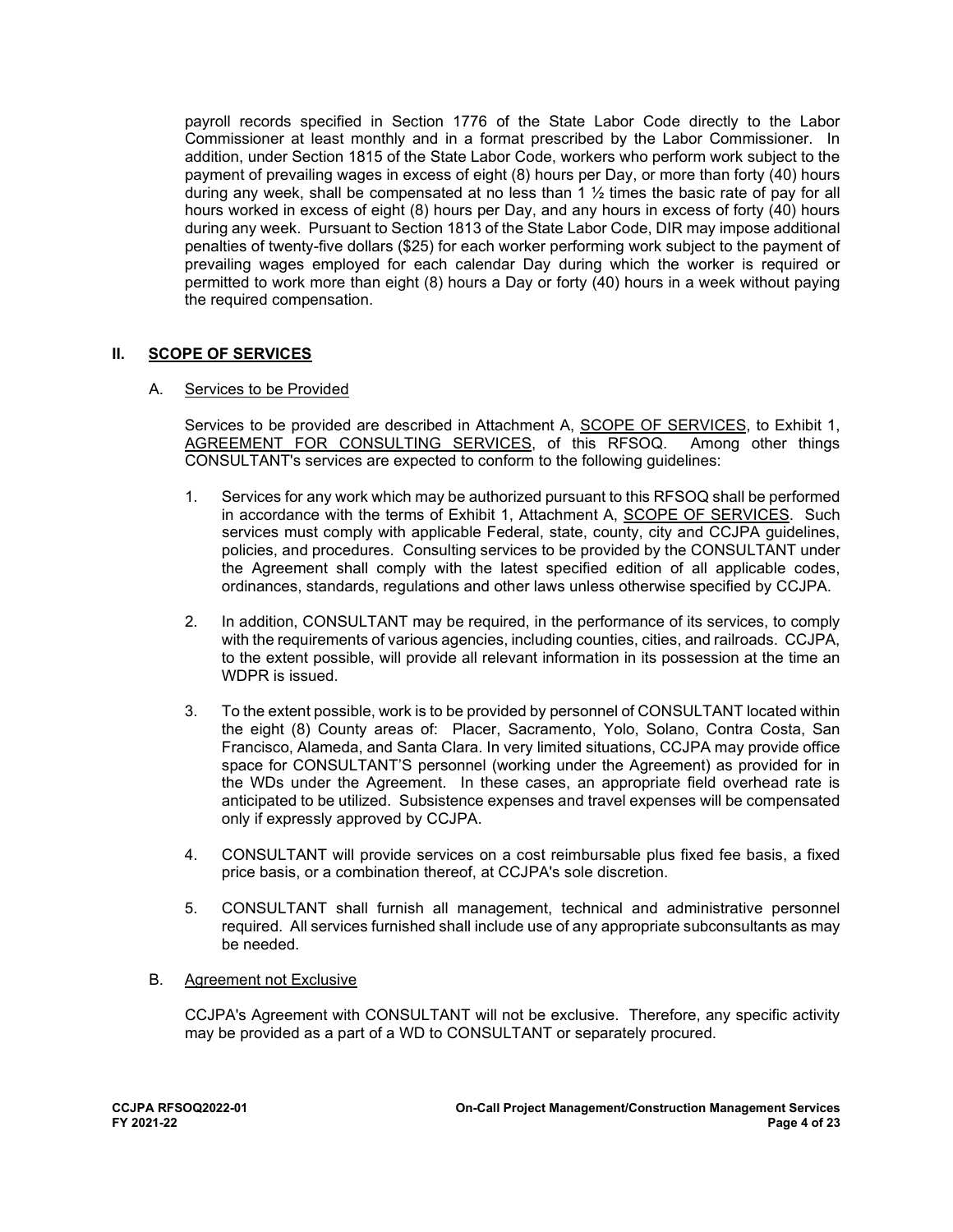### **III. ESTIMATED COST**

The total value of the on-call project management/construction management contract shall not exceed **Fifteen Million Dollars** (\$15 Million) over a ten (10) year period. CCJPA intends to award one (1) Agreement under this RFSOQ. There is no guaranteed minimum level of compensation.

### **IV. COMPENSATION**

### A. General

Compensation under the Agreement will be pursuant to implementation of approved WDs.

- 1. The compensation for each WD prepared pursuant to the terms of the Agreement may, at CCJPA's sole discretion, be on an incurred cost reimbursable plus fixed fee basis, a fixed price basis, or some combination thereof. Such compensation will be allowable only to the extent that costs incurred or cost estimates included in negotiated, or otherwise established prices, are consistent with the cost principles of the Federal Acquisition Regulations (Title 48, Code of Federal Regulations, Chapter 1, Part 31).
- 2. Although it is also CCJPA's intent that subconsultants perform, or be obligated to perform, services on a cost reimbursable basis, under certain conditions CCJPA may, at its sole discretion, approve a subconsultant's performing services on a fixed price or time and materials basis, rather than on the basis of cost reimbursement. Such conditions and other requirements are generally set forth in Article III to Exhibit 2, ADVANCE AGREEMENT FOR PROVISIONAL COST REIMBURSEMENT, of this RFSOQ.
- 3. Individual WDs will specify which compensation method will be applied and to what extent.
- B. Cost Reimbursement
	- 1. Costs shall be allowable only to the extent that costs incurred or cost estimates included in negotiated prices are consistent with the cost principles of the Federal Acquisition Regulations as set forth in Title 48 Code of Federal Regulations, Part 31. This RFSOQ includes as Attachment A to Exhibit 4 a COST DISCLOSURE STATEMENT ("CDS") which contains explanations of the application of federal cost principles as set forth in Title 48, Code of Federal Regulations, Part 31. Proposers should be aware that such explanations of the federal cost principles constitute CCJPA's attempt to summarize the key provisions of Title 48, Code of Federal Regulations, Part 31. However, Proposers bear ultimate responsibility to ensure that the costs they incur comply with said regulations. CCJPA may, in its sole discretion, require selected prime Proposers or their subconsultants to complete and file a CDS within five (5) working days of notification. This CDS shall be submitted as a supplement to proposer's STATEMENT OF QUALIFICATIONS AND BUSINESS REFERENCES.
	- 1. After the parties negotiate in good faith and enter into a Provisional Cost Reimbursement and Rate Agreement ("Rate Agreement") at the start January 1 of a given calendar year, rates may be annually adjusted provided the consultant has executed the Agreement and had at least six months under the Agreement (execution prior to July 1). The Rate Agreement shall be based on position rates and not on individual rates. Turnover of individuals over the course of the Agreement shall not be a basis of annual rate increases as the rates should be based on positions. At the end of the qualifying annual period, either party may request a rate adjustment subject to negotiation between the parties and modification to the Rate Agreement such as anticipated labor cost increases of 3% or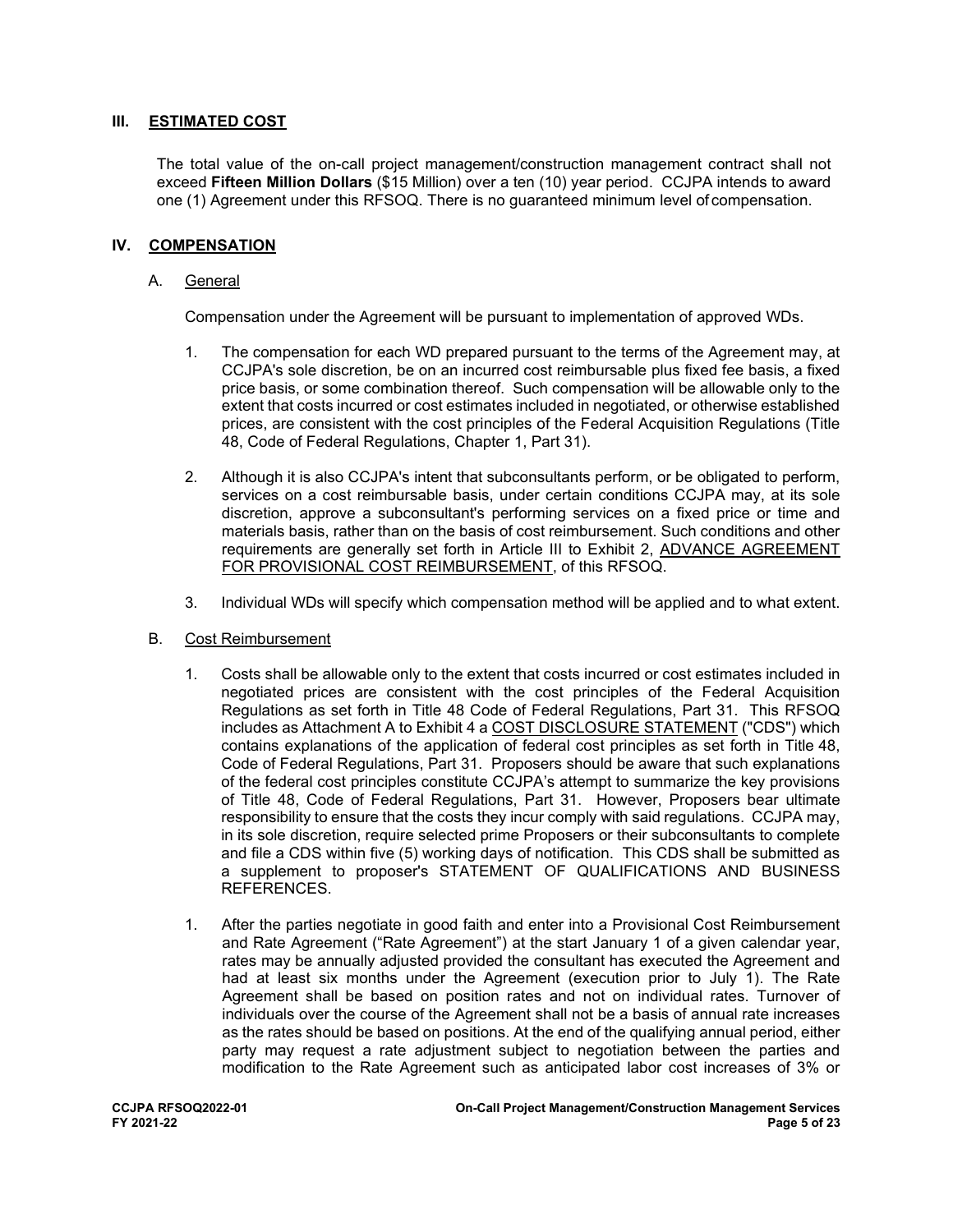under, or indirect cost escalations, or fee or profit margin adjustments. Such increases shall be requested in writing and include a rationale and analysis to permit CCJPA to audit the changes anticipated. Should the parties fail to negotiate a new Rate. Agreement, CONSULTANT agrees to accept the provisions of the previous Rate Agreement until such time as a new Rate Agreement is executed. If neither party requests a rate adjustment, the rates contained therein shall remain in effect until completion of this Agreement.

2. Reimbursement for CONSULTANT and its subconsultants shall be further limited to that allowed by a separate ADVANCE AGREEMENT FOR PROVISIONAL COST REIMBURSEMENT ("Rate Agreement"), which is set forth in Exhibit 2 of this RFSOQ. CCJPA will enter into an Advance Agreement with the Proposer selected for Agreement award which will be developed consistent with the terms of Exhibit 2, based on financial information furnished by the Proposer(s).

**Billing rate data shall not be submitted as part of the SOQ submittal package**. Billing rate data, including but not limited to the PROVISIONAL COST REIMBURSEMENT AND RATE DATA described in sample document Exhibit 3, the CDS in Attachment A to Exhibit 4 (if and as requested by the CCJPA), and any overhead or fringe cost analyses shall be submitted within five (5) working days by the selected Proposer(s) following request by the CCJPA. The following terms shall apply:

- a. As a minimum, CONSULTANT shall segregate indirect costs in the following separate groupings: payroll additives, overhead and, if applicable, general/ administrative expenses.
- b. Reimbursement for the costs of providing insurance coverages as set forth in Article 6.0, INSURANCE, of Exhibit 1 to this RFSOQ shall be allowable only as an indirect cost.
- c. Reimbursement for the costs of employee incentive compensation (including cash bonuses, suggestion awards, safety awards and other forms of incentive compensation) shall be allowable only as indirect costs. Furthermore, such costs shall be allowable only to the extent that they are paid or accrued:
	- (1) Under an agreement (in effect for twelve (12) months prior to award of the Agreement resulting from this RFSOQ) entered into in good faith between CONSULTANT and the employees, or;
	- (2) Pursuant to an established organization-wide plan or policy followed by CONSULTANT (for twelve (12) months prior to award of the Agreement resulting from this RFSOQ) so consistently as to imply an agreement for such incentive compensation, as determined by the CCJPA in its sole discretion.

In no event shall distribution of any profits be allowable as a form of incentive compensation.

- d. The following shall be allowable costs only to the extent that they are treated as indirect costs:
	- (1) All labor costs and associated costs incurred in the preparation, submission and support of WDPs or modifications thereto, and change orders whether or not accepted by CCJPA;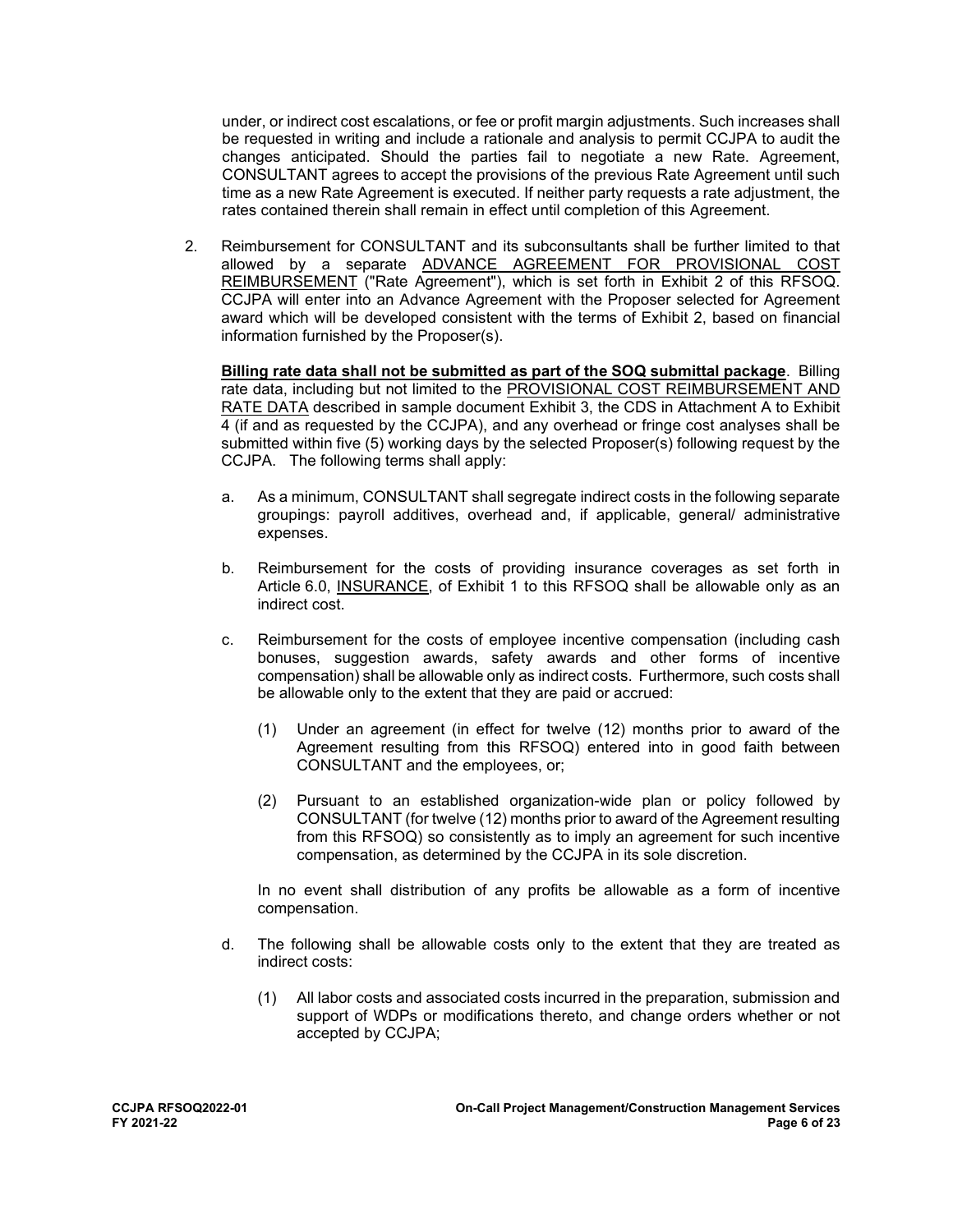- (2) All labor costs and associated costs identified with financial administration (as described in Article 1.7, FINANCIAL ADMINISTRATION, of the Agreement in Exhibit 1 to this RFSOQ), including but not limited to the preparation, submission and support of requests for reimbursement.
- C. Fixed Fee Basis and Objectives
	- 1. The CCJPA will seek to establish a fair and reasonable fixed fee for CONSULTANT in performing the Scope of Services associated with the Agreement. The CCJPA's objective in negotiating a fixed fee is not necessarily focused on CONSULTANT's profit; rather its objective is to compensate CONSULTANT for performance over and above allowable and allocable costs based on considerations described below.
	- 2. Consideration will be given to such factors as the complexity of the work to be performed, the risk borne by CONSULTANT, CONSULTANT's investment, the amount of subconsulting, the quality of its record of past performance, and industry and CONSULTANT's profit rates for similar work.
	- 3. The CCJPA's fixed fee objectives are set forth in Exhibit 2 to this RFSOQ. CCJPA's objective relative to the fee for services provided under the Agreement is as follows:
		- a. The fixed fee applicable to services to be performed under the Agreement is 8%. The fixed fee shall be applicable to CONSULTANT's direct labor and overhead, subject to the further restrictions as set forth below:
			- (1) CONSULTANT shall receive no fee on any overhead/indirect costs in excess of 150%.
			- (2) CONSULTANT shall also receive a 2% fee on subcontract/subconsultant work performed under the Agreement.
			- (3). CONSULTANT shall receive no fee for other direct costs.
	- 4. For individual WDP, the CCJPA may consider proposals from Proposers relative to alternative fixed fee structures in which they identify specific benefits or economic value to CCJPA. For example, a proposal for "an extraordinary fee" may relate to a Proposer's willingness to accept "design-to-cost" limitations or re-performance guarantees.

### D. Administrative Procedures

The administrative procedures for compensation and method of payment are set forth in Article 1.7, FINANCIAL ADMINISTRATION, Article 3.0, COMPENSATION AND PAYMENT, and Article 14.0, SUBCONTRACTS, of the Agreement attached as Exhibit 1 to this RFSOQ.

### **V. CONFLICT OF INTEREST**

- A. Conflict of Interest
	- 1. Depending upon the nature of the services performed, CCJPA consultants are subject to the same conflict of interest prohibitions which apply to CCJPA employees. These include, but are not limited to, the requirements of California law (including Government Code Sections 1090 et seq. and 87100 et seq., and Title 2, Division 6 of the California Code of Regulations.) Notwithstanding Section V.2 below, the CCJPA reserves the right to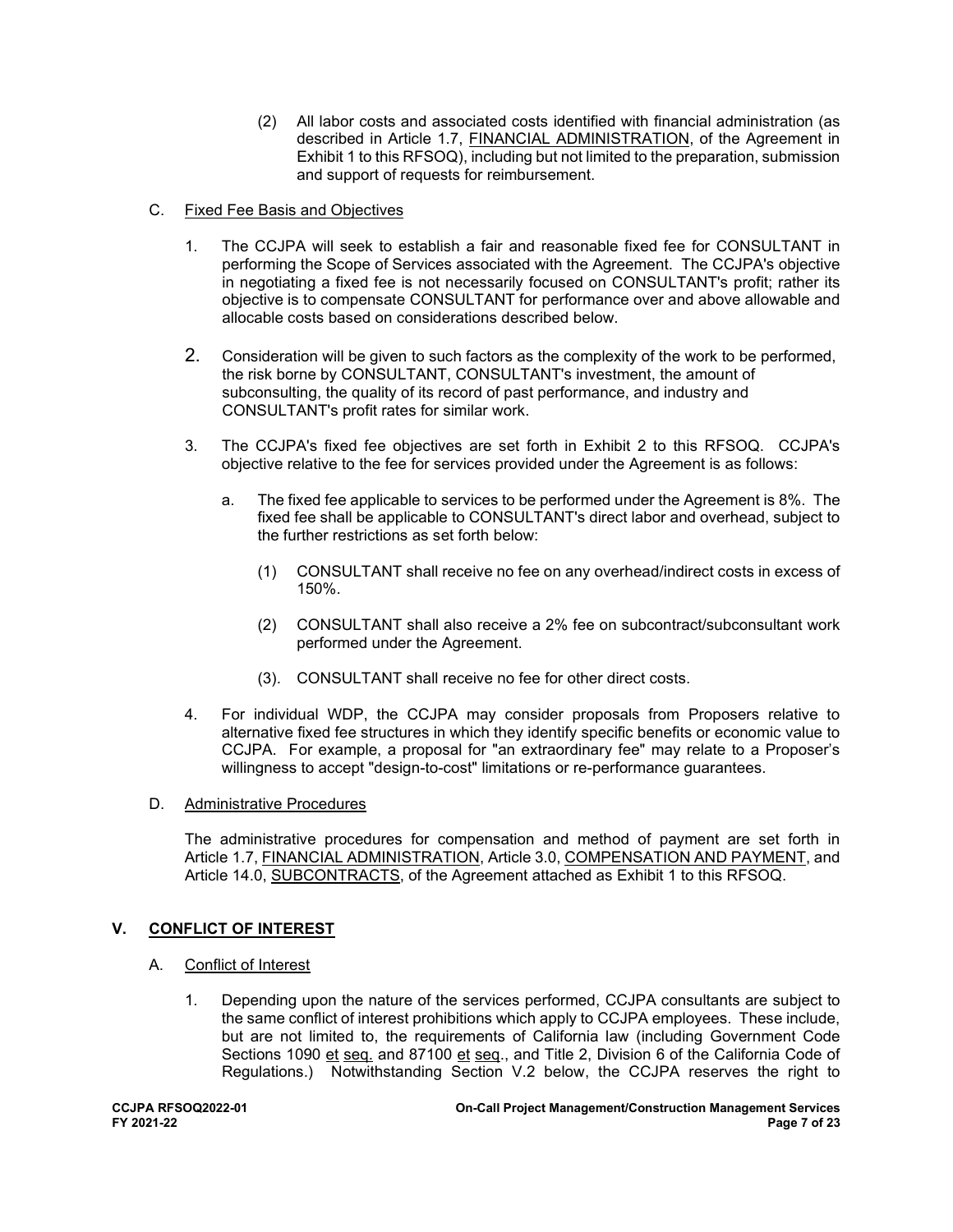disqualify any Proposer under this RFSOQ if the CCJPA, in its sole discretion, deems that the potential for conflicts of interest is likely to impair or restrict the Proposer's ability to furnish services contemplated within the Scope of Services.

- 2. Proposers should be aware that in order to avoid any potential conflicts of interest, a successful Proposer and its affiliates may be precluded from subsequently participating as a vendor or consultant on projects for which they are providing services pursuant to this RFSOQ. Specifically, and without limitation, an awardee of this RFSOQ may be precluded from performance as a subconsultant on any other Agreement which may be awarded under this RFSOQ. In addition, a prime awardee and its subconsultants may be precluded from performing services in connection with other related procurements or from participating as a vendor or contractor on projects for which they are providing services under the Agreement resulting from this RFSOQ, which when determined on a case-bycase basis represent a conflict of interest, in CCJPA's sole judgment. For example, if a firm is the design engineer of record for a CCJPA construction contract and that firm is a member of the on-call PM/CM consultant team, that firm would be prohibited from providing CM services personnel for the construction contract for which the firm is the engineer of record. Other firms that may be a member of the PM/CM consultant team, who are not the engineer of record, would not be prohibited from providing CM services personnel.
- 3. As part of the RFSOQ process, Proposers are required to disclose all work performed by the Proposer (or any of its affiliates) within five (5) years of the date of receipt of Proposals for this RFSOQ which is related to a CCJPA project. Additionally, Proposers may be required to disclose financial interests so that the CCJPA may be assured that the potential for conflicts of interest under state or federal law and regulations is not likely to impair the Proposer's ability to furnish services contemplated within the Scope of Services.
- 4. A conflict of interest review will be performed by the CCJPA during evaluation of the Proposals.
- 5. The CCJPA does not provide general advice or assurances regarding potential conflict of interest.

### **VI. TERM OF AGREEMENT**

The term of the Agreement entered into pursuant to this RFSOQ will be for **ten (10) years**, subject to termination or the limit on maximum compensation as provided for in the Agreement.

### **VII. AGREEMENT**

A. Exhibit No. 1

The Agreement for consulting services to be signed by CONSULTANT is included as Exhibit 1, AGREEMENT FOR CONSULTING SERVICES, of this RFSOQ. Exhibit 1 is a sample document and shall not be filled-in, executed or submitted with Proposals.

B. Article 6.0, Insurance

Proposer's attention is directed to Article 6.0, INSURANCE, of Exhibit 1 which sets forth the insurance requirements which the selected CONSULTANT shall comply with during the duration of the Agreement.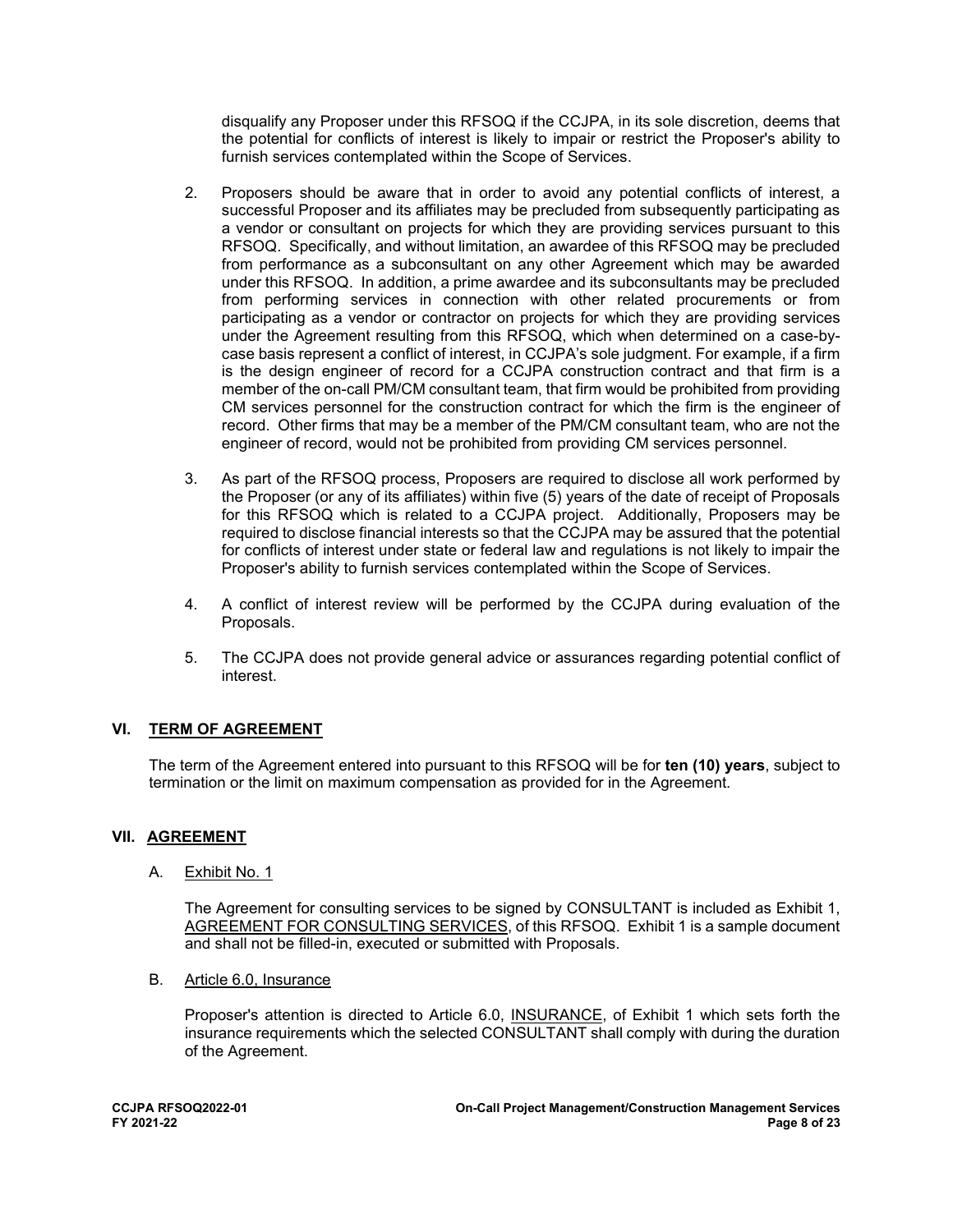- 1. Insurance coverage shall be maintained throughout the term of the Agreement.
- 2. The successful Proposer must be prepared to submit a valid certificate of insurance which meets the requirements of Article 6.0 of Exhibit 1 for approval by CCJPA prior to proceeding with the services.
- C. Agreement Acceptance and Proposed Changes
	- 1. In order to meet CCJPA's schedule requirements, it is critical that the Agreement be executed immediately following selection of a Proposer as CONSULTANT. Proposer shall be prepared to accept the terms and conditions of the Agreement.
	- 2. If a Proposer desires to propose any changes in the Agreement, the Proposer must clearly identify each and every proposed change, the reasons therefor and the specific alternative language proposed, in the SOQ submitted in response to this RFSOQ. These factors will be taken into account during CCJPA's evaluation of SOQ and/or during negotiations of fair and reasonable compensation. The CCJPA may develop price-related factors to be applied to any exceptions taken. Proposals which take substantial exceptions to the Agreement or proposed compensation terms may be determined by CCJPA, in its sole discretion, to be unacceptable and no longer considered for award (see Section IX.A.5. below).

### **VIII. PROPOSAL SUBMISSION**

In preparing proposals in response to this RFSOQ, Proposers are advised that CCJPA is seeking project and construction management consultant teams that have multidisciplinary skill sets and experience, as specified in Exhibit 1, Attachment A: Scope of Services. In the event additional specialty skills are required, it is anticipated that the Consultant will have the ability to add team members in accordance with the terms of the Agreement. Only those subconsultants anticipated to receive an amount of over \$100,000 should be included in the SOQ.

### A. SOQ Requirements

The information requested in subsection 1. below will be utilized to assess and score the qualifications of (1) a Proposer (or joint venture) and subconsultants ("Proposing Firms") and (2) the Key Personnel and Support Staff ("Project Team") in meeting the CCJPA's requirements and will be evaluated in accordance with Section IX.B., Evaluation Criteria, below. Proposals shall include the following:

- 1. Qualifications
	- a. General Services Administration Standard Form 330 (SF 330), "Architect-Engineer Qualifications". Copies of SF 330 are available at the following web site: **http://www.gsa.gov/forms**. The CCJPA will utilize the SF 330 to obtain and evaluate information from Proposers about their professional qualifications. The SF 330 provides general and specific instructions which should be followed in completion of both Part I and Part II, unless otherwise indicated herein. Part I shall include information for the Proposing Firm(s) and Project Team(s). Part II shall include information for the Proposer or each of the joint venture and major subconsultants. In the event that the firm submitting a proposal is a joint venture, the joint venture agreement must also be submitted as part of the proposal (see Exhibit 4, Statement of Qualifications and Business References.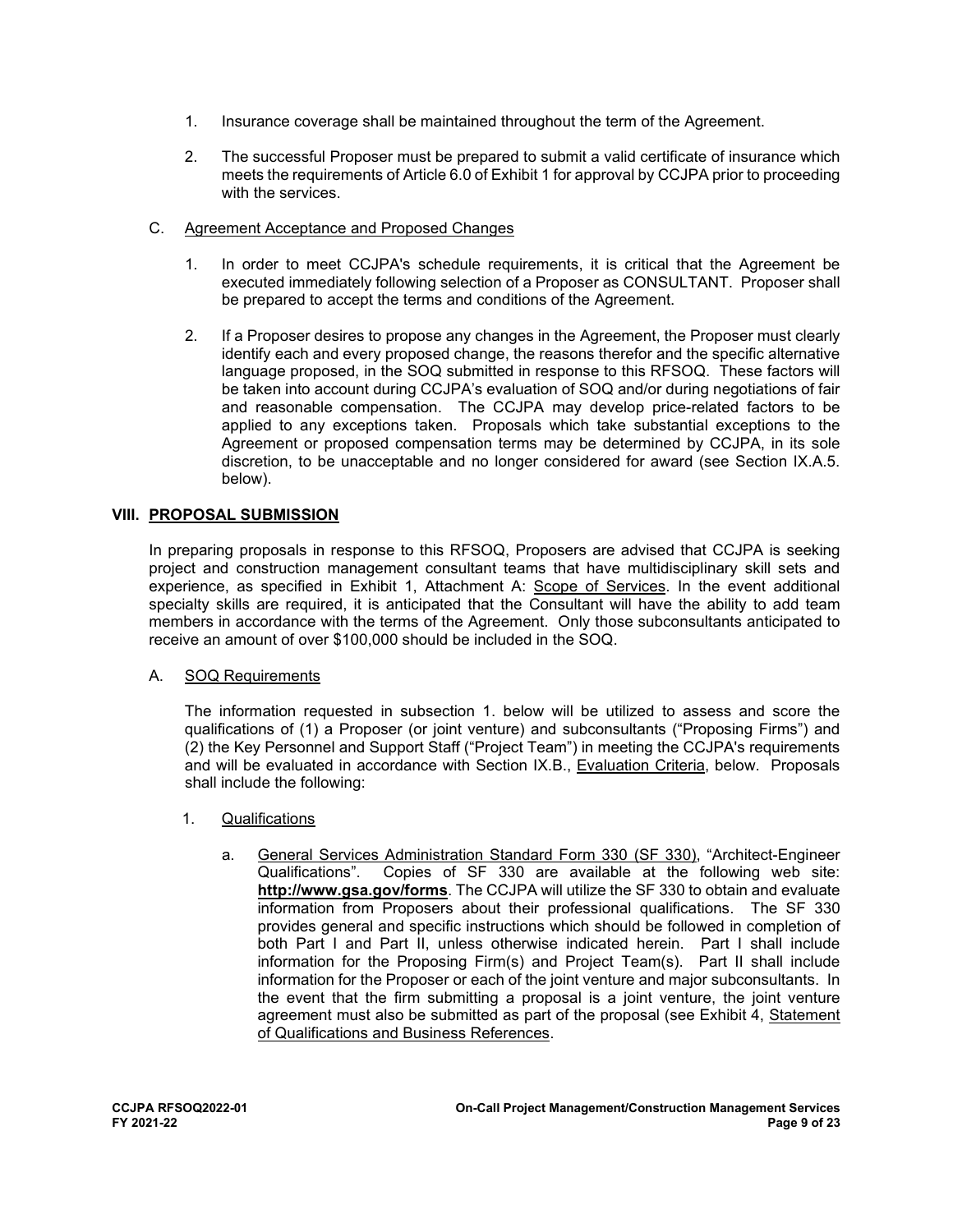- b. Part I, "Contract Specific Qualifications." Part I presents the qualifications for a specific contract. All Sections of the SF330 are to be completed as instructed in the SF330 Instructions, with the following additional instructions:
	- (1) Section D Organization Chart and Depth of Resources. Proposed organization chart of Proposing Firms and Key Personnel showing the contractual and reporting relationship of each member and the firm that he or she is associated with (please label as D-1). The Proposing Firms shown on the organizational chart are limited to the Proposer (or joint venture) and no more than fifteen (15) subconsultants, and the Key Personnel are limited to no more than fifteen (15). Other firms may be included a part of Exhibit 9, "Project Consultant Team," as an indication of the resources available but will not be evaluated and scored.

 In addition, submit a table providing the office location, current commitments, and availability of the Key Personnel for two (2) years following the date of Proposal submission (see template D-2 included as Attachment B to Exhibit 4). This should include a brief discussion of any large on-going project commitments, including CCJPA commitments, for the Key Personnel.

Separate from the organization chart, provide a 'depth of resources' chart for the **Proposer only**, which shows the name, location and job title of individuals currently employed by the Proposer which represents a pool of potential resources that are available locally (preferred Northern California) and may be assigned work under an awarded Agreement.

Please note that during the term of the Agreement, consultant providing services under the Agreement must maintain a place of business located within one of the eight (8) county areas comprised of Placer, Sacramento, Yolo, Solano, Contra Costa, San Francisco, Alameda, and Santa Clara counties.

- (2) Section E Resumes for Project Team. Resumes are to be submitted for the proposed Project Team. Every person whose resume is provided shall be shown on the Organization Chart and shall be a current employee of the Proposing Firm. Any and all resumes submitted with Civil Engineering licenses that are not licensed in California will not be considered a licensed Civil Engineer for this RFSOQ. This rule applies to any and all Civil Engineering positions in this RFSOQ. Total number of resumes to be submitted are limited to no more than **20.** Resumes are limited to two pages in length and should be provided representing the following areas of expertise in support of the Scope of Services:
	- (a) Key Personnel (10 resumes maximum reflecting a pool of available resources)
		- (i) Resident Engineers (9 resumes maximum reflecting a pool of available resources. Of the nine (9) resumes, at least two (2) shall have a Professional Engineer (PE) license (any discipline). For those proposed without a PE license, at least three (3) shall be a Project Management Professional (PMP), or a Certified In addition, at least two (2) shall have experience on a \$50M range project, and two (2) on a \$25M range project).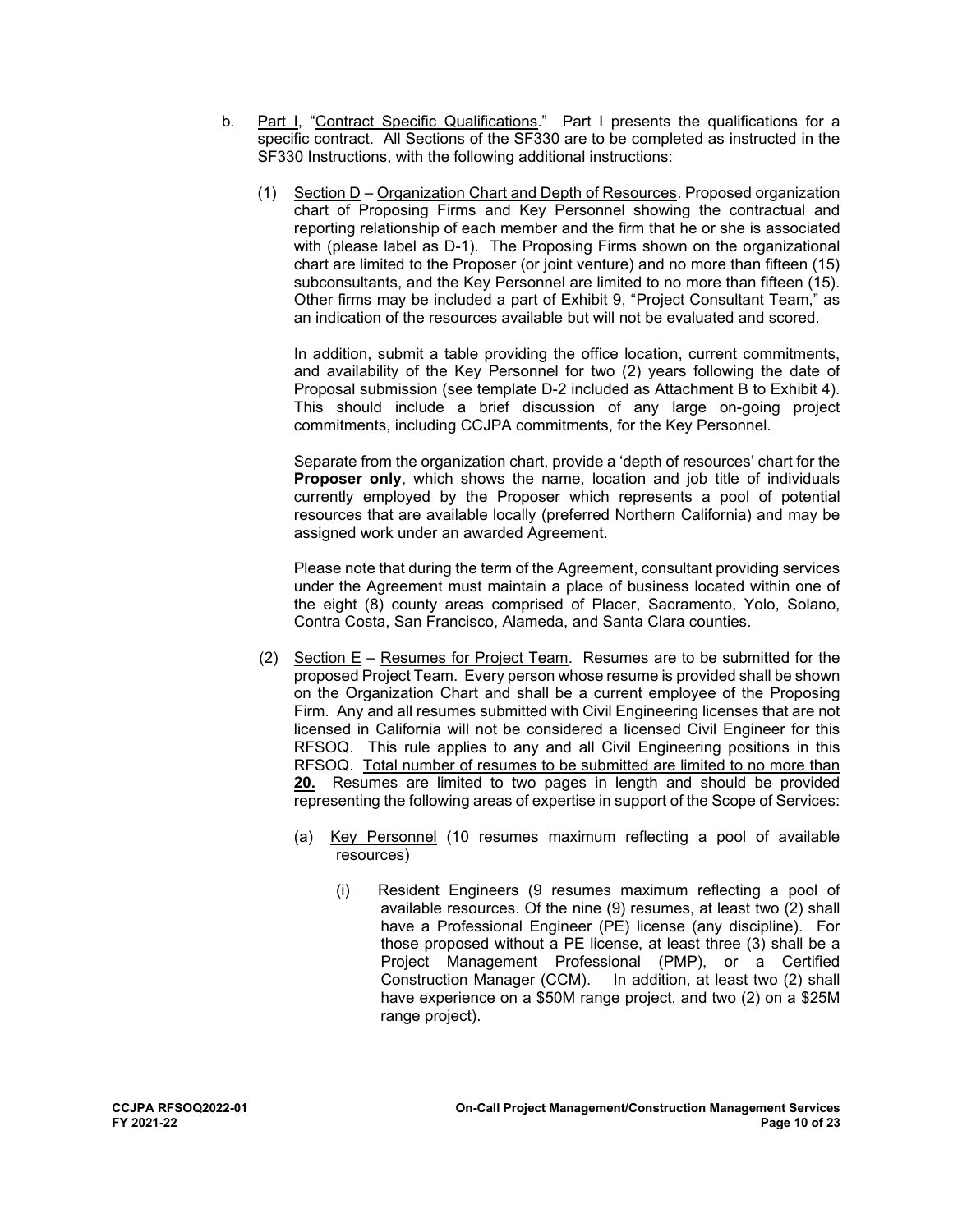The Resident Engineer will be the individual designated to manage, administer, and monitor construction activities on a specific contract.

 (ii) Program Manager (1 resume; the Program Manager shall have a PE or be a PMP/CCM).

The Program Manager will be the main point of contact with the CCJPA in placing WDs, assuring quality deliverables, assigning and managing qualified staff, and ensuring performance objectives are met by the team.

(b) Support Staff (10 resumes maximum reflecting a pool of available resources).

 The Technical Support will be a multi-disciplinary team that will provide support to the Program Manager and Resident Engineers and possess knowledge and experience in the following areas:

- (i) Office Engineering (2 resumes; preference given to OEs with PE, or PMP, Engineer-in-Training (EIT) or Fundamentals of Engineering (FE))
- (ii) Inspector (2 resumes)
- (iii) Quality Assurance Manager (1 resume; QAM preferred)
- (iv) Certified Safety Professional (1 resume; CSP preferred)
- (v) Estimating (1 resume)
- (vi) Scheduling (1 resume)
- (vii) Labor compliance monitoring (1 resume)
- (viii) Claims analysis (1 resume)

Section E is to be modified to include the following information:

Section E-17 must list the person's degree(s)/active registration(s) in California and certificate number(s), if applicable.

Section E-19 shall provide a listing of current, relevant projects (not to exceed three) in which the person had a significant role that demonstrates the person's capability relevant to his/her proposed role relative to the Scope of Services. Experience with (i) construction management services for public entities, and (ii) construction in a transit/rail operating environment shall be included. Each project shall include a brief description (scope, size, cost, etc.) and provide the performance period (beginning date and completion date) of each project. The project description shall also include the specific role/responsibility of the individual and the duration that the individual worked on the project. In addition, provide a point of contact, telephone, and email address for each project which may be used as a reference.

(3) Section F – Example Projects which Best Illustrate Proposing Firm's Qualifications for this RFSOQ. Projects listed in Section F must be current, relevant projects, which were completed or are on-going by the Proposing Firms. As instructed, select no more than **10** individual projects (in total) that are especially applicable to the Scope of Services, discussing the complexity of the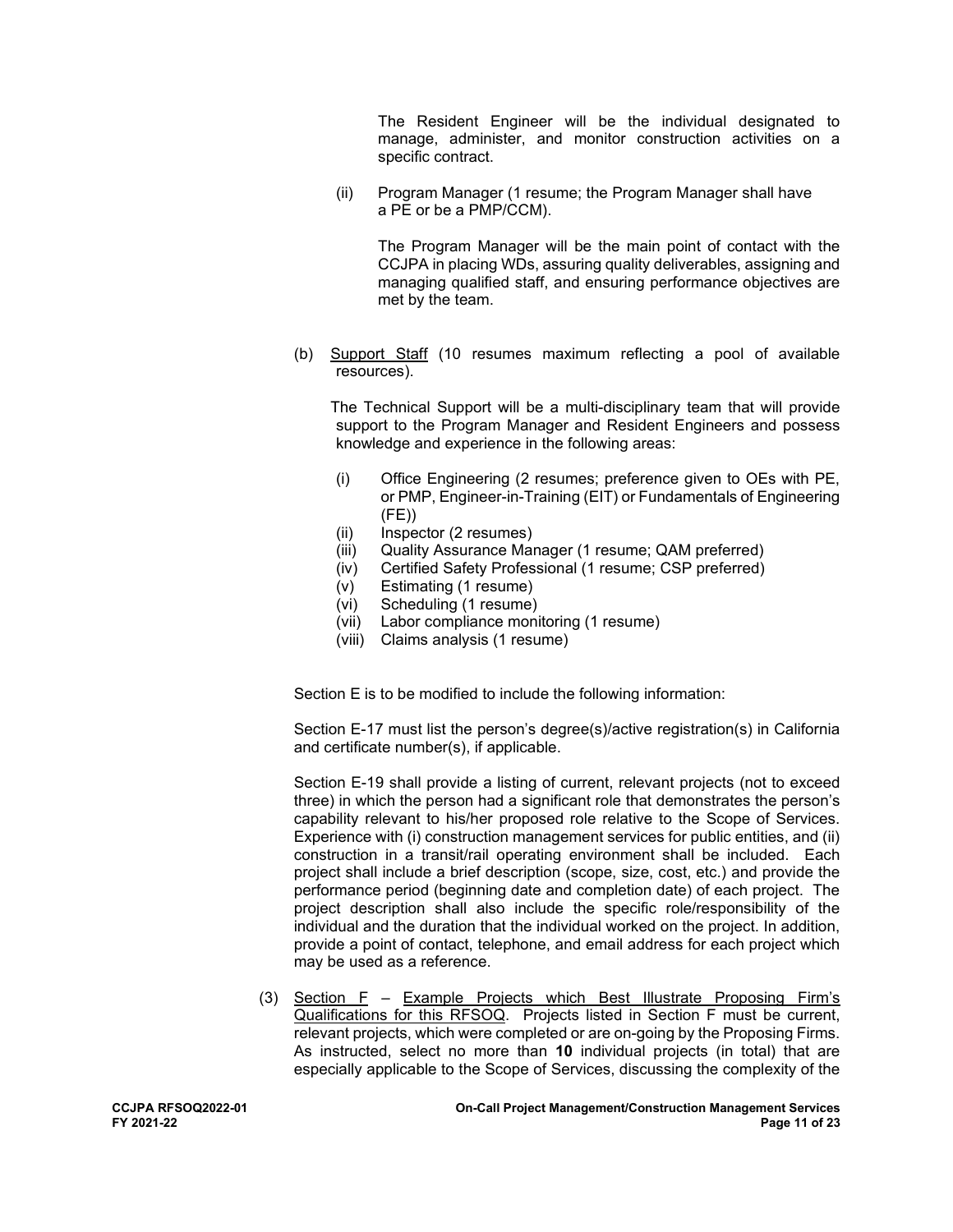projects and the Proposed Firms role on the project(s). At a minimum, 4 of the 10 projects must have been performed by the Proposer. Provide a brief statement as to why the selected project is considered relevant to the Scope of Services. In addition, provide the performance period duration of each project. The projects should reflect demonstrated experience in the following areas as further defined in the Scope of Services:

- (a) Program Management
- (b) Design Review
- (c) Construction Management
- (d) Cost and Schedule Management
- (e) Technical Support
- (f) Environmental Monitoring
- (g) Coordination with Other Agencies
- (h) Agreement Administration
- (i) Claims Management and Dispute Resolution
- (4) Section H A narrative which includes additional information described in subsections (a) through (d) below should be submitted under Section H. Section H, additional information, is limited to no more than **10** pages and shall be provided by the Proposer only, incorporating information from major subconsultants, as appropriate.
	- (a) Experience Discuss current or on-going experience and responsibilities on projects performed without service disruption to transit, rail or highway systems. Please also describe experience using specific database software for document control, document preparation, scheduling and recordkeeping.
	- (b) Claims avoidance / claims management Discuss the history of claims on the 10 construction projects provided in Section F, above, and their resolution. Discuss major causes of project delay and cost overruns. Provide the company's process for claims avoidance, negotiation, and resolution. In addition, discuss experience with and benefits achieved from partnering meetings.
	- (c) Training programs Proposer shall discuss the available training programs for employees and what audit functions the firm offers regarding personnel and client projects (i.e., audit of construction management services).
	- (d) Past Performance Discuss the Proposing Firm's past performance in the following areas: availability of personnel, quality of service, schedule, cost control, business relations and management of major subconsultants.
- c. Part II, "General Qualifications." Part II presents the general qualifications of a firm or a specific branch office of a firm. Part II shall be submitted as instructed for the Proposer or each firm of a joint venture and major subconsultants.

### 2. Billing Rate Data – **ONLY TO BE PROVIDED IF SEPARATELY REQUESTED BY THE CCJPA.**

**Billing rate data shall not be submitted as part of the SOQ submittal package.** Such data, as described below, shall be submitted by those Proposer(s) who are selected for oral interview within five (5) working days after request by the CCJPA.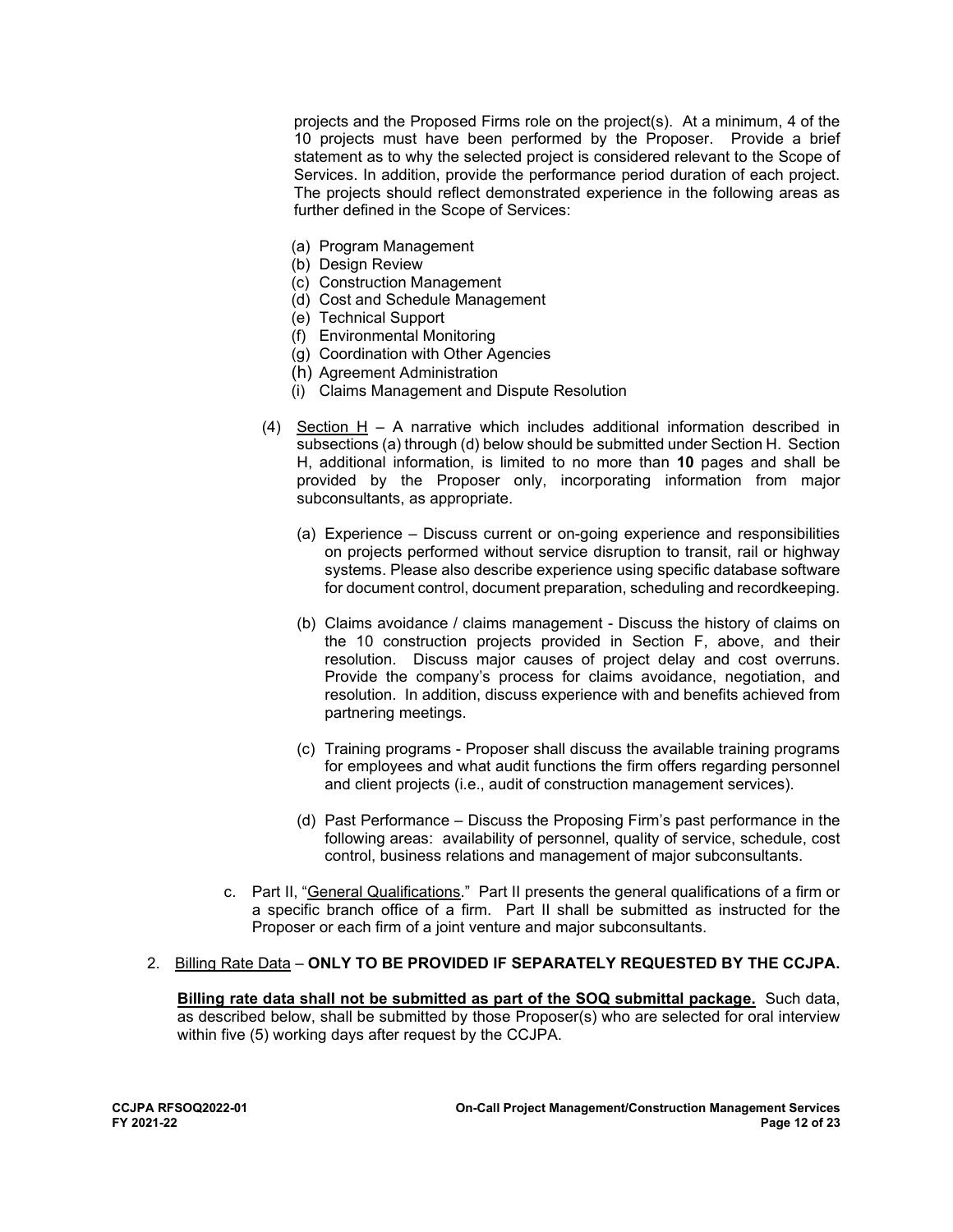- a. Proposers and those subconsultants proposed to be used on either a cost reimbursable or time and materials basis, shall submit upon request by the CCJPA, the Provisional Cost Reimbursement and Rate Data as further specified in Exhibit 3 of this RFSOQ. These requirements include the following:
	- (1) Cost Reimbursable:
		- (a) Provisional Indirect Cost Rates the proposed cost rates for direct labor fringe benefits and indirect expenses (see Articles 1.a. through 1.e. of said Exhibit 3);
		- (b) Direct Labor Cost Reimbursement a complete schedule of the proposed direct labor salary ranges, exclusive of any burden or markups (see Article 3 of Exhibit 3); and
		- (c) CPA Statement a statement from an outside accounting service firm or CPA that the accounting service firm or CPA has reviewed with its client (Proposer) the matters identified below in Subsection IX.A.4.a.(1)(d)) through v). (A statement of the Proposer's Controller or Chief Financial Officer is acceptable to CCJPA, if that officer has a degree in accounting or is a CPA.)
		- i. Section IV, COMPENSATION, of this RFSOQ;
		- ii. Exhibit 1, Articles 1.7, FINANCIAL ADMINISTRATION and 3.0, COMPENSATION AND PAYMENT to this RFSOQ;
		- iii. Exhibit 2, ADVANCE AGREEMENT FOR PROVISIONAL COST REIMBURSEMENT, to this RFSOQ;
		- iv. Exhibit 3, PROVISIONAL COST REIMBURSEMENT AND RATE DATA, to this RFSOQ; and
		- v. Attachment A to Exhibit 4, COST DISCLOSURE STATEMENT, to this RFSOQ.
	- (2) Time and Material:
		- (a) To the extent that Proposer can do so, identify on a separate schedule those subconsultants that will be performing services on a time and material basis as set forth in Article III of Exhibit 2 to this RFSOQ and whatever price data is available from those firms.
		- (b) A principal for the subconsultant may give a statement on the degree to which the subconsultant's data is in compliance with CCJPA's requirements as set forth in this Section VIII.A.2., Billing Rate Data, which shall specifically address the requirements of Article III in Exhibit 2, with respect to CCJPA's requirements for subcontracting on a time and materials basis.
		- (c) CCJPA has established certain requirements for the accounting system of the CONSULTANT and its subconsultants (see generally Article 1.7 of Exhibit 1 to this RFSOQ). In general, it is CCJPA's intent to evaluate, as a minimum, the extent to which Proposer's accounting system is adequate for purposes of a cost reimbursable agreement with CCJPA. In addition, the Proposer may be required to provide its methods of segregating work subject to the payment of prevailing wages consistent with the terms of the Scope of Services in Exhibit 1 in order to ensure that invoices do not include duplication of indirect costs. Proposer shall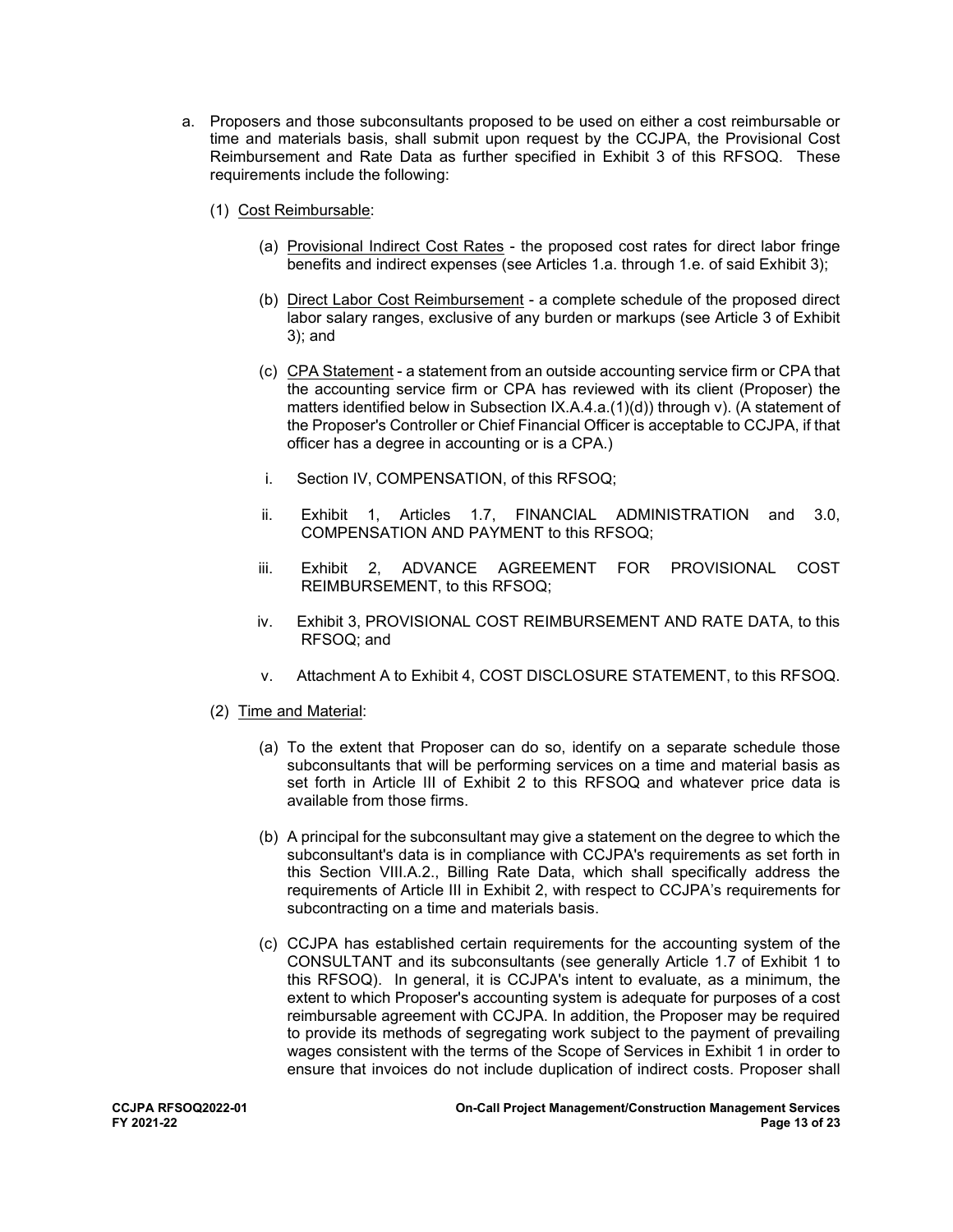describe in detail to what extent its system and procedures meet CCJPA's requirements in this regard.

- 3. Exceptions to the Agreement
	- a. As stated in Subsections VII.A. and VII.C.2., above, Proposers shall be prepared to accept the terms and conditions of the Agreement. If a Proposer desires to take exception to the Agreement (Exhibit 1 to this RFSOQ), Proposer shall provide the following information as a section of the Proposal identified as "Exceptions to the Agreement":
		- (1) Proposer shall clearly identify each and every proposed change to the Agreement included herein as Exhibit 1 to this RFSOQ, including all relevant attachments.
		- (2) Proposer shall furnish the reasons therefore as well as specific recommendations for alternative language.
	- b. The above factors will be taken into account during CCJPA's evaluation of the Proposals and/or during negotiations of fair and reasonable compensation. The CCJPA may develop price-related factors to be applied to any exceptions taken. Proposals which take substantial exceptions to the Agreement or proposed compensation terms may be determined by CCJPA, in its sole discretion, to be unacceptable and no longer considered for award.
- 4. Potential Conflict of Interest

Proposers shall provide a statement setting forth all work performed by the Proposing Firms (or any of its affiliates) within five (5) years of the date for receipt of SOQ's for this RFSOQ that may be related to any CCJPA project.

- 5. Other Required Proposal Submittals
	- a. Exhibit 3, PROVISIONAL COST REIMBURSEMENT AND RATE DATA Only to be provided by Proposers invited for oral interview, as requested by the CCJPA and submitted in accordance with the provisions of Section IX.A.2. above.
	- b. Exhibit 4, STATEMENT OF QUALIFICATIONS AND BUSINESS REFERENCES Proposers (or each firm of a joint venture) shall include a STATEMENT OF QUALIFICATIONS AND BUSINESS REFERENCES fully completed by Proposer together with all requested financial statements (as set forth in Exhibit 4 to this RFSOQ), excluding the CDS (Attachment A to Exhibit 4 of this RFSOQ). The CDS may be required to be submitted at a later time (see Section IV.B. of this RFSOQ).
	- c. Exhibit 6, CERTIFICATION REGARDING DEBARMENT, SUSPENSION, INELIGIBILITY AND VOLUNTARY EXCLUSION, LOWER TIER COVERED TRANSACTIONS - All Proposers and identified subconsultants receiving an amount in excess of \$100,000, shall execute the Certification Regarding Debarment, Suspension, Ineligibility and Voluntary Exclusion Lower Tier Covered Transactions, contained in Exhibit 6 to this RFSOQ and include it with the Proposal (see Section G7, Debarment and Suspension, of Attachment G to Exhibit 1 of this RFSOQ). Proposers are advised that if such Certifications are not included with the Proposal, failure to submit such Certifications thereafter, within a reasonable time limit as established by CCJPA, may prevent award to the Proposer. Following award, the Certification of all other proposed subconsultants of any tier receiving an amount in excess of \$100,000 shall be submitted by the CONSULTANT to the Agreement Manager identified in the Agreement at least fourteen (14) calendar days before the commencement of each subconsultant's work.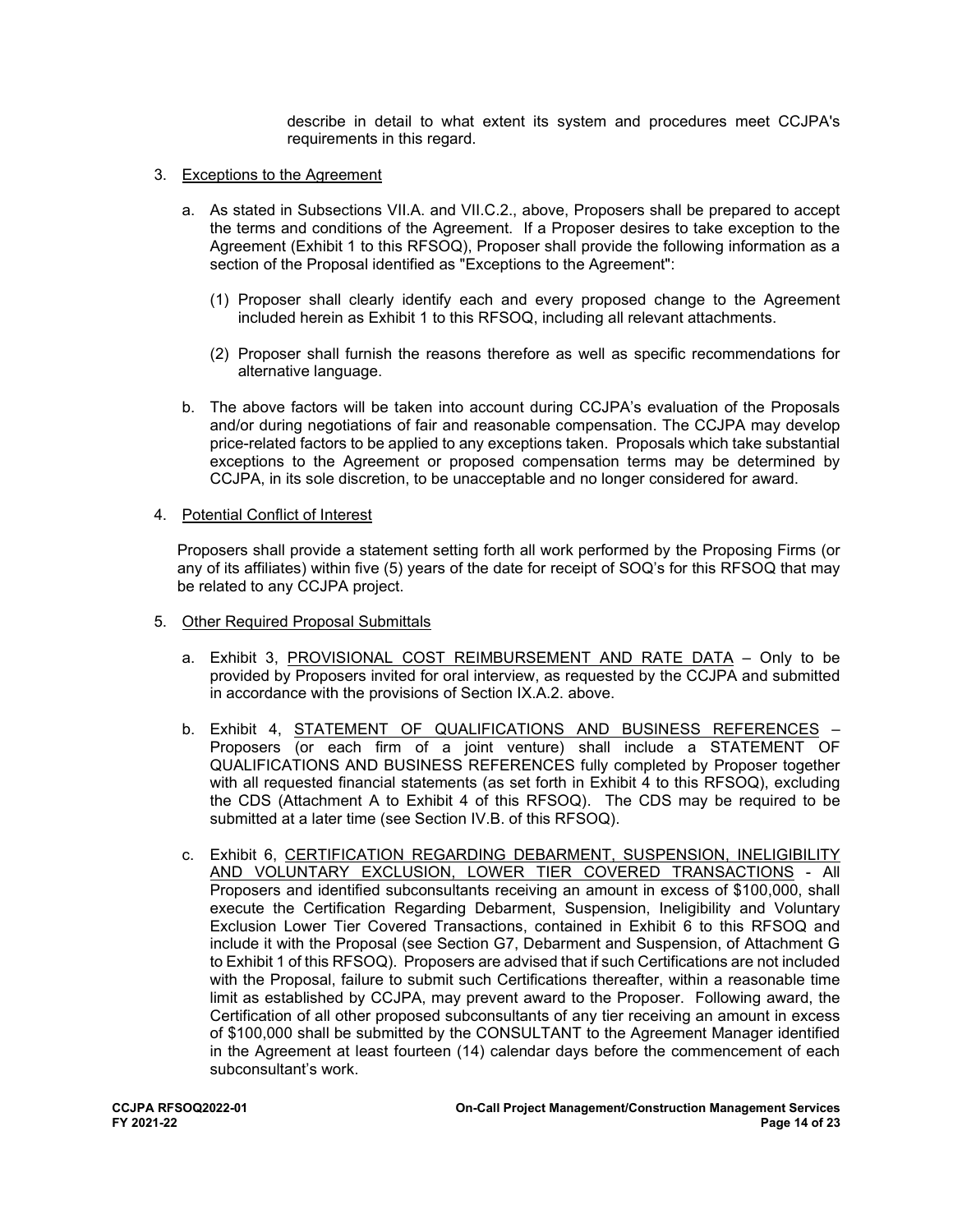- d. Exhibit 7, CERTIFICATION REGARDING LOBBYING All Proposers and identified subconsultants receiving an amount in excess of \$100,000 shall execute the Certification Regarding Lobbying in Exhibit 7 to this RFSOQ and the Proposer shall include such with the Proposal (see Section G9, Certification Regarding Lobbying, of Attachment G to Exhibit 1 of this RFSOQ). Proposers are advised that if such Certifications are not included with the Proposal, failure to submit such Certifications thereafter, within a reasonable time limit as established by CCJPA, may prevent award to the Proposer. Following award, the Certification of all other proposed subconsultants of any tier receiving an amount in excess of \$100,000 shall be submitted by the CONSULTANT to the Agreement Manager identified in the Agreement at least fourteen (14) calendar days before the commencement of each subconsultant's work.
- e. Exhibit 9, PROJECT CONSULTANT TEAM The Project Consultant Team shall consist of the Proposer or each firm of a joint venture and the subconsultants included as part of the organization chart (up to 15), along with any other subconsultants the Proposer elects to be included as part of the team. Proposers shall provide information concerning the Project Consultant Team by completing and executing Exhibit 9 to this RFSOQ. Proposers shall indicate which subconsultants are expected to perform work subject to the payment of prevailing wages, including the DIR registration number for such firms.
- f. Exhibit 10, ADDENDA ACKNOWLEDGEMENT Proposers are requested to complete and submit Exhibit 10 with its Proposal to acknowledge receipt of all addendums issued to this RFSOQ.
- g. CCJPA reserves the right, at its sole discretion, to require the submission of additional information and/or documentation with respect to Proposer and/or Proposer's subconsultant(s).
- B. Proposal Format and Execution

Proposals shall conform with the following requirements:

- 1. Proposals shall be typewritten on paper 8 1/2" x 11" in size with a minimum font size of 10. Any larger sheets included must be folded to that size. Pages shall be consecutively numbered within each section or part. The Proposal shall be clearly labeled: "CCJPA RFSOQ2022-01, On-Call Project Management/Construction Management Services."
- 2. Proposals shall include firm name (and, in the event the Proposer is a joint venture, the names of the individual firms comprising the joint venture), business address, and the name, title and business address of the responsible individual(s) representing the joint venture principals, with their telephone and email addresses, who may be contacted during the SOQ evaluation period for scheduling oral presentations as well as for receiving notices from CCJPA.
- 3. Proposals shall be signed by an official authorized to bind the Proposer and shall constitute a firm offer for at least one hundred and eighty (180) calendar days from the last date for submission of SOQ's set forth herein. CCJPA may request Proposer(s) to extend the period of time specified herein by written agreement between CCJPA and the Proposer(s) concerned.
- C. Pre-Proposal Meeting

A Pre-Proposal Meeting will be held on Monday, May 16, 2022. The Meeting will convene at 1:00pm, local time, at CCJPA offices located at 2150 Webster St, 3<sup>rd</sup> Floor, Room 302, Oakland CA 94612. The meeting will also be offered via teleconference. Prospective Proposers are requested to make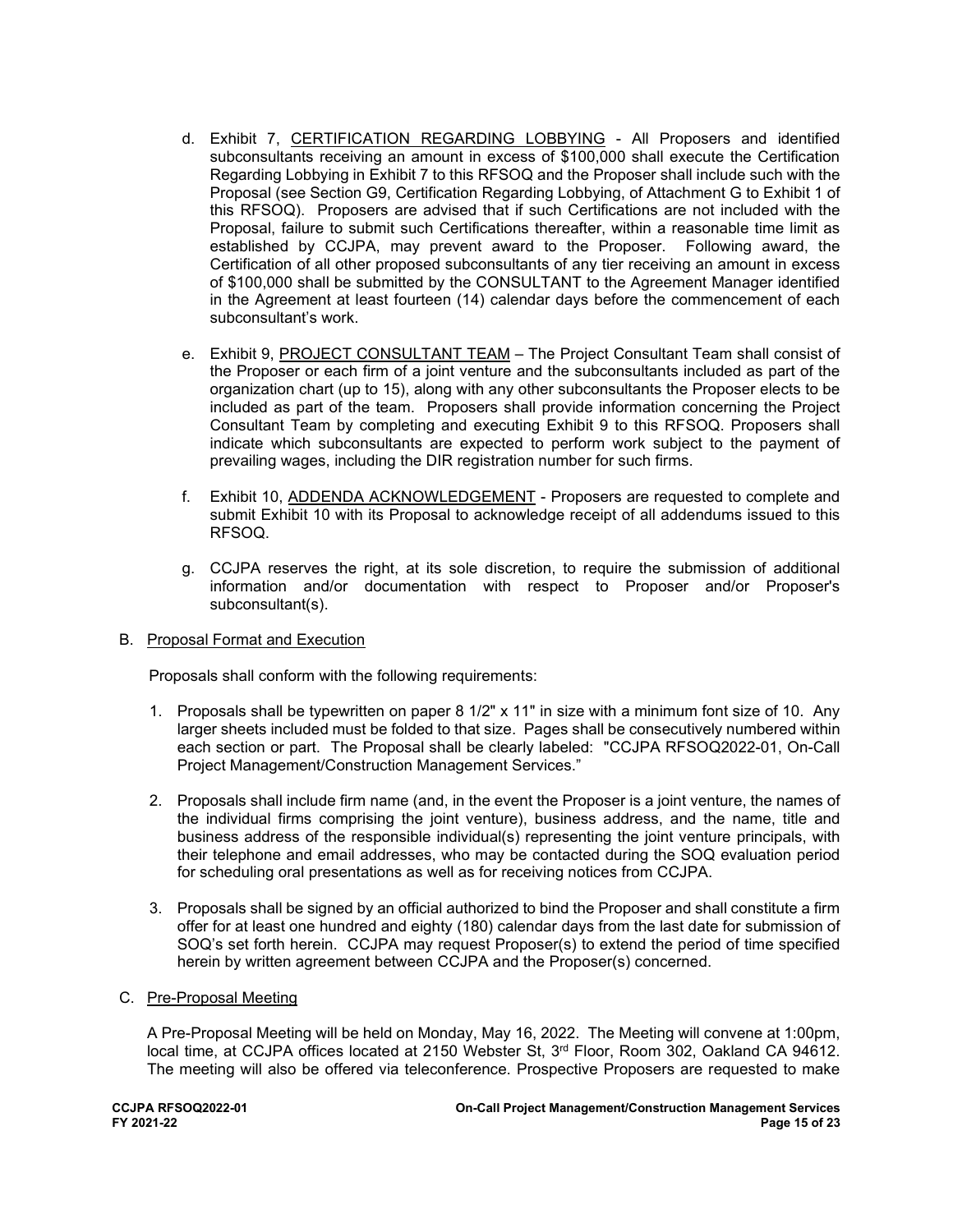every effort to attend this only scheduled Pre-Proposal Meeting, and to confirm their attendance by contacting Shirley Qian, Principal Planner, via email: [shirleyq@capitolcorridor.org](mailto:shirleyq@capitolcorridor.org) prior to the date of the Pre-Proposal Meeting. The teleconference information will only be sent in advance to those who RSVP and indicate virtual attendance. Please note that in-person attendance will require COVID-19 vaccination checks upon entry to the building.

### D. Proposal Due Date and Submittal Requirements

Proposals must be received by **5:00 p.m**., local time, on: **Thursday, June 16, 2022.**

- 1. Proposals shall be electronically submitted to Shirley Qian [\(shirleyq@capitolcorridor.org\)](mailto:shirleyq@capitolcorridor.org) either as email attachments (files larger than 25MB should be split into separate emails) or to be externally downloaded from a file share system (e.g., OneDrive, Dropbox, etc.). Confirmation of receipt will be sent via email upon successful download of the Proposal documents. Absent a confirmation of receipt email from CCJPA, submittals will not be considered complete and valid.
- 2. Email subjects should indicate "CCJPA RFSOQ2022-01 On-Call Project Management/Construction Management Services." If sending multiple emails, clearly indicate the number out of total emails sent in the subject line (i.e., 1 of X, 2 of X,...).
- 3. The number of copies of the proposal to be furnished shall be as follows:
	- a. One (1) complete copy, marked "ORIGINAL" in the document name and on the document cover page.
	- b. One (1) Public Records Copy, marked "PUBLIC RECORDS COPY" in the document name and on the document cover page.

### E. Questions Regarding the RFSOQ

Questions concerning this RFSOQ, prevailing wages, and DIR requirements shall be directed in writing to Shirley Qian, Principal Planner, at [shirleyq@capitolcorridor.org.](mailto:shirleyq@capitolcorridor.org)

All inquiries shall be made to the CCJPA at least ten (10) calendar days before the proposal submission date. Inquiries received less than ten (10) calendar days prior to such date may, at the CCJPA's sole option, not be responded to.

### F. Rejection of Proposals

Proposals may be rejected if they show such items as: alteration of form; additions not called for; conditional proposals; incomplete proposals; irregularities which make the proposal incomplete, indefinite or ambiguous; improper markings and identification; or a signature by other than an authorized person.

### G. Projected Selection Schedule

The tentative selection process schedule is as follows:

| <b>Pre-Proposal Meeting</b>      | May 16, 2022, 1:00 PM local time  |
|----------------------------------|-----------------------------------|
| Proposal Submission Due By       | June 16, 2022, 5:00 PM local time |
| Oral Interviews                  | July 13 - July 15, 2022           |
| Firms Selected for Negotiations: | July 18, 2022                     |

This is a projected/tentative schedule only, subject to change by the CCJPA without notice.

| <b>CCJPA RFSOQ2022-01</b> |  |
|---------------------------|--|
| FY 2021-22                |  |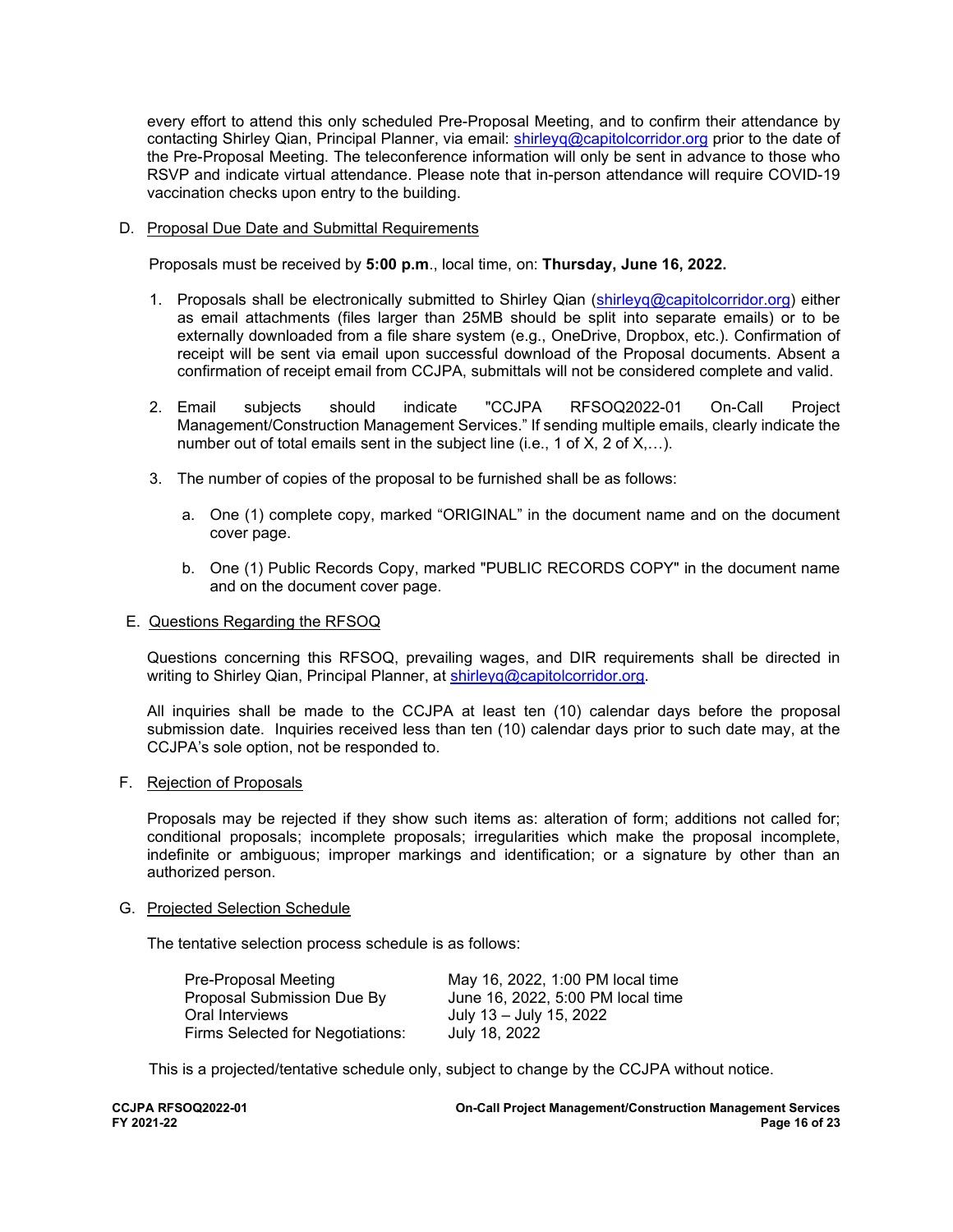### **IX. CONSULTANT SELECTION**

### A. Evaluation Procedures

- 1. Proposals will be evaluated by a Selection Committee composed of CCJPA staff, as well as other participants that CCJPA may deem appropriate.
- 2. Proposals will be first evaluated as to responsiveness to the requirements of the RFSOQ and responsibility of the Proposer. A proposal will be considered responsive only if it complies in all material respects to the requirements of the RFSOQ.

A Proposer's organization will be considered responsible only if it has, or has indicated that it can obtain, the financial resources successfully to fulfill the requirements of the awarded Agreement and possesses the ability to perform successfully under the terms and conditions of an awarded Agreement.

If a proposal is determined to be non-responsive, or a Proposer organization is determined to be not responsible for the purposes of the RFSOQ, such proposal or Proposer will not be considered for award.

- 3. The Selection Committee will evaluate and score the proposal from each such Proposer based on the Evaluation Criteria set forth in Section X.B., below with respect to (1) the qualifications of the Proposing Firms (consisting of Proposer or joint venture and subconsultants), (2) organization/depth of resources, (3) the qualifications of the Project Team (consisting of Key Personnel and Support Staff), (4) past performance, and (5) community benefits. The Selection Committee will then select a slate ("short-list") of the most qualified Proposer(s) for oral presentations which will be held to substantiate and expand on the information provided in the written Proposal.
- 4. CCJPA reserves the right to communicate with any Proposer for the purpose of eliminating (i) minor irregularities, (ii) informalities, (iii) apparent clerical mistakes, or (iv) apparent omissions in a Proposal. In lieu of or in addition to meetings, CCJPA may seek written clarification by telephone, email, or any other means of communication. Such clarification shall be completed before making an evaluation of a Proposal. For the purpose of this RFSOQ, any meetings(s) or communication(s) for the purpose of clarification shall not be considered an oral presentation by the Proposer as described in Subsection 6. below.

Any written communication from a Proposer (other than a point of clarification expressly requested by CCJPA) that is, or in CCJPA's sole judgment appears to be, a modification to a proposal, will not be considered for evaluation purposes and will be returned to the Proposer.

CCJPA reserves the right to enter into discussions with any Proposer for the purpose of resolving any and all exceptions listed in the proposal. If the parties do not reach agreement on all exceptions listed in the proposal, then the proposal may be deemed unacceptable and be disqualified from any further discussions.

5. CCJPA will contact the short-list of the most qualified Proposer(s) to schedule oral presentations before the Selection Committee or a separate Interview Committee as CCJPA, at its sole discretion, deems appropriate.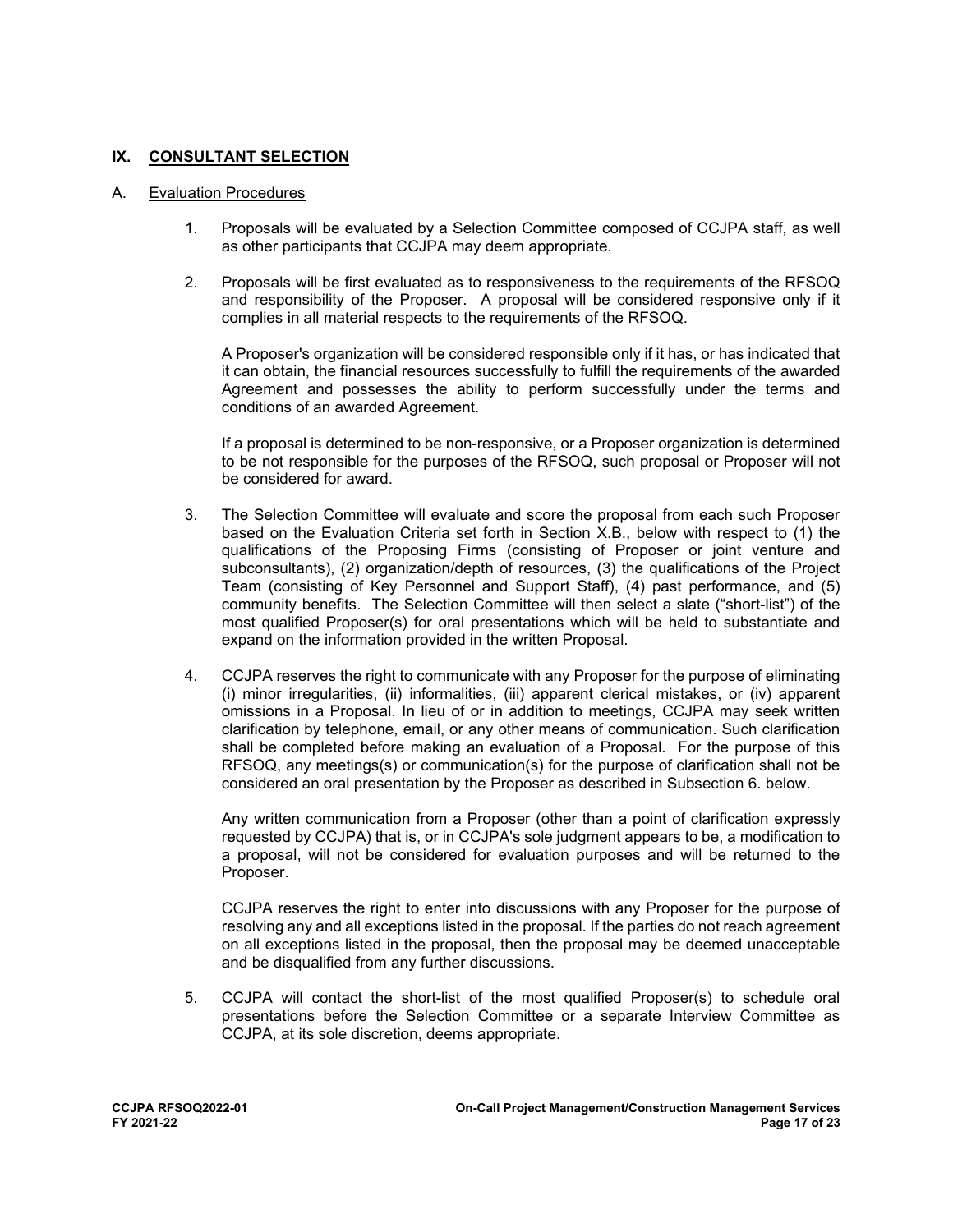This Selection Committee shall need only a majority of its members present to conduct its business or to have oral presentations.

- a. Details regarding the length of the oral presentation, the size of Proposer's presentation team and the extent and length of CCJPA's question period will be communicated in writing to the candidate Proposers.
- b. The participation of a senior manager and other Key Personnel of Proposer in the oral presentation is encouraged.
- c. CCJPA may also request the presence of certain Proposer personnel such as a representative from the Proposer's accounting department who is familiar with Proposer's accounting systems and procedures.
- 6. CCJPA reserves the right, at its sole discretion, to:
	- a. Continue the oral presentations with all of the Proposers or with a reduced slate of proposers.
	- b. Alter the meeting format as to presentation, questions and Proposer team attendance.
- 7. The Selection Committee will then rank the proposals and request billing rate data as described in Subsection VIII.A.2. Billing Rate Data, above from the up to eight (8) highest scoring Proposers. Proposers must submit the billing rate data within five (5) working days of the CCJPA's request unless additional time is granted by the CCJPA. Thereafter, the CCJPA will commence discussions on compensation in conformance with the procedures set forth in Section IX.C., Selection, below.

For purposes of evaluation, the written statement of qualifications (qualifications of the Proposing Firms and qualifications of the Project Team) and oral presentations will be weighted as follows:

| Written statement of qualifications | 65%     |
|-------------------------------------|---------|
| Oral presentation                   | 35%     |
| <b>TOTAL</b>                        | $100\%$ |

B. Evaluation Criteria

The CCJPA will utilize the data submitted from SF 330, the organization chart and depth of resources chart, and related supporting narratives to evaluate and score the qualifications of the Proposing Firms and the Project Team. Subsequent to these evaluations, the oral presentation phase will be conducted.

- 1. Qualifications of Proposing Firms (Proposer or joint venture and subconsultants) The written statement of qualifications for the Proposing Firms will be weighted as **15%** of the total score used by the CCJPA to rank the proposals. The CCJPA will score the qualifications of the Proposing Firms from projects listed in SF 330, Section F and supporting narrative described in Section IX.A.1.b.(4)(a), (b) and (c), Proposing Firms' demonstrated experience, complexity of projects, and extent of role on projects, as related to the following Scope of Services tasks:
	- (1) Program Management
	- (2) Design Review
	- (3) Construction Management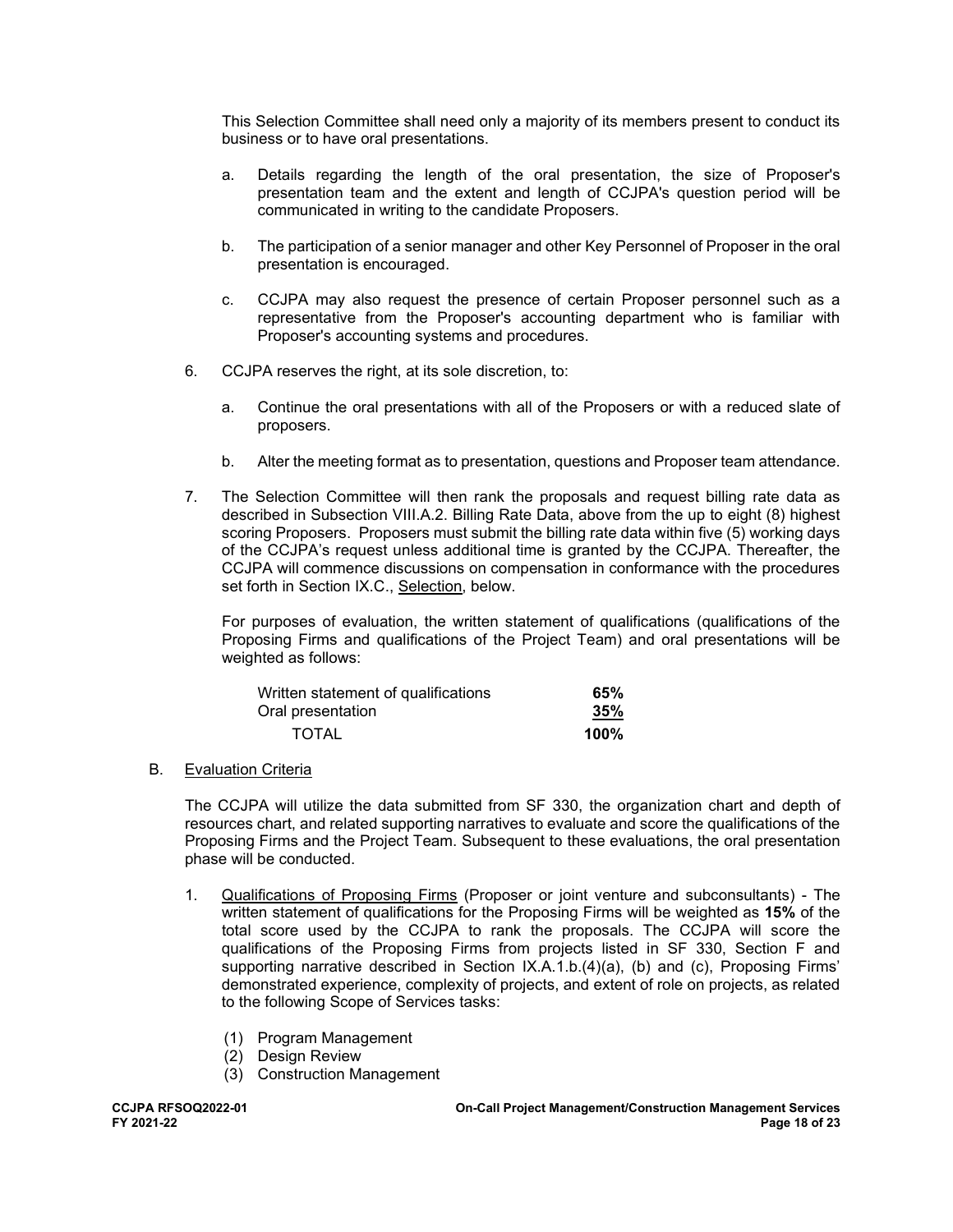- (4) Cost and Schedule Management
- (5) Technical Support
- (6) Environmental Monitoring
- (7) Coordination with Other Entities
- (8) Agreement Administration
- (9) Claims Management and Dispute Resolution Assistance
- 2. Organization/Depth of Resources The written statement of qualifications for the organization and depth of resources will be weighted as **15%** of the total score used by the CCJPA to rank the proposals. The CCJPA will score the organization chart and depth of resources chart by assessing the relevancy to the Scope of Services, depth of the Proposer, available local personnel, and extent of previous working relationships between Proposer and subconsultants.
- 3. Qualifications of Project Team The proposed Project Team (Key Personnel and Support Staff) will be weighted as **25%** of the total score used by the CCJPA to rank the proposals. The CCJPA will score the qualifications of the Project Team based on its demonstrated experience and related factors as set forth in Section IX.A.1.b.(2), which will be evaluated under Subsections a. and b. below.
	- a. KEY PERSONNEL (10 resumes maximum reflecting a pool of available resources)
		- (1) RESIDENT ENGINEERS (9 resumes maximum reflecting a pool of available resources; two (2) with PE license, and three (3) PMPs/CCMs. In addition, two (2) shall have experience on a \$50M range project, and two (2) on a \$25M range project)
			- (a) Overall knowledge and experience in the following areas\*
				- i) Management and administration of construction contracts;
				- ii) Construction in a Class I freight railroad operating environment;
				- iii) Construction project safety best practices;
				- iv) California Public Utilities Commission safety certification process;
				- v) Field experience;
				- vi) Constructability analysis during design;
				- vii) Scheduling;
				- viii) Coordination with other entities; and
				- ix) Claims avoidance and management.
			- (b) Degree(s)/registration(s)/license(s) as applicable
			- (c) References.

\*NOTE: It is desired that the individuals proposed for the Resident Engineers possess a wide variety of capabilities and expertise**.** No individual must possess knowledge and experience in all the areas shown above. However, those individuals having knowledge, experience and applicable license(s) in multiple areas will be scored higher in the evaluation.

- (2) PROGRAM MANAGER (1 resume; PE or PMP/CCM)
	- (a) Overall knowledge and experience in the following areas:
		- i) Construction management;
		- ii) Transit/rail project management;
		- iii) Coordination with other entities;
		- iv) Administration of on-call services agreements; and
		- v) Multiple construction contract coordination.
		- (b) Degree(s)/registration(s)/license(s) as applicable
		- (c) References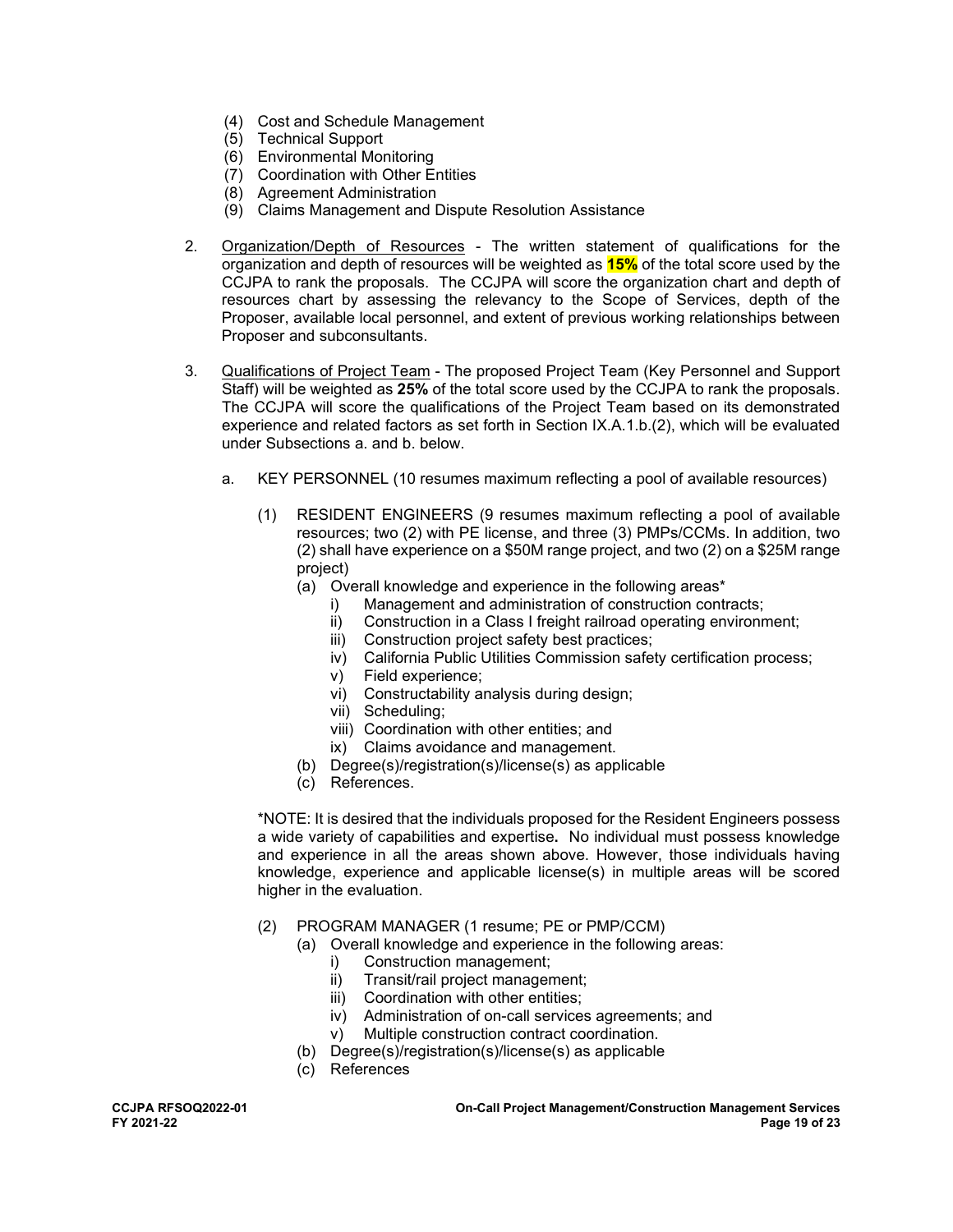- b. SUPPORT STAFF (10 resumes maximum reflecting a pool of available resources)
	- (a) Overall knowledge and experience in the following areas:
		- i) Office engineering (2 resumes)
		- ii) Inspectors (2 resumes)
		- iii) Quality Assurance Manager (1 resume; QAM preferred)
		- iv) Certified Safety Professional (1 resume; CSP preferred)
		- v) Estimator (1 resume)
		- vi) Scheduler (1 resume)
		- vii) Labor compliance specialist (1 resume)
		- viii) Claims analyst (1 resume)
	- (b) Degree(s)/registration(s)/license(s), as applicable
	- (c) References
- 4. Past Performance The written statement of qualifications for past performance will be weighted as **10%** of the total score used by the CCJPA to rank the proposals. The CCJPA will score the past performance from projects listed in SF 330 and supporting narrative described in Section VIII.A.1.b.(4)(d), in the following areas:
	- (1) Availability of Key Personnel Performance in selecting, retaining, supporting and replacing, when necessary, key personnel.
	- (2) Quality of Service Conformance to contract requirements, specifications and standards of good workmanship.
	- (3) Schedule Timeliness in completion of contract, milestones, delivery schedules, and administrative requirements.
	- (4) Cost Control Effectiveness in forecasting, managing and controlling contract costs.
	- (5) Business Relations Integration and coordination of all activities needed to execute their contracts, specifically the timeliness, completeness and quality of problem identification, corrective action plans, proposal submittals, the history of reasonable and cooperative behavior, customer satisfaction, and timely award and management of subcontracts.
	- (6) Management of Subconsultants performance in selecting, managing, retaining and replacing, when necessary, subconsultants.

NOTE: In evaluating past performance, the CCJPA may contact those references provided in the proposal plus any additional references/sources that are known or become known to the CCJPA during the evaluation process.

- 5. Oral Presentation The oral presentation will be weighted as **35%** of the total score used by the CCJPA to rank the proposals. The criteria to be used in scoring the oral presentation will again focus on the qualifications of the Proposing Firms and the qualifications of the Project Team.
- 6. Ranking of Proposals The proposals will be ranked in relation to the cumulative total of scores from (a) the written statement of qualifications and (b) the oral presentation.
- C. Selection
	- 1. The highest scoring Proposer(s), on the basis of the written statement of qualifications and oral presentation as provided in Section IX.A.7, above, will be deemed to be most qualified, and that Proposer will be selected to enter negotiations of acceptable terms and conditions and fair and reasonable compensation. The CCJPA will request the Billing Rate Data (as described in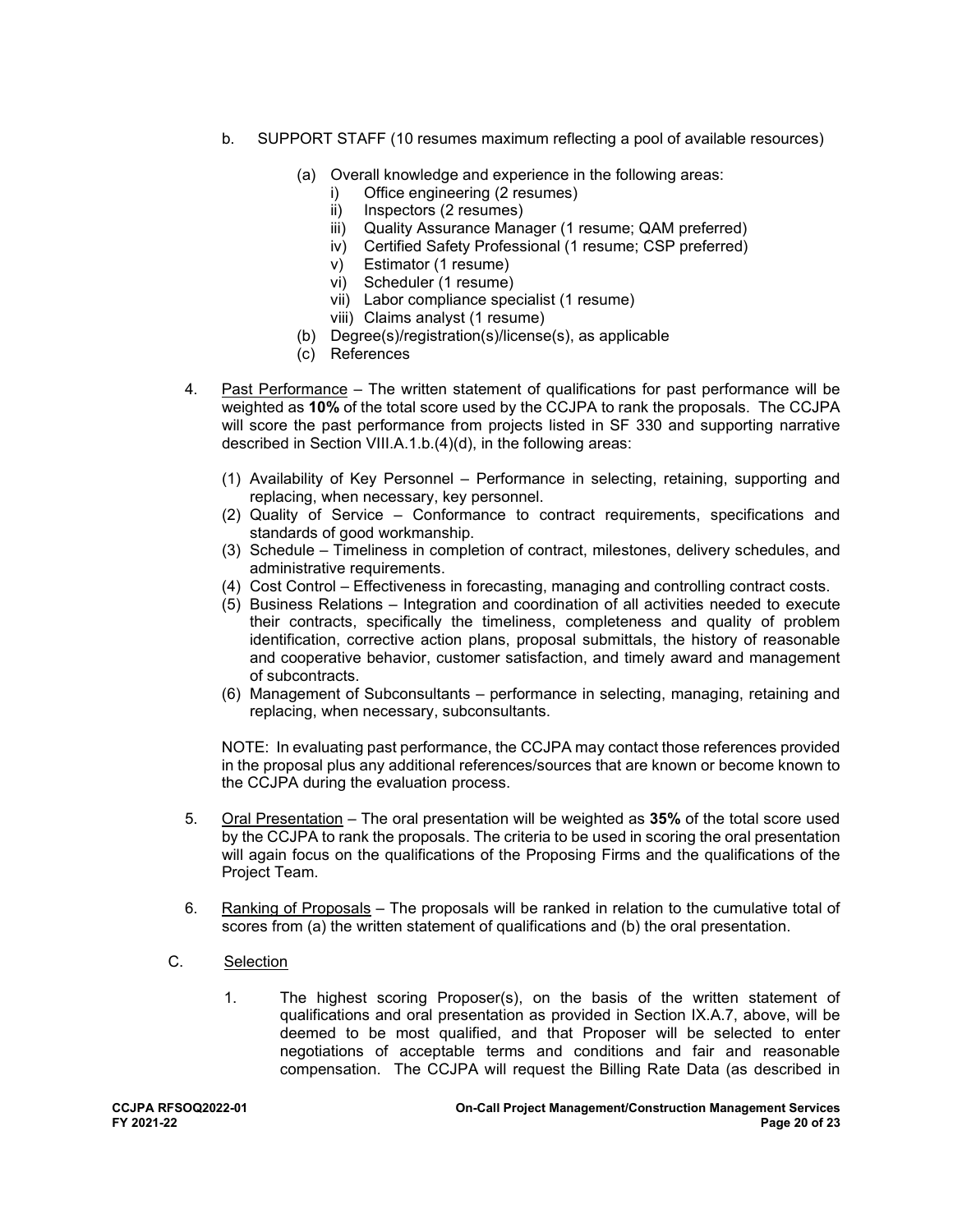Section VIII.A.2, above) be submitted from the highest overall scoring Proposer(s) within five (5) working days from such request, unless additional time is granted by the CCJPA. The Billing Rate Data are subject to negotiation of terms and conditions of the Agreement and fair and reasonable compensation.

While Proposers must be prepared to accept the terms and conditions of the Agreement, CCJPA at its discretion may consider any changes that the Proposer has identified in its Proposal (in conformance with Section VII.C. above). Furthermore, CCJPA may take into account the potential exposure to risk, or additional cost that CCJPA may incur, by accepting any proposed changes to the Agreement when CCJPA makes a determination of fair and reasonable compensation.

Proposers are advised that, due to the urgency of the CCJPA's need for the services, should the CCJPA be unable soon after selection to reach satisfactory agreement with the firm considered to be most qualified, at a price the CCJPA determines to be fair and reasonable, negotiations with the firm will be formally concluded and the CCJPA will then request the Billing Rate Data (as described in Section VIII.A.2 above) of the next most qualified firm and undertake negotiations with the next most qualified firm.

- 2. The Agreement (Exhibit 1 to the RFSOQ) containing the terms and conditions used in CCJPA's consulting services agreements will form the basis of negotiations. Final terms and conditions of the Agreement will be determined through negotiations.
- 3. The CCJPA reserves the right, in its sole discretion, to reject any and all proposals and to waive informalities and minor irregularities in proposals received, other provisions notwithstanding.
- D. Notification of Award and Debriefing

Firms that submit a proposal shall be notified in writing regarding the firm to be awarded the Agreement. Such notification shall be made within five (5) business days following the date the CCJPA executes an Agreement with the selected firm.

Firms that were not awarded the Agreement and desire a debrief must request the debrief in writing. Such request must be received by the CCJPA within five (5) days of the abovedescribed notification of award.

### **X. PRE-AWARD AUDIT**

### A. Pre-award Audit

Prior to award of the Agreement, a pre-award audit will be performed by CCJPA or an auditor hired by CCJPA. The pre-award audit will be conducted in accordance with generally accepted governmental auditing standards as promulgated by the United States General Accounting Office.

B. Scope of Pre-award Audit

The scope of the audit will consist of such tests as the auditors consider necessary to assure that the CONSULTANT satisfactorily meets the requirements outlined in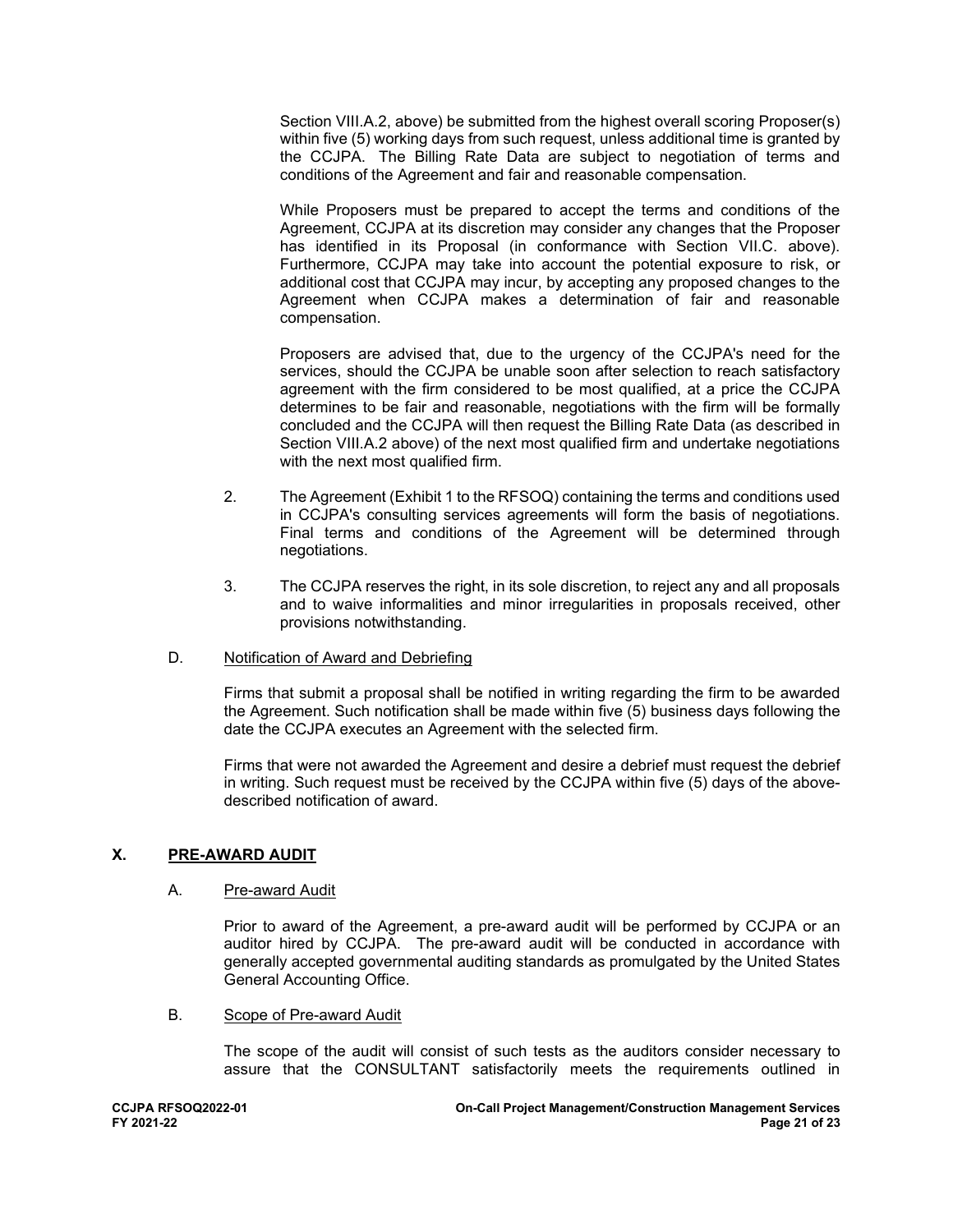Subsections X.B.1 through 3 below prior to execution of the Agreement. Upon completion of a pre-award audit, if, in the judgment of Caltrans or CCJPA, one or more of these requirements is not satisfactorily met, Agreement award may be cancelled.

- 1. At the time of the pre-award audit, the prospective CONSULTANT must demonstrate through actual historical data that its accounting system is capable of accumulating and segregating reasonable and allowable costs. For new businesses, if actual historical data is unavailable or the accounting system is newly implemented, the system will be tested to determine whether the accounting system is adequate and, if necessary, recommendations will be made that an interim audit be performed. At a minimum, the CONSULTANT must have an accounting system that meets the following objectives:
	- a. The ability to record and report financial data in accordance with generally accepted accounting principles and the Code of Federal Regulations, Title 48, Federal Acquisition Regulations System (FAR) Part 31.
	- b. The ability to accumulate and segregate reasonable and allowable costs through the use of a cost accounting system.
	- c. A system of record keeping to ensure that costs billed will be supported by adequate documentation and will be in compliance with the terms of the Agreement and applicable Federal and State regulations.
	- d. Procedures to retain accounting records and source documentation as required by the terms of the Agreement.
	- e. A system of internal control which provides reasonable assurance that assets are protected, financial data, records and statements are reliable, and errors and irregularities are promptly discovered, reported and corrected.
- 2. The prospective CONSULTANT must be financially capable of performing the services.
- 3. The costs proposed must be reasonable.

### **XI. PROTEST PROCEDURE**

### A. Submittal of Protests

All protests must be in writing, stating the name and address of the protestor, a contact person, the RFSOQ/Agreement Number and Title and shall specify in detail the grounds of the protest and the facts supporting the protest.

All protests must be addressed as follows to the District Secretary of the San Francisco Bay Area Rapid Transit District ("BART") who also serves as the CCJPA Board Secretary:

### **For Special Delivery or Hand Delivery**:

 CCJPA c/o District Secretary c/o San Francisco Bay Area Rapid Transit District 2350 Webster St, 10th Floor Oakland, CA 94612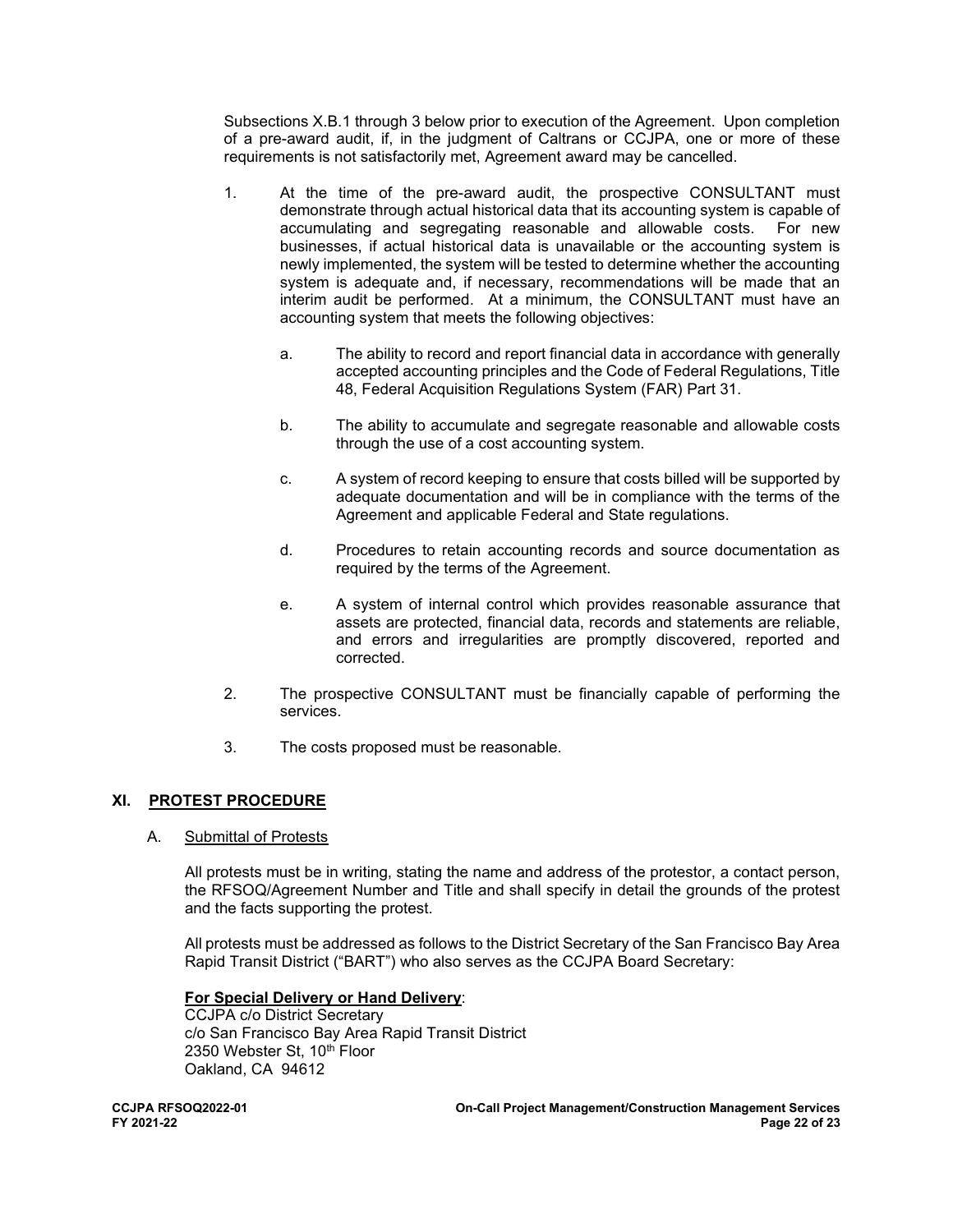Protests not properly addressed to the CCJPA Secretary may not be considered by the CCJPA.

Copies of BART's Protest Procedures which are equally applicable to the CCJPA may be viewed at https://www.bart.gov/sites/default/files/docs/Revised\_Final\_2009\_Protest\_Procedures.pdf. Proposals will be opened and a Notice of Award will be issued by the CCJPA only in accordance with the CCJPA's Protest Procedures.

### B. Pre-Proposal Protests

Pre-Proposal protests are protests based upon the content of the solicitation documents. Five (5) copies of pre-proposal protests must be received by the District Secretary no later than ten (10) calendar days prior to Proposal opening. A written decision specifying the grounds for sustaining all or part of, or denying, the protest will be transmitted to the protestor in a manner that will provide verification of receipt, prior to the submission of Proposals. If the protest is sustained, the Proposal submission date may be postponed, and an addendum issued to the RFSOQ document or, at the sole discretion of the CCJPA, the advertisement may be canceled. If the protest is denied, Proposals will be received on the scheduled date.

### C. Protests on the Recommended Award

All Proposers will be notified of the recommended award, if any. This notice will be transmitted to the Proposer at the address contained in its Proposal in a manner that provides verification of receipt. Any Proposer whose proposal has not lapsed may protest the recommended award on any ground not specified in Subsection XII.B above. Ten (10) copies of a full and complete written statement specifying in detail the grounds of the protest and the facts supporting the protest must be received by the CCJPA Secretary at the appropriate address set forth in Subsection XII.A above no later than seven (7) calendar days following receipt of such notification. A written decision stating the grounds for allowing or denying the protest will be transmitted to the protestor and the Proposer recommended for award in a manner that provides verification of receipt, prior to execution of the Agreement. Such decision shall be final.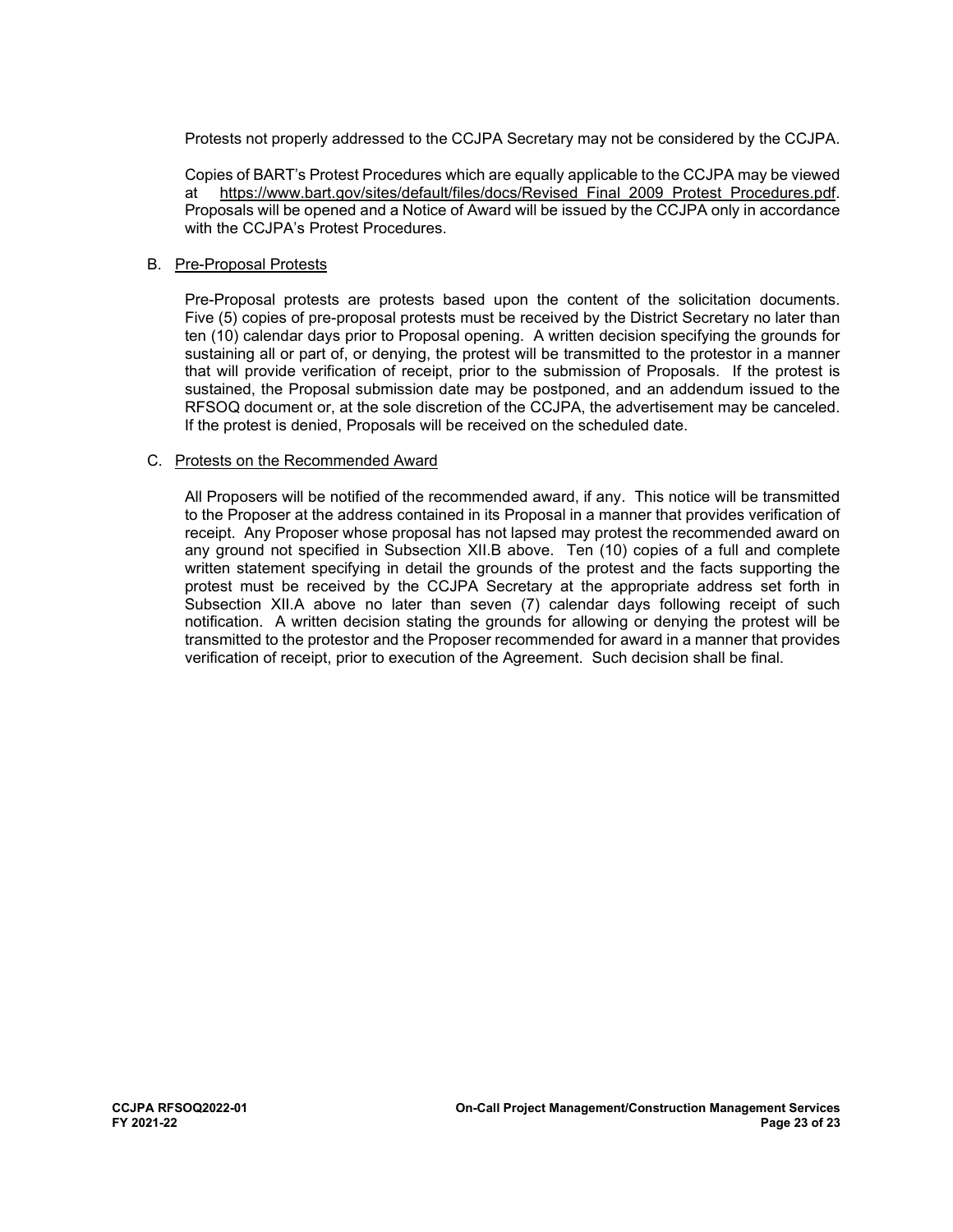**EXHIBIT 1**

# **AGREEMENT FOR CONSULTING SERVICES**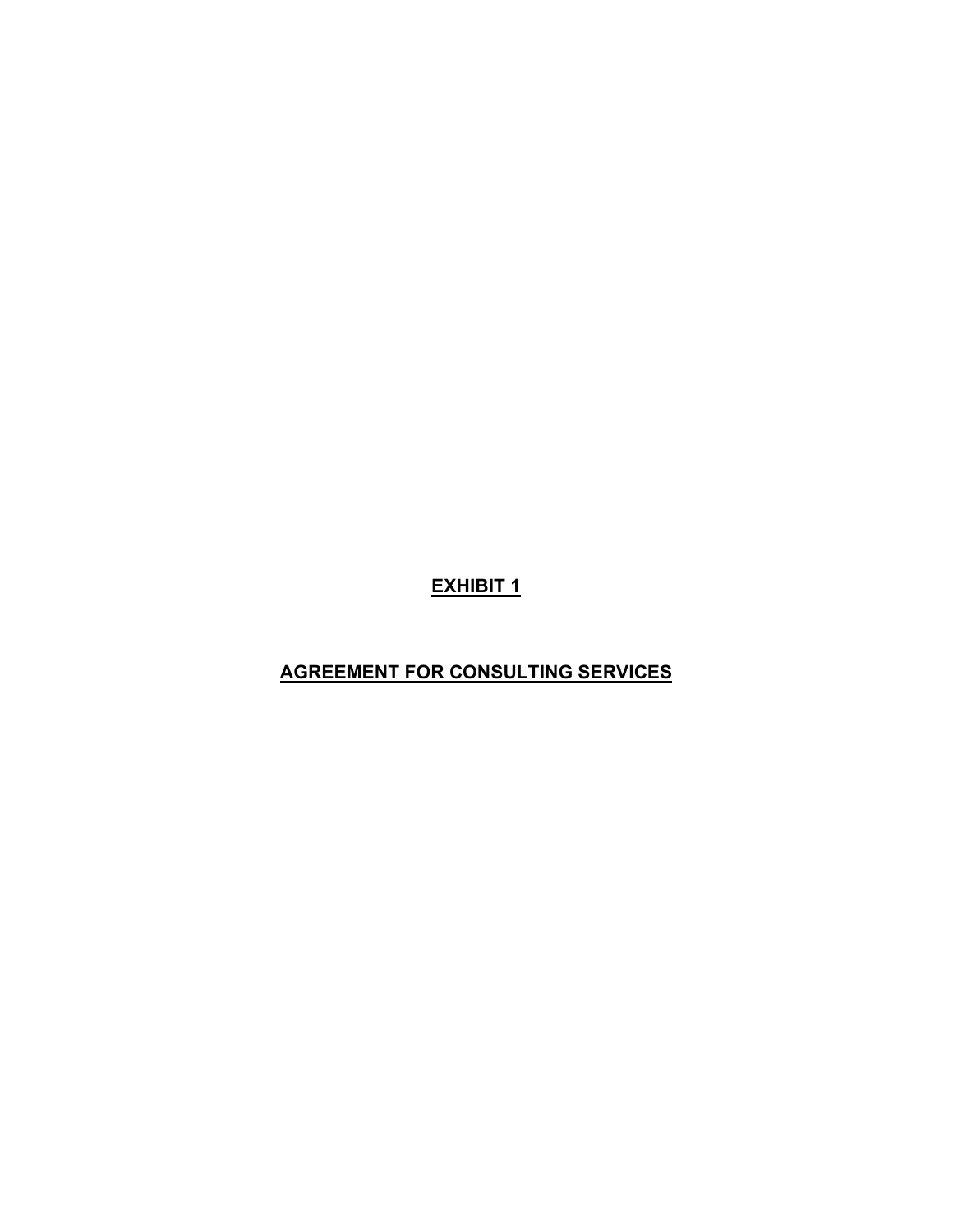# **AGREEMEMT**

# **Between**

# **CAPITOL CORRIDOR JOINT POWERS AUTHORITY**

**And**

**TO PROVIDE**

**\_\_\_\_\_\_\_\_\_\_\_\_\_\_\_\_\_\_\_\_\_\_\_\_\_\_\_\_\_\_\_\_\_\_\_\_\_\_\_\_**

# **PROJECT MANAGEMENT AND CONSTRUCTION MANAGEMENT SERVICES**

**FOR**

**CAPITOL CORRIDOR CAPITAL PROJECTS**

**CCJPA AGREEMENT NO. \_\_\_\_\_\_\_\_\_**

**20\_\_\_**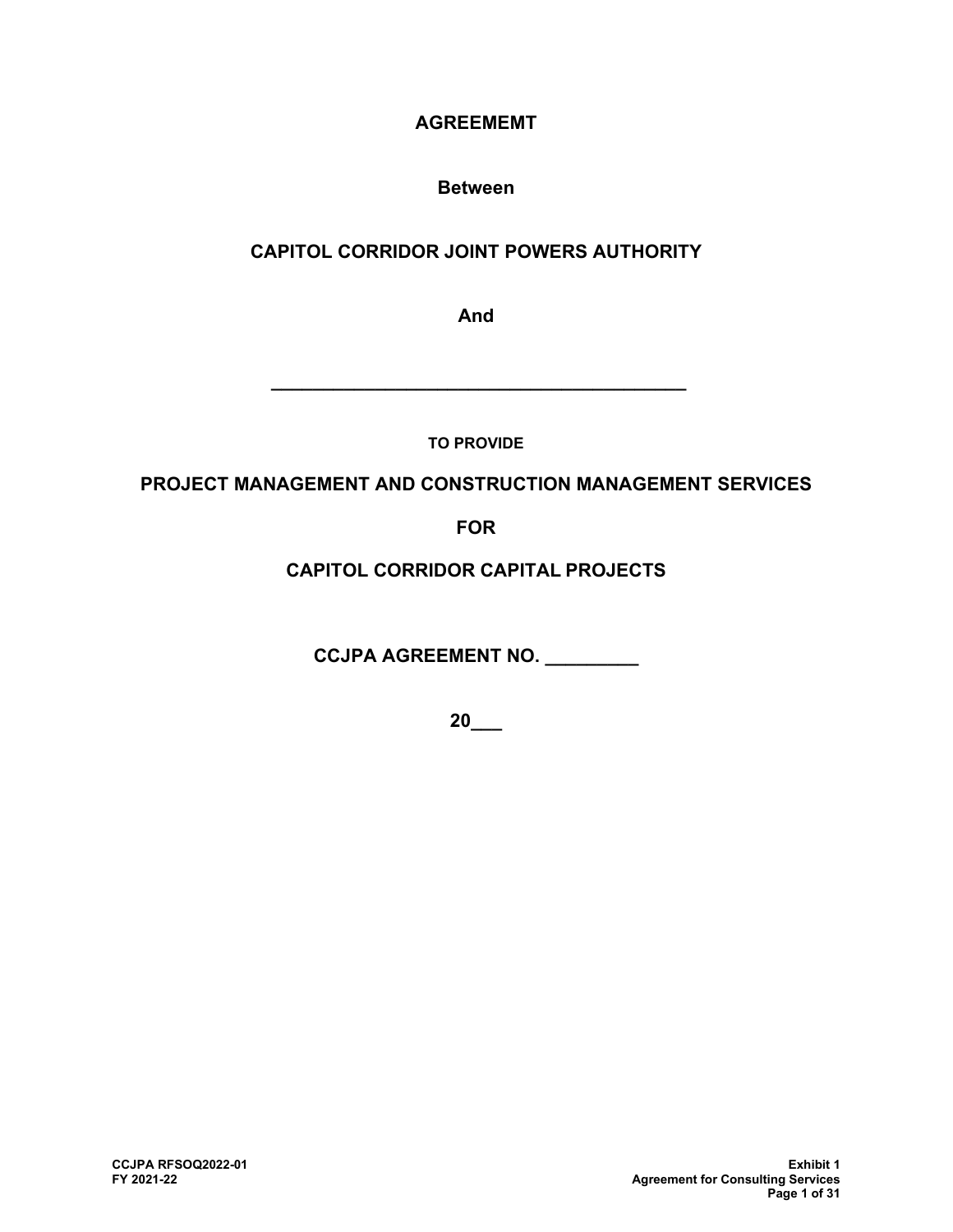# **AGREEMENT TABLE OF CONTENTS**

# **ARTICLE PAGE**

| 1.0<br>1.1<br>1.2<br>1.3<br>1.4<br>1.5<br>1.6                                                | <b>PERSONNEL</b>                                                                                                                                                         | 5<br>5<br>5<br>6<br>$\overline{7}$<br>$\overline{7}$<br>8 |
|----------------------------------------------------------------------------------------------|--------------------------------------------------------------------------------------------------------------------------------------------------------------------------|-----------------------------------------------------------|
| 2.0<br>2.1<br>2.2                                                                            | <b>DELAYS</b>                                                                                                                                                            | $\boldsymbol{9}$<br>$9\,$<br>9                            |
| 3.0<br>3.1<br>3.2<br>3.3<br>3.4                                                              | <b>COMPENSATION</b>                                                                                                                                                      | 9<br>9                                                    |
| 4.0<br>4.1<br>4.2                                                                            | MODIFICATIONS                                                                                                                                                            |                                                           |
| 5.0<br>5.1<br>5.2<br>5.3                                                                     | <b>TERMINATION</b>                                                                                                                                                       |                                                           |
| 6.0<br>7.0<br>7.1<br>7.2<br>8.0                                                              | <b>INSURANCE</b>                                                                                                                                                         |                                                           |
| 9.0<br>9.1<br>9.2<br>9.3<br>94                                                               | WARRANTY OF SERVICES, MATERIAL NONCOMPLIANCE BY CONSULTANT,<br>RESPONSIBILITY FOR SERVICES AND DESIGN WITHIN FUNDING LIMITATIONS 21<br>DESIGN WITHIN FUNDING LIMITATIONS | 22                                                        |
| 10.0<br>11.0<br>11.1<br>11.2<br>11.3<br>12.0<br>13.0<br>14.0<br>15.0<br>16.0<br>17.0<br>18.0 | <b>DOCUMENTS</b><br><b>PATENTS</b><br><b>RECORDS</b><br><b>AUDIT</b>                                                                                                     | -22<br>23<br>23<br>23                                     |
| 19.0                                                                                         | <b>NOTICES</b>                                                                                                                                                           |                                                           |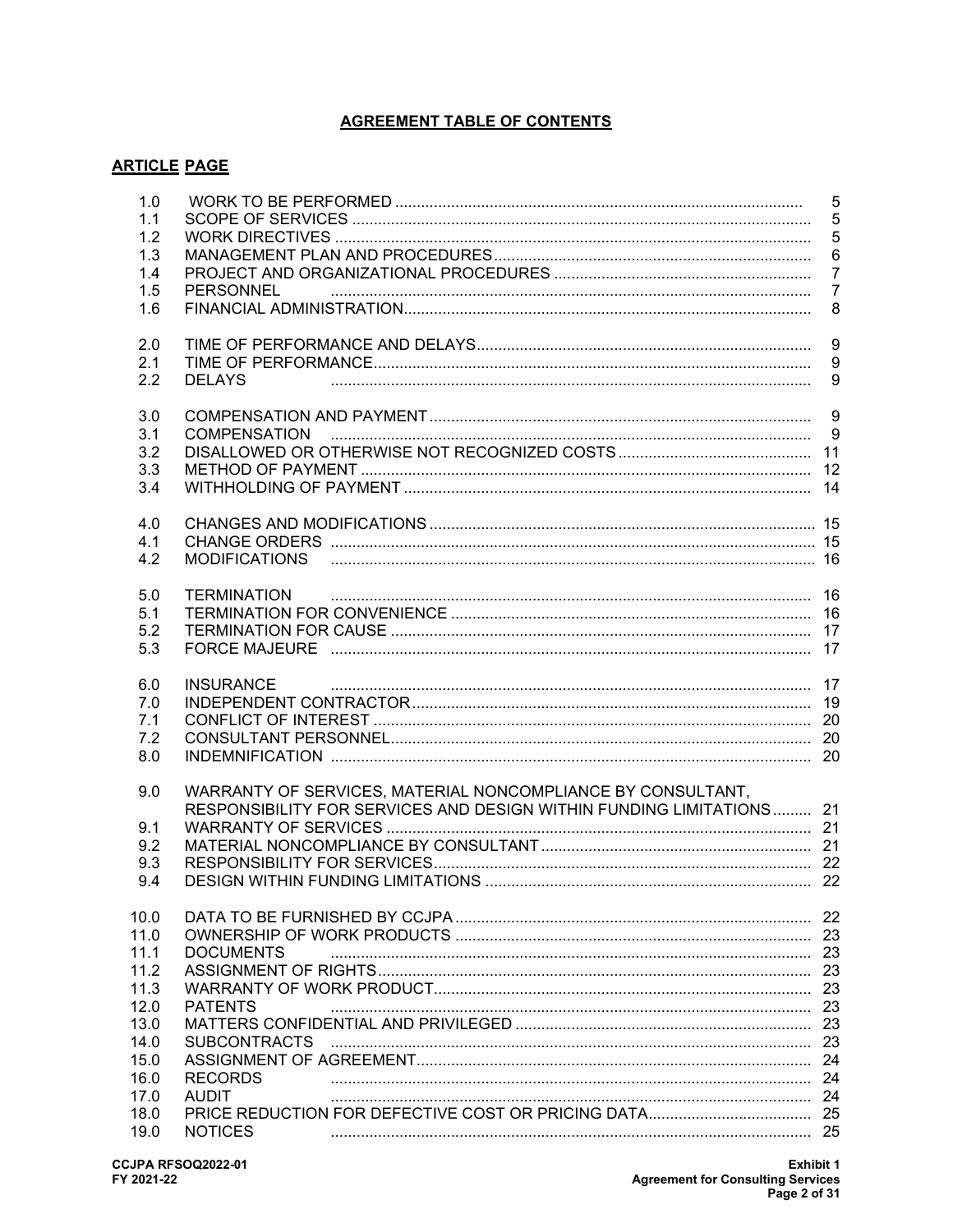| 20 O |                     | -26 |
|------|---------------------|-----|
| 210  |                     | -26 |
| 22 O |                     | -26 |
| 23.0 |                     |     |
| 24 O | CHOICE OF LAW       | -27 |
| 250  | <b>SEVERABILITY</b> |     |
| 26 O |                     |     |
| 27 O |                     | -27 |
| 28.0 | <b>CAPTIONS</b>     | 27  |
| 29 O |                     | -27 |
| 30 O |                     | -27 |
| 310  |                     | 27  |
|      |                     |     |

### **Example Attachments**

*This is an example contract – as such the attachment references below are for illustrative purposes only. References within this Example Contract Agreement will be modified pursuant to the final form of the contract entered into with the selected consultant.*

ATTACHMENT A: SCOPE OF SERVICES

(CCJPA intends to utilize the Scope of Services included as Attachment A to this RFSOQ)

ATTACHMENT B: KEY PERSONNEL LIST

(No example provided but this would list the Key Personnel for the project management and construction management Scope of Services)

ATTACHMENT C: PROJECT CONSULTANT TEAM

(No example provided but this would mirror the information required in Exhibit 1)

ATTACHMENT D: STATE OF CALIFORNIA DEPARTMENT OF TRANSPORTATION REQUIREMENTS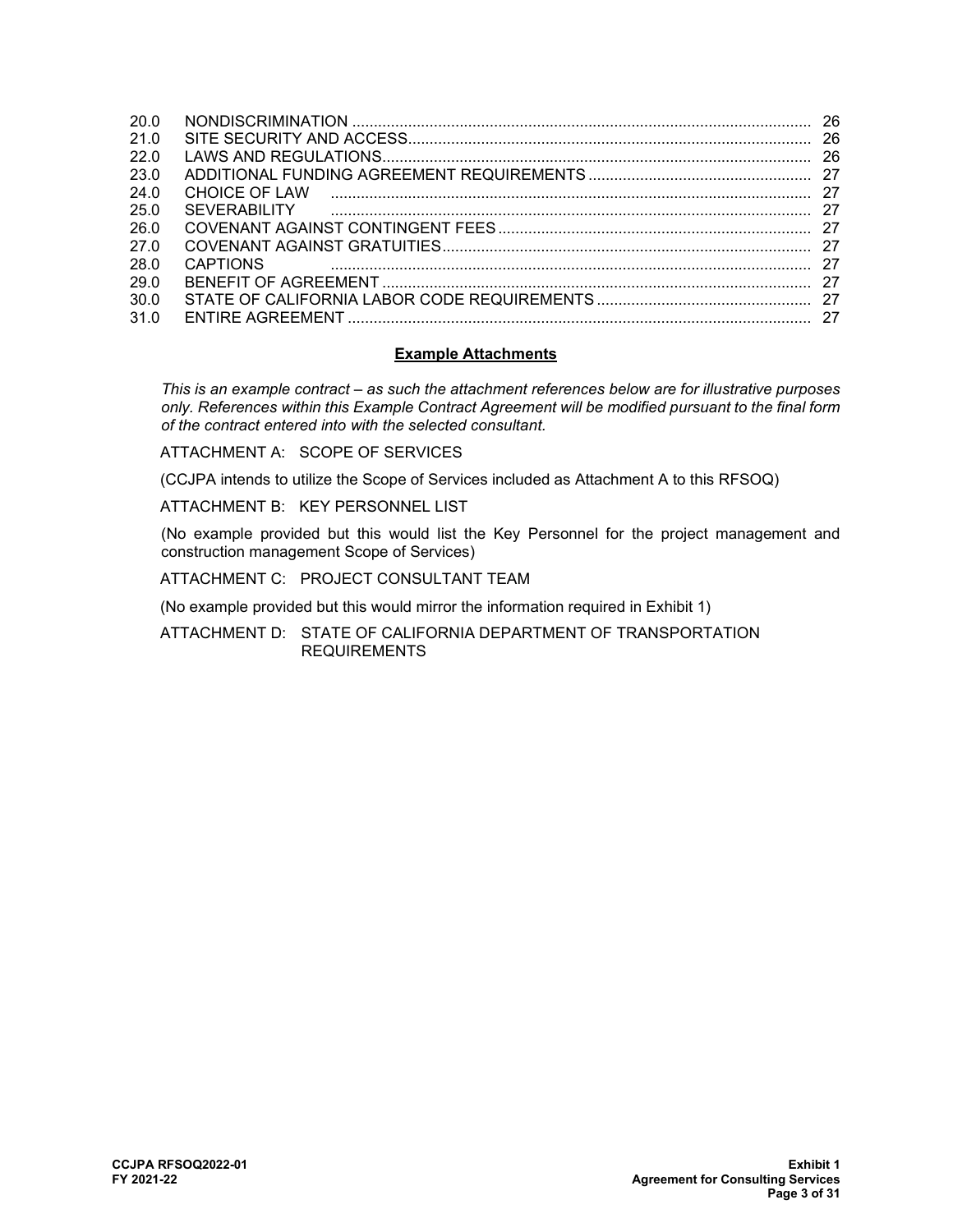# **CONSULTING SERVICES**

# **AGREEMENT NO. \_\_\_\_\_\_\_**

# **Between**

# **CAPITOL CORRIDOR JOINT POWERS AUTHORITY**

**And**

**\_\_\_\_\_\_\_\_\_\_\_\_\_\_\_\_\_\_\_\_\_\_\_\_\_\_\_\_\_\_**

THIS AGREEMENT ("Agreement") is made and entered into this \_\_\_\_ day of \_\_\_\_\_\_, 20\_\_, by and between CAPITOL CORRIDOR JOINT POWERS AUTHORITY ("CCJPA"), a California authority for the joint exercise of power and **Exercise** of power and the service of power at the exercise at the exercise at the exercise \_\_\_\_\_\_\_\_\_\_\_\_\_\_\_\_\_\_\_\_\_\_\_\_\_\_\_\_\_\_\_\_\_\_\_\_\_.

### **R E C I T A L S**

This Agreement is made with reference to the following facts:

- 1. CCJPA proposes to obtain on-call project management and construction management consulting services for CCJPA's capital projects;
- 2. The services required for the Project cannot be performed satisfactorily by the officers and employees of CCJPA;
- 4. CCJPA has applied for or received grants from the State of California, Department of Transportation and other State agencies to assist in financing portions of various capital projects;
- 5. CCJPA intends to apply for grants from the United States Department of Transportation, Federal Railroad Administration and other Federal agencies to assist in financing portions of various capital projects; and,
- 6. The parties hereto now wish to enter into this Agreement pursuant to which CONSULTANT will furnish consulting services in connection with CCJPA's capital projects as hereinafter provided.

\* \* \*

### **A G R E E M E N T**

In consideration of the mutual promises set forth herein and other good and valuable consideration, the receipt and sufficiency of which is hereby acknowledged, the parties hereto agree as follows:

### **1.0 WORK TO BE PERFORMED**

The parties agree that the work to be performed by the CONSULTANT under this Agreement shall be as hereinafter set forth in this Article 1.0;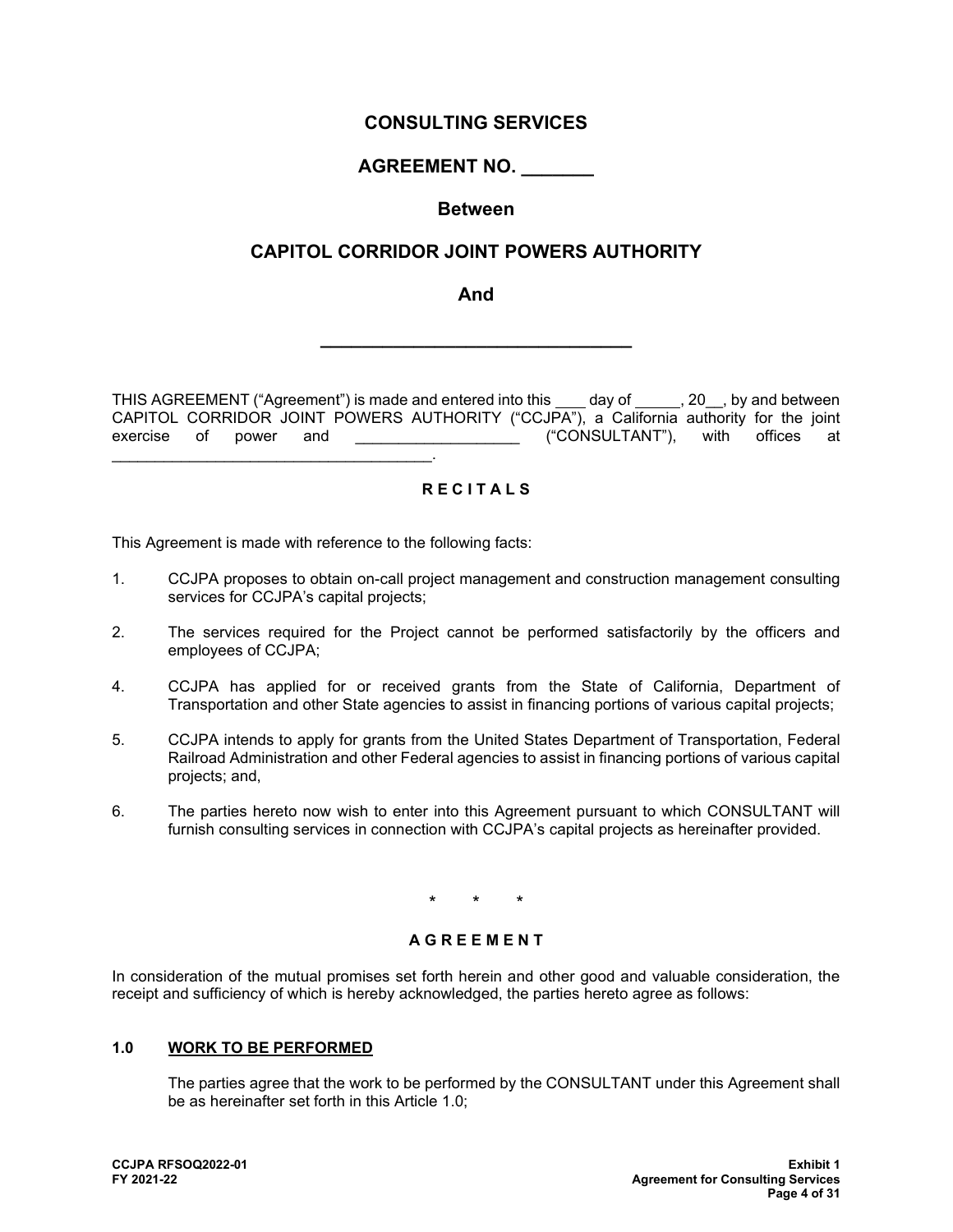### 1.1 SCOPE OF SERVICES

CONSULTANT's services are described in Attachment A, SCOPE OF SERVICES, incorporated herein and by this reference made a part hereof. Such services must comply with applicable Federal, state, county, city and CCJPA guidelines, policies and procedures. Consulting services to be provided by the CONSULTANT hereunder shall comply with the latest specified edition of all applicable codes, ordinances, standards, regulations and other laws unless otherwise specified by CCJPA.

In addition, CONSULTANT may be required, in the performance of its services, to comply with the requirements of various agencies, including counties, cities, and railroads. CCJPA, to the extent possible, will provide all relevant information in its possession at the time the services are requested.

To the extent possible, work is to be provided by personnel of CONSULTANT located within the eight (8) county areas consisting of Placer, Sacramento, Yolo, Solano, Contra Costa, San Francisco, Alameda, and Santa Clara Counties (CCJPA Service Areas). In these cases, an appropriate field overhead rate is anticipated to be utilized. Subsistence (e.g. lodging and food) expenses and travel expenses will be compensated only if expressly approved by the CCJPA.

CONSULTANT shall be responsible to perform or secure the performance of all requested services in their entirety subject to project direction by the Group Manager, Program Management for Planning, Development and Construction, or a designated representative ("Agreement Manager").

The Agreement Manager shall monitor CONSULTANT's performance with respect to compliance with the requirements of this Agreement.

This Agreement is not exclusive. CCJPA expressly reserves the right to contract for performance of additional services such as those described herein through other consultants.

### 1.2 WORK DIRECTIVES

CONSULTANT shall provide services to CCJPA for the projects as described in each WD subject to prior approval in accordance with the following procedures.

### A. Work Directive Proposal Request

CCJPA will initiate an WD by transmitting to the CONSULTANT a Work Directive Proposal Request ("WDPR") that describes an initial task description and implementation schedule.

### B. Work Directive Proposal

CONSULTANT will then prepare a detailed Work Directive Proposal ("WDP") and transmit it to CCJPA within the time specified in the WDPR. The WDP shall specify the following:

- 1. Services to be performed by the CONSULTANT (see Article 1.1 above and Attachment A);
- 2. Management Plan that includes a list of key personnel (see Article 1.5 below);
- 3. Budget Plan including a detailed cost estimate and a cost-loaded schedule;
- 4. Work Breakdown Structure;
- 5. Schedule;
- 6. List of subconsultants, their scope of work and estimated value of work;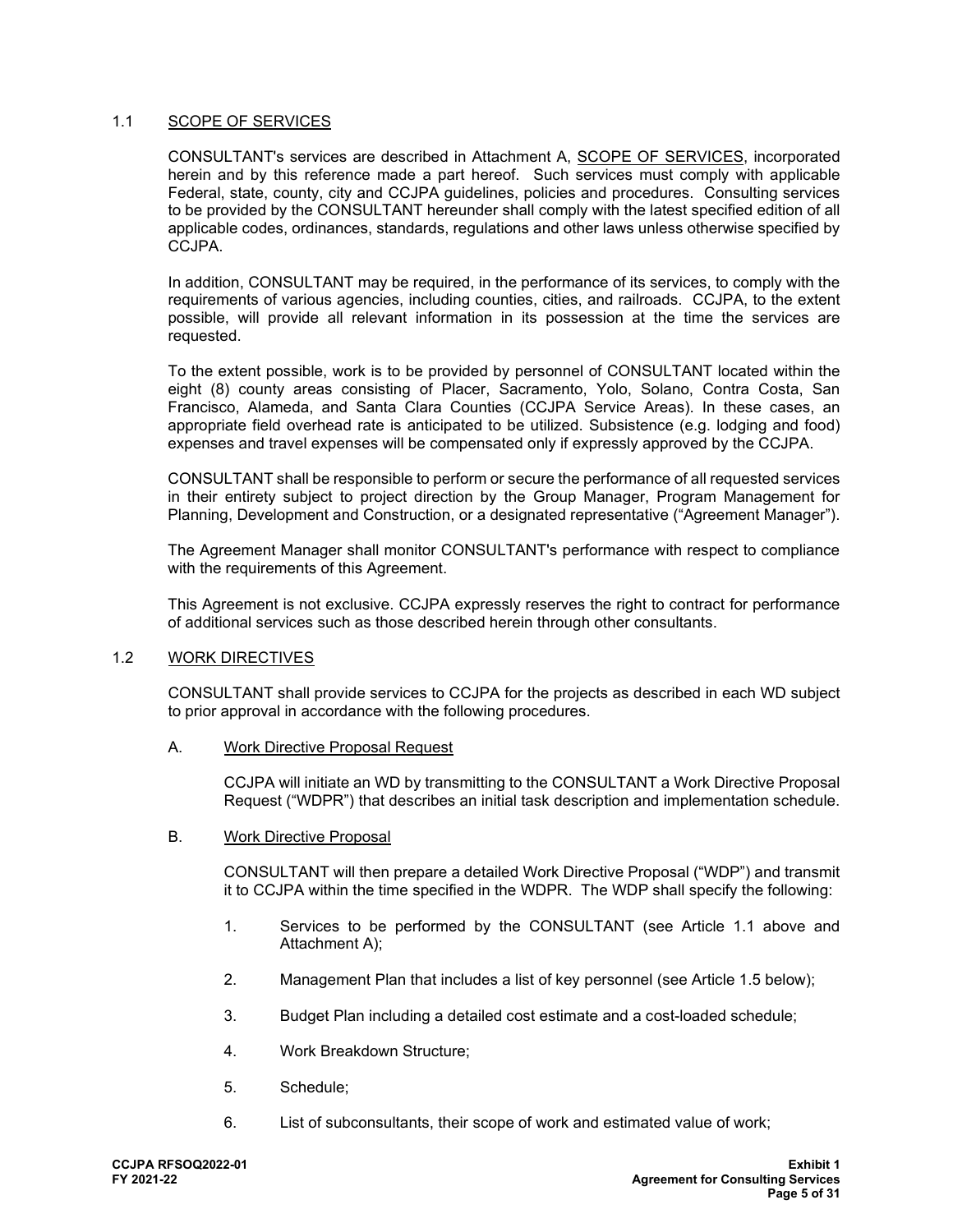- 7. Work products (see Article 1.1 above and Attachment A); and
- 8. WD project specific procedures (see Article 1.4, below).
- C. WDP Evaluation

CCJPA will evaluate the WDP. In its discretion, CCJPA may request CONSULTANT to revise and resubmit the WDP.

D. Acceptance of WDP

CCJPA will notify CONSULTANT in writing whether a WDP has been accepted. A WDP not accepted in writing shall be deemed rejected.

E. Rejection of WDP

If a WDP or its revision is rejected, neither party shall have any rights or obligations arising out of the WDP or WDPR.

F. Acceptance of WD and Issuance of Purchase Order (PO)

Each WD shall be placed into effect by the issuance of a unilateral PO to the CONSULTANT by CCJPA upon acceptance of the WDP. The issuance of the unilateral PO by CCJPA shall constitute a binding agreement for the CONSULTANT to perform all work described in the corresponding WD.

G. Redirection of WD

CCJPA reserves the right to terminate a WD and redirect the remainder of the work to another consultant or consultant(s).

H. Conflict of Interest

Each WD shall incorporate the provisions of this Agreement by reference. A conflict of interest review will be performed by CCJPA prior to issuing project direction under a WD.

### 1.3 MANAGEMENT PLAN AND PROCEDURES

A. Management Plan

In response to a WDPR from CCJPA, as a minimum, CONSULTANT shall submit with each WDP the following:

1. A list of key personnel assigned as defined by Article 1.5 below.

CONSULTANT agrees not to make any substitution of subconsultants without prior approval of the Agreement Manager after a WDP has been accepted in writing by the Agreement Manager.

B. Management Procedures

Apart from any specific WDs, CONSULTANT and those subconsultants at any tier that CCJPA at its discretion may identify, shall develop, implement and maintain procedures, all subject to approval by CCJPA's Agreement Manager, who gives direction as to the performance of the work by CONSULTANT or subconsultant personnel, including, but not limited to, performance of WDs.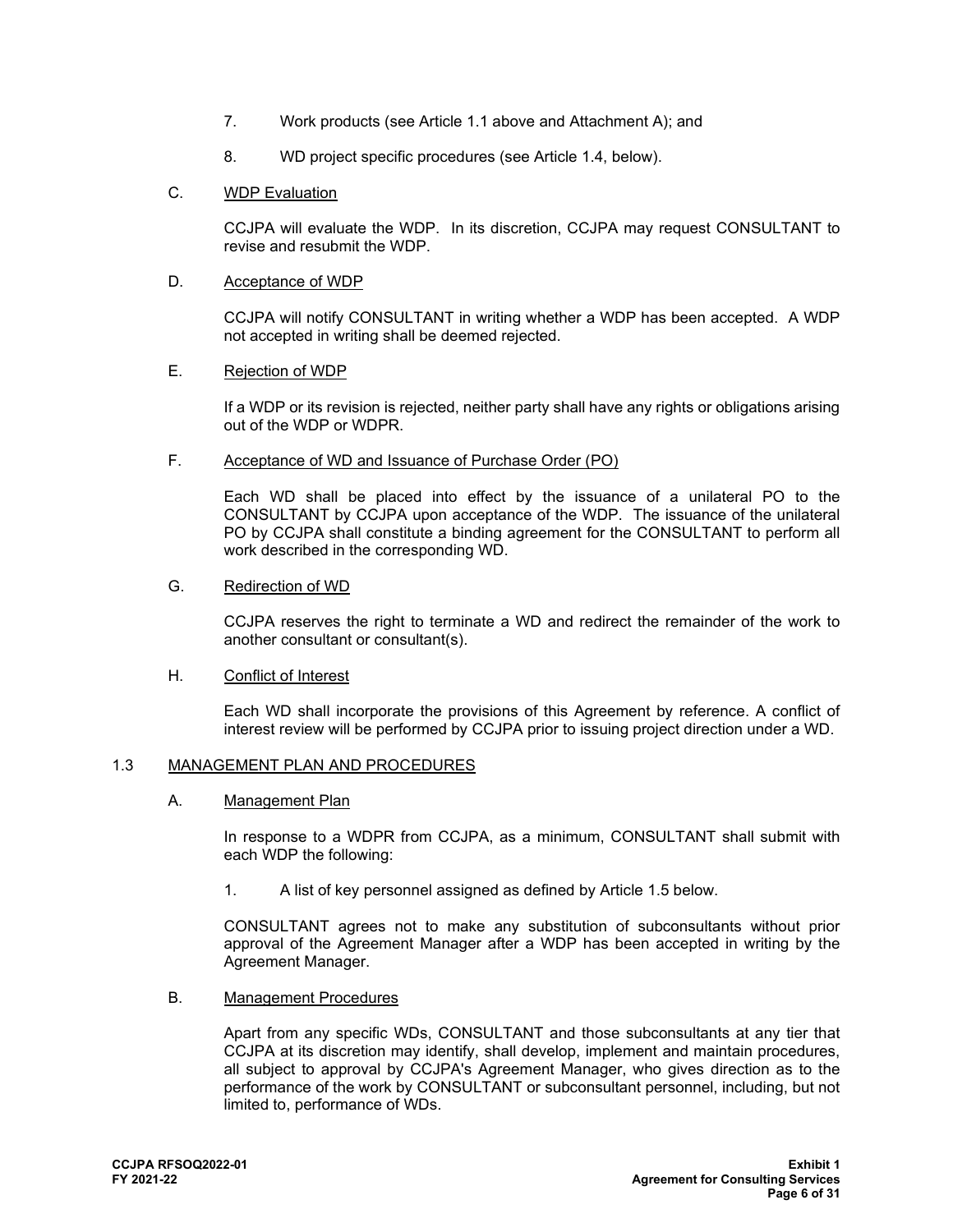The intention of the parties is for CONSULTANT or its subconsultants, to develop, implement and maintain clear, concise, and project specific procedures to give CCJPA reasonable assurances that all charges for direct labor and other direct costs are relevant and necessary to accomplish the WD scope.

### 1.4 PROJECT AND ORGANIZATIONAL PROCEDURES

### A. Modification of Procedures

At the direction of the Agreement Manager, pursuant to a WD, CONSULTANT shall develop or modify previously proposed WD project specific procedures in accordance with a schedule and in a form approved by the Agreement Manager. Such procedures as developed or modified shall be specifically related to activities performed for the WD project and basic CONSULTANT functions including, but not limited to, the process of budgeting, invoicing, and submitting reports to CCJPA hereunder. The intention of the parties is for CONSULTANT to develop, implement and maintain clear and concise WD project specific procedures.

### B. Additional Modifications

In addition to any specific WD project procedures as described immediately above, and apart from any specific WDs, CCJPA may require CONSULTANT to revise its WD project procedures other than those set forth immediately above in Article 1.3 that are used throughout its organization if they conflict with the requirements of this Agreement.

### 1.5 PERSONNEL

### A. Key Personnel

CONSULTANT and CCJPA agree that the personnel listed in Attachment B, KEY PERSONNEL LIST, incorporated herein and by this reference made a part hereof, shall be designated as key personnel. CONSULTANT shall also make every effort to ensure that the key personnel maintain, at a minimum, eighty percent of their proportionate share of the estimated number of hours for a WD.

CONSULTANT shall not remove any such key personnel prior to the completion of his/her assignment under the Agreement without the prior written approval of the Agreement Manager, which approval will not be unreasonably withheld. CONSULTANT shall nominate a replacement individual to CCJPA and shall not remove any individual from the Agreement until his/her replacement has been approved by the Agreement Manager.

### B. Notice of Temporary Assignment

CONSULTANT shall provide the Agreement Manager with written notice of the temporary assignment of any personnel to an individual WD project.

### C. Removal of Personnel

CCJPA's Agreement Manager reserves the right to direct removal of any CONSULTANT or subconsultant personnel assigned to the Agreement when in CCJPA's opinion the individual's performance is unsatisfactory.

### 1.6 FINANCIAL ADMINISTRATION

Apart from any specific WDs, CONSULTANT and its subconsultants at any tier shall establish and maintain records pertaining to the fiscal activities associated with the Agreement. CONSULTANT's and subconsultants' accounting systems shall conform to generally accepted accounting principles and the following requirements: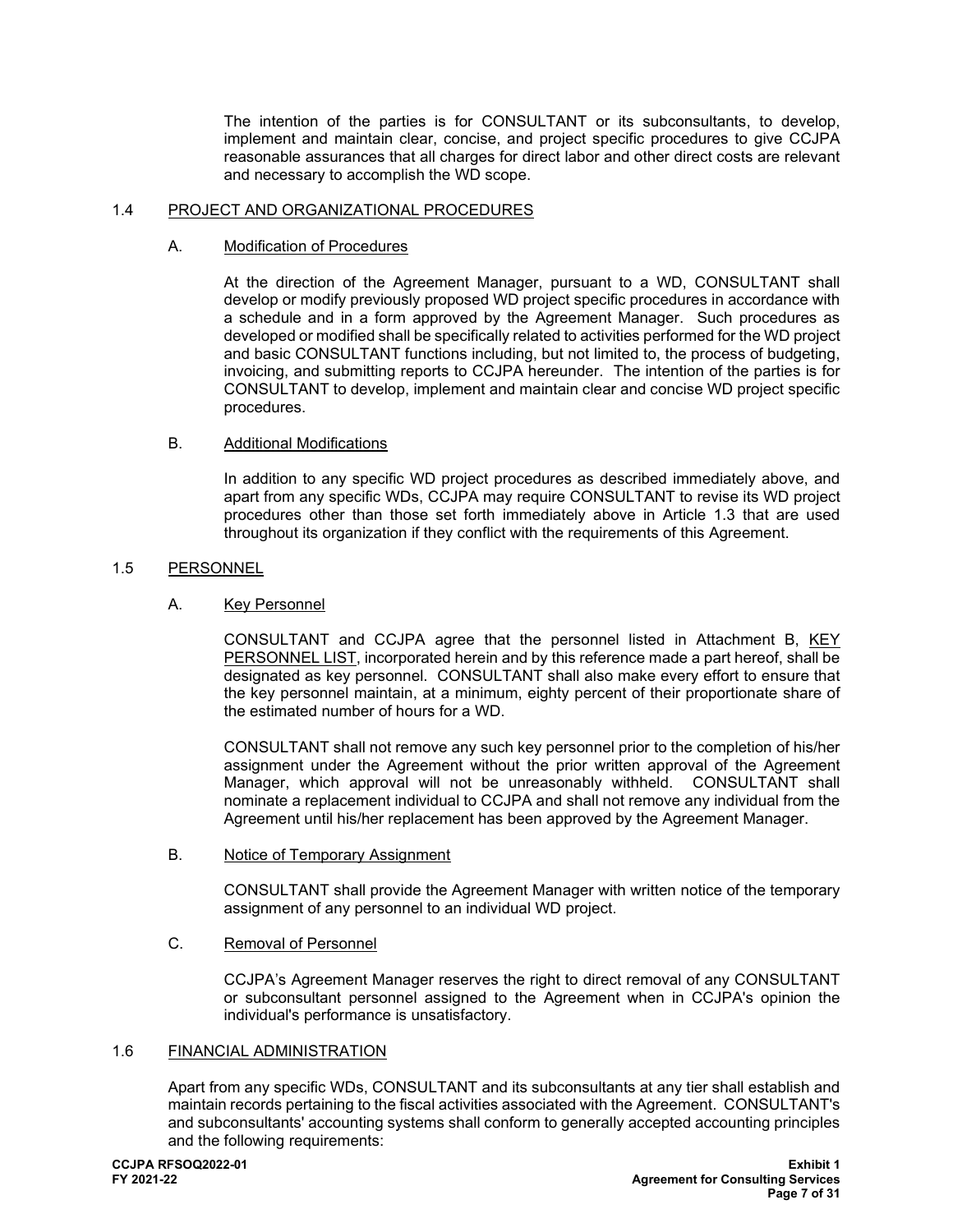### A. Cost Breakdown

All such records shall provide, as a minimum, a breakdown of total costs charged to the Agreement, including properly executed payrolls, time records, invoices and vouchers.

### B. Labor Charging Procedures

For work performed on a basis other than fixed price, CONSULTANT and those subconsultants at any tier that CCJPA at its discretion may require, shall develop, implement and maintain labor charging (i.e. time card, or payroll) procedures that meet the following criteria:

- 1. All time records shall be in writing, recorded by the employee and verified by the immediate supervisor. Such records shall (i) be complete, (ii) record all employee's activities, Agreement and non-Agreement related, within a given accounting period and (iii) identify by means of cost codes what activities were being performed.
- 2. All charges for labor (direct/indirect or hourly as appropriate) by personnel for the Agreement shall be identifiable to the nearest half-hour.
- 3. In the event Consultant or its Subconsultants performs services subject to the payment of prevailing wages, Consultant and such Subconsultants' records shall reflect segregation of costs consistent with the Consultant's approved methods. Consultant shall ensure that invoices do not include duplication of indirect costs.

### C. Cost Reimbursement Services

For those services performed on a cost reimbursable basis by CONSULTANT and those subconsultants at any tier that CCJPA at its discretion may require, the following shall apply:

- 1. For all indirect cost groupings, budgets shall be developed on an annual basis which coincide with the entity's fiscal year.
- 2. The system of accounting shall as a minimum, (i) report on a quarterly basis, a comparison between the actual indirect costs incurred to that budgeted, and (ii) reconcile all compensation for direct costs including, but not limited to, payroll, inventory and accounts payable against incurred cost, as set forth in Article 3.1, COMPENSATION.
- D. Approval of Procedures

CCJPA's (i) may approve existing procedures that meet these criteria as well as waive certain specific requirements of this Article (provided that such approvals or waivers are made in writing); or (ii) may require copies of any CONSULTANT accounting material, records, reports or procedures related to the Agreement.

# **2.0 TIME OF PERFORMANCE AND DELAYS**

### 2.1 TIME OF PERFORMANCE

### A. Performance of Scope of Service

CONSULTANT's performance of Scope of Services as described in Attachment A shall commence upon receipt of a unilateral PO issued by CCJPA and shall be completed within the number of calendar days specified in the corresponding WD, unless terminated earlier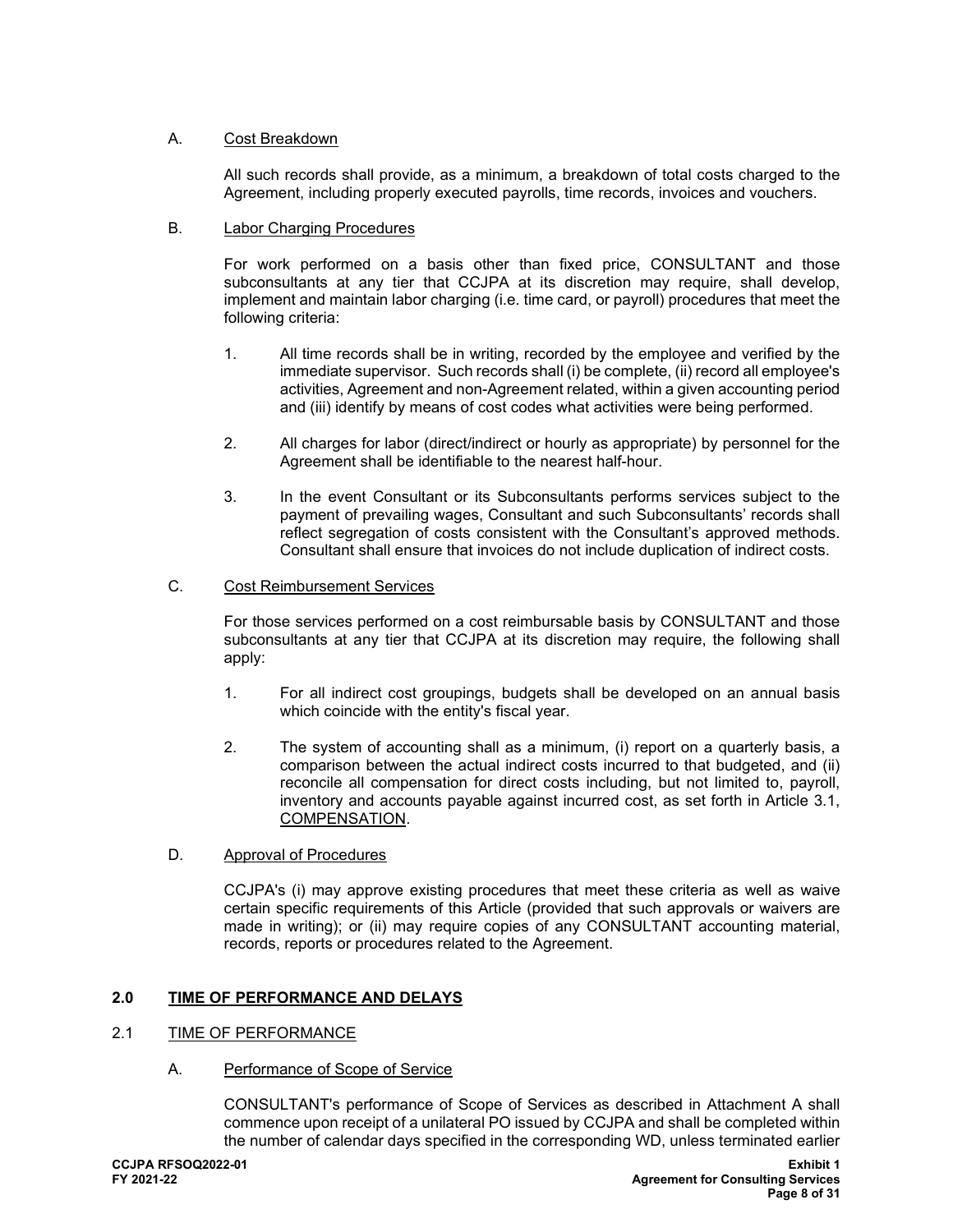in accordance with Article 5.0, TERMINATION, or the limit on maximum compensation established in Article 3.1, COMPENSATION, of this Agreement.

### B. Term of Agreement

The term of this Agreement will be ten (10) years from the date of execution of this Agreement, subject to termination as provided for in the Agreement.

### 2.2 DELAYS

Neither party hereto shall be considered in default in the performance of its obligations hereunder to the extent that the performance of any such obligation is prevented or delayed by unforeseen causes including acts of God, acts of the public enemy and governmental acts beyond the control and without fault or negligence of the affected party.

Each party hereto shall give notice promptly to the other of the nature and extent of any such circumstances claimed to delay, hinder or prevent performance of any obligations under this Agreement.

### **3.0 COMPENSATION AND PAYMENT**

### 3.1 COMPENSATION

A. Basis

The compensation for each WD performed under this Agreement will be on a fixed price basis, an incurred cost reimbursement basis plus a defined fee, or some combination thereof. Such compensation will be allowable only to the extent that costs incurred or cost estimates included in negotiated, or otherwise established prices, are consistent with the Federal Cost Principles (Title 48, Code of Federal Regulations, Chapter 1, Part 31).

### B. Requirements

Such compensation shall be further subject to the following requirements:

- 1. Conform with:
	- a. the work to be performed pursuant to an accepted WD;
	- b. any compensation limits or sub-limits set forth in such WD(s), and this Agreement; and
	- c. all other terms of this Agreement.
- 2. Be necessary in order to accomplish the work.
- 3. Be reasonable for the services to be performed or goods to be purchased in connection with the performance of services hereunder.
- 4. Be actual net costs or prices to the CONSULTANT or its subconsultants at any tier, (e.g. the cost or price less any refunds, rebates, or other items of value received by CONSULTANT or its subconsultants at any tier, that have the effect of reducing the cost or price actually incurred).

As used herein, the term "costs" shall include the following:

a. Those costs recorded by CONSULTANT that result, at the time of the request for reimbursement, from payment by cash, check, or other form of actual payment for items or services purchased directly for the work.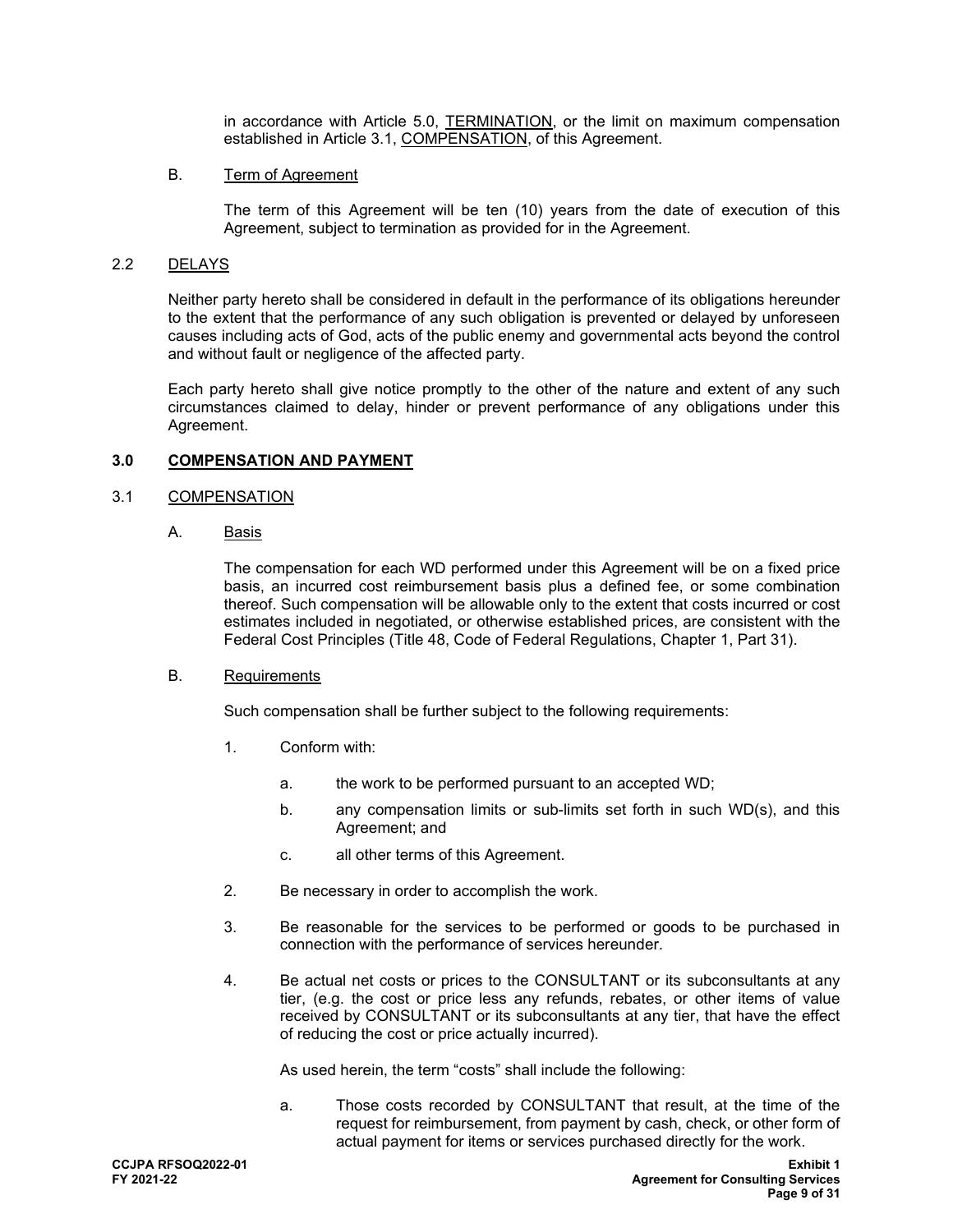- b. When CONSULTANT is not delinquent in payment of costs of agreement performance in the ordinary course of business, costs incurred, but not necessarily paid, for:
	- (1) Direct labor;
	- (2) Other direct costs that are not subcontracted;
	- (3) Indirect costs.
- c. The amount of reimbursement that has been paid by CONSULTANT for subcontracted services under similar cost standards.
- 5. Be for direct costs or prices incurred for work performed after the effective date of this Agreement and presented for payment within one hundred eighty days (180) days of the incurrence.

### C. Rate Agreement

In addition to these requirements, the parties will negotiate in good faith and enter into an Advance Agreement for Cost Reimbursement and Rate Agreement ("Advance Agreement") on an annual or multi-year basis for the work to be performed for each CONSULTANT fiscal year(s). At the end of the annual or multi-year period, either party may request a rate adjustment, subject to negotiation between the parties and modification to the Advance Agreement. Should the parties fail to negotiate a new Advance Agreement, CONSULTANT agrees to accept the provisions of the previous Rate Agreement, until such time as a new Rate Agreement is accepted. If neither party requests a rate adjustment, the rates contained herein shall remain in effect until completion of this Agreement.

### D. Notification

The CONSULTANT shall inform the Project Manager when the total expenditures for any approved WD exceed eighty percent (80%) of the maximum compensation for the WD, and the Agreement Manager, when the total expenditure for all approved WDs exceed eighty percent (80%) of the maximum compensation for this Agreement. In the event the CONSULTANT does not provide such written notification and costs are incurred in excess of that authorized in a WD PO or exceed the maximum compensation of the Agreement, the CCJPA has the right to disallow the excess incurred costs and the CONSULTANT will be responsible for such costs.

### E. CONSULTANT Costs

All CONSULTANT costs associated with providing services that are identified in this Agreement as being apart and separate from any individual WD, are considered to be either indirect costs or a portion of the CONSULTANT fee, as the case may be.

### F. Compensation Limits

Subject only to changes made in conformance with Article 4.0, CHANGES AND MODIFICATIONS, below, it is expressly understood and agreed that:

- 1. In no event shall CONSULTANT be compensated in an amount greater than the amount in an individual WD, for services performed under such WD; and
- 2. In no event will the total compensation and reimbursement for expenses to be paid CONSULTANT for services described in Article 1.1, SCOPE OF SERVICES, above and services described in Attachment A hereto, exceed \$15 Million. However, the CONSULTANT may receive a lesser amount depending upon the CCJPA's actual need for CONSULTANT's services.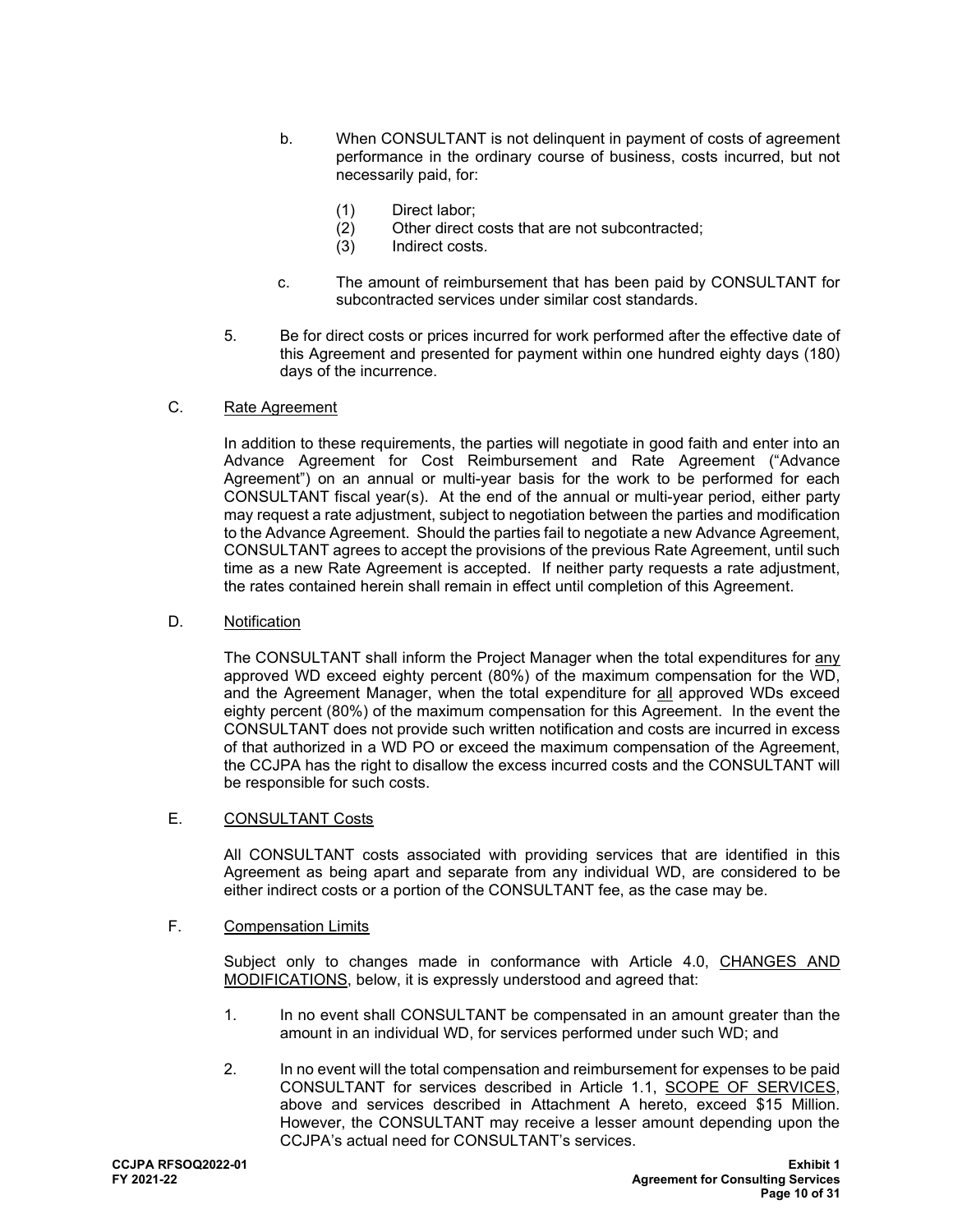## G. Cost Reimbursement/Fixed Price Services

For services performed on a cost reimbursable basis under a WD, CONSULTANT agrees to use its best efforts to perform its services within the limits of total compensation established in such WD. If the work requires fewer hours than those estimated, the CONSULTANT will be paid for the actual hours necessary to complete the WD. If the CONSULTANT underestimates the number of hours that are required to perform the work, the negotiated maximum compensation for the WD shall be the cap of the compensation to be paid unless such compensation is increased in accordance with Article 4.0, CHANGES AND MODIFICATIONS, below and proper notification has been provided in accordance with Article 3.1.D., Notification, above.

For services performed on a fixed price basis under a WD, CONSULTANT agrees to complete the specified services for the fixed price established in such WD. A fixed price WD provides for a price that is not subject to any adjustment on the basis of the CONSULTANT'S cost experience in performing the WD.

### 3.2 DISALLOWED OR OTHERWISE UNRECOGNIZED COSTS

CONSULTANT understands and agrees to the following:

A. Waiver

Any compensation or reimbursement received under this Agreement does not constitute a final decision by the CCJPA as to the allowability of such compensation or reimbursement and does not constitute a waiver of any violation by CONSULTANT of the terms of this Agreement (including, but not limited to, requirements of the Agreement to be included in CONSULTANT's subcontracts).

#### B. Final Determination

Unless approved otherwise by the Agreement Manager, the CCJPA will not make final determination about the allowability of compensation or reimbursement of cost received under this Agreement until an audit of this work performed under this Agreement has been completed.

## C. Notification

If the CCJPA determines that CONSULTANT or its subconsultant(s) is not entitled to either the compensation or reimbursement requested or received, the CCJPA will notify CONSULTANT stating the reasons therefor.

#### D. Return of Funds

Completion of the work under this Agreement will not alter CONSULTANT's or its subconsultant(s)' obligation to return any funds due the CCJPA as a result of later refunds, corrections, or other transactions, nor alter the CCJPA's right to disallow or otherwise not recognize costs on the basis of a later audit or other review.

#### 3.3 METHOD OF PAYMENT

#### A. Monthly Invoices/Subconsultant Payment

As used herein, the term "invoice" shall include the CONSULTANT's bill or written request for payment under this Agreement for services performed. All invoices shall be made in writing and submitted in accordance with the terms contained herein. Unless approved otherwise by the Agreement Manager, CONSULTANT's services shall be invoiced on a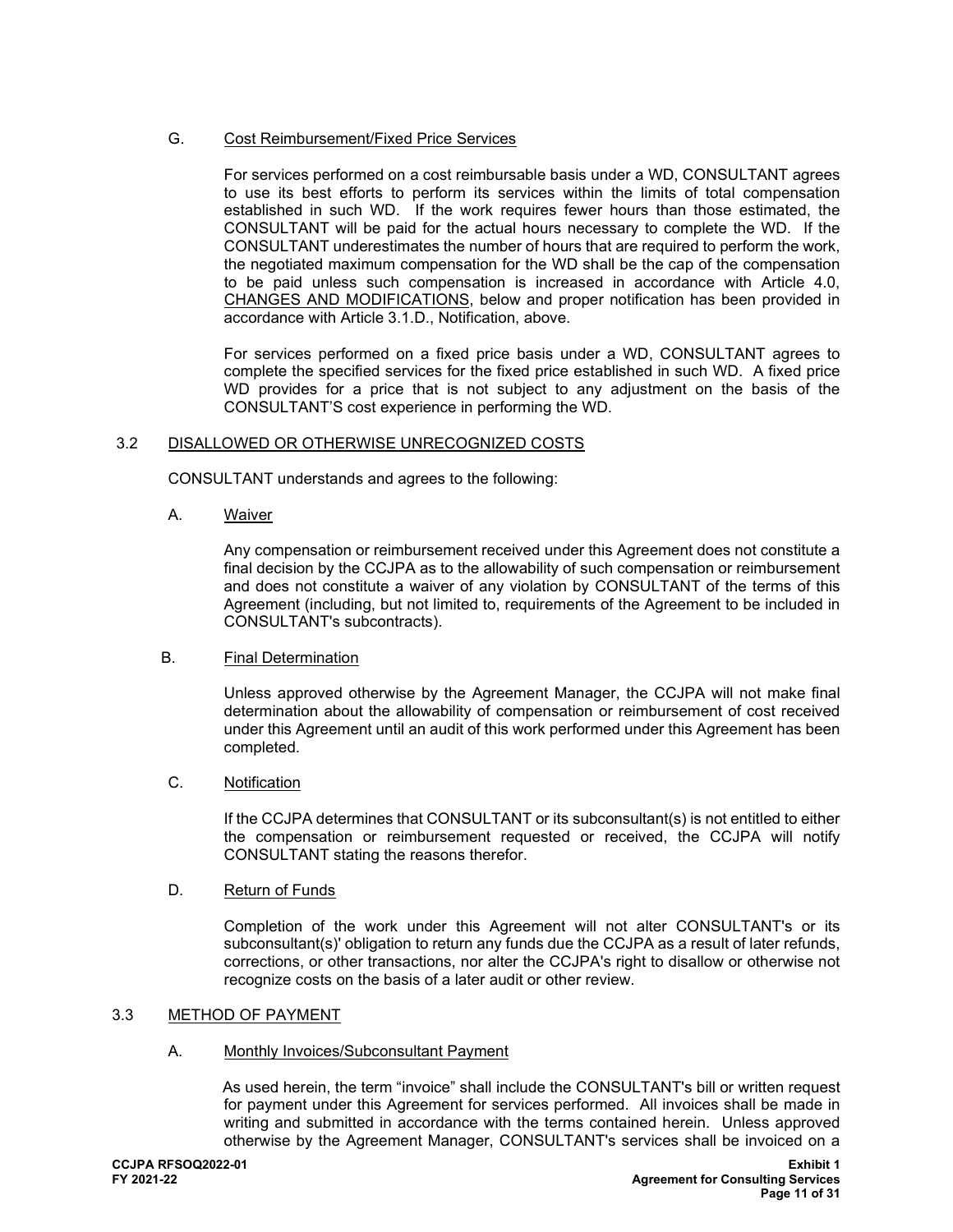monthly basis and payment will be made within thirty (30) days of receipt of an acceptable invoice with satisfactory backup documentation, approved by the Agreement Manager, provided a completed form W-9 is on file with CCJPA. However, in the event the CCJPA requires an audit or other review of a specific payment request to ensure compliance with the terms and conditions of the Agreement, the CCJPA may not make payment within thirty (30) days of receipt of such invoice.

A separate invoice shall be submitted for each WD implemented by issuance of a PO in accordance with Article 1.2.F herein.

If applicable, CONSULTANT shall submit to the CCJPA Agreement Manager each week, certified payroll records in accordance with the terms of Article 30, State of California Labor Code Requirements. Failure to submit current certified payroll records may cause the suspension of progress payments during the period of non-compliance.

The CONSULTANT shall promptly pay any and all subconsultants by an instrument that guarantees availability of funds immediately upon deposit of said instrument. The CONSULTANT shall include in its monthly invoice submission to CCJPA, amounts to pay all subconsultants' acceptable invoices, no later than thirty (30) days after receipt of such invoices. Unless otherwise approved in writing by the Agreement Manager, CONSULTANT shall, within ten (10) days after receipt of the payment made by CCJPA, (but in no case more than thirty (30) calendar days from receipt of subconsultant invoice whether or not payment has been made by CCJPA) pay to each of its immediate subconsultants (or their respective assignees), for satisfactory performance of its contract, the amounts to which each is entitled, after deducting any prior payments and any amounts due and payable to CONSULTANT by those subconsultants. Any delay or postponement of payment among the parties may take place only for good cause and with the CCJPA's prior written approval. If the CONSULTANT determines the work of the subconsultant to be unsatisfactory, the CONSULTANT must immediately notify in writing the Agreement Manager and state the reasons therefor. Failure by CONSULTANT to comply with this requirement will be construed to be a breach of the Agreement and may result in sanctions as specified in this Agreement.

In addition, the CONSULTANT must promptly return any retentions withheld to a subconsultant within thirty (30) days after the subconsultant's work is satisfactorily completed.

B. Invoice Procedures

CONSULTANT shall invoice for each WD in conformance with procedures approved by the Agreement Manager and the then current Advance Agreement.

- 1. Such invoices shall segregate current costs from other costs. Current costs are those costs which have been paid within the last sixty (60) calendar days and not previously submitted to CCJPA for reimbursement. Other costs shall include, but not be limited to, the following:
	- a. Costs for which the CCJPA has requested additional justification for allowance;
	- b. Costs which have been recorded by CONSULTANT in the current accounting period and not incurred as an obligation within the last ninety calendar days.
- 2. Costs for individual labor shall be identified by activity and product in a manner consistent with that of the detailed cost estimate submitted with CONSULTANT's WDP.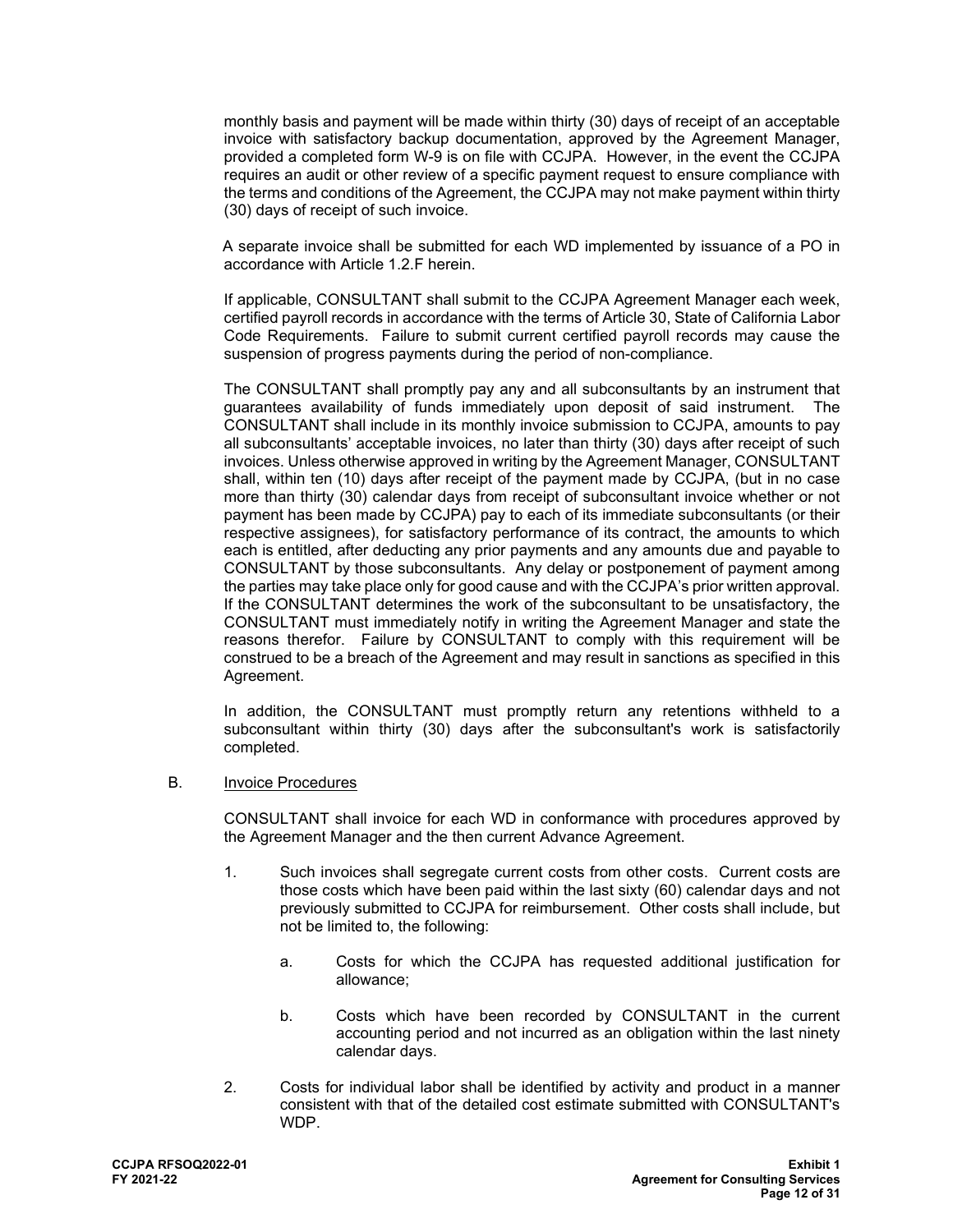- 3. Notwithstanding the above, in no case shall CONSULTANT invoice for costs which CCJPA has disallowed or otherwise indicated that it will not recognize.
- 4. No invoices for under \$100.00 will be processed for payment.
- 5. All costs incurred under a WD shall be invoiced for reimbursement no later than one hundred twenty (120) days after completion of the work set forth in the WD, unless otherwise approved by the Agreement Manager. Any invoices received after one hundred twenty (120) calendar days may not be reimbursed by the CCJPA.

## C. Invoice Requirements

 Invoices shall be, as a minimum, (i) mechanically accurate, (ii) substantially vouchered and properly supported and (iii) in compliance with the specific requirements of Article 1.6, FINANCIAL ADMINISTRATION above. Invoices must match PO line items. Invoices must also include both the Agreement number and the applicable WD and PO numbers that correspond to the invoice

### D. Certification

CONSULTANT shall also certify, for each invoice, that (i) the hourly rates for direct labor, whether for CONSULTANT or its subconsultant(s), to be reimbursed under this Agreement are not in excess of the actual hourly rates in effect for CONSULTANT or subconsultant employees engaged in the performance of services under this Agreement at that time, and (ii) that such hourly rates are in conformance with the then current Advance Agreement.

## E. Fixed Fee

The fixed fee for CONSULTANT or any of its subconsultants shall be billed monthly on a percent complete basis as approved by the Agreement Manager.

CCJPA in its sole discretion may make any of the remaining fixed fee payments due CONSULTANT, or any of its subconsultants, in full; or may withhold any amount up to one hundred percent thereof as CCJPA may find appropriate, based on the progress of CONSULTANT and/or any of its subconsultants.

Payment of the final fixed fee will be made in accordance with the provisions of Article 3.5, COST-REIMBURSABLE WORK DIRECTIVES – COMPLETION OR TERM TYPE, below.

### F. Invoice Submittal Address

All CONSULTANTs shall submit a completed Form W-9 and all invoices directly to BART's Accounts Payable (AP) Department, who is responsible for the CCJPA's Accounts Payable.

Please submit all invoices to BART's Accounts Payable Department using the following method:

E-mail a PDF version of the invoice to: **[ap\\_supplier@bart.gov](mailto:ap_supplier@bart.gov)** AND **[budgets@capitolcorridor.org](mailto:budgets@capitolcorridor.org)**.

Please save the file name using your CONSULTANT's name – Invoice No. Example: ABC Company – Invoice #123456

Invoices must include: CONSULTANT's invoice number; Agreement Number, CCJPA's WD Purchase Order Number; and Billed Line Items that correspond with the Line Items on CCJPA's WD Purchase Order.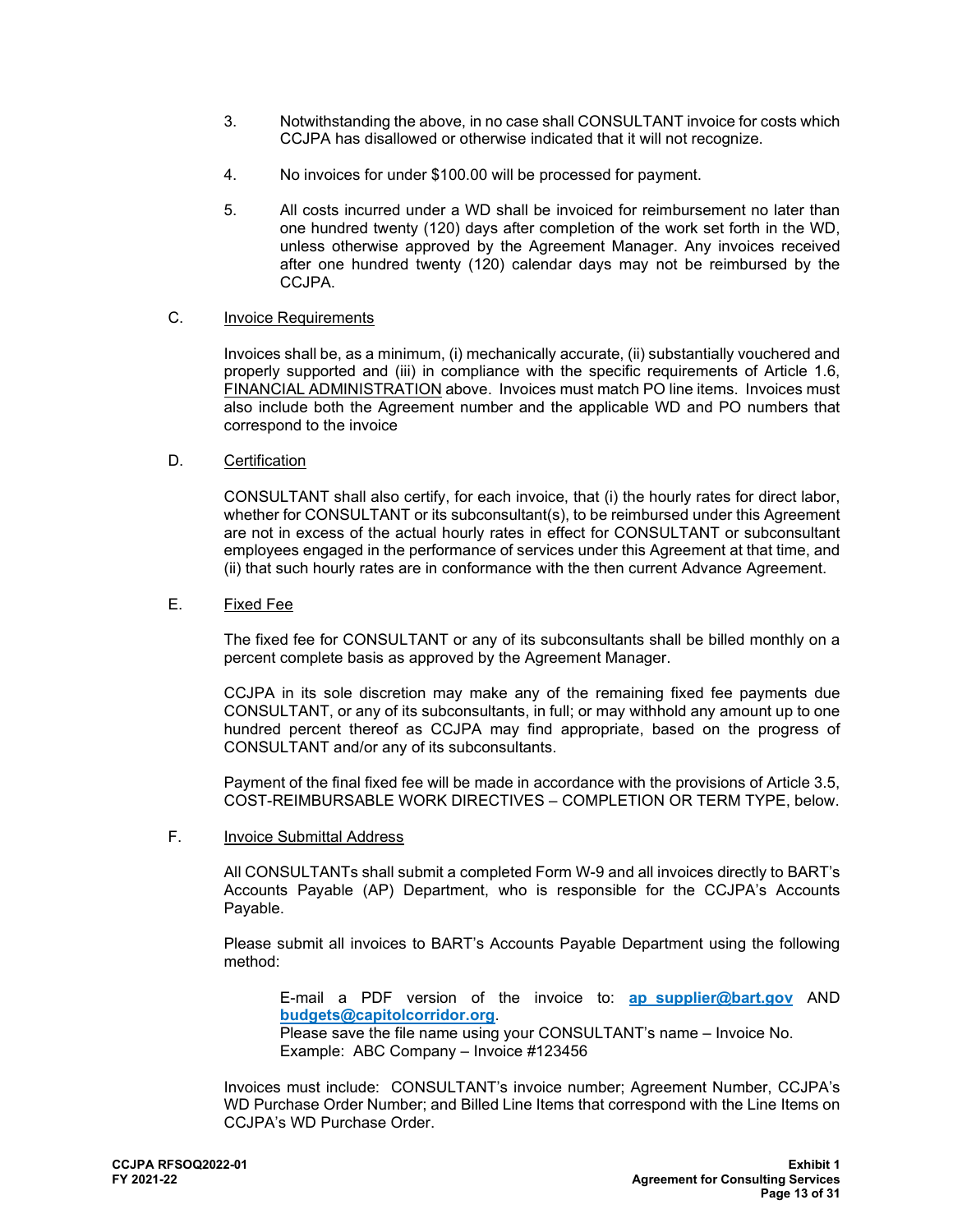Please direct questions regarding invoice submission to your CCJPA's Agreement Manager.

G. Taxpayer Identification Number

CONSULTANT represents that CONSULTANT's taxpayer identification number (TIN) is **XXXXXXX,** evidenced by a completed Federal Form W-9 on file with CCJPA on the date of execution of this Agreement. CONSULTANT agrees to file such tax forms as may be reasonably requested by CCJPA to implement Internal Revenue Code Section 3406 and to accept as a part of any compensation due, any payments made by CCJPA to the Internal Revenue Service pursuant to that Section.

### 3.4 WITHHOLDING OF PAYMENT

CCJPA reserves the right to withhold payment(s) otherwise due CONSULTANT in the event of CONSULTANT's material non-compliance with any of the provisions of this Agreement, including, but not limited to, the requirements imposed upon CONSULTANT in Article 6.0, INSURANCE; Article 8.0, INDEMNIFICATION; and Article 9.1, WARRANTY OF SERVICES, below. CCJPA shall provide notice of withholding, and may continue the withholding until CONSULTANT has provided evidence of compliance which is acceptable to CCJPA.

### 3.5 COST-REIMBURSABLE WORK DIRECTIVES – COMPLETION OR TERM TYPE

WDs negotiated on a cost-plus-fixed-fee basis will take one of two basic forms – completion or term (level of effort).

### A. Completion Form

The completion form describes the scope of work by stating a definite goal or target and specifying an end product. This form normally requires the CONSULTANT to complete and deliver the specified end product within the estimated cost, if possible, as a condition for payment of the entire fixed fee. However, in the event the work cannot be completed within the estimated cost, the CCJPA may require more effort without increase in fee, provided the CCJPA increases the estimated cost.

B. Term Form (Level of Effort)

The term form describes the scope of work in general terms and obligates the CONSULTANT to devote a specified level of effort for a stated time period. Under this form, if the performance is considered satisfactory by the CCJPA, the fixed fee is payable in accordance with the provisions herein.

- 1. WDs that are term form will set forth the level of effort labor hours to be expended. It is understood and agreed that the rate of labor hour expenditure may fluctuate from month to month, provided such fluctuation does not result in the utilization of the total labor hours of effort prior to the expiration of the term of the WD. It is further understood and agreed that the number of hours of effort for any classification of labor may be utilized by the CONSULTANT in any other direct labor classification if necessary in the performance of the work.
- 2. The CCJPA may direct the CONSULTANT to accelerate the average monthly rate of utilization of direct labor to such an extent that the total labor hours of effort specified in a WD would be utilized prior to the term thereof. Any such direction shall specify the degree of acceleration required and the revised term resulting therefrom.
- 3. If the total number of labor hours of direct labor specified in a WD is not expended during the term of the WD, the CCJPA shall either (i) reduce the fixed fee of the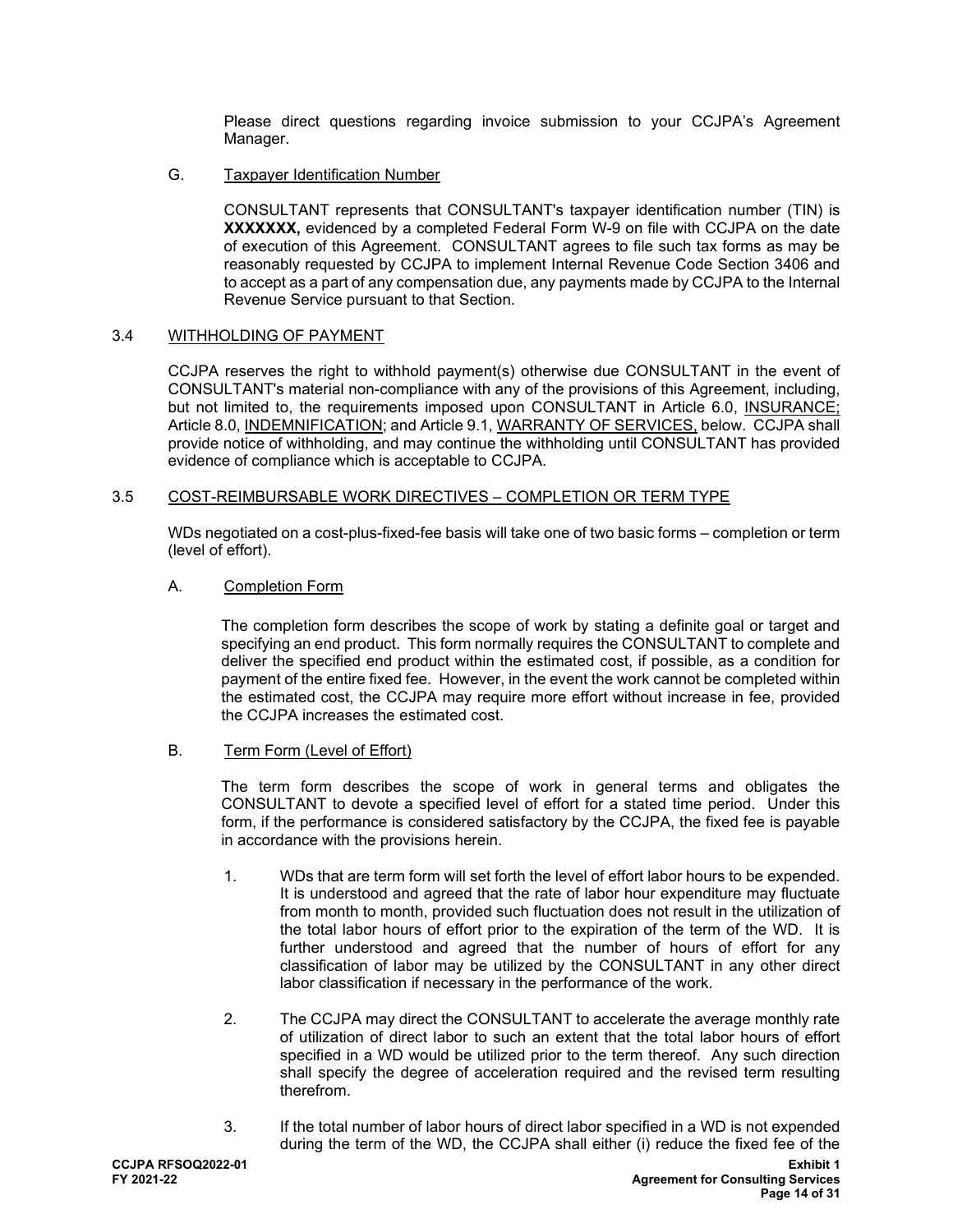WD proportionately to the labor hours unexpended in the approved WD, or (ii) subject to funding limitations, require the CONSULTANT to continue to perform the work until the total number of labor hours of direct labor specified shall have been expended.

Notwithstanding the provisions of Article 3.5.B.3 above, no adjustment in the fixed fee shall be made provided that the CONSULTANT has delivered at least ninety (90) percent of the level of effort specified in a WD and has complied with any direction of the CCJPA pursuant to this Article.

## **4.0 CHANGES AND MODIFICATIONS**

CCJPA reserves the right to order changes to this Agreement, to be performed pursuant to this Agreement, as set forth below.

### 4.1 CHANGE ORDERS

### A. Services

CCJPA reserves the right to order changes to this Agreement, including but not limited to, the services to be performed by CONSULTANT. All such changes shall be incorporated in written change orders duly executed by CCJPA and CONSULTANT, which shall specify the changes ordered and the adjustment of compensation and completion time required therefor.

### B. Execution

Any such services added to the scope of this Agreement by a change order shall be executed under all applicable conditions of this Agreement. No claim for additional compensation or extension of time shall be recognized unless contained in a duly executed change order.

#### 4.2 MODIFICATIONS

#### A. WD Modifications

CCJPA may, from time to time, make modifications within the general scope of a Work Directive. If any such changes are deemed to create an increase or decrease in the price of the Work Directive or in the time required for its performance, CONSULTANT shall promptly notify CCJPA thereof and assert its claim for adjustment within ten (10) days after the modification is ordered, and an equitable adjustment shall be negotiated.

In those cases in which the general scope of a Work Directive has not changed but additional compensation is required to complete the scope, the CONSULTANT must provide written timely notification in accordance with Article 3.1.D., above and an equitable adjustment may be negotiated.

CONSULTANT shall include any such scope modifications in its Monthly Progress Report(s).

All such modifications to a WD shall be implemented by the issuance of a modification to the corresponding PO, which shall specify the Work ordered and the adjustment of compensation and completion time required therefor. Any costs incurred in excess of the original Work Directive estimate that are not included in a WD modification will be the responsibility of the CONSULTANT, unless otherwise approved by CCJPA.

#### B. Additional Compensation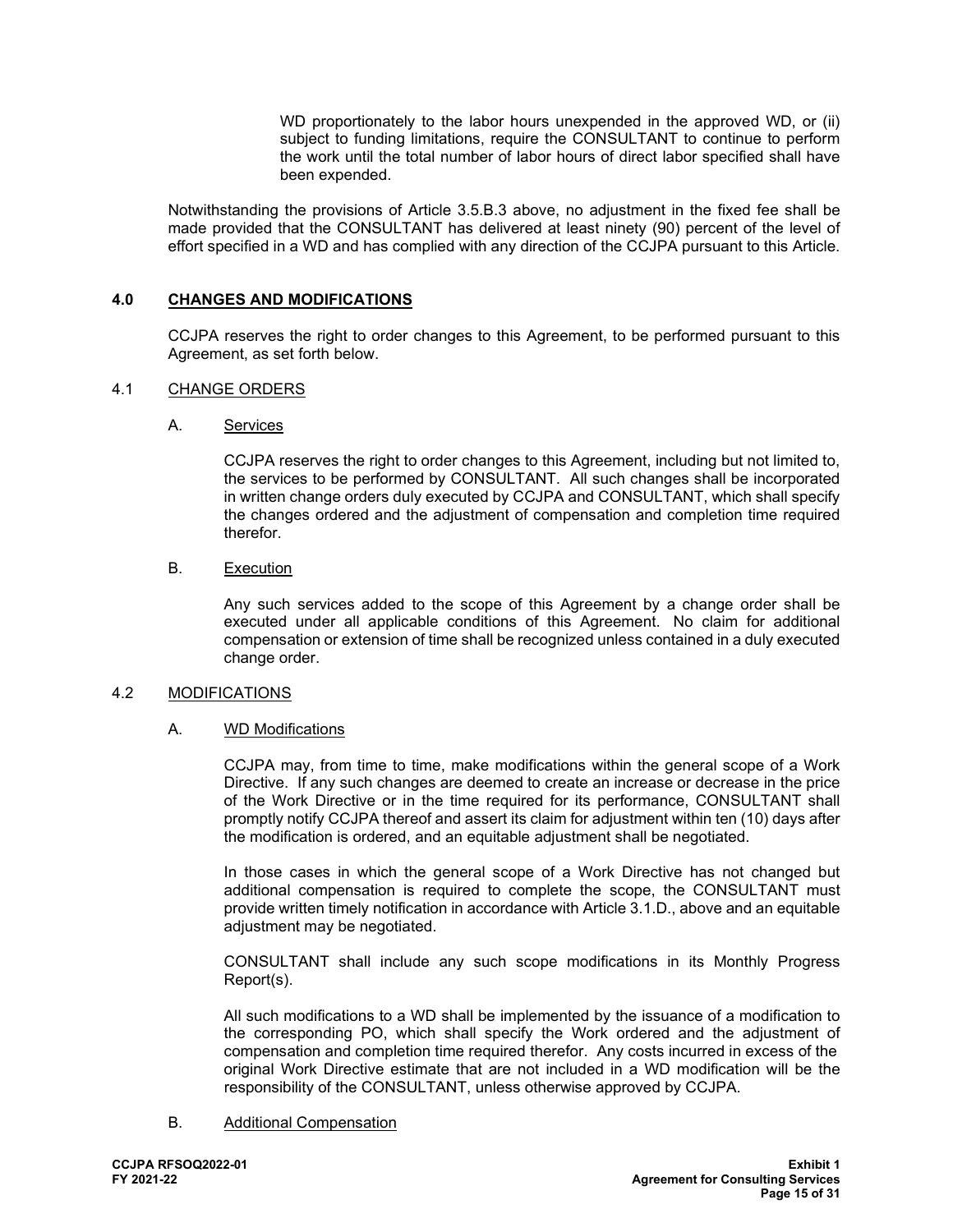No claim for additional compensation or extension of time with respect to a WD shall be recognized unless contained in an accepted WD modification and a duly executed PO. The parties also understand and agree that CONSULTANT will not be reimbursed for costs incurred prior to the effective date of a PO unless otherwise approved by the Agreement Manager.

#### **5.0 TERMINATION**

## 5.1 TERMINATION FOR CONVENIENCE

CCJPA may, at any time prior to completion of the work under any WD or the work under this Agreement, terminate any such WD, or this Agreement whenever CCJPA determines that such termination is in its best interest, by written notice to CONSULTANT. CCJPA's written notice to CONSULTANT shall state in detail the extent of such termination with respect to WD, or this Agreement. Effective on receipt of such notice of termination from CCJPA, no new work or obligation with respect to such WDs, or this Agreement will be undertaken by CONSULTANT unless so directed by CCJPA in writing. Upon such termination, CONSULTANT shall submit an invoice or invoices to CCJPA in amounts which represent the compensation specified herein for services actually performed to the date of such termination and for which CONSULTANT has not been previously compensated. Upon payment of the amount due, CCJPA shall be under no further obligation to CONSULTANT, financial or otherwise, with respect to terminated WDs, or this Agreement if it is terminated.

### 5.2 TERMINATION FOR CAUSE

If CONSULTANT should be in default and fails to remedy this default within five (5) business days after receipt from CCJPA of notice of such default, CCJPA may in its discretion terminate this Agreement or such portion thereof as CCJPA determines is most directly affected by the default.

The term "default" for purposes of this provision includes, but is not limited to, the performance of work in violation of the terms of this Agreement; abandonment, assignment, or subletting of the Agreement without approval of CCJPA; bankruptcy or appointment of a receiver for CONSULTANT's property; failure of CONSULTANT to perform the services or other required acts within the time specified for this Agreement or any extension thereof; refusal or failure to provide proper workmanship; failure to take effective steps to end a prolonged labor dispute; and the performance of this Agreement in bad faith.

Upon CCJPA's termination of this Agreement or any portion thereof for default by CONSULTANT, CCJPA reserves the right to complete the work by whatever means it deems expedient and the expense of completing such work as well as any and all damages proximately caused by the default shall be charged to CONSULTANT.

#### 5.3 FORCE MAJEURE

The performance of work under this Agreement may be terminated by CCJPA, in its discretion, upon application therefor by CONSULTANT for unforeseen causes beyond the control and without the fault or negligence of CONSULTANT, including acts of God, acts of the public enemy, governmental acts, fires and epidemics if such causes irrevocably disrupt or render impossible CONSULTANT's performance hereunder. An "act of God" shall mean an earthquake, flood, cyclone, or other cataclysmic phenomenon of nature beyond the power of CONSULTANT to foresee or make preparation in defense against.

### **6.0 INSURANCE**

At all times during the life of this Agreement to acceptance of the work covered by the Agreement, or as may be further required by the Agreement, CONSULTANT, at its own cost and expense, shall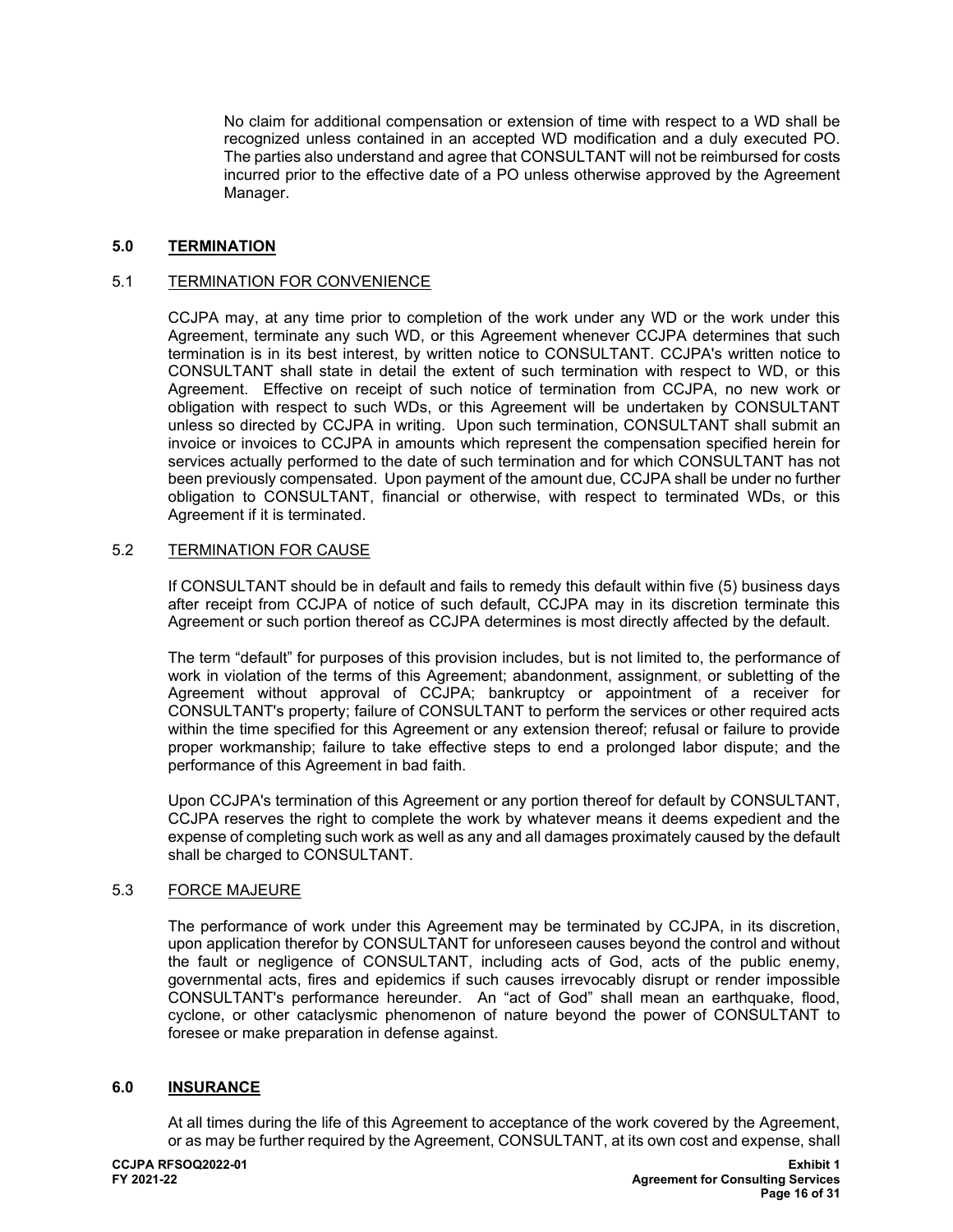provide the insurance specified in this Article 6.0, unless otherwise approved in advance and in writing by the CCJPA.

### A. Evidence Required

At or before execution of this Agreement and at such other times as the CCJPA may request, CONSULTANT shall provide the CCJPA with Certificate(s) of Insurance executed by an authorized representative of the insurer(s) evidencing the CONSULTANT's compliance with the insurance requirements in this Article 6.0. The Certificate(s) shall reference the CCJPA's Agreement Number and Title to which the Certificate relates. In addition, a copy of all required endorsements shall be included with and attached to the Certificate(s) of Insurance.

#### B. Notice of Cancellation, Reduction or Material Change in Coverage

All policies shall be endorsed to provide the CCJPA with thirty (30) days prior written notice of any cancellation, reduction, or material change in coverage. Notices shall be sent to the CCJPA Agreement Manager. The CONSULTANT shall annually submit to the CCJPA Agreement Manager certifications confirming that the insurance required has been renewed and continues in place.

## C. Qualifying Insurers

Policies shall be issued by California admitted companies which hold a current policyholders alphabetic and financial size category rating of not less than A:Vlll according to Best's Insurance Reports.

## D. Insurance Provided by CONSULTANT

- 1. Commercial General Liability Insurance for bodily injury (including death) and property damage which provides limits of Five Million Dollars (\$5,000,000) per occurrence and Five Million Dollars (\$5,000,000) annual general aggregate.
	- a. Coverage shall include:
		- (1) Premises and Operations;
		-
		- (2) Broad Form Property Damage;<br>(3) Products and Completed Opera Products and Completed Operations;
		- (4) Broad Form Contractual liability, expressly including liability assumed under the Agreement;
		- (5) Personal Injury Liability;
		- (6) Independent Contractors Liability;
		- (7) Cross Liability and Severability of Interest.
	- b. Such insurance shall include the following endorsements, copies of which shall be provided to the CCJPA:
		- (1) Inclusion of the CCJPA and BART as managing agency and their directors, officers, representatives, agents and employees as additional insured as respects to CONSULTANT's operations under this Agreement; and
		- (2) Stipulation that the insurance is primary insurance and that no insurance or self-insurance of the CCJPA will be called upon to contribute to a loss.
- 2. Automobile Liability Insurance for bodily injury (including death) and property damage which provides limits of liability of not less than Three Million Dollars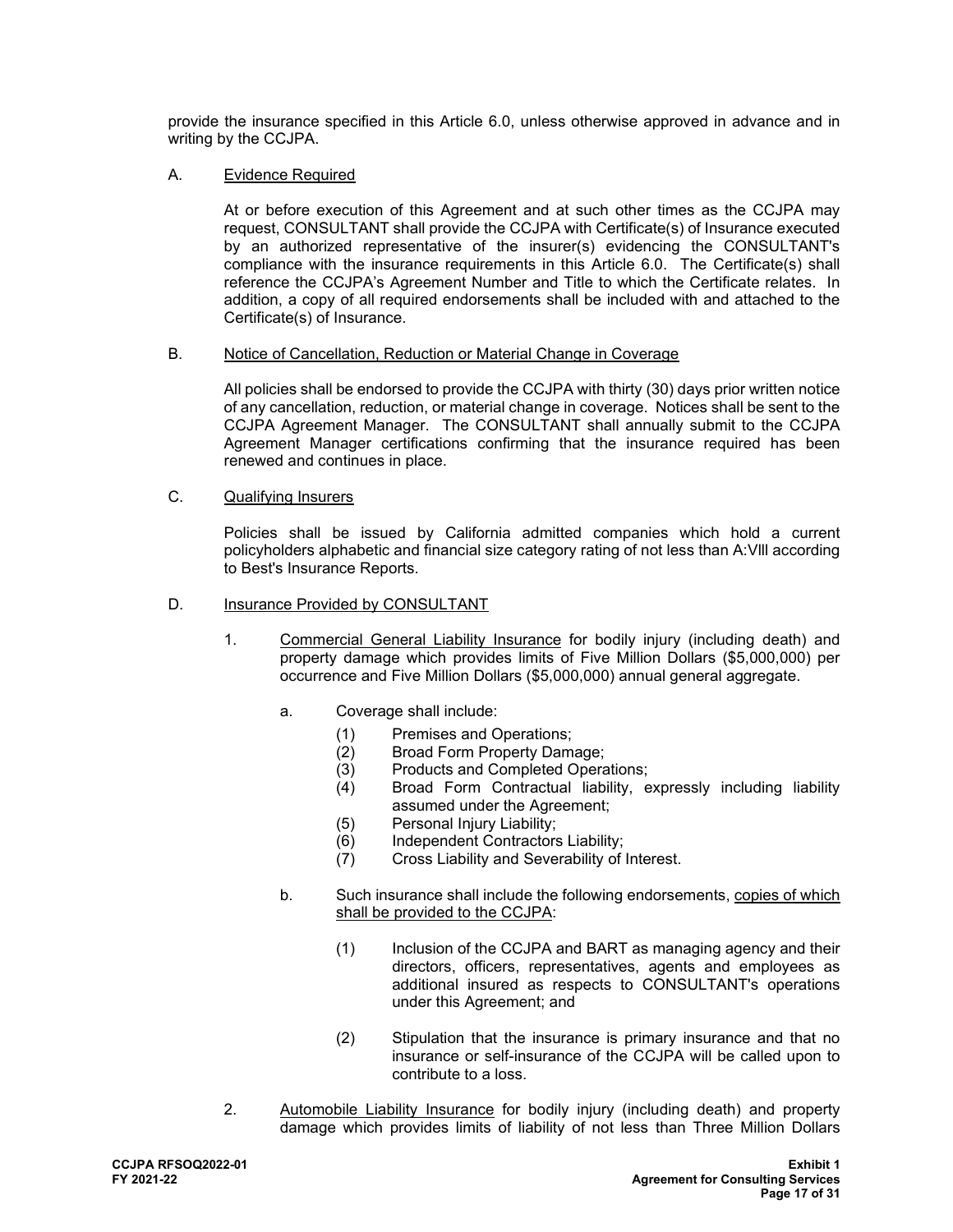(\$3,000,000) combined single limit per occurrence applicable for all owned, nonowned and hired vehicles.

- 3. Workers' Compensation/Employers' Liability Insurance for Statutory Workers' Compensation and Employers' Liability Insurance for not less than One Million Dollars (\$1,000,000) per accident applicable to Employers' Liability coverage for all employees engaged in services or operations under this Agreement. The policy shall include Broad Form All States/Other States coverage. Coverage shall be specifically endorsed to include the insurer's waiver of subrogation in favor of the CCJPA and BART as managing agency and their directors, officers, representatives, agents and employees; a copy of which shall be provided to the CCJPA. Should any such work be subcontracted, CONSULTANT shall require each subconsultant of any tier to similarly comply with this Article 6.0, all in strict compliance with Federal and State law.
- 4. Professional Liability Insurance for damages arising out of CONSULTANT's acts, errors or omissions. The policy shall provide a coverage limit of not less than Five Million Dollars (\$5,000,000) per claim/aggregate as respects CONSULTANT's services provided under this Agreement. Such insurance shall be maintained for a period of not less than two (2) years following completion of services.

## E. Special Provisions

- 1. The foregoing requirements as to the types and limits of insurance coverage to be maintained by CONSULTANT, and any approval of said insurance by the CCJPA is not intended to and shall not in any manner limit or qualify the liabilities and obligations otherwise assumed by CONSULTANT pursuant to this Agreement including but not limited to the provisions concerning indemnification.
- 2. The CCJPA acknowledges that some insurance requirements contained in this article may be fulfilled by a funded self-insurance program of CONSULTANT. However, this shall not in any way limit liabilities assumed by CONSULTANT under this Agreement. Any self-insurance program must be approved in writing by the CCJPA.
- 3. Should any of the work under this Agreement be subcontracted, CONSULTANT shall require each of its subconsultant(s) of any tier to provide the aforementioned coverage's, or CONSULTANT may insure subconsultants(s) under its own policies.
- 4. The CCJPA reserves the right to withhold payments to CONSULTANT in the event of material noncompliance with the insurance requirements of this Article 6.0.
- 5. The CCJPA reserves the right to terminate this Agreement in the event of material noncompliance with the insurance requirements of this Article 6.0.

## **7.0 INDEPENDENT CONTRACTOR**

Consultant is, and will at all times remain, a wholly independent contractor and not an officer or employee of CCJPA. Consultant has no authority to bind CCJPA in any manner, or to incur any obligation, debt or liability of any kind of behalf of or against CCJPA, whether by contract or otherwise, unless such authority is expressly conferred under this Agreement or is otherwise expressly conferred in writing by CCJPA.

The personnel performing the services under this Agreement on behalf of Consultant will at all times be under Consultant's exclusive direction and control. Neither CCJPA, nor any elected or appointed boards, officers, officials, employees or agents of CCJPA will have control over the conduct of Consultant or any of Consultant's officers, employees or agents, except as provided in this Agreement. Consultant agrees that it will not at any time or in any manner represent that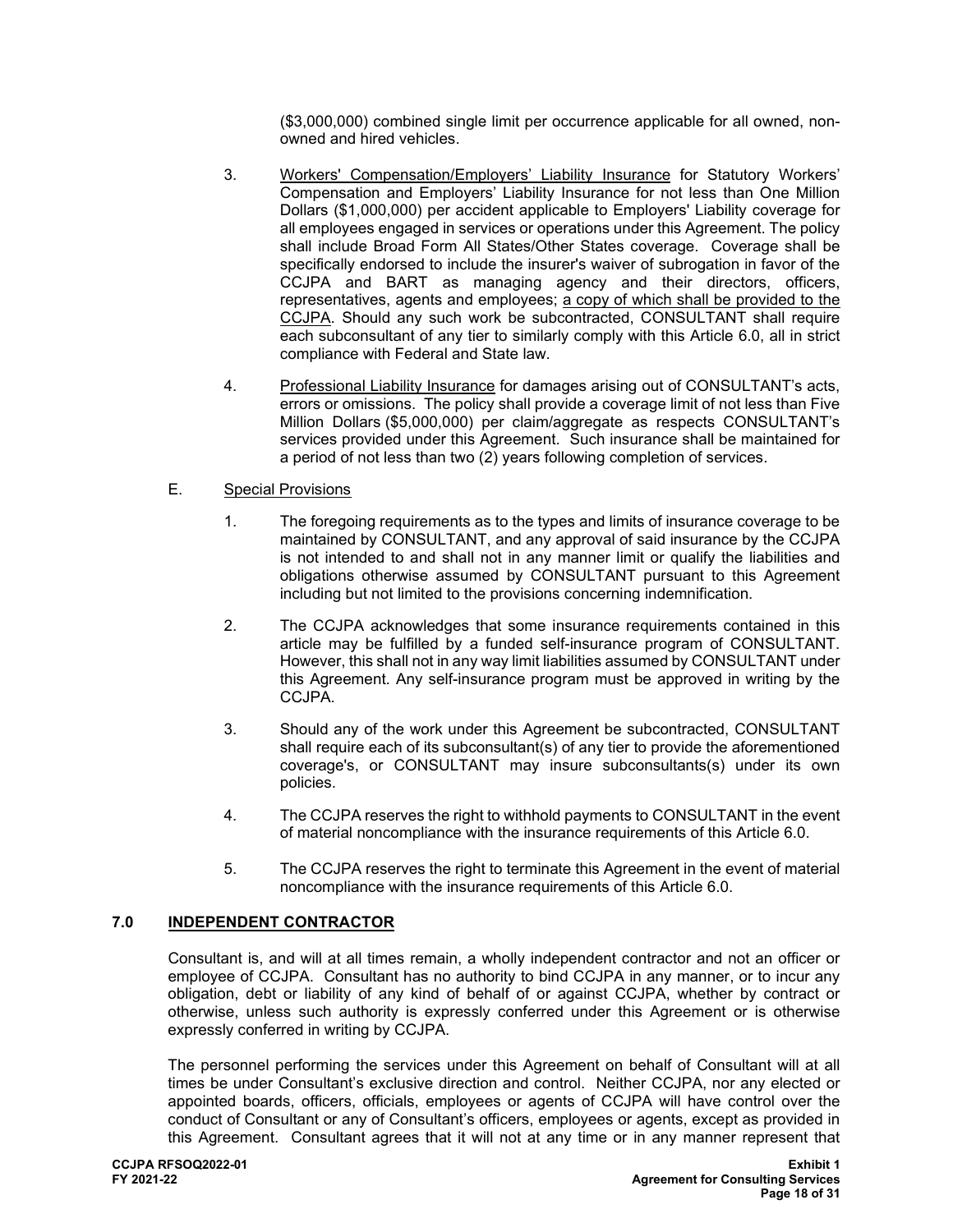Consultant or any of Consultant's officers, employees or agents are in any manner officials, officers, or employees of CCJPA. Consultant shall be responsible for its own acts and those of its employees during the term of this Agreement.

For all purposes, including but not limited to the Federal Insurance Contributions Act ("FICA"), the Social Security Act, the Federal Unemployment Tax Act ("UTA"), income tax withholding requirements, California Personal Income tax Withholding ("PIT"), California Unemployment Insurance taxes ("UI"), California Disability Insurance ("SDI"), the Workers' Compensation Act ("WCA"), California Public Employees' Retirement Law ("PERL"), and all other applicable federal, state and local laws, rules and regulations, Consultant, and Consultant's respective employees, if any, shall be treated as independent contractors and not as employees of CCJPA. Consultant and its personnel shall assist the CCJPA in evaluating and documenting the correct classification of Consultant's personnel as independent contractors, which assistance may include, but is not limited to, reviewing and signing Work Status Evaluation form for each individual proposed to perform work under the Agreement of a Work Directive Proposal.

Neither Consultant, nor any of Consultant's officers, employees or agents, will obtain any rights to retirement, health care or any other benefits which may otherwise accrue to CCJPA employees. Consultant expressly waives any claim to any such rights or benefits.

In its capacity as independent contractor, Consultant shall comply with any and all CCJPA operations rules and procedures which relate to the performance of its services on CCJPA property. Prior to commencing services, the Agreement Manager may loan Consultant a copy of CCJPA's Operations Rules and Procedures which shall be returned upon the completion of termination of Consultant's services hereunder.

## 7.1 CONFLICT OF INTEREST

CONSULTANT, its subconsultants and suppliers shall perform all work under this Agreement in conformance with all applicable statutes and regulations pertaining to conflicts of interest, including but not limited to, the financial reporting requirements and the conflict prohibitions of federal law (see, e.g., Federal Transit Administration Circular 4220.1F, Third Party Contracting Guidance) and California law (see, e.g., Government Code Section 1090 et seq., Government Code Section 87100 et seq. and Title 2, Division 6 of the California Code of Regulations).

When, in the judgment of CCJPA, it is necessary in order to avoid any potential conflicts of interest, CONSULTANT, its subconsultants and suppliers may be precluded from subsequently participating as a vendor or contractor on projects for which they are providing services under this Agreement. In addition, the CONSULTANT and its subconsultants may be precluded from performing services in connection with other related procurements which when determined on a case-by-case basis, represents a conflict of interest, in CCJPA's sole judgment.

## 7.2 CONSULTANT PERSONNEL

CONSULTANT shall ensure that any person employed by CONSULTANT, whose duties include work on matters involving CCJPA, is made aware that he or she is required to disclose immediately to CONSULTANT any offer of employment from any person or entity currently doing business with CCJPA or proposing to do business with CCJPA. CONSULTANT shall immediately so notify the Project Director, and ensure that unless, and until the offer of employment is unequivocally rejected by CONSULTANT's employee in writing and a copy of this rejection is transmitted to the Project Director, CONSULTANT shall remove such employee from any projects or services relating to CCJPA. Failure of CONSULTANT to comply with the provisions of this section may result in termination of this Agreement by CCJPA for default upon written notice to CONSULTANT.

#### $8.0$ **8.0 INDEMNIFICATION**

 CONTRACTOR to the extent permitted by law shall defend, indemnify and hold harmless CCJPA and BART as managing agency and their directors, officers, agents and employees from all claims,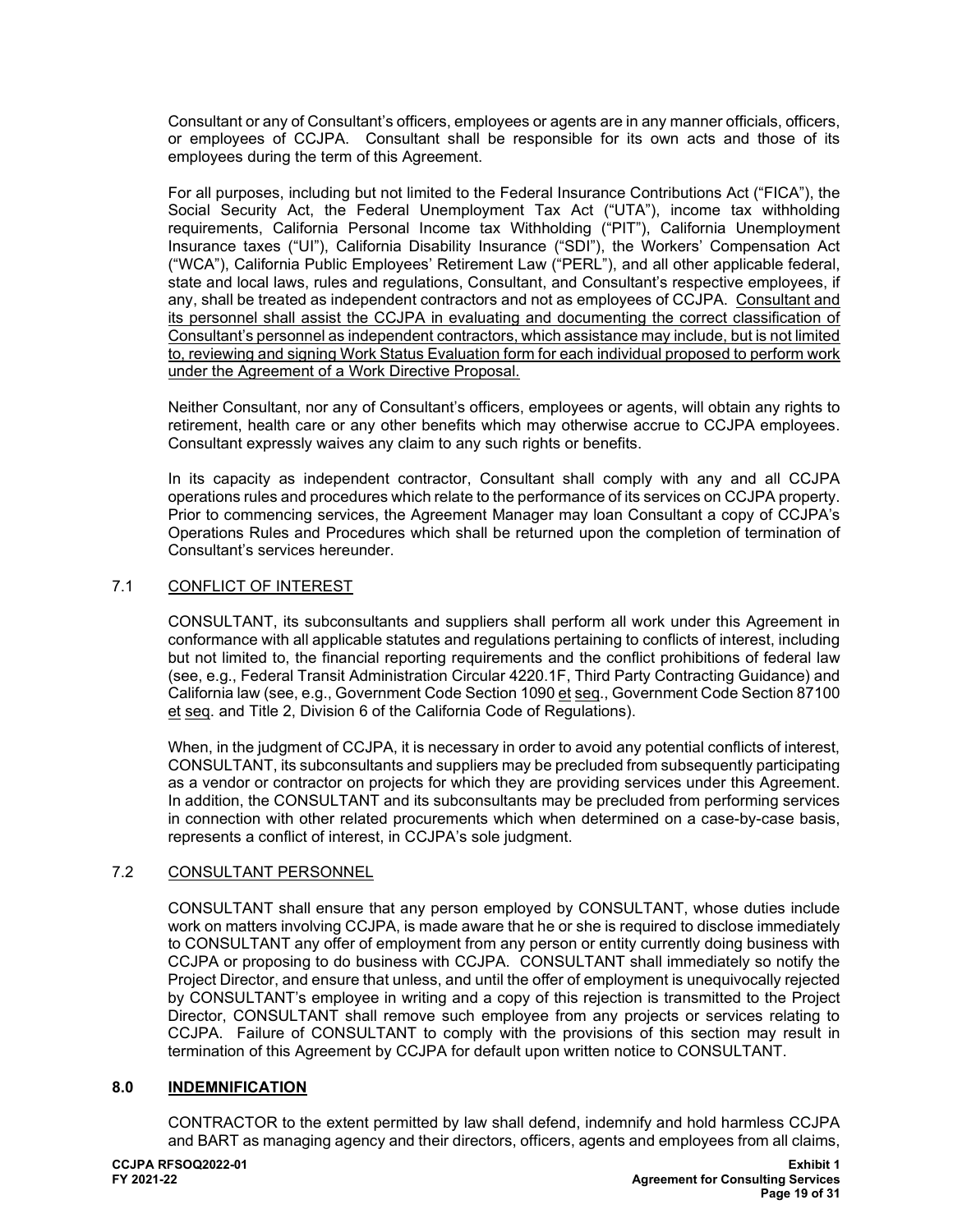demands, suits, loss, damages, injury and liability, direct or indirect (including reasonable attorney's fees and any and all costs and expenses in connection therewith), incurred by reason of any act, or failure to act, of CONTRACTOR, its officers, agents, employees and subcontractors or any of them, under or in connection with this Agreement; and CONTRACTOR agrees at its own cost, expense and risk to defend any and all claims, actions, suits, or other legal proceedings brought or instituted against CCJPA and BART as managing agency and their directors, officers, agents and employees, or any of them, arising out of CONTRACTOR's services, and to pay and satisfy any resulting judgments. Such indemnification includes without limitation any violation of proprietary rights, copyrights, rights of privacy, arising out of the publication, translation, reproduction, delivery, use or disposition of any data furnished under this Agreement.

CONTRACTOR is not an employee and will defend, indemnify and hold CCJPA and BART as managing agency harmless for any injuries or claims suffered by CONTRACTOR and/or its officers, agents, employees and subcontractors that would otherwise be subject to the Worker's Compensation Act. Further, CONTRACTOR will defend, indemnify CCJPA and BART as managing agency and hold them harmless for tax, wages, employees benefits, pension benefits, or other liability if CONTRACTOR or its employee, agent, subcontractors or other person providing services pursuant to this Agreement is found to be a common law employee of CCJPA or BART by the IRS, CalPERS, another government agency or a court or administrative law judge.

## **9.0 WARRANTY OF SERVICES, MATERIAL NONCOMPLIANCE BY CONSULTANT, RESPONSIBILITY FOR SERVICES AND DESIGN WITHIN FUNDING LIMITATIONS**

## 9.1 WARRANTY OF SERVICES

## A. Warranty

The CONSULTANT will be responsible for the professional quality, technical accuracy, and the coordination of all designs, drawings, specifications, and other services furnished by the CONSULTANT under this Agreement. CONSULTANT warrants that its consulting services will be performed in accordance with the standards imposed by law upon professional engineering service firms performing engineering services of a similar nature at the time such services are rendered and in accordance with the standards imposed by CCJPA. In addition, CONSULTANT shall provide such specific warranties as may be set forth in individual WDs as agreed upon by the parties. The CONSULTANT shall, without additional compensation, correct or revise any errors or deficiencies in its designs, drawings, specifications, and other services in accordance with Article 9.1B., below.

#### B. Re-performance

In the event that any services provided by CONSULTANT hereunder are deficient because of CONSULTANT's or a subconsultant's failure to perform said services in accordance with the warranty standards set forth above, CCJPA shall report such deficiencies in writing to CONSULTANT within a reasonable time. CCJPA thereafter shall have:

- 1. The right to have CONSULTANT re-perform such services at CONSULTANT's own expense, or
- 2. The right to have such services done by others and the costs thereof charged to and collected from CONSULTANT if, within thirty days after written notice to CONSULTANT requiring such reperformance, CONSULTANT fails to give evidence satisfactory to CCJPA that it has undertaken such reperformance.

## C. Re-performed Services

If CONSULTANT is required to correct or re-perform any services as provided in Article 9.1 B.1. (immediately above), any services corrected or re-performed by CONSULTANT shall be subject to this Article 9.1 to the same extent as work initially performed.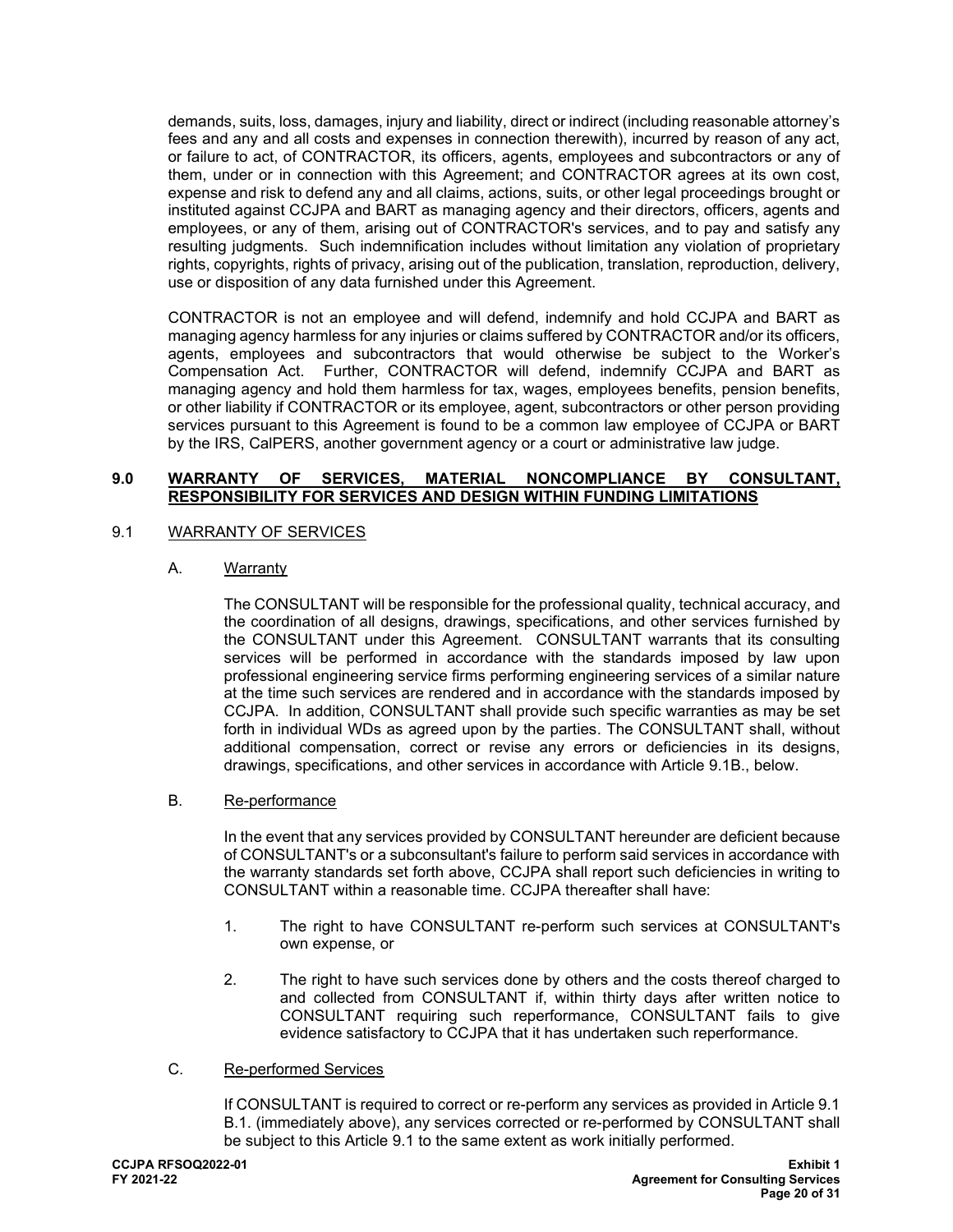### 9.2 MATERIAL NON-COMPLIANCE BY CONSULTANT

CCJPA reserves the right to withhold payments to CONSULTANT in the event of CONSULTANT's material non-compliance with Article 8.0, INDEMNIFICATION, and Article 9.0, WARRANTY OF SERVICES, MATERIAL NON-COMPLIANCE BY CONSULTANT, RESPONSIBILITY FOR SERVICES AND DESIGN WITHIN FUNDING LIMITATIONS,

#### 9.3 RESPONSIBILITY FOR SERVICES

In the event that any services provided by CONSULTANT hereunder are deficient because of CONSULTANT's failure to perform said services in accordance with such standards, CCJPA shall report such deficiencies in writing to CONSULTANT within a reasonable time, not to exceed six months after the discovery thereof, but in no event later than the earlier of (a) five years after completion of all of the services hereunder, or (b) one year after completion of construction of all facilities to which services provided hereunder apply. CCJPA thereafter shall have the rights set forth in Article 9.1, above if within thirty days after written notice to CONSULTANT requiring such reperformance, CONSULTANT fails to give evidence satisfactory to CCJPA that it has undertaken such reperformance.

#### 9.4 DESIGN WITHIN FUNDING LIMITATIONS

CCJPA may designate additional requirements for certain services described in the WD, to be performed by CONSULTANT or any of its subconsultants, including but not limited to the following:

#### A. Procedures; Redesign

The CONSULTANT shall accomplish the design services required under this Agreement so as to permit the award of a contract, using standard CCJPA procedures for the construction or renovation of the facilities designed, at a price that does not exceed the engineer's estimated construction contract price for the facilities as agreed to between CCJPA and CONSULTANT. When bids or proposals for the construction contract are received that exceed the estimated price, the CONSULTANT shall perform such redesign and other services as are necessary to permit contract award within the funding limitation. These additional services shall be performed at no increase in the price of this Agreement or the then current Work Directive under which the design project was performed. However, the CONSULTANT shall not be required to perform such additional services at no cost to the CCJPA if the unfavorable bids or proposals are the result of conditions beyond CONSULTANT's reasonable control.

#### B. Notification to Agreement Manager

The CONSULTANT will promptly advise the CCJPA's Agreement Manager if it finds that the project being designed will exceed or is likely to exceed the funding limitations and it is unable to design a usable facility within these limitations. Upon receipt of such information, the Agreement Manager will review the CONSULTANT's revised estimate of construction cost. The CCJPA may, if it determines that the estimated construction contract price set forth in the then current Work Directive is so low that award of a construction contract not in excess of such estimate is improbable, authorize a change in the scope or materials as required to reduce the estimated construction cost to an amount within the estimated construction contract price set forth in the Work Directive, or the CCJPA may adjust such estimated construction contract price. When bids or proposals are not solicited or are unreasonably delayed, the CCJPA shall prepare an estimate of constructing the design submitted and such estimate shall be used in lieu of bids or proposals to determine compliance with the funding limitation.

#### **10.0 DATA TO BE FURNISHED BY CCJPA**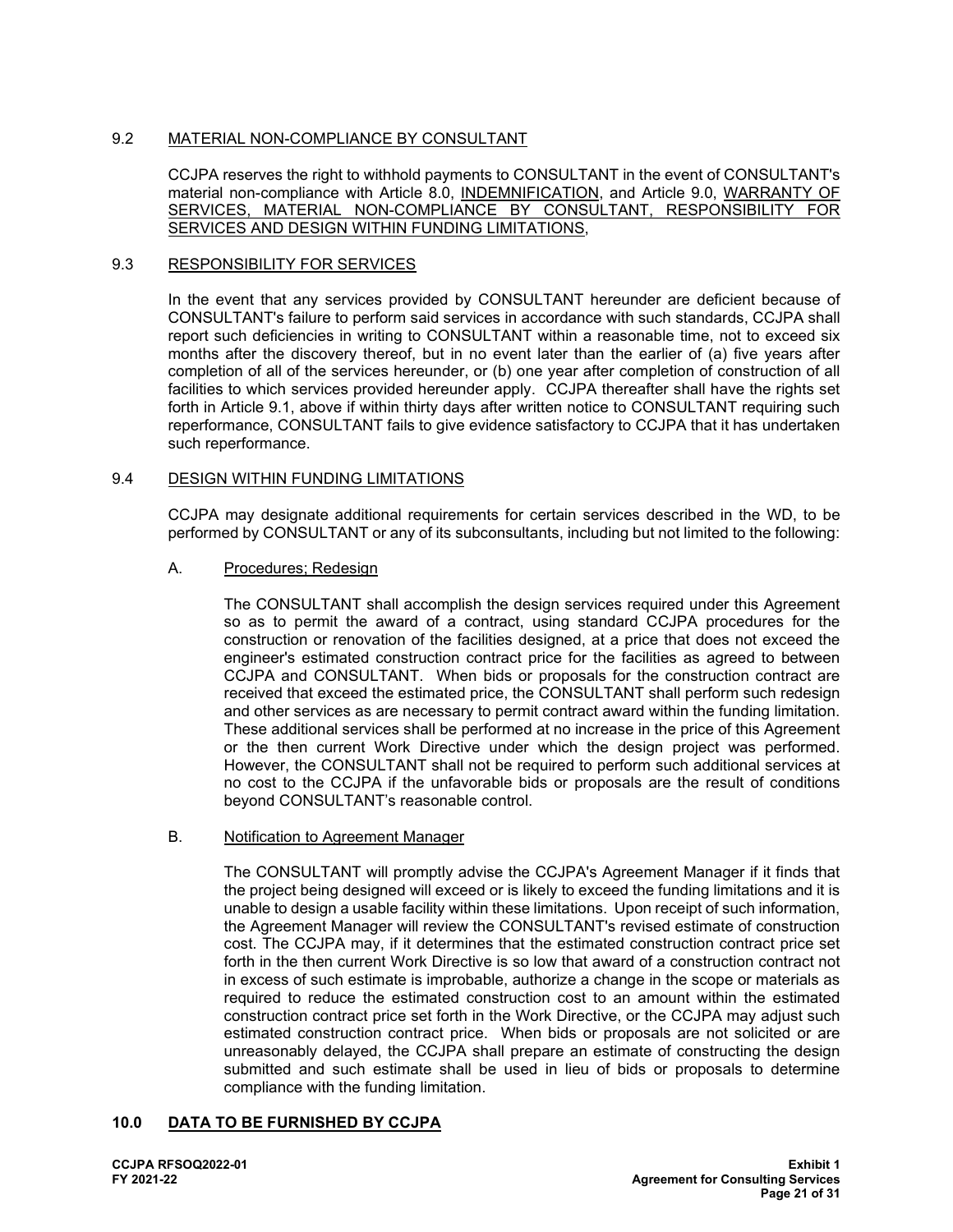All data, reports, surveys, studies, drawings, and any other documents and materials made available to CONSULTANT by CCJPA for use by CONSULTANT in the performance of its services under this Agreement shall be made available for information only and shall be returned to CCJPA at the completion or termination of this Agreement.

## **11.0 OWNERSHIP OF WORK PRODUCTS**

#### 11.1 DOCUMENTS

All drawings, designs, specifications, manuals, reports, studies, surveys, models, software (including source code), and any other documents, materials, data and products ("Work Products") prepared or assembled by CONSULTANT or obtained from others ("subconsultants") by CONSULTANT in connection with the services under this Agreement shall be the property of CCJPA; and copies shall be delivered to CCJPA promptly upon the completion of the work or upon an earlier termination of this Agreement. CONSULTANT shall be responsible for the preservation of any and all Work Products prior to transmittal to CCJPA; and CONSULTANT shall replace any such Work Products as are lost, destroyed or damaged while in its possession without additional cost to CCJPA.

## 11.2 ASSIGNMENT OF RIGHTS

CONSULTANT hereby assigns to CCJPA all rights, title and interest including, but not limited to, copyright, patent, trademark and trade dress rights, in and to the Work Products. CONSULTANT acknowledges CCJPA's exclusive rights to reproduce, publish, display, create derivative works from, sell, transfer or otherwise exploit ("Use"), and permit others to Use all or any part of the Work Products, and to obtain and hold in its own name patents, copyright and/or trademark registrations for the Work Products. CONSULTANT shall provide all documentation, information and assistance reasonably required by CCJPA to obtain such registrations or patents, or with respect to claims that third parties have infringed the Work Products.

#### 11.3 WARRANTY OF WORK PRODUCT

CONSULTANT warrants and represents that the Work Products are original to CONSULTANT or its subconsultants and shall not infringe the copyright, trademark, trade secret, privacy, publicity, patent or other intellectual property or proprietary rights of any third party; CONSULTANT will not attempt to license or transfer to any person or entity any interest in the Work Products; and CONSULTANT shall obtain from all subconsultants written assignment of all rights, title and interest, including copyright and other intellectual property rights, in their contributions to the Work Products.

## **12.0 PATENTS**

CONSULTANT agrees to communicate promptly to CCJPA full particulars with respect to any and all improvements and inventions (whether or not patentable) conceived by it in connection with work performed by it hereunder. Subject to rights due to the United States Government under a grant of the FTA assisting the financing under this Agreement, such improvements and inventions shall become the property of CCJPA and CONSULTANT agrees to assign to CCJPA, upon CCJPA's request, all of its right, title and interest in and to ideas and inventions and in and to any and all patents and applications for patents based thereon, including both United States and foreign patents and applications for patents. CONSULTANT further agrees, upon CCJPA's request and at CCJPA's expense, to execute such proper instruments and to perform such proper acts as may be deemed by CCJPA necessary to evidence CCJPA's title to said improvements and inventions, and to enable CCJPA to obtain such patents and any continuations, reissues or extensions thereof.

### **13.0 MATTERS CONFIDENTIAL AND PRIVILEGED**

All of the drawings, designs, specifications, manuals, reports, studies, surveys, models, or other data and products prepared or assembled by CONSULTANT, obtained from others by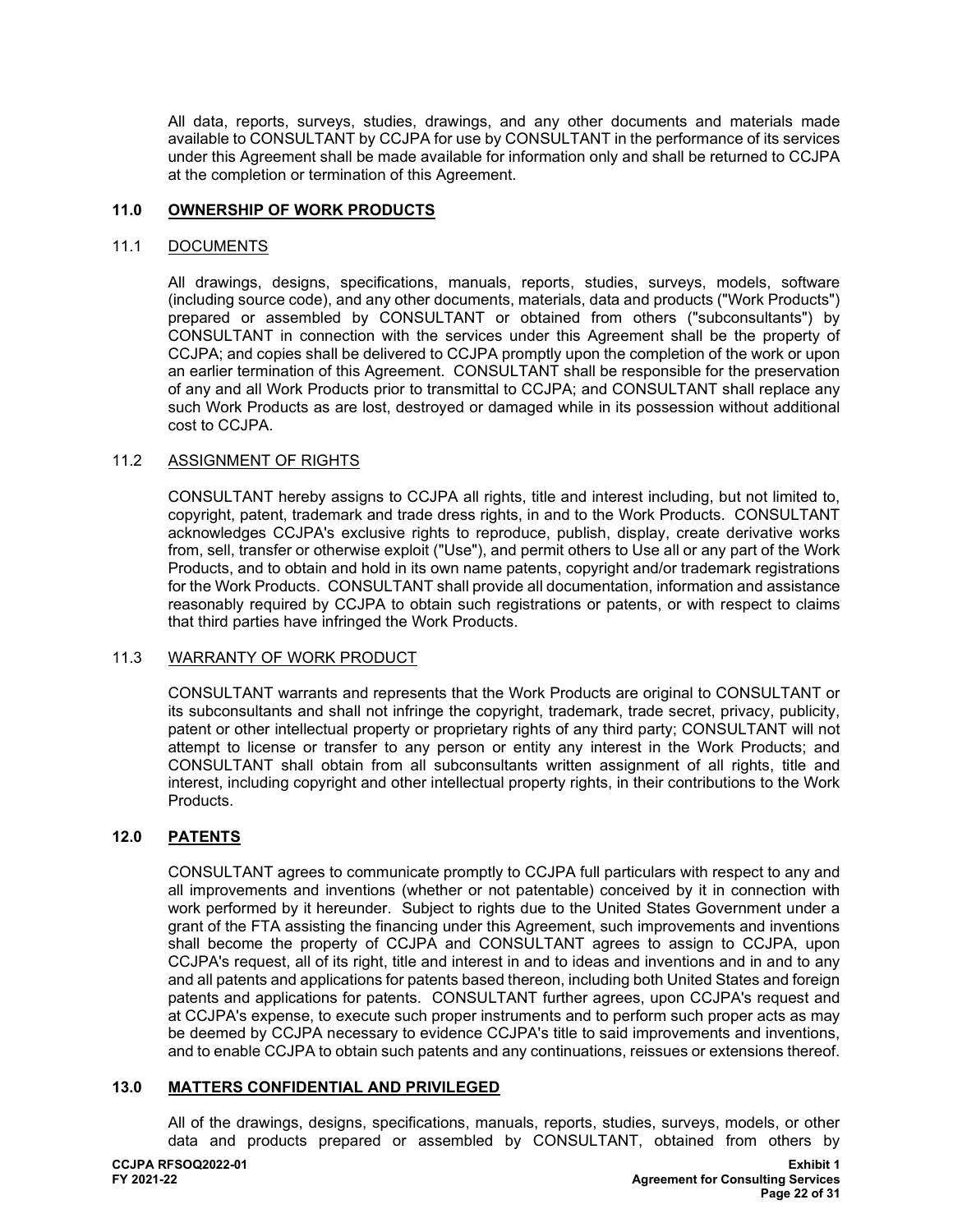CONSULTANT or made available to CONSULTANT by CCJPA in connection with the services under this Agreement, shall be treated as confidential by CONSULTANT. At no time shall CONSULTANT use or disclose or make available, other than in the performance of CONSULTANT's services for CCJPA, confidential information gained in the course of or by reason of CONSULTANT's retention by CCJPA and/or performance of services for CCJPA, nor shall CONSULTANT permit such use or disclosure, without prior written approval by CCJPA. It is the intention of CCJPA to preserve and make use of all applicable legal privileges, and CONSULTANT shall make all reasonable efforts to cooperate with CCJPA in this regard.

Performance of work under this Agreement may require the CCJPA to disclose Security Sensitive Information ("SSI") or require access to locations designated as security sensitive. In addition to the requirements set forth above and prior to commencement of any work involving SSI, CONSULTANT agrees to execute a Consultant Non-Disclosure Agreement for Release of Security Sensitive Information ("NDA") and require applicable third parties who will need to access SSI to execute a Third Party Non-Disclosure Agreement for Release of Security Sensitive Information ("Third Party NDA"), which will be provided under separate cover by the CCJPA. In accordance with the NDA, and for purposes of services to be performed under this Agreement, confidential information shall include any documents designated as SSI.

## **14.0 SUBCONTRACTS**

### A. Approved Subcontracts

CONSULTANT shall use approved subconsultants as shown in Attachment C hereto and as listed in each WD. In the event a subconsultant is on multiple on-call Agreements, the CCJPA reserves the right to limit the number of WDs that such a subconsultant will be a part of.

CONSULTANT shall not further subcontract all or any portion of its services under this Agreement or a WD, without the prior written approval of the Agreement Manager and any attempt to do so shall be void and unenforceable. **In the event specialty skills or resources are required that are not available within the approved subconsultants, the CONSULTANT will work with the CCJPA to identify a qualified subconsultant to perform the services and the CONSULTANT will have the ability to add team members by written request to the Agreement Manager.** Written approval by the Agreement Manager of use of a subconsultant for specified services in connection with one WD or project shall not constitute approval for any other purpose. In the event that CONSULTANT enters into one or more subcontracts pursuant to this Article, it is understood and agreed that the participating subconsultants shall be solely and directly responsible to CONSULTANT, and CCJPA shall have no obligation to them.

#### B. Subcontract Provisions

CONSULTANT agrees that the requirements in Articles 1.4 B, 1.5, 1.6 C, 1.7, 3.1 A, 3.1 B, 3.2 and 4.0 through 32.0, inclusive, of this Agreement, will be included in every subcontract entered into relating to services under this Agreement. Upon request, the CONSULTANT shall provide CCJPA with copies of all such subcontracts, with changes and amendments thereto.

## **15.0 ASSIGNMENT OF AGREEMENT**

CONSULTANT shall not assign this Agreement, or any part thereof, without the prior express written consent of the Agreement Manager, and any attempt to do so shall be void and unenforceable.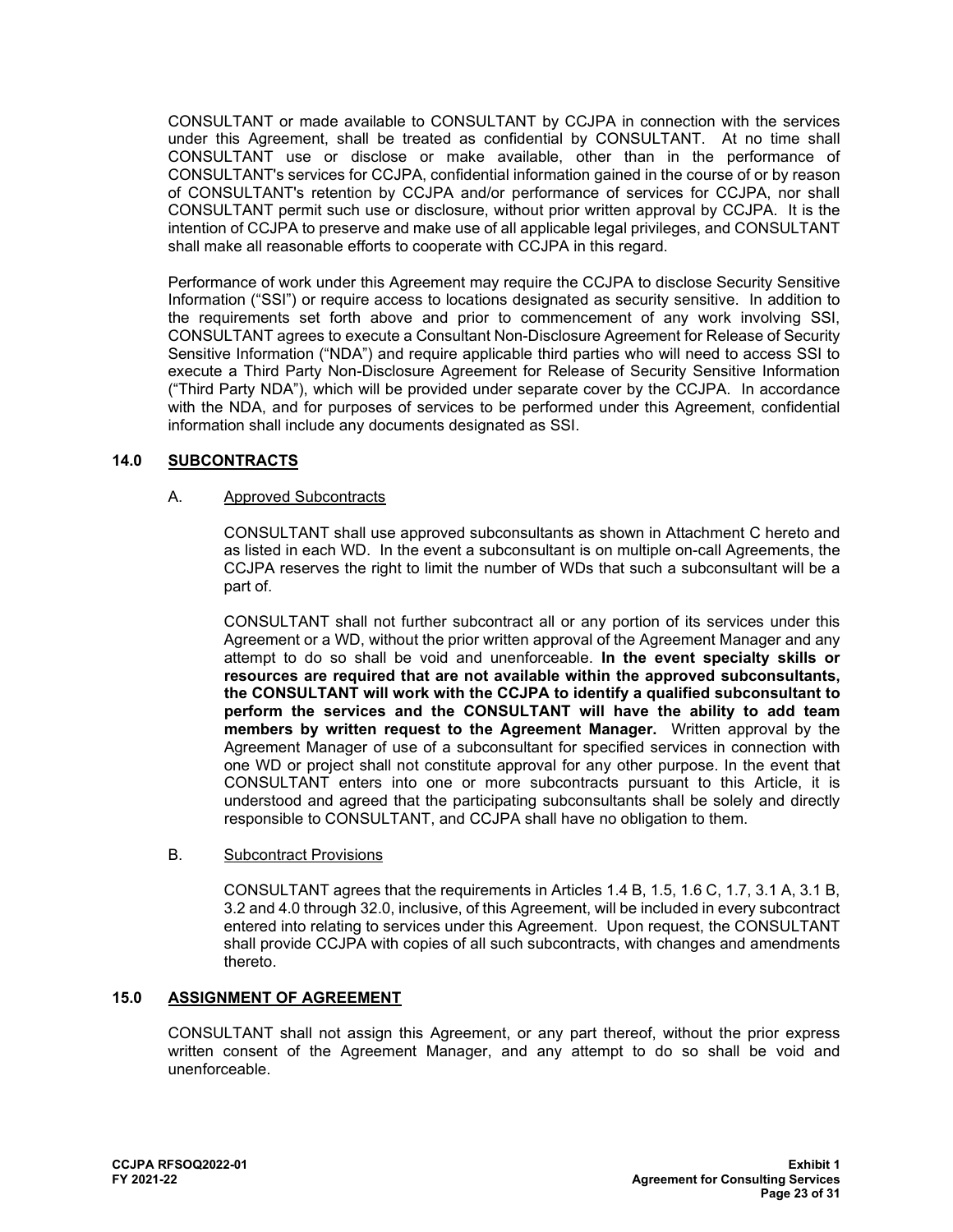## **16.0 RECORDS**

CONSULTANT shall maintain full and adequate records to show the actual time devoted and the cost incurred by CONSULTANT with respect to the performance of services under this Agreement.

CONSULTANT and its subconsultants shall establish and maintain records pertaining to the fiscal activities associated with the Agreement. CONSULTANT's and subconsultants' accounting systems shall conform to generally accepted accounting principles and all records shall provide a breakdown of total costs charged to the Agreement, including properly executed payrolls, time records, invoices and vouchers.

### **17.0 AUDIT**

CONSULTANT and its subconsultants shall permit CCJPA and its authorized representatives to inspect, examine, make excerpts from, transcribe, and copy CONSULTANT's and subconsultant's books, work, documents, papers, materials, payrolls, records, accounts, and any and all data relevant to this Agreement at any reasonable time for the purpose of auditing and verifying statements, invoices or bills submitted by CONSULTANT pursuant to this Agreement, and shall provide such assistance as may be reasonably required in the course of such inspection including, but not limited to, the following:

#### A. Audit Interviews

CONSULTANT shall arrange audit entrance and exit interviews in which CONSULTANT and/or its subconsultants and CCJPA and/or its authorized representatives will participate.

#### B. Accessing Documents

CONSULTANT's and its subconsultants' accounting divisions shall provide instruction to CCJPA on accessing documents.

#### C. Letter of Representation

CONSULTANT's management, or the management of a subconsultant, as well as the management of their appropriate units, will provide at CCJPA's request a letter of representation concerning such matters as CCJPA determines appropriate.

CCJPA further reserves the right, for itself and its authorized representatives, to examine and reexamine said books, work, documents, papers, materials, payrolls, records, accounts and data during the three (3) year period following the final payment under this Agreement and until all pending matters are closed; and CONSULTANT and its subconsultants shall in no event dispose of, destroy, alter or mutilate said books, work, documents, papers, materials, payrolls, records, accounts and any and all data in any manner whatsoever for three (3) years after the final payment under this Agreement, or until all pending matters are closed, whichever is later.

Pursuant to California Government Code Section 8546.7, the parties to this Agreement shall be subject to the examination and audit of the State Auditor, at the request of CCJPA or as part of any audit of CCJPA by the State Auditor, for a period of three (3) years after final payment under this Agreement. The examination and audit shall be confined to those matters connected with the performance of this Agreement, including, but not limited to, the cost of administering this Agreement.

### **18.0 PRICE REDUCTION FOR DEFECTIVE COST OR PRICING DATA**

If any price, including profit or fee, negotiated in connection with, or any reimbursement of cost including profit or fee, under this Agreement, any WD, modifications thereto, Rate Agreement or change order to this Agreement was increased because CONSULTANT furnished cost or pricing data that were not complete, accurate, and current at such time as the price was determined, the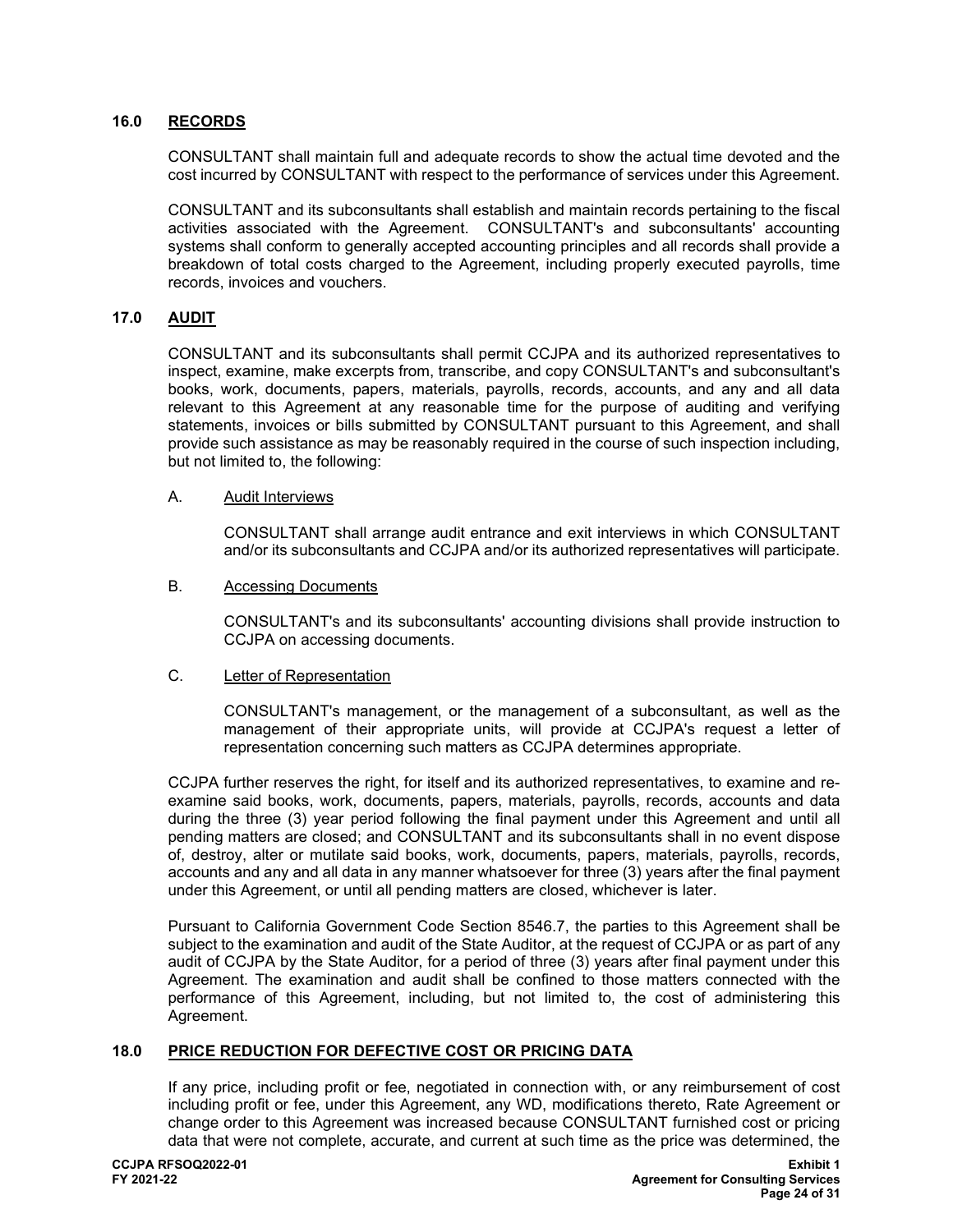price or cost shall be reduced accordingly and the Agreement, WD(s), Rate Agreement(s), or change order(s) and any applicable invoice(s) shall be modified to reflect the reduction.

If CCJPA determines that a price or cost reduction should be made, CONSULTANT agrees not to raise the following matters as a defense:

A. Bargaining Position

CONSULTANT was the sole source supplier or otherwise was in a superior bargaining position and thus the price would not have been modified even if accurate, complete and current costs or pricing data had been submitted;

B. Cost and Pricing Data

CCJPA should have known that the cost or pricing data in issue were defective even though CONSULTANT took no affirmative action to bring the character of the data to the attention of CCJPA;

C. Item Cost

The price was based on an agreement about the total cost of the work and there was no agreement about the cost of each item procured under the Agreement.

#### **19.0 NOTICES**

Except for invoices submitted by CONSULTANT pursuant to Article 3.0, COMPENSATION AND PAYMENT, and insurance notices submitted pursuant to Article 6.0 B., Notice of Cancellation, Reduction or Material Change in Coverage, all notices required hereunder or other communications to either party by the other may be given by personal delivery, U.S. Mail, courier service (such as Federal Express) or email. Notices shall be effective upon receipt at the following addresses:

To CCJPA: Capitol Corridor Joint Powers Authority 2150 Webster St, 3rd Floor Oakland, CA 94612

Attention: TBD, Agreement Manager

Email: TBD

To CONSULTANT: To be determined

Attention: TBD Project Manager

Either party may change its address for notices by giving written notice of the new address as provided above.

#### **20.0 NON-DISCRIMINATION**

The CONSULTANT or subconsultant shall not discriminate on the basis of race, color, national origin or sex in the performance of this Agreement. The CONSULTANT shall carry out applicable requirements of 49 CFR Part 26 in the award and administration of U.S. Department of Transportation-assisted contracts. Failure by the CONSULTANT to carry out these requirements is a material breach of this Agreement, which may result in the termination of this Agreement or such other remedy as the CCJPA deems appropriate.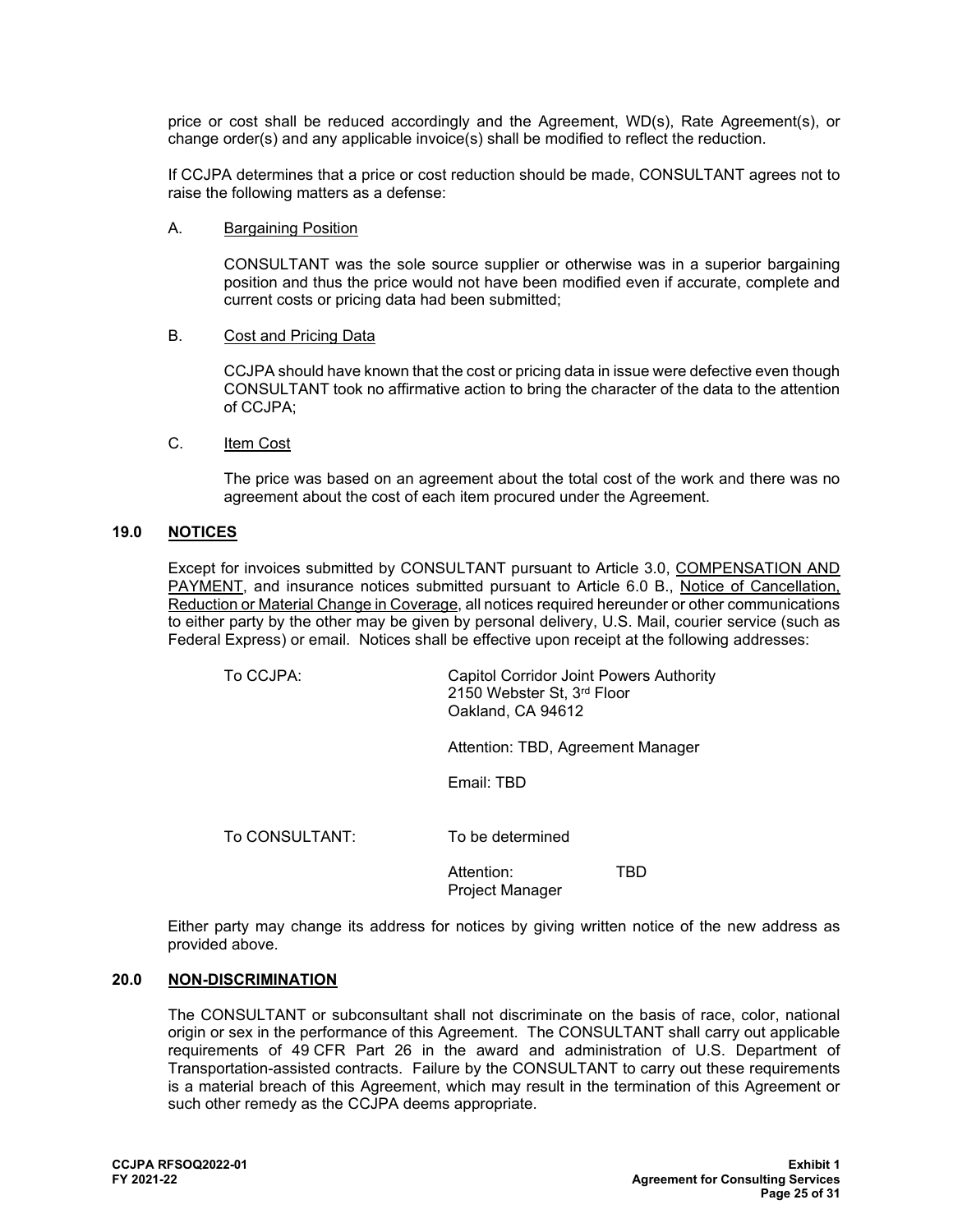In connection with the performance of services under this Agreement, CONSULTANT shall not, on the grounds of race, religious creed, color, national origin, ancestry, handicap, medical condition, marital status, sex, sexual orientation or age, discriminate or permit discrimination against any person or group of persons in any manner prohibited by Federal, State or local laws.

For purposes of this Article "sexual orientation" shall mean a preference for heterosexuality, homosexuality or bisexuality; or having a history of, or being identified with, any such preference.

## **21.0 SITE SECURITY AND ACCESS**

Prior to commencement of services, CONSULTANT shall comply with CCJPA's site security requirements which include, but are not limited to, requiring photographic identification badges and submitting names and dates of birth of all personnel, including subconsultants and suppliers of any tier, working on CCJPA property or facilities. All badges shall be returned to CCJPA at the completion of services hereunder. In the event CONSULTANT fails to comply with CCJPA's site security requirements, CONSULTANT's personnel, including subconsultants and suppliers, may not be allowed on CCJPA property or facilities. No extension of time for completion of services or additional compensation for delay claims shall be granted in the event such personnel are excluded from CCJPA property or facilities.

## **22.0 LAWS AND REGULATIONS**

CONSULTANT shall comply with any and all laws, statutes, ordinances, rules, regulations, and procedural requirements of any national, state or local government, and of any agency of such government, including CCJPA, which relate to or in any manner affect the performance of this Agreement. This Agreement and any documents supplied hereunder are subject to public inspection of the California Public Records Act, California Government Code Section 6250 et seq., unless exempted by law.

## A. State Requirements

This Agreement may also be funded in part from a grant from the State of California through its Department of Transportation (State). State requirements are set forth in Attachment D, STATE OF CALIFORNIA DEPARTMENT OF TRANSPORTATION REQUIREMENTS, incorporated herein and by this reference made a part hereof.

## **23.0 ADDITIONAL FUNDING AGREEMENT REQUIREMENTS**

This Agreement is subject to any additional restrictions, limitations or conditions that may be required by any local, State or Federal funding agreements applicable to this Agreement.

## **24.0 CHOICE OF LAW**

All questions pertaining to the validity and interpretation of this Agreement shall be determined in accordance with the laws of the State of California applicable to agreements made and to be performed within the State, without reference to conflicts of law principles.

## **25.0 SEVERABILITY**

If any provision of this Agreement is held by a court of competent jurisdiction to be invalid, void, or unenforceable, the remaining provisions shall nevertheless continue in full force without being impaired or invalidated in any way.

### **26.0 COVENANT AGAINST CONTINGENT FEES**

CONSULTANT warrants that no person or selling agency has been employed or retained to solicit or secure this Agreement upon an agreement or understanding for a commission, percentage, brokerage or contingent fee, excepting bona fide employees or bona fide established commercial or selling agencies maintained by CONSULTANT for the purpose of securing business. For breach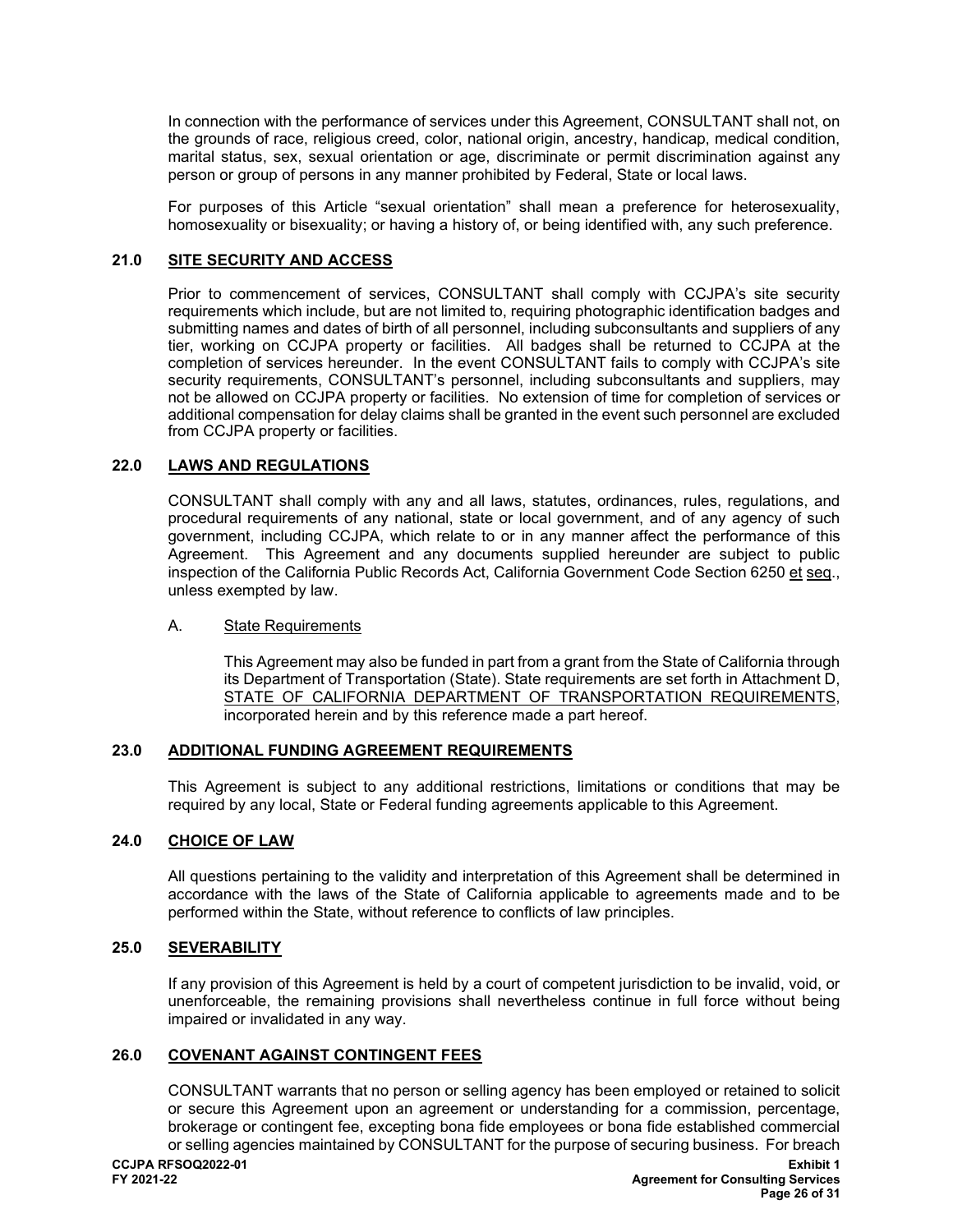or violation of this warranty, CCJPA will have the right to annul this Agreement without liability, or at its discretion, to deduct from the Agreement price or consideration, or otherwise recover, the full amount of such commission, percentage, brokerage or contingent fee.

## **27.0 COVENANT AGAINST GRATUITIES**

CONSULTANT warrants that it will not and has not offered or given gratuities in the form of entertainment, gifts or otherwise, to any director, officer or employee of CCJPA to secure favorable treatment in the awarding, amending or evaluating performance of the Agreement.

### **28.0 CAPTIONS**

The captions of the Articles and paragraphs in this Agreement are for purposes of reference only, and shall not be construed to affect the meaning of any provision hereof.

## **29.0 BENEFIT OF AGREEMENT**

This Agreement shall bind and benefit the parties hereto and their assignees, successors and permitted assigns.

### **30.0 STATE OF CALIFORNIA LABOR CODE REQUIREMENTS**

In the event work performed under this Agreement is subject to the payment of prevailing wages, special attention is directed to Division 2, Part 7, Chapter 1, Article 2 of the California State Labor Code, including Section 1774 and Section 1775, concerning the payment of prevailing wages. CONSULTANT and each subconsultant shall pay not less than the appropriate prevailing wages to all workers performing work that is subject to the prevailing rate of wages as determined by the Director of the State Department of Industrial Relations. Pursuant to Section 1773 of the State Labor Code, the CCJPA has obtained from the Director of the State Department of Industrial Relations the general prevailing rate of per diem wages and the general prevailing rate for holiday and overtime work in the locality(ies) in which the Work is to be performed. The prevailing rates of wages are available at the following website: **[www.dir.ca.gov/dlsr/pwd.](http://www.dir.ca.gov/dlsr/pwd)** For crafts or classifications not shown on the prevailing wage determinations, CONSULTANT may be required to pay the wage rate of the most closely related craft or classification shown in such determinations for work under the Agreement. The CONSULTANT may contact the Division of Labor Statistics and Research, Prevailing Wage Unit, P.O. Box 420603, San Francisco, CA 94142, (415) 703-4774, for questions concerning job classifications not found in the general prevailing wage determinations." The CONSULTANT shall comply with the provisions of State Labor Code Section 1776 and Section 1812 and shall be responsible for compliance by its subconsultants. The penalties specified in subdivision (f) of State Labor Code Section 1776 for noncompliance by the CONSULTANT or any of its subconsultants of every tier may be deducted from any monies due or which may become due to the CONSULTANT. Among other things, the CONSULTANT shall comply with the requirements of State Labor Code Section 1777.5 applicable to Apprentices. A certified copy of payroll records shall be provided by the CONSULTANT in accordance with State Labor Code Section 1776 and shall be furnished to the CCJPA each week within seven (7) Days after the regular payment date of the payroll period. Failure to comply with these requirements may cause suspension of progress payments during the period of noncompliance or may delay final payment.

#### **31.0 ENTIRE AGREEMENT**

This Agreement is the entire agreement of the parties, and supersedes and replaces all prior communications, written and oral, regarding the subject matter hereof. CONSULTANT represents that in entering into this Agreement, it has not relied on any previous representations, inducements, or understandings, written or oral, of any kind or nature.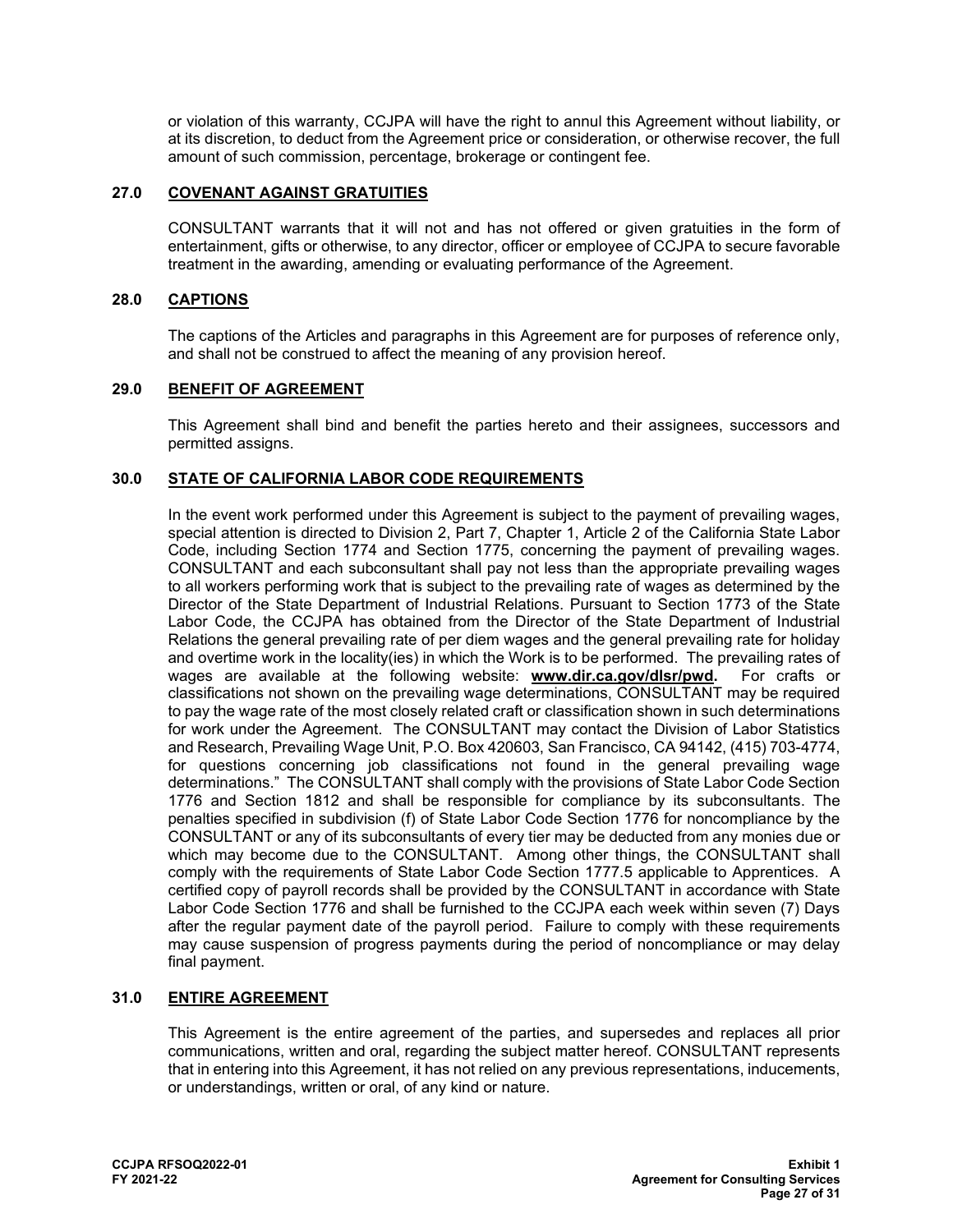IN WITNESS WHEREOF, this Agreement has been executed by the parties hereto as of the day and year first written above.

Capitol Corridor Joint Powers Authority **CALC 1988** (NAME OF CONSULTANT)

 $\ddot{\phantom{a}}$ Robert Padgette **By (Signature) By (Signature)** 

Managing Director

name in the contract of the contract of the contract of the contract of the contract of the contract of the con and Title

**Print or Type**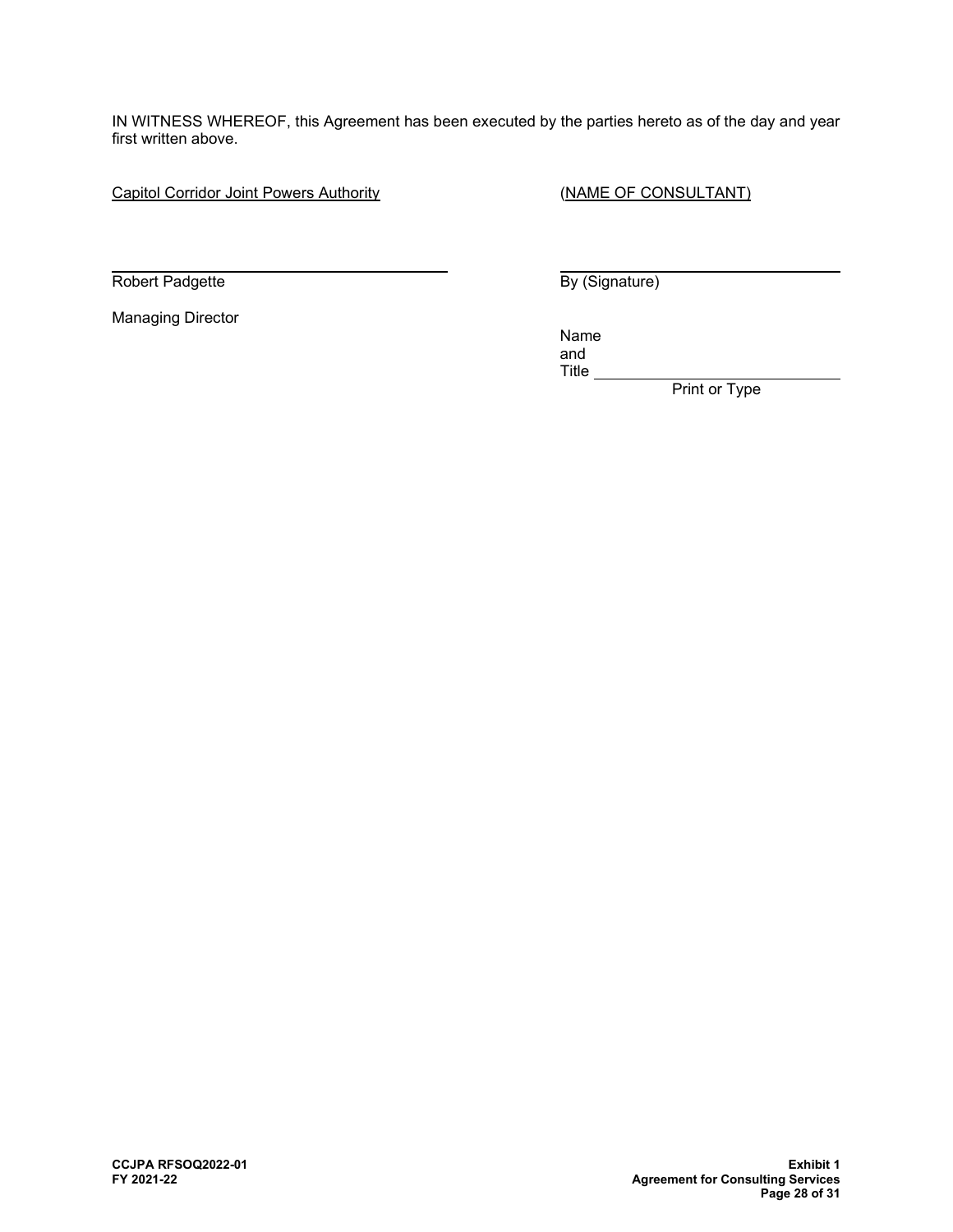# **ATTACHMENT A**

## **SCOPE OF SERVICES**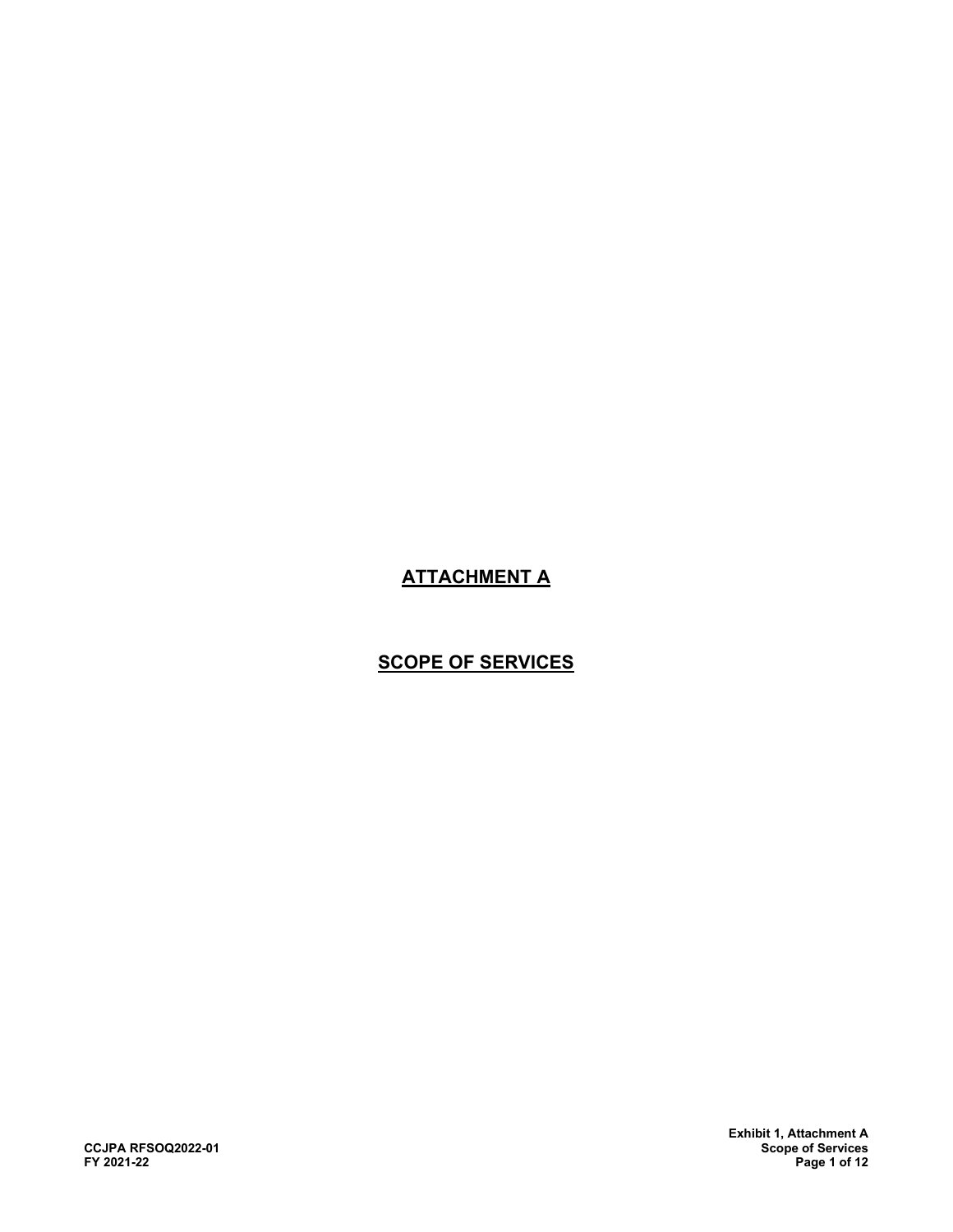## **ATTACHMENT A**

## **CAPITOL CORRIDOR JOINT POWERS AUTHORITY**

#### **ON-CALL PROJECT MANAGEMENT AND CONSTRUCTION MANAGEMENT (PM/CM) SERVICES**

#### **SCOPE OF SERVICES**

### **A. GENERAL**

1. Overview of Scope of Services. CONSULTANT shall assist and advise the Capitol Corridor Joint Powers Authority (CCJPA) in project management, construction management, procurement activities and related issues associated with CCJPA capital projects. Professional services to be provided by CONSULTANT under this Agreement shall comply with the latest edition of all applicable codes, ordinances, criteria, standards, regulations and other laws unless otherwise specified by CCJPA. CONSULTANT shall maintain required professional and business licenses throughout the duration of the Agreement, as appropriate. CONSULTANT personnel shall be located within the general service area of the Capitol Corridor service, from Placer County in the north to Santa Clara County in the south, to facilitate communication and coordination with CCJPA. The CONSULTANT Project Manager shall report directly to the CCJPA Manager of Planning and individual CCJPA Project Managers.

If a firm is the design engineer of record for a CCJPA construction contract and that firm is a member of the PM/CM CONSULTANT team, that firm would be prohibited from providing CM services personnel for the construction contract for which the firm is the engineer of record. Other firms that may be a member of the PM/CM CONSULTANT team, who are not the engineer of record, would not be prohibited from providing CM services personnel.

Upon approval and execution of the contract, the CONSULTANT is expected to begin providing services under a Notice to Proceed and to continue providing services through construction completion, the beginning of operational service, and/or project closeout of the assigned CCJPA capital project.

In accordance with the terms of the Agreement, CCJPA will authorize work hereunder by the issuance of Work Directive(s). Each individual Work Directive shall be developed by the CONSULTANT in consultation with CCJPA. The professional services provided by CONSULTANT will vary by Work Directive, therefore, CONSULTANT must be able to provide a full range of services associated with project management and construction management. As described further under Section B, Tasks to Support Scope of Services, below, professional services to be provided by the CONSULTANT under this Agreement may include, but not necessarily be limited to, the following:

- a. Program management services to place WDs, assure quality deliverables, assign and manage qualified staff, and ensure performance objectives are met by the team.
- b. Design review services including constructability reviews, verification of existing field conditions, hazard analysis, safety analysis and cost effectiveness.
- c. Construction management services to administer, monitor, inspect and interface with the construction contractor ("Contractor") on CCJPA capital projects in accordance with the construction contract documents. CONSULTANT shall manage and monitor CCJPA construction contracts by providing services which include project communications/record keeping, meeting coordination, cost and schedule management, technical support, environmental monitoring, coordination with other agencies, project reporting and project closeout. CONSULTANT shall either use CCJPA's chosen database software for document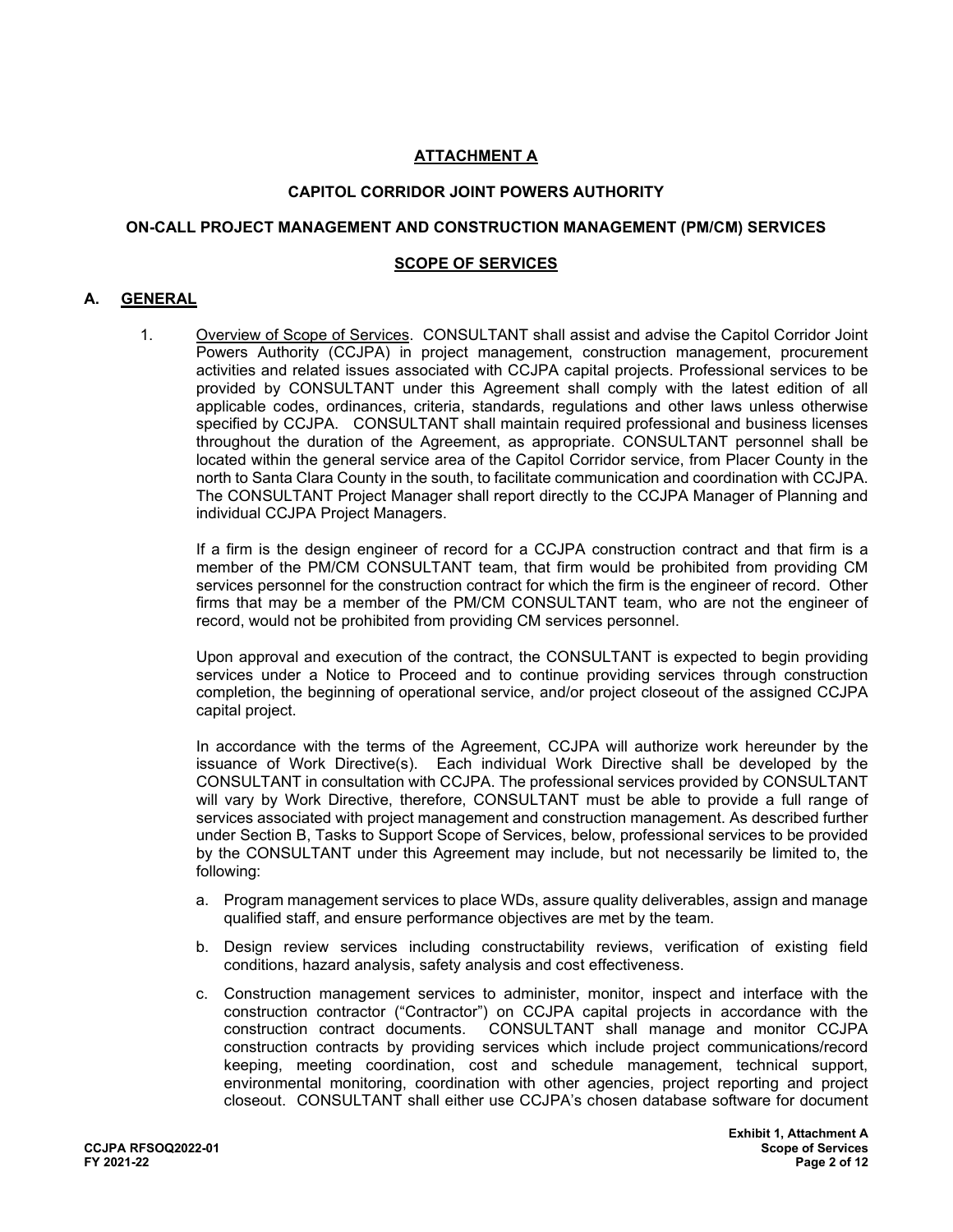control, document preparation, scheduling and recordkeeping or propose a database software that is acceptable to CCJPA for use.

- d. Administrative tasks generally associated with the construction management services provided, which include documentation of work progress, progress reports, schedule development, document control, correspondence, record keeping, payment verification, and conducting communications with CCJPA and other agencies as required.
- e. Cost management and scheduling for CCJPA projects as well as those related to the CONSULTANT Agreement.
- f. Quality control/quality assurance to ensure the accuracy and quality of work products via CONSULTANT procedures and controls.
- g. Procurement services to administer, monitor, test, inspect, evaluate and interface with vendors on CCJPA procurement contracts.
- h. Claims management and dispute resolution assistance to mitigate the size and number of claims.
- i. Rapid or emergency response to CCJPA as required.

## **B. TASKS TO SUPPORT SCOPE OF SERVICES**

CONSULTANT shall be responsible for providing the necessary labor, labor supervision and expenses for the tasks outlined below pursuant to the negotiated Agreement with CCJPA.

TASK 1.0 – RISK MANAGEMENT AND CLAIM AVOIDANCE TASK 2.0 – PROGRAM/PROJECT MANAGEMENT SUPPORT TASK 3.0 – CONSTRUCTION MANAGEMENT

These tasks are set forth in more detail below.

## **TASK 1.0 – RISK MANAGEMENT AND CLAIM AVOIDANCE**

#### **1.1. Constructability Reviews**

CONSULTANT, as an ongoing activity until all projects have been completely designed, will review design packages at various stages of completion. CONSULTANT will review general conditions and technical specifications, special conditions, plans, schedules and other project details and provide specific comments and recommendations as to their bidability, constructability, allowed time for construction, liquidated damages, measurement and payment, interface with other work, traffic control, clarity, risk potential, etc. If necessary, CONSULTANT will attend design review meetings to explain review comments and assist in editing of contract provisions.

#### **1.2. Change Management**

CONSULTANT will be responsible for adhering to CCJPA's Change Management procedures to control all changes, program wide. CONSULTANT will also coordinate, monitor, and report all significant changes in design or construction through a change log and file.

CONSULTANT will support the activities of CCJPA's Change Control Committee to review construction change order requests. CONSULTANT will compare and evaluate change order estimates with contractor price quotes; consider project-wide effects of the change on schedule, cost, and environmental impacts; assist CCJPA in the negotiation of contract changes, contractor claims, and provide documentation of same.

#### **1.3. Claims Analysis**

**Exhibit 1, Attachment A CCJPA RFSOQ2022-01 Scope of Services FY 2021-22 Page 3 of 12**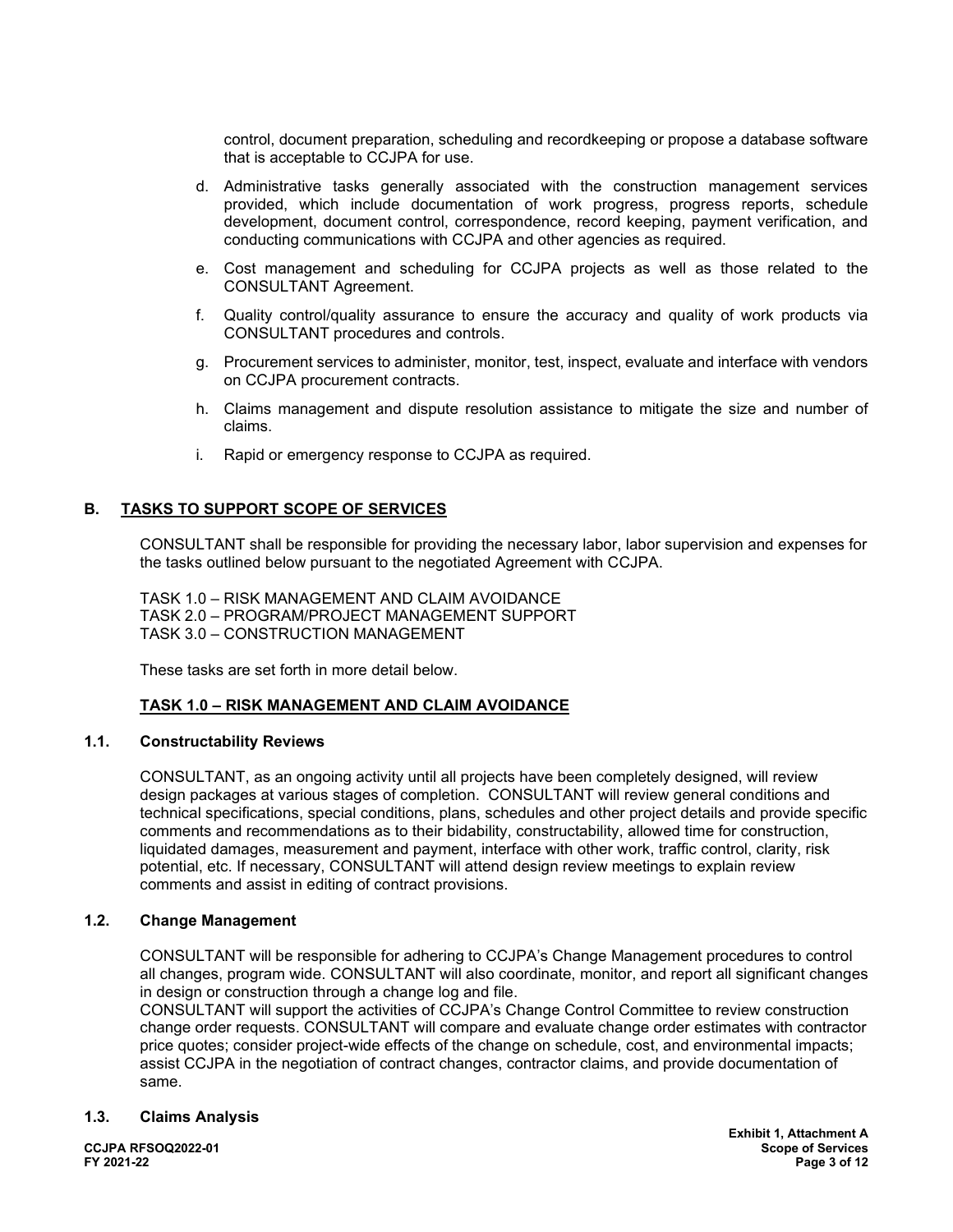At the request of CCJPA, CONSULTANT will perform review and analysis of contractor claims and provide recommendations for resolution of the claims. All claims, regardless of origin, will be recorded along with all supporting documentation by CONSULTANT. Claims will be researched and all pertinent facts collected and analyzed and appropriate remedial actions recommended to CCJPA. A claims register will indicate the current status of each submittal and the ultimate resolution and cost impact of the claim.

## **TASK 2.0 – PROGRAM/PROJECT MANAGEMENT SUPPORT**

CONSULTANT's Program/Project management activities may be performed individually or in combination and may be performed in conjunction with consultants working under other the CCJPA contracts and agreements. CONSULTANT may be requested to provide oversight, support, or management for the typical activities listed below and to provide specific expertise described elsewhere in this document.

#### **2.1. Contract Program Manager**

CONSULTANT will designate a Contract Program Manager who will be the main point of contact with CCJPA and will be responsible for placing WDs, assuring quality deliverables, assigning and managing qualified staff, and ensuring performance objectives are met by the CONSULTANT team. The Contract Program Manager will facilitate timely submission of documentation and required submittals.

#### **2.2. Project Managers**

CONSULTANT may be requested to provide one or more Project Managers to deliver CCJPA capital projects. The Project Managers should have experience in project delivery, from project inception to closeout, of rail and/or transit facilities projects. Project Managers will be required to work with an integrated project team of staff from various CCJPA departments, a General Design Consultant, and the Contract Program/Project Manager to develop and implement a project management plan.

### **2.3. Project Management Plans and Procedures**

A Project Management Plan will be prepared for the assigned capital projects as required and include a staffing plan necessary to deliver the projects. CONSULTANT will prepare, maintain and update these plans to reflect the needs of CCJPA. CONSULTANT will use existing CCJPA Program/Project Procedures for the delivery of capital projects. If required, suggestions to modify the existing procedures to match the requirements of the project will be made by CONSULTANT.

#### **2.4. Public Information Program Support**

CONSULTANT will support CCJPA's community outreach program for the assigned CCJPA capital projects as necessary. This work may include creating project materials for public use and providing community outreach staff as required to support CCJPA's Marketing department.

#### **2.5. Quality Assurance Program**

CONSULTANT will develop and maintain a detailed Quality Assurance Plan for assigned CCJPA capital projects. CONSULTANT may be responsible for providing quality assurance coordination resources to assist CCJPA in the performance of audits of project delivery phases.

#### **2.6. Safety and Insurance Program**

CONSULTANT will develop a Safety Program for assigned projects that covers the following work phases.

• Design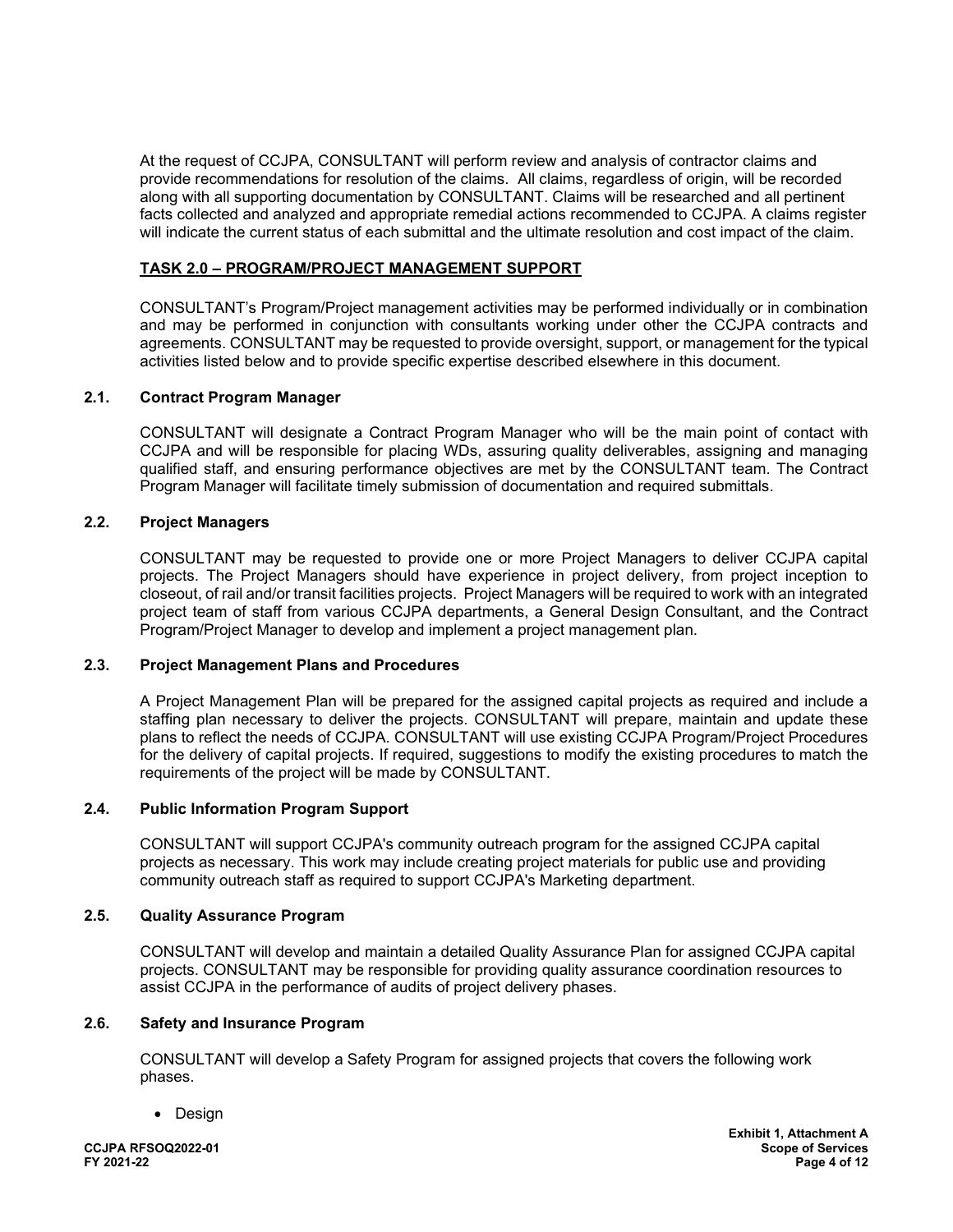- Construction
- Integrated Testing

In addition, CONSULTANT may assist CCJPA in the development of CCJPA Controlled Insurance Programs for certain projects. Once construction begins, CONSULTANT may be requested to assign at least one full time safety inspector who will also coordinate resolution of contractor claims with CCJPA.

## **2.7. Third Party Liaison and Coordination**

CONSULTANT will support CCJPA staff in coordinating program activities and maintaining good working relationships with the following:

- **•** Union Pacific Railroad
- **•** Federal Transit Administration (FTA)
- **•** Federal Highway Administration (FHWA)
- **•** Federal Railroad Administration (FRA)
- **•** CalSTA, CTC, Caltrans and other State agencies
- **•** Regional transportation planning agencies (e.g. MTC, Alameda CTC, SACOG)
- **•** Regulatory permitting agencies (e.g. California Public Utilities Commission, Bay Conservation Development Commission)
- **•** Policy Advisory Boards
- **•** Cities and special districts along project routes
- **•** Utilities
- **•** Private Companies along project routes
- **•** Other construction contracts in the vicinity

## **2.8. Real Estate Acquisition Coordination**

CONSULTANT may be responsible for providing real estate acquisition coordinators to support CCJPA in the identification, appraisal and acquisition of right-of-way for assigned projects consistent with project schedules. CCJPA will take the lead role in acquiring property and will be responsible for hiring certified appraisers, acquisition agents and relocation specialists.

## **2.9. Utility Coordinator**

CONSULTANT will be responsible for supporting CCJPA's utility coordination team. CONSULTANT may be asked to provide knowledgeable utility coordinators to oversee utility design integration/resolution during design and relocation prior to construction.

## **2.10. Permit Coordinator**

CONSULTANT will be responsible for supporting CCJPA's project staff in scheduling and coordinating applications and receipt of all permits necessary for the construction of assigned projects. These permits may include, but are not limited to:

- **•** CPUC Crossing Applications
- **•** Water District and Caltrans Permits
- **•** City Permits
- **•** U.S. Army Corps of Engineers
- **•** California Department of Fish and Game
- **•** Regional Water Quality Control Board Permits
- **•** Railroad Right-of-Entry Permits

#### **2.11. Project controls and administration**

- Development and maintenance of project schedules
- Development and maintenance of project reports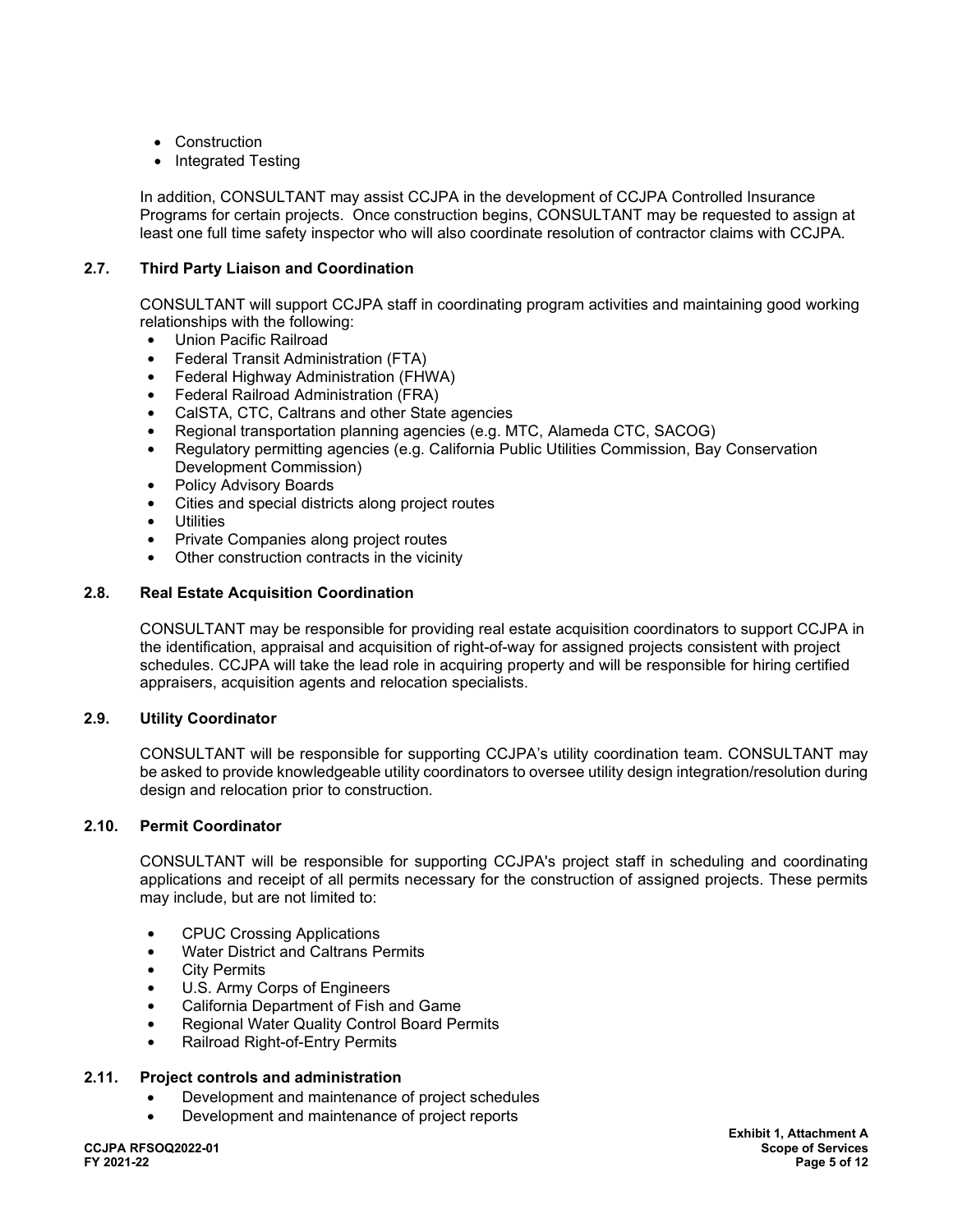- Preparation of progress status reports
- Tracking and controlling project scope, schedule, and budget
- Maintenance of project documentation
- Development and tracking of project risk assessments and risk management plans

• Development of grant funding plans, tracking of grant balances, and completing required grant compliance reporting

• Completion of project closeout activities as required

## **2.12. Project conceptual development**

- Collection of data needed to support project development efforts
- Development and maintenance of project schedules
- Preparation of project definition studies
- Determination, evaluation, recommendation of alternatives
- Analysis of environmental impacts
- Evaluation of requirements for public review
- Preparation of statutory and categorical exemptions
- Coordination of consultants and contractors across multiple disciplines
- Identification of permit requirements and completion of appropriate applications
- Preparation and delivery of project development summary reports
- Reevaluation of projects to meet revised standards and criteria
- Management of projects during design phases
- Establishment of design objectives and design scope of work
- Management of initial data collection
- Supervision of the activities of design consultant
- Coordination of design projects across multiple disciplines
- Coordination of requests for special design consideration in application of standards

#### **2.13. Preliminary engineering and environmental assessment**

• Review project study and definition reports prepared during planning and/or conceptual development phase

- Initiate preliminary engineering scope of work and task orders
- Create, review, or coordinate preliminary engineering and final design schedules
- Obtain railroad passenger and freight movement data
- Establish utility engineering / relocation funding requirements
- Prepare utility agreements
- Support right-of-way analysis and acquisition
- Coordinate preparation, review, and responses to special design consideration reports
- Prepare and update project management plans
- Develop public engagement plans as applicable
- Review preliminary engineering reports, plans, specifications, and estimates
- Coordinate responses to draft reports, plans, specifications, and estimates
- Coordinate addendums to funding agreements
- Assist in review of performance of preliminary design and environmental assessment consultant
- Prepare budgets for final design and construction phases
- Assist in identification of alternatives for evaluation in environmental documents
- Assist in preparation and review of environmental documents and exclusions
- Ensure project compliance with environmental regulation requirements
- Review and coordinate proposed construction phasing plans
- Complete preliminary engineering closeout

#### **2.14. Final Design Support**

- Review previously prepared reports and preliminary engineering designs
- Revise and update project management plan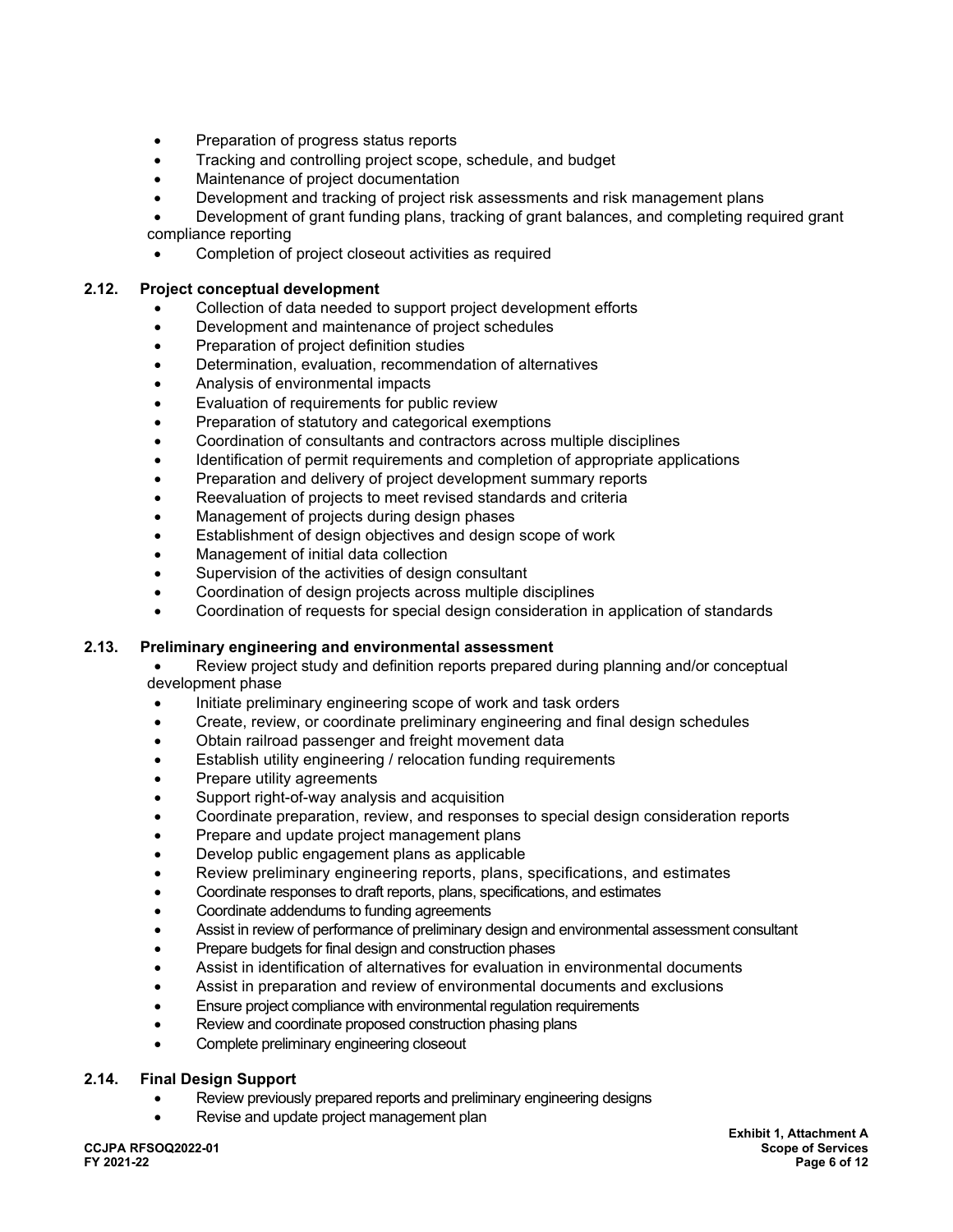- Initiate final design scope of work and task orders
- Prepare and coordinate utility agreement modifications
- Coordinate third-party utility work in advance of construction
- Assist in preparation and review of third-party cooperative agreements
- Coordinate acquisition of right-of-way and temporary construction easements
- Review plans, specifications, and estimates for compliance with standards
- Coordinate responses to final design reports, plans, specifications, and estimates
- Coordinate review of final design by funding agencies
- Ensure compliance with project funding requirements
- Prepare project clearance report for advancing project to construction
- Assist in preparation of construction and maintenance agreements
- Perform constructability reviews on final designs prepared by other consultants
- Coordinate proposed construction phasing with Capitol Corridor train operations
- Check final design for compliance with the CCJPA design quality control procedures
- Coordinate final design with other relevant CCJPA projects
- Complete final design closeout

### **2.15. Procurement Support**

- Provide information to the CCJPA to prepare the procurement plan and schedule for advertising and award of contract
- Provide formatted documents, technical specifications, drawings and other relevant documents to the CCJPA to issue for bid.
- Coordinate with the CCJPA to respond to questions submitted by bidders relative to specific procurements
- Prepare relevant addenda documents
- Assist the CCJPA in providing accurate information to draft board and committee agenda items
- Prepare requests for task order proposals and prepare independent estimates
- Assist in negotiation of final costs for consultant proposals
- Prepare task and contract documents for approval
- Prepare change orders to consultant contracts

## **2.16. Scheduling**

- Prepare project schedules and monthly updates
- Manage contractor schedules
- Schedule contractor work windows and track access
- Manage budgets and financial controls

#### **2.17. Construction engineering management**

- Perform quantity surveys (quantity take-offs)
- Coordinate transfer of responsibility to resident engineer
- Complete consultant agreement closeout
- Complete funding agreement closeout
- Complete project closeout at conclusion of construction
- Coordinate final audit

### **2.18. Administrative assistance**

- Provide meeting notices, agendas, and minutes
- Provide inspection and project delivery status report
- Prepare special reports and presentations for boards and external agencies
- Database management and database programming

#### **2.19. Specific expertise**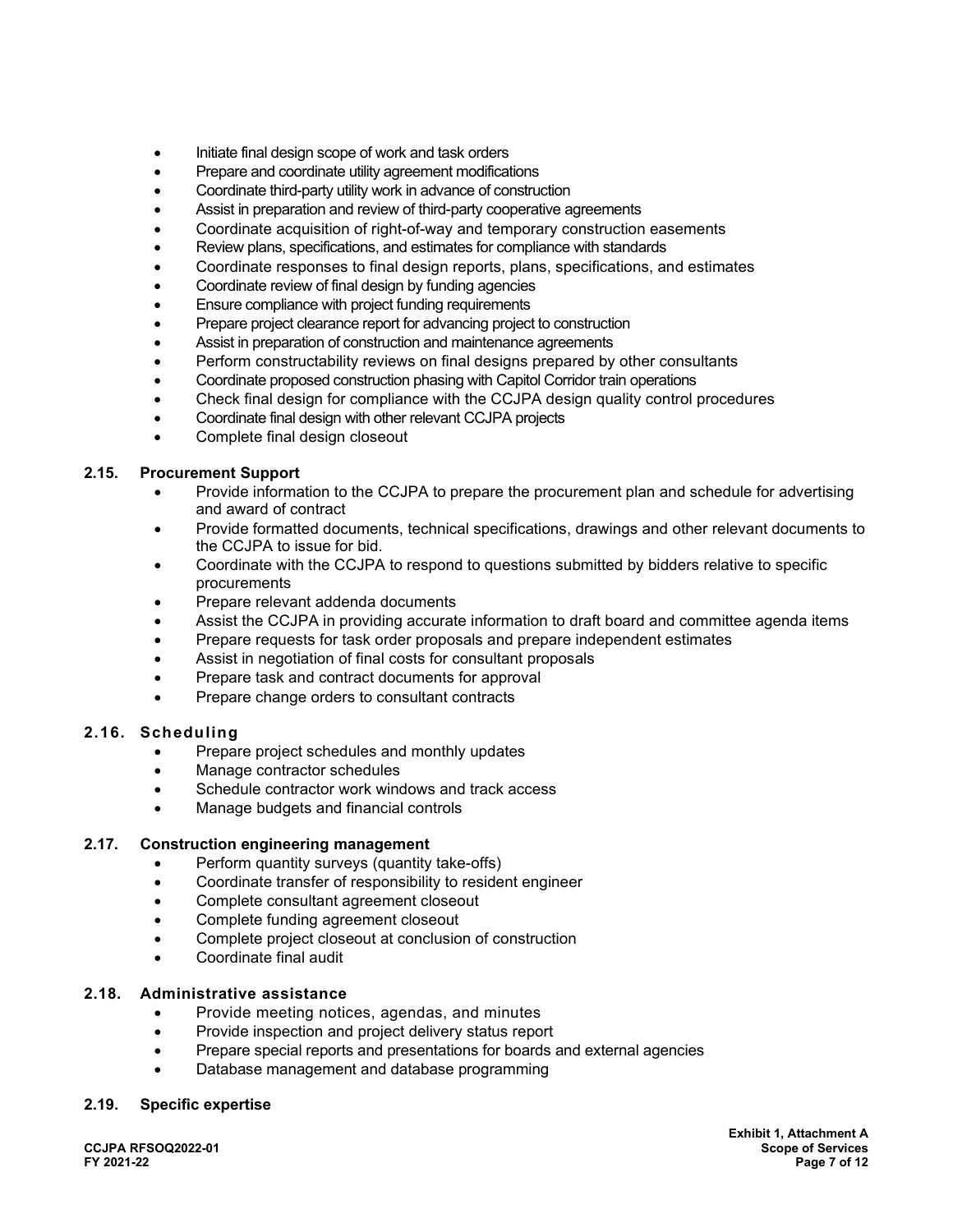In addition to the general activities noted above, the consultant shall provide, either directly, through subconsultants, or a combination of both, personnel with expertise in the management of projects during the conceptual design, preliminary engineering, final design and construction engineering phases for the following types of work:

- Railroad infrastructure including elements such as right-of-way, grading, track, drainage, and retaining structures;
- Tunnel, railroad bridge, highway-railroad grade separations, highway-railroad grade crossings;
- Telecommunication systems including fiber optic, microwave, digital and voice wireless radio systems;
- Agreements and contracts (such as construction and maintenance agreements, project cooperative agreements, and relocation agreements) with private entities, public agencies, and public utilities;
- Video surveillance systems, including IP-based network video products, power over ethernet (PoE) technology, video management system software, network and digital video recorders, intelligent video applications, layer 2 ethernet switches, and all supporting system elements;
- Small to mid-size buildings, control structures, railway passenger stations, and similar facilities;
- Passenger locomotive and passenger car repair facilities (shops) and layover/storage facilities;
- Project management and document control systems.

## **TASK 3.0 – CONSTRUCTION MANAGEMENT**

CONSULTANT will perform construction management services in support of the development and implementation of CCJPA capital projects. The consultant will provide professional services to the CCJPA under contract Work Directives (WD's) for a specific scope of work. CONSULTANT may be requested to provide oversight, support, or management for the typical activities listed below.

CONSULTANT will provide Construction Management services for the construction phase including, but not limited to, in-depth construction supervision, providing resident engineers and inspectors, field document control, and other appropriate duties.

CONSULTANT shall provide personnel with expertise in the following areas. Personnel may be provided directly, through subconsultants, or a combination of both:

- Preparation and analysis of complex schedules, evaluating the progress of work on construction projects, analysis of construction claims, and the preparation of responses to claims;
- Analysis of construction costs, and preparation of estimates for projects including work encompassed by the practice of civil, mechanical, and electrical engineering, and for railroad signal and communication projects;
- Coordination of work of utilities companies and utility contractor's during new
- Construction and utility relocations in conjunction with CCJPA projects;
- Performance of land surveying and construction layout;
- Inspection of track, bridge, civil, electrical, mechanical, communication, and railroad signaling work on FRA regulated operating lines;
- Material testing and laboratory services that include: roofing and waterproofing testing and inspection, construction stormwater analysis, pavement evaluation, hazardous materials analysis, and construction materials testing in accordance with testing and inspection requirements.

Safety and coordination of access to railroad tracks outside of peak operating periods often require work during nighttime and on weekends and may require continuous work over multiple days during a shutdown. The work week for field construction personnel (field inspectors and resident engineer) may vary and must coincide with the schedule and hours of work adopted by the construction contractor.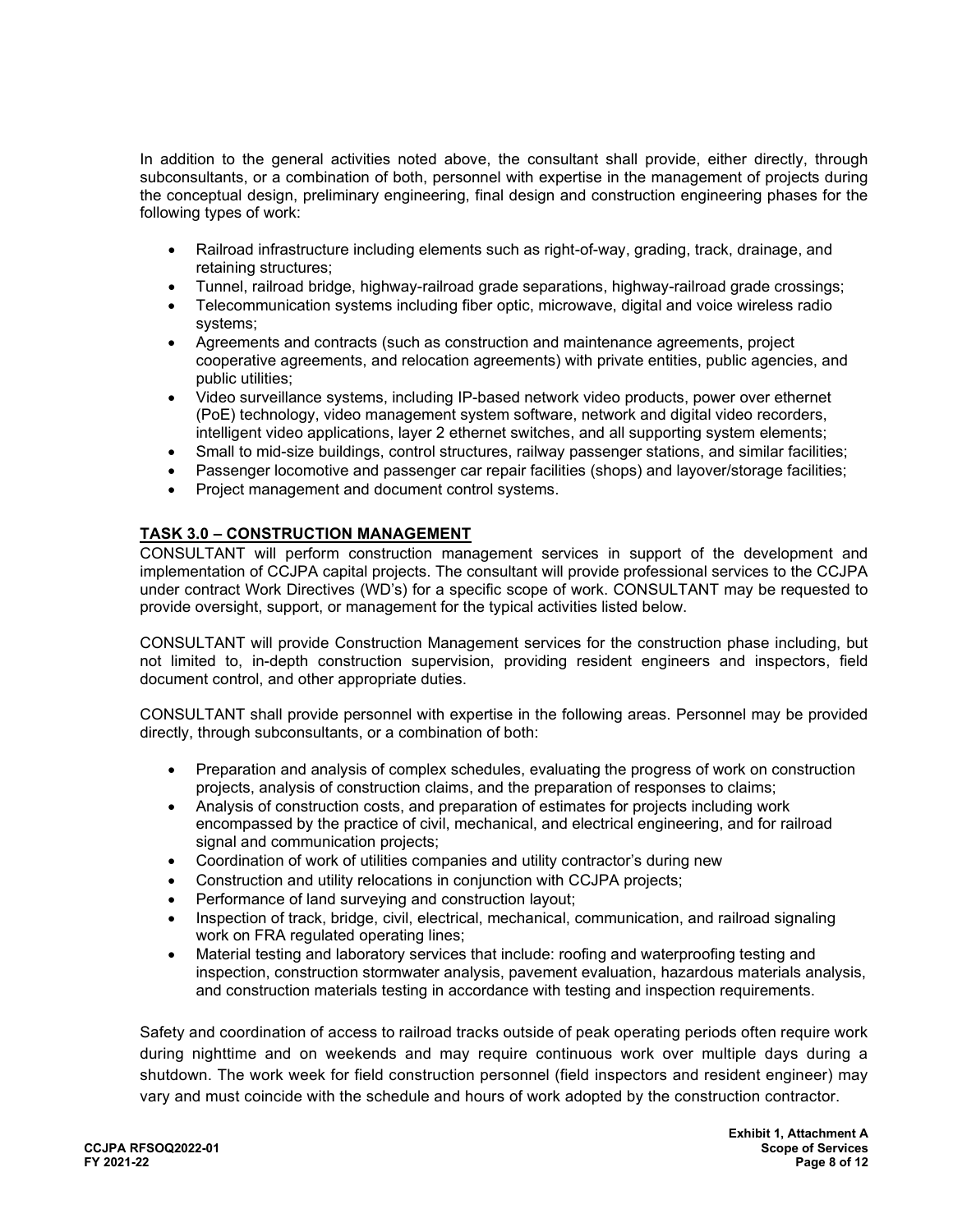The Capitol Corridor operates on active railroad corridors with dense (>50) mixed passenger and freight traffic and is typically required to develop construction and rehabilitation programs that involve complex staging and scheduling with multiple intense construction tasks for very short (<12 hour) work windows. The CONSULTANT and sub-consultants shall have team members in key positions with good knowledge of the railroad operating environment and with good understanding of the design constraints associated with construction or rehabilitation projects on operating railroad corridors. The CONSULTANT and subconsultants shall be fully knowledgeable of the current best industry practices related to design and construction in a constrained, dense railroad traffic environment.

## **3.1. Pre-Construction Activities**

- Perform analysis of constructability at design review
- Establish project document control system and procedures
- Review and familiarize relevant personnel with contract documents
- Develop preliminary testing and inspection plan
- Prepare master list of submittal requirements
- Conduct pre-construction meetings with contractors
- Coordinate pre-construction meetings with utilities, public agencies and other parties
- Coordinate issuances of notice to proceed
- Support and participate in procurement activities related to project management or construction management

## **3.2. Partnering**

- Organize and participate in partnering meetings
- Coordinate and cooperate with contractors in selecting partnering consultant
- Follow-up on action items and follow-up sessions

## **3.3. Contract Administration**

- Prepare and deliver project correspondence and notices
- Conduct regularly scheduled progress meetings and record minutes
- Communicate with contractor
- Protect the interests of the CCJPA in contract
- Maintain project records and document control system
- Establish filing system structure
- Establish and maintain filing procedures
- Scan and maintain electronic copies of project documents
- Prepare and maintain a digital resident engineer's and inspector's daily diary
- Prepare and submit monthly progress reports
- Record and maintain progress photographs including digital backups
- Maintain record set of contract drawings and specifications
- Manage design services during construction (DSDC) as required
- Provide interpretations of contract drawings and specifications
- Prepare field sketches and field instructions
- Receive, log, review, and distribute submittals and deliverables
- Review and prepare requests for information (RFI)
- Review, approve, and coordinate site specific work plans (SSWPS)
- Coordinate grade crossing closures with affected public agencies and utilities
- Maintain contract record documents and as-built drawings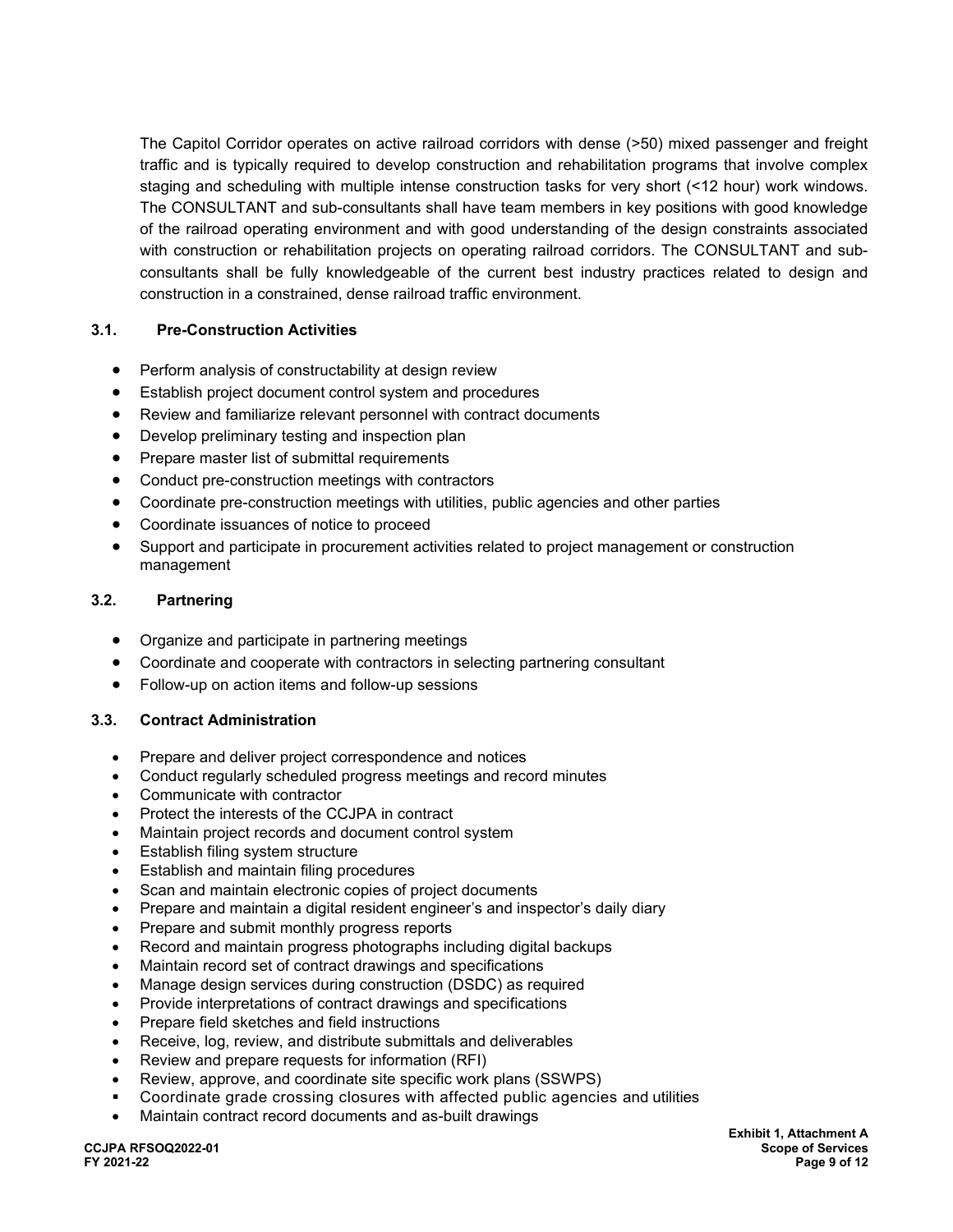- Index and transfer documents to the CCJPA at field office closeout
- Coordination with:
- o The CCJPA<br>o UPRR
- o UPRR<br>O Cities/
- ⊙ Cities/Counties<br>◯ Third Parties
- **Third Parties**

## **3.4. Schedule Administration**

- Maintain master project schedule for multi-prime contracts
- Review and approve contractor schedules
- Review and approve contractor schedule reports
- Review and evaluate contractors progress against schedule
- Notify contractor or requirement for recovery
- Conduct schedule review meetings as needed
- Evaluate requests for time extensions
- Work with contractor on schedule, recovery, changes

## **3.5. Control of Materials, Measurement, and Payment**

- Management of procurement
- Coordinate receipt and distribution of the CCJPA furnished items
- Measure and record quantities of work performed
- Record and track materials on-hand but not incorporated in the work
- Prepare monthly progress payments
- Notify contractor of liquidated damages and other deductions
- Identify, calculate, and record deductions against contractor payments
- Prepare regular forecasts of estimated cost to complete construction work
- Coordinate disposal or removal of the CCJPA retained surplus items
- Coordination of spares upon project completion
- Coordination of salvaged materials with third parties

## **3.6. Manage, Monitor, and Control Contract Changes**

- Evaluate and respond to contractor request for change
- Issue the CCJPA directed change notices
- Initiate or evaluate cost reduction proposals
- Prepare and issue instructions to contractor for required field changes
- Prepare and issue directions for time and material changes
- Prepare justification for changes
- Prepare engineer's cost estimate and time impact analysis
- Perform cost analysis of contractor change requests
- Conduct negotiations with contractor
- Create and maintain record of negotiations
- Prepare contract change order
- Maintain logs of potential and issued change orders
- Prepare changes for variation in quantities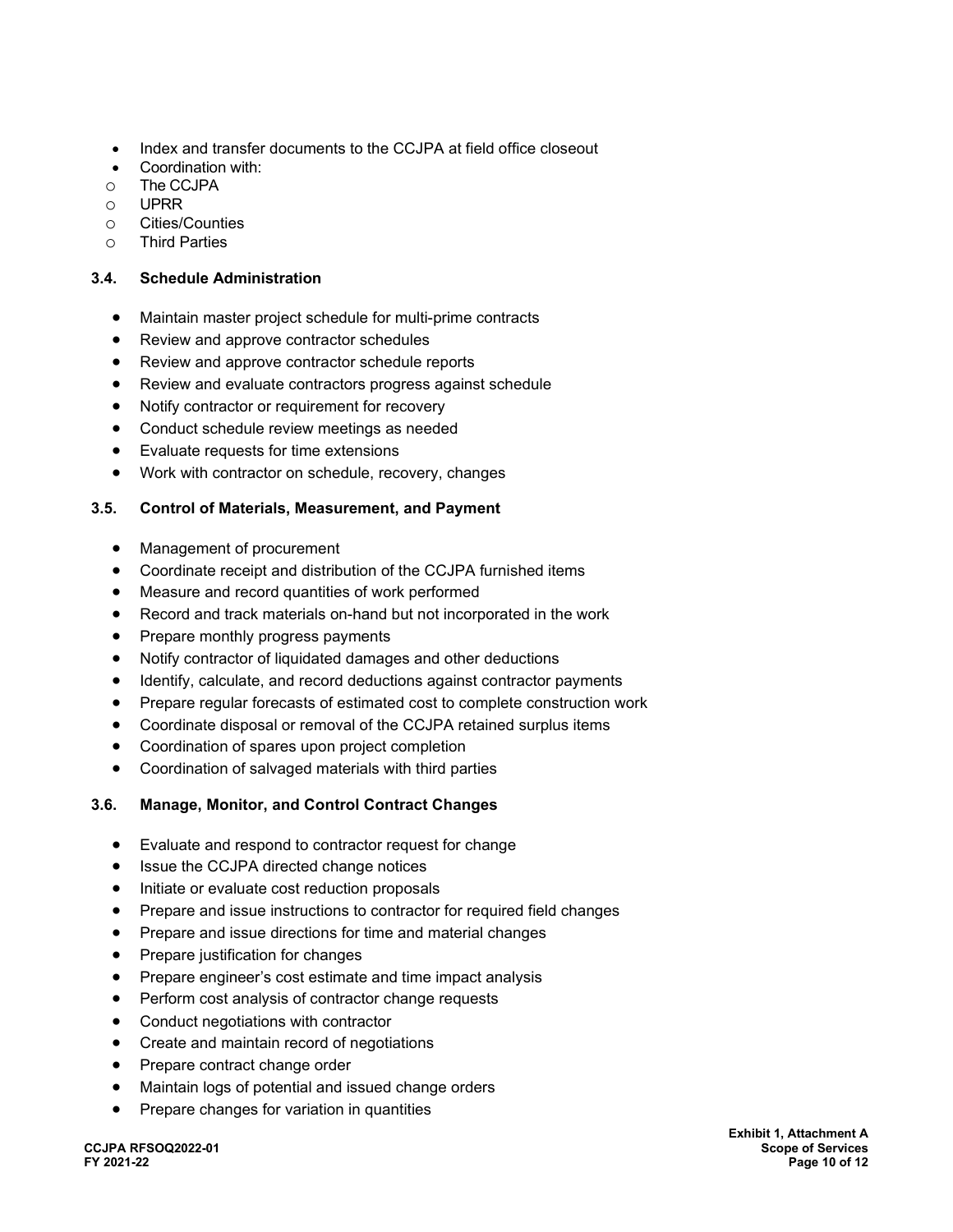• Prepare final balancing change order

## **3.7. Stop Notices, Disputes, and Potential Claims**

- Record and track stop notices
- Record and track all contract notices
- Manage disputes to minimize impact to the CCJPA and its operations
- Record and track potential claims

## **3.8. Control of Field and Shop Work, Testing, and Inspection**

- Perform control surveys to establish or verify secondary control
- Perform surveys to verify contractor survey control and construction
- prepare inspection plans and coordinate with contractor's schedule
- Perform inspections in accordance with specifications and codes
- Review and approve contractor testing plans
- Perform testing not performed by contractor
- Perform testing for quality assurance
- Coordinate the CCJPA testing and contractor testing
- Prepare daily field inspection reports
- Maintain logs of inspections and tests
- Review test reports
- Perform periodic audits of contractor's inspection and testing programs
- Notify contractor of work not conforming to plans and specifications
- Supervise correction of unsatisfactory work
- Perform inspections prior to placing track and signal systems back in service

## **3.9. Safety, Security and Emergencies**

- Perform initial review of contractor's health and safety program and periodically ensure compliance during construction
- Review and approve work site security plan of contractor
- Receive and forward notice of injury or incident to the CCJPA
- Investigate and report on all accidents and close-calls
- Maintain accident and injury logs
- Receive, review, and log material safety data sheets (MSDS)
- Ensure contractor's compliance with hazardous materials procedures
- Ensure contractor properly manages hazardous chemicals and wastes
- Review and approve support of excavation plans
- Review and approve plans for temporary structures
- Periodically participate in contractor's tailgate health and safety meetings
- Ensure that contractor is providing appropriate protection for public safety
- Ensure contractor's compliance with basic on-track safety requirements
- Coordinate contractor's field operations with Capitol Corridor operations
- Perform periodic inspections to ensure proper maintenance of the work site
- Suspend work temporarily when needed to ensure safe operations
- Coordinate response to emergencies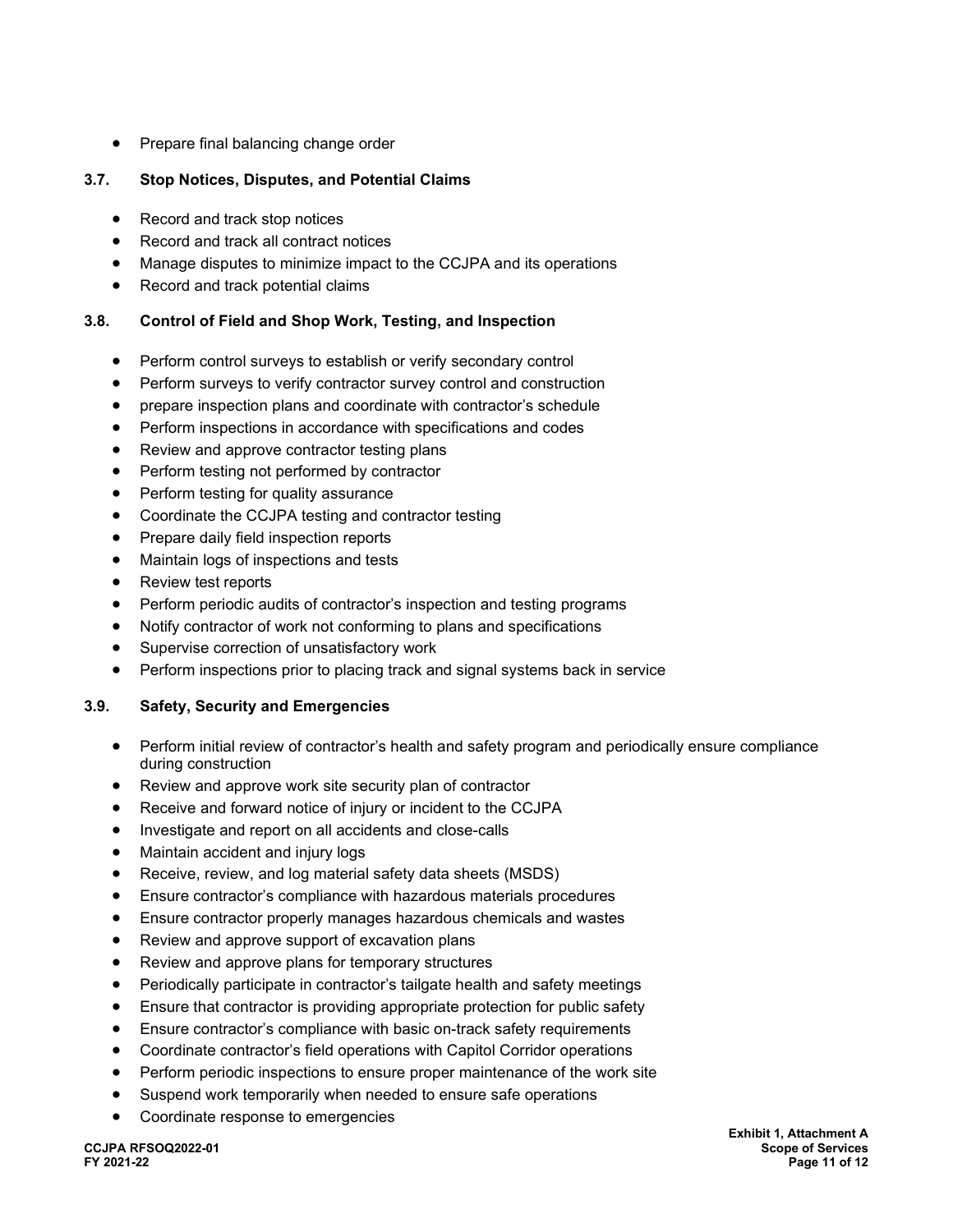• Provide risk management, register, and controls

## **3.10. Insurance, Labor Compliance and Disadvantaged Business Enterprise (DBE) Requirements**

- Maintain log of insurance
- Notify contractor of any deficiency in insurance coverage
- Promptly forward all labor compliance documents to the CCJPA
- Coordinate with the CCJPA in ensuring participation of disadvantaged business enterprises (DBE)
- Notify contractor of any deficiency in meeting contract or statutory requirements

## **3.11. Interface with Utilities and External Agencies**

- Prepare applications for utility service to the CCJPA improvements
- Verify that utility agreements are in-place prior to start of work
- Expedite development and completion of utility agreements
- Coordinate with utility for utility work performed by the contractor
- Coordinate with utility for work performed by a utility for project

## **3.12. Public Outreach and Community Relations**

- Coordinate with the CCJPA for delivery of project information notices
- Maintain and monitor project hotline
- Cooperate with the CCJPA in community presentations
- Coordinate with the CCJPA for response to public complaints
- Control and escort visitors to project site
- Coordinate interruptions to the CCJPA and other facilities

## **3.13 Contract Completion, Acceptance, Closeout and Final Payment**

- Establish date for the CCJPA's use of improvement before final acceptance (beneficial occupancy)
- Complete and forward notice of substantial completion
- Complete and forward notice to release retention
- Set and notify contractor of the date of contractor's relief from maintenance
- Coordinate final acceptance
- Complete all construction contract closeout requirements
- Prepare balancing change order
- Review and forward invoice for final payment
- Notify contractor of start of guarantee period
- Perform periodic inspections during guarantee period
- Notify contractor of release of guarantee
- Make and file all completion reports, audit items, and records
- Support the CCJPA in any post construction audits
- Assemble handover documentation; O&M manuals, QA/QC records, spare parts, etc.
- Support any audit analysis for completed project phases against required funding requirements.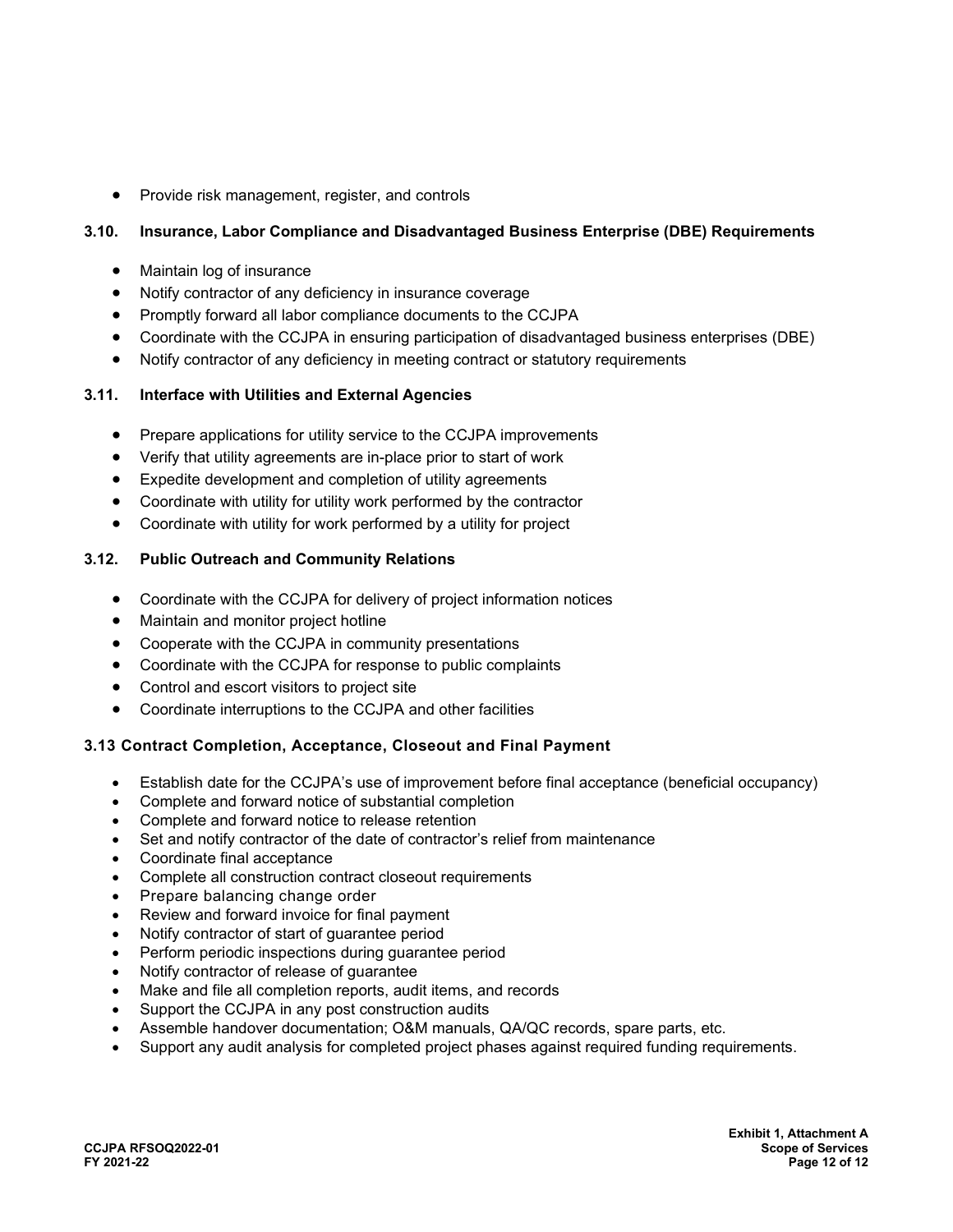## **ATTACHMENT B**

## **KEY PERSONNEL LIST**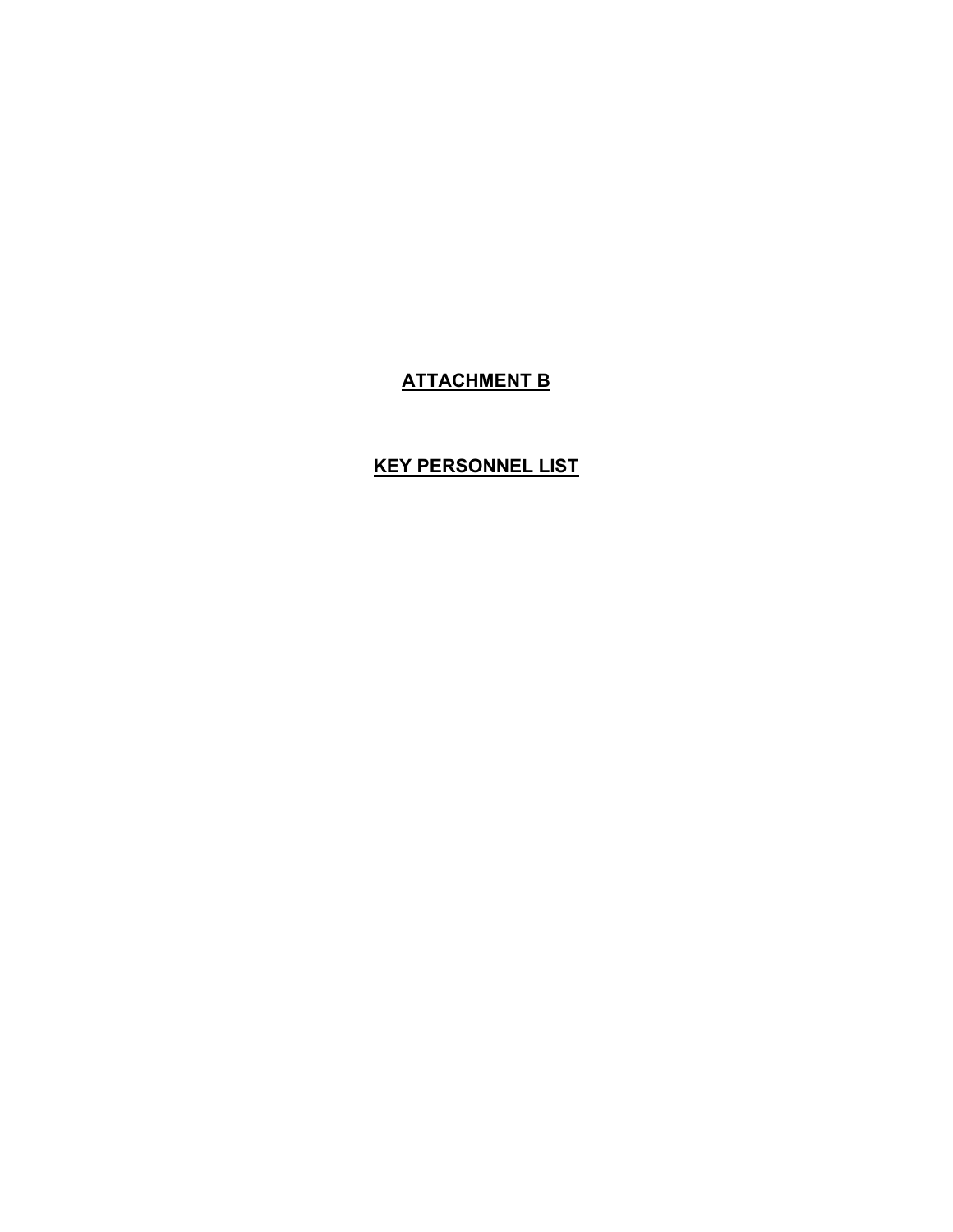## **ATTACHMENT B**

## **KEY PERSONNEL LIST**

Name Position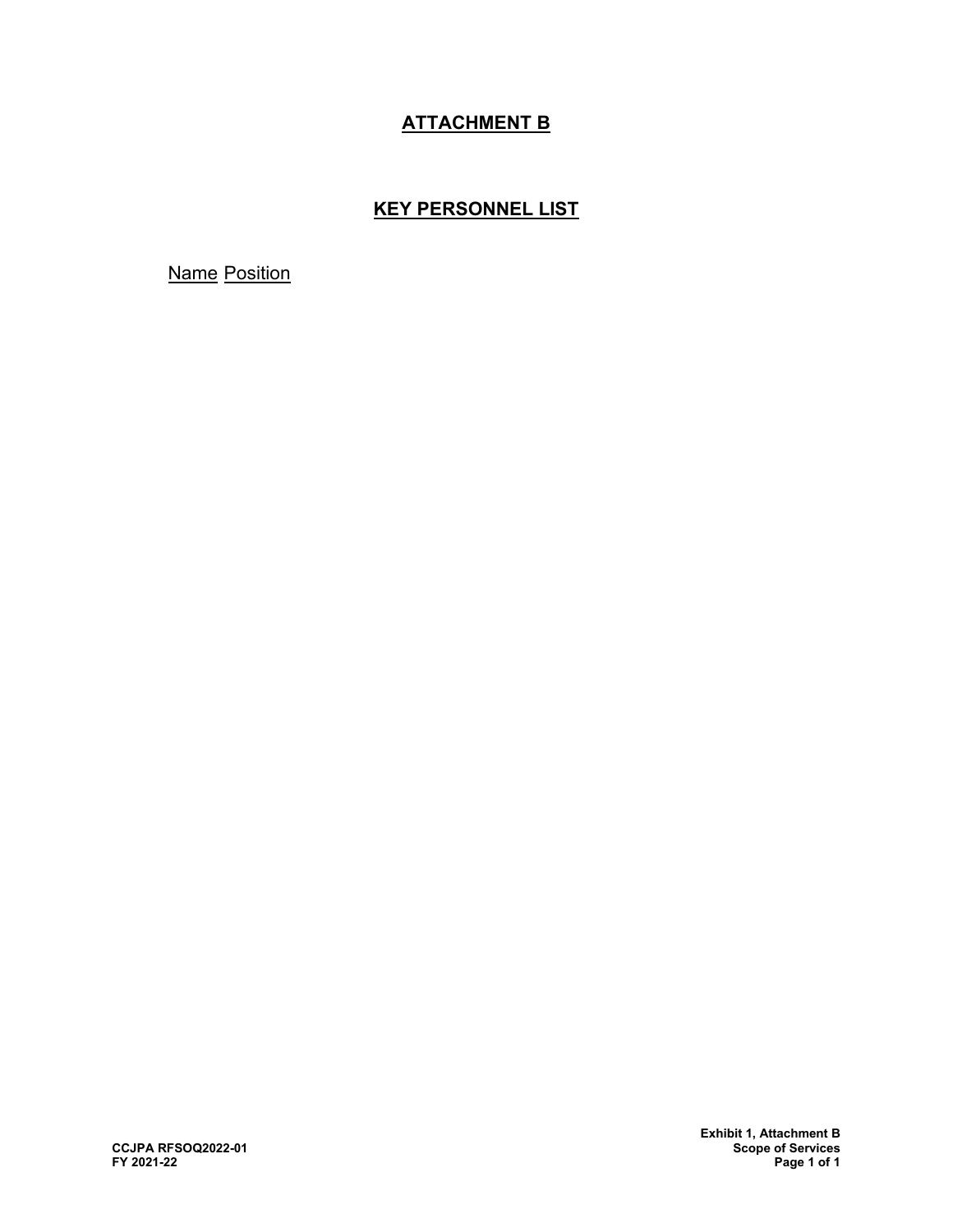## **ATTACHMENT C**

## **PROJECT CONSULTANT TEAM**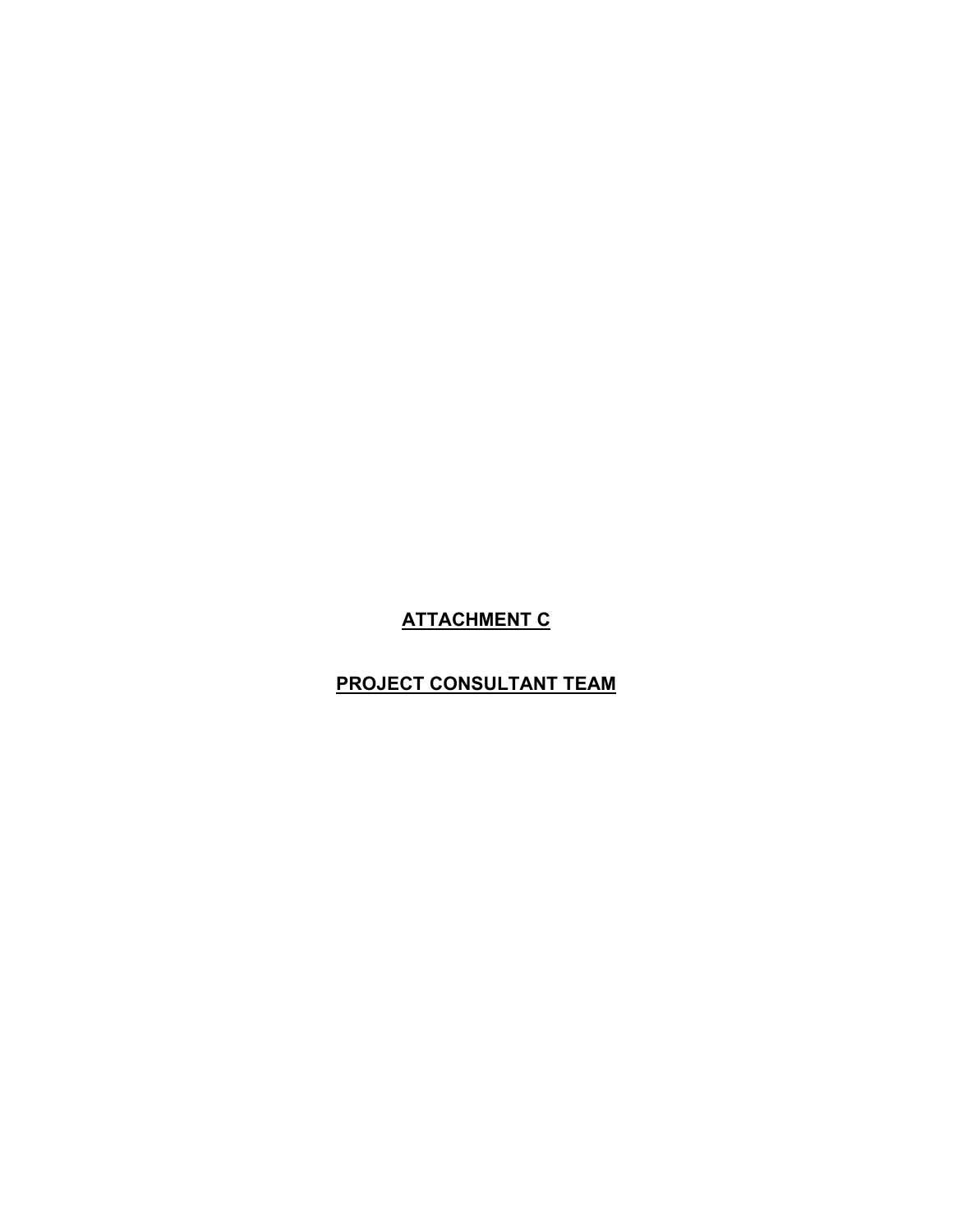## **To be determined**

**(based on Exhibit 9 to RFSOQ)**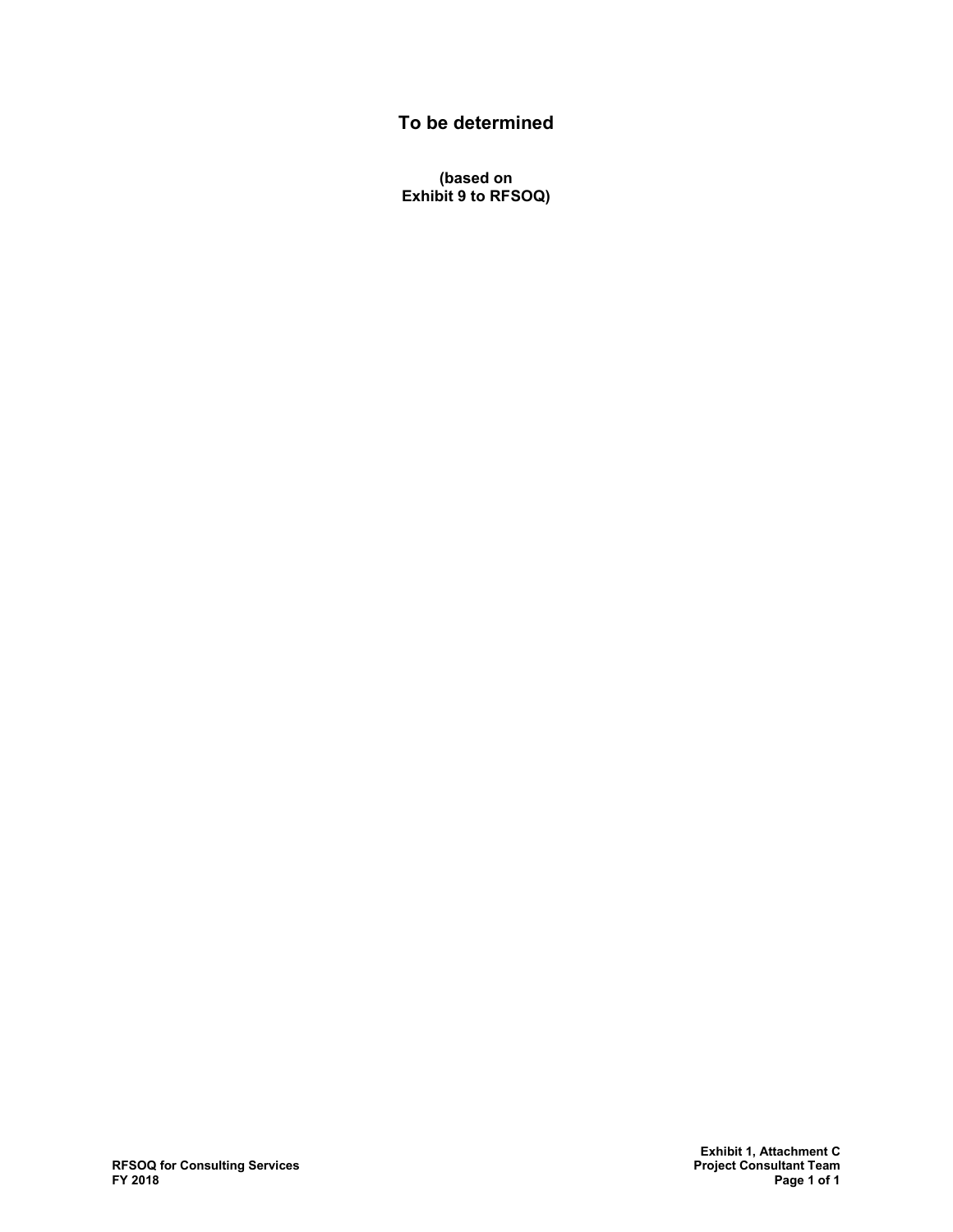## **ATTACHMENT D**

#### **STATE OF CALIFORNIA DEPARTMENT OF TRANSPORTATION REQUIREMENTS**

## TABLE OF CONTENTS

Allowable Costs (See Article 3.0 of this Agreement)

Termination for Convenience (See Article 5.1 of this Agreement)

Termination for Cause (See Article 5.2 of this Agreement)

- E.1 Fair Employment Practices
- E.2 Audit, Inspection, Access to Records and Retention of Records
- E.3 State of California Labor Code Requirements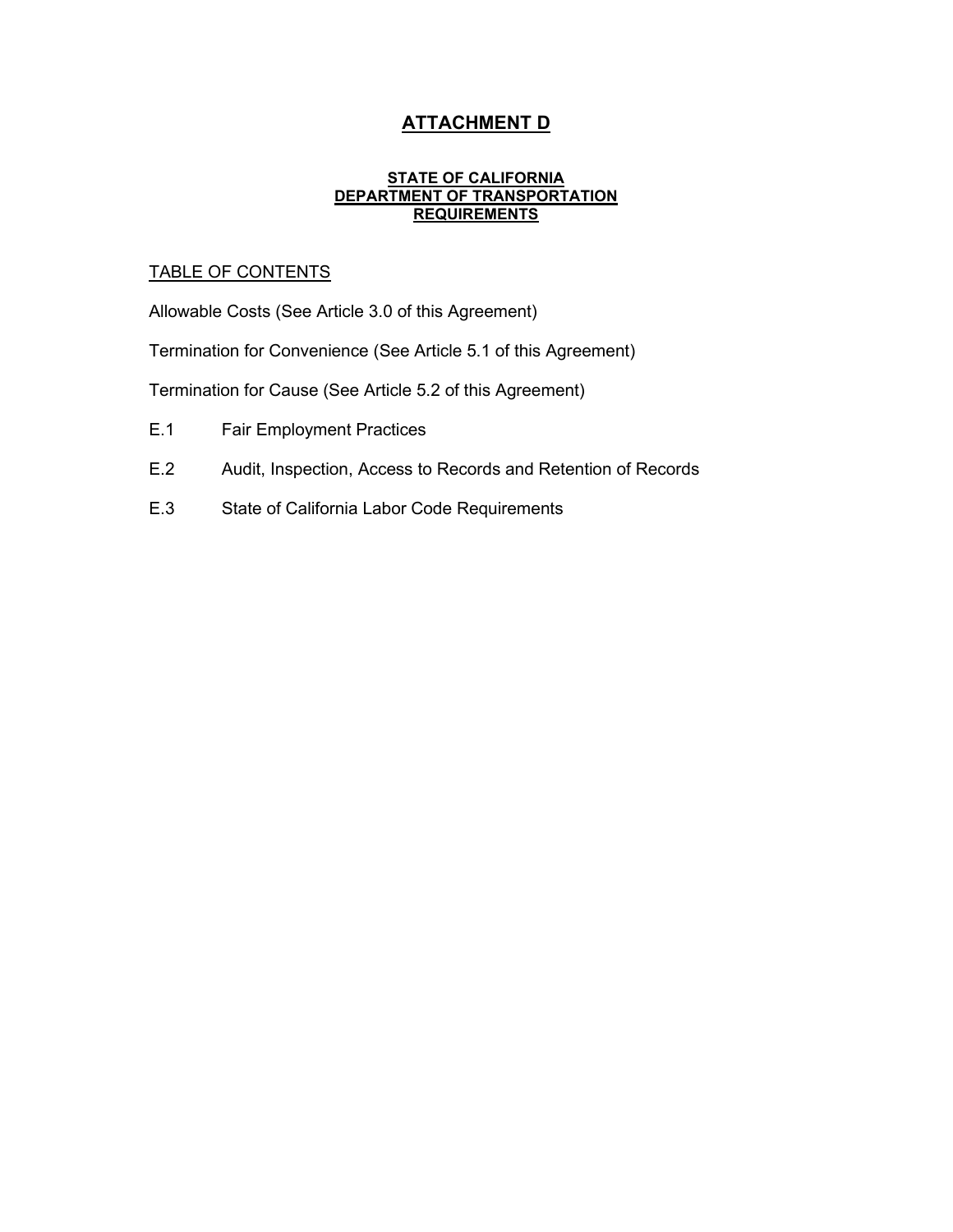## **ATTACHMENT D**

## **STATE OF CALIFORNIA DEPARTMENT OF TRANSPORTATION REQUIREMENTS**

**E.1 Fair Employment Practices**. In the performance of work under this Agreement, CONSULTANT and its subconsultants will not unlawfully discriminate, harass or allow harassment, against any employee or applicant for employment because of sex, race, color, ancestry, religious creed, national origin, physical disability (including HIV and AIDS), mental disability, medical condition (including cancer), age (over 40), marital status and denial of family care leave. [1](#page-71-0) CONSULTANT and its subconsultants shall ensure that the evaluation and treatment of their employees and applicants for employment are free from such discrimination and harassment. CONSULTANT and its subconsultants shall comply with the provisions of the Fair Employment and Housing Act (Government Code, Section 12900 et seq.) and the applicable regulations promulgated thereunder (California Code of Regulations, Title 2, Section 7285.0 et seq.). The applicable regulations of the Fair Employment and Housing Commission implementing Government Code, Section 12900 (a-f), set forth in chapters of Division 4 of Title 2 of the California Code of Regulations are incorporated into this Agreement by reference and made a part hereof as if set forth in full. CONSULTANT and its subconsultants shall give written notice of their obligations under this clause to labor organizations with which they have a collective bargaining or other agreement. CONSULTANT and its subconsultants shall include the nondiscrimination and compliance provisions of this clause in all subconsultant agreements to perform work under this Agreement.

CONSULTANT and its subconsultants will permit access to all records of employment, employment advertisements, application forms, and other pertinent data and records by the State Fair Employment Practices and Housing Commission, or any other agency of the State of California designated by CCJPA for the purpose of investigation to ascertain compliance with this Fair Employment Practices Section.

**E.2 Audit, Inspection, Access to Records and Retention of Records**. CONSULTANT and its subconsultants shall establish and maintain an accounting system and records that properly accumulate and segregate incurred costs by line item for the Agreement. CONSULTANT and its subconsultant*s'* accounting systems shall conform to generally accepted accounting principles (GAAP) and all records shall provide a breakdown of total costs charged to the Agreement, including properly executed payrolls, time records, invoices and vouchers as well as all accounting generated reports. CONSULTANT and its subconsultants shall permit representatives of the State and State Auditor to inspect, examine, make excerpts or transcribe CONSULTANT and its subconsultants' work, documents, papers, materials, payrolls, books, records, accounts, any and all data relevant to this Agreement at any reasonable time and to audit and verify statements, invoices or bills submitted by CONSULTANT and its subconsultants pursuant to this Agreement, and shall provide copies thereof upon request and shall provide such assistance as may be reasonably required in the course of such audit or inspection.

The State, its representatives and the State Auditor further reserve the right to examine, inspect, make copies, or excerpts of all work, documents, papers, materials, payrolls, books and accounts, and data pertaining to this Agreement and to inspect and re-examine said work, documents, papers, materials, payrolls, books, records, accounts and data during the life of the Agreement and for the three (3) year period following the final payment under this Agreement, and CONSULTANT and its subconsultants shall in no event dispose of, destroy, alter or mutilate said work, documents, papers, materials, payrolls, books,

<span id="page-71-0"></span>See State Government Code 12940 et seq. for further details.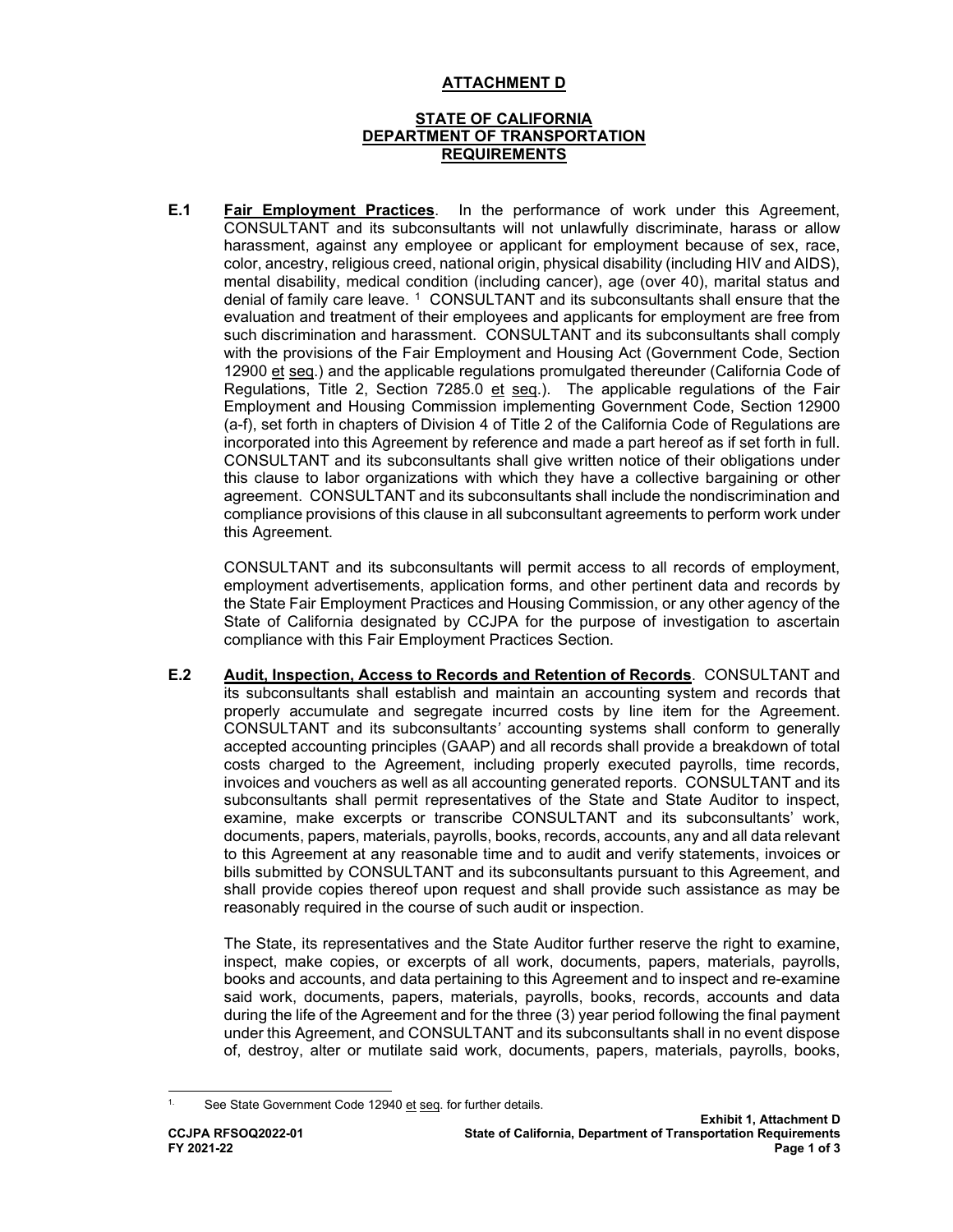records, accounts and data in any manner whatsoever for three (3) years after final payment under this Agreement and all pending matters are closed.

Any costs for which CONSULTANT and its subconsultants has received payment that are determined by subsequent audit to be unallowable under the terms of this agreement may be required to be repaid to CCJPA by the CONSULTANT and its subconsultants. Should CONSULTANT and its subconsultants fail to reimburse money due CCJPA within 30 days of demand, or within such other period as may be agreed between the parties hereto, CCJPA is authorized to withhold future payments due CONSULTANT and its subconsultants from any source.

The CONSULTANT agrees that the Contract Cost Principles and Procedures at least as restrictive as 48 CFR, Federal Acquisition Regulations System, Chapter 1, Part 31 et seq., shall be used to determine the allowability of individual items of costs.

The CONSULTANT agrees to comply with Federal procedures in accordance with 49 CFR, Part 18, Uniform Administrative Requirements for Grants and Cooperative Agreements to State and Local Governments.

Any costs for which payments have been made to the CONSULTANT, which are determined by subsequent audit to be unallowable under 48 CFR, Federal Acquisition Regulations System, Chapter 1, Part 31 et seq., or 49 CFR, Part 18, Uniform Administrative Requirements for Grants and Cooperative Agreements to State and Local Governments, are subject to repayment by CONSULTANT to CCJPA.

Any subcontract entered into as a result of this Agreement shall contain all the provisions of this Attachment D.

**E.3** State of California Labor Code Requirements. In the event work performed under this Agreement is subject to the payment of prevailing wages, special attention is directed to Division 2, Part 7, Chapter 1, Article 2 of the California State Labor Code, including Section 1774 and Section 1775, concerning the payment of prevailing wages. Consultant and subconsultants shall pay not less than the appropriate prevailing wages to all workers performing work that is subject to the prevailing rate of wages as determined by the Director of the State Department of Industrial Relations. Pursuant to Section 1773 of the State Labor Code, the CCJPA has obtained from the Director of the State Department of Industrial Relations the general prevailing rate of per diem wages and the general prevailing rate for holidays and overtime work in the locality(ies) in which the Work is to be performed and has copies available upon request from the Procurement Department, 300 Lakeside Drive, 17<sup>th</sup> Floor, Oakland, CA 94612.

The Consultant shall comply with the provisions of State Labor Code Section 1776 and Section 1812, and shall be responsible for compliance by it subconsultants. The penalties specified in subdivision (f) of State Labor Code Section 1776 for noncompliance by the Consultant or any of its subconsultants of every tier may be deducted from any monies due or which may become due to the Consultant.

Among other things, the Consultant shall comply with the requirements of State Labor Code Section 1777.5 applicable to Apprentices.

A certified copy of the payroll records shall be provided by the Consultant in accordance with State Labor Code Section 1776 and shall be furnished to the CCJPA each week and shall be provided within seven (7) Days after the regular payment date of the payroll period. Failure to comply with these requirements may cause suspension of progress payments during the period of noncompliance or may delay final payment.

**Exhibit 1, Attachment D CCJPA RFSOQ2022-01 State of California, Department of Transportation Requirements FY 2021-22 Page 2 of 3 E.4** Submission of Certified Payroll Records. Within seven (7) Days of Agreement execution, the CONSULTANT shall register at CCJPA's designated website for electronic submittal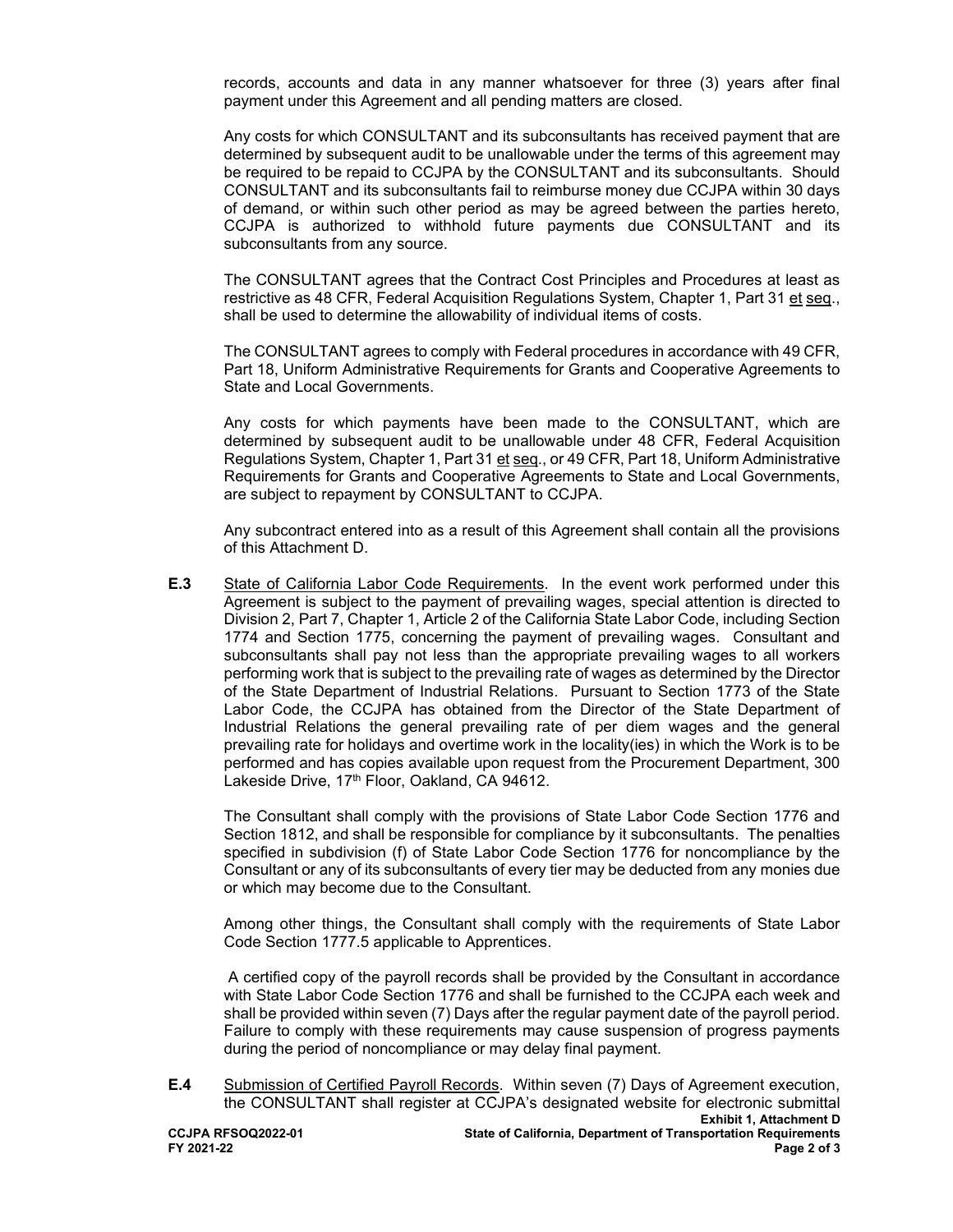of Certified Payroll Records (CPRs). CCJPA will only notify the CONSULTANT and provide all necessary information related to CCJPA's designated website for electronic submittal of CPRs. For every week in which activities subject to the payment of prevailing wages is performed, the CONSULTANT and/or its subconsultants shall submit CPRs electronically to CCJPA's designated website in accordance with the requirements of the website. The CONSULTANT shall include provisions incorporating the requirement for electronic submittal of CPRs in its agreements with all subconsultants.

CCJPA shall review Work Directives and may approve or reject invoices under this Agreement. If CCJPA deems that CPRs are required for activities performed under a specific Work Directive, CCJPA will request the CONSULTANT to submit CPRs within ten (10) business days. Failure to timely submit CPRs, may result in CCJPA referring the matter to the Division of Labor Standards Enforcement, Department of Industrial Relations, and possibly withholding payment for potential wage and penalty assessments.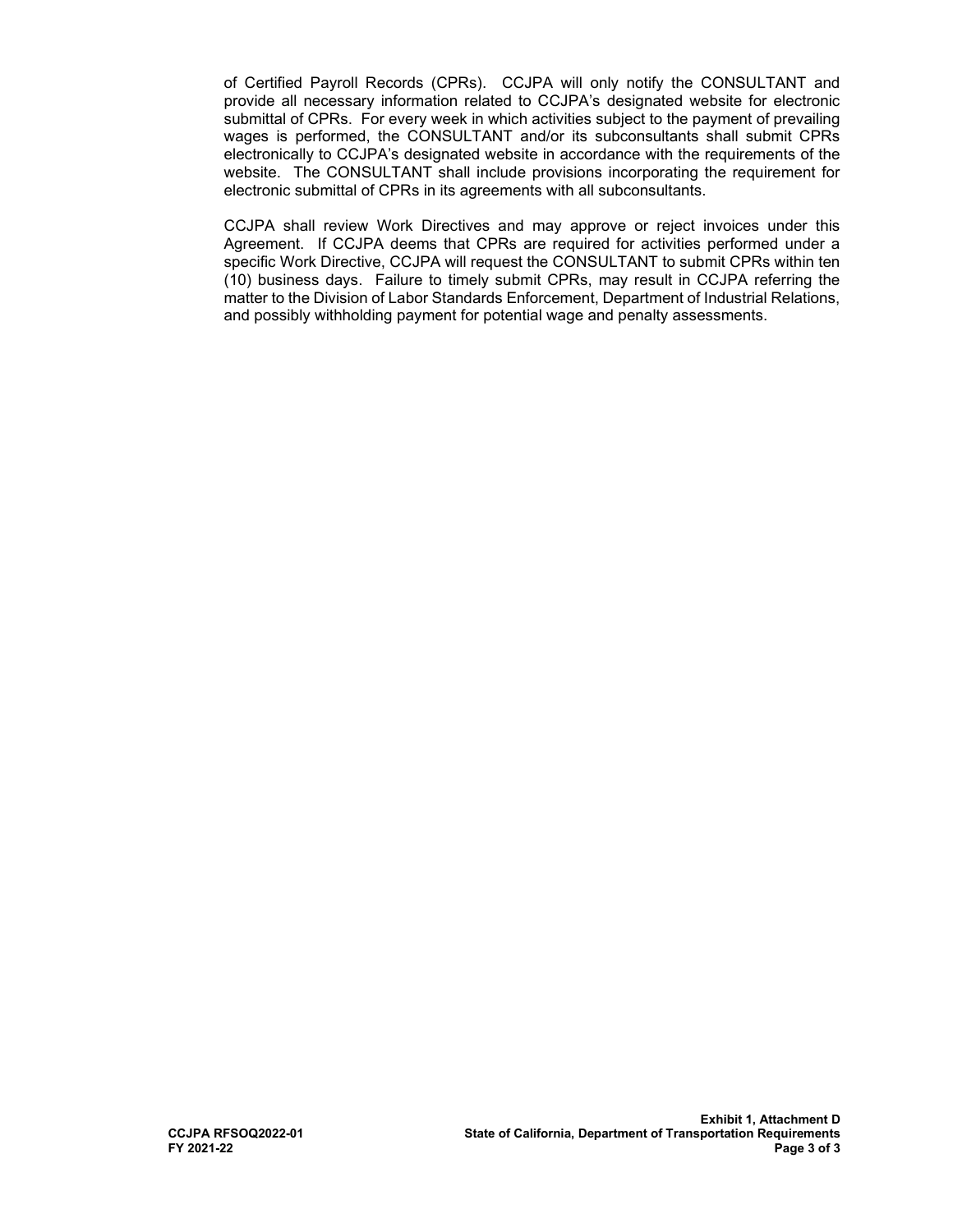**ADVANCE AGREEMENT FOR PROVISIONAL COST REIMBURSEMENT**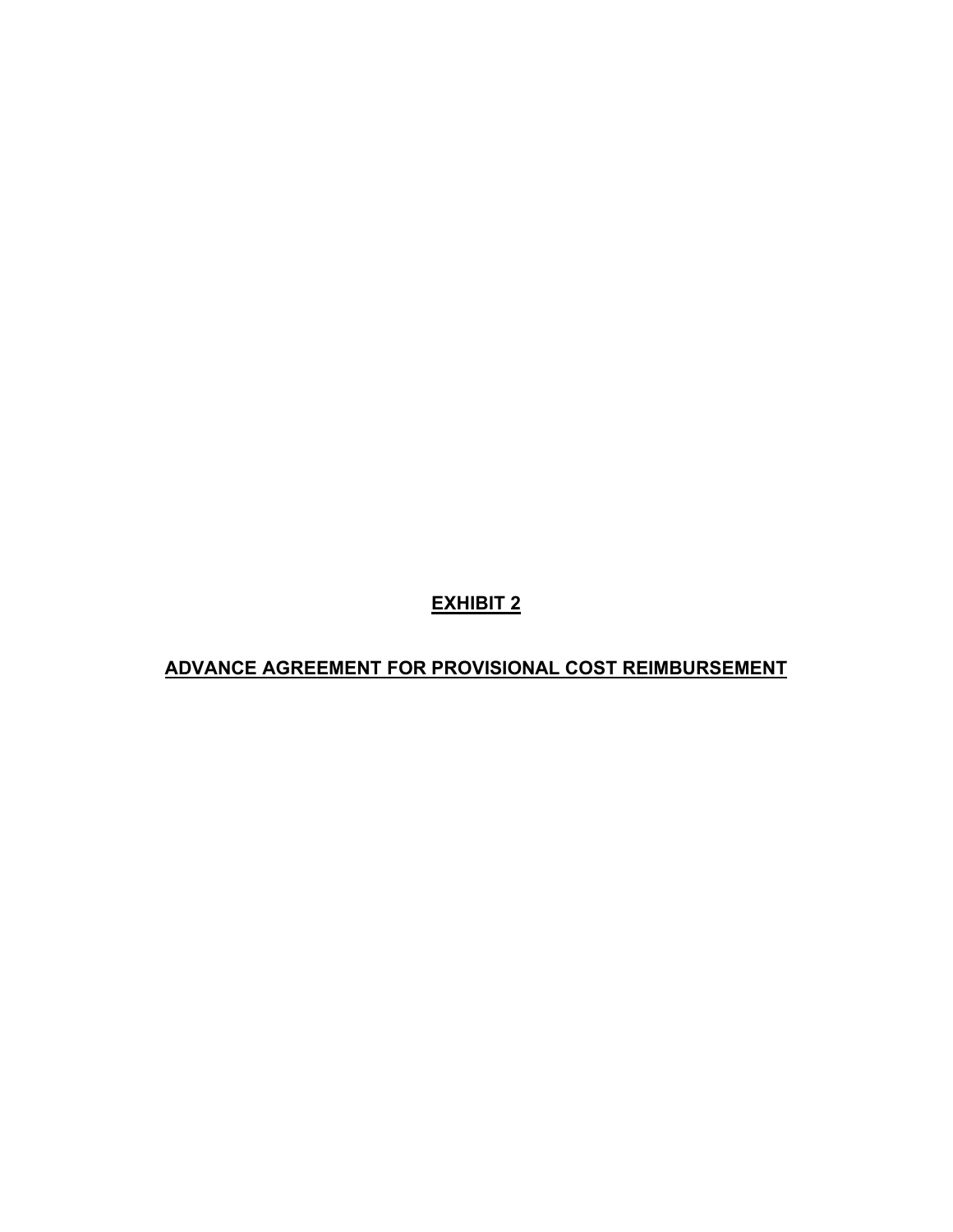### **ADVANCE AGREEMENT FOR PROVISIONAL COST REIMBURSEMENT ("Advance Agreement")**

# **[through (Month) (Day), (Year)]**

Pursuant to Agreement No. \_\_\_\_\_\_\_\_\_\_ between the parties and the Cost Principles contained in Title 48 Code of<br>Federal Regulations (FAR) Part 31, Federal Regulations (FAR) Part 31, ("CONSULTANT") and the Capitol Corridor Joint Powers Authority ("CCJPA") agree as follows:

Compensation hereunder will be pursuant to implementation of approved Work Directives ("WDs") by the issuance of corresponding Purchase Orders (POs) by CCJPA. The compensation for each WD prepared pursuant to the terms of the Agreement and this Advance Agreement may, at CCJPA's sole discretion, be on an incurred cost reimbursable plus fixed fee basis, a fixed price basis, or some combination thereof. Such compensation will be allowable only to the extent that costs incurred or cost estimates included in negotiated, or otherwise established prices, are consistent with the cost principles of the Federal Acquisition Regulations (Title 48, Code of Federal Regulations, Chapter 1, Part 31). In the event CCJPA approves services on a basis other than cost reimbursable, the cost reimbursable provisions of this Advance Agreement may be deemed inapplicable to such services.

# **I. BASIS FOR REIMBURSEMENT OF CONSULTANT DIRECT LABOR COSTS:**

#### A. Hourly Salary Ranges

The individual direct labor cost rates, exclusive of any burden or markups, shall be within the salary ranges as set forth in Attachment A hereto, "Hourly Salary Ranges", unless otherwise approved by the Agreement Manager. Additional labor categories may be included on a case-by-case basis as part of a negotiated Work Directive.

CONSULTANT payment for work by exempt personnel shall not include any premium pay as either a direct or indirect cost. CONSULTANT shall pay for overtime work by non-exempt personnel in accordance with California law. Consistent with FAR Part 31, premium pay for work directly on jobs are costs of those jobs and shall not be included in indirect cost allocations to this Agreement. Any premium time paid for direct work performance under this Advance Agreement shall be preapproved in advance in writing by the Agreement Manager.

Not more than once in each twelve-month period, CONSULTANT may request revision of the Hourly Salary Range in accordance with annual salary provisions. All requests shall be made in writing to the Agreement Manager, at least thirty (30) calendar days prior to the date requested new rates are to become effective. Hourly salary ranges may, with the prior approval of the Agreement Manager, be increased annually in accordance with CONSULTANT's normal salary administration procedures applicable to all employees. If requested by CCJPA, CONSULTANT shall provide evidence of such procedure.

#### B. Salary Administration

The individual direct labor cost rates are subject to Salary Administration by CONSULTANT (Ref. 48 CFR 31.205-6), but in no case, are they to be adjusted more than the annual average of the Consumers Price Index for the San Francisco Bay Area, using CPI-U, All Urban Consumers index type for the preceding twelve-month period. CCJPA will consider individual exceptions to the above limitation, on a case-by-case basis, not to exceed one adjustment per employee per year, if the requested increase is promotional in nature. If requested by CCJPA, CONSULTANT shall provide evidence of such promotion.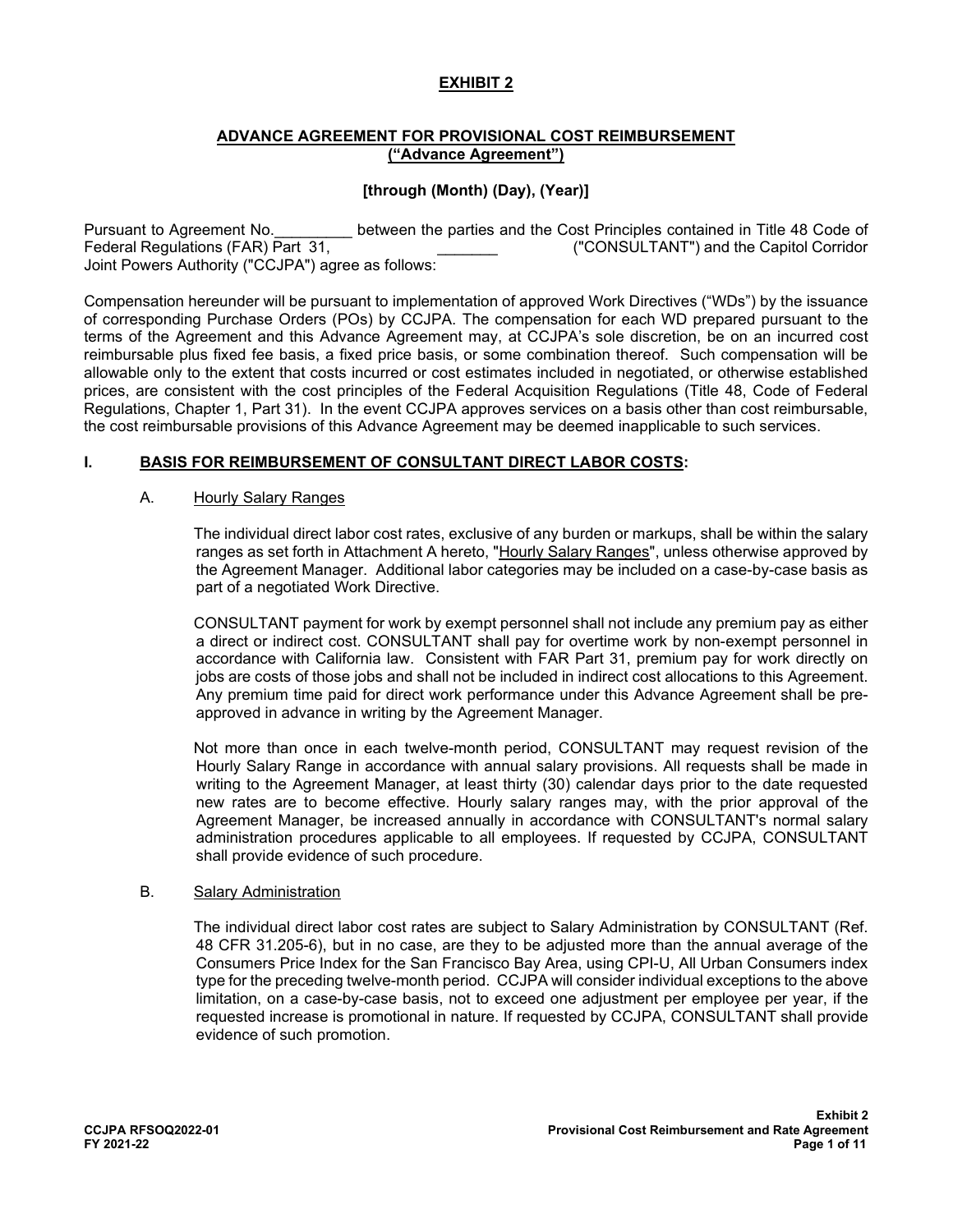#### C. Individual Direct Labor Rate

Notwithstanding the above, at no time will any individual direct labor rate exceed \$115.00 per hour, unless otherwise approved by the Agreement Manager on a case-by-case basis.

#### D. Unallowable Direct Labor Costs

The following direct labor costs are not allowable unless authorized in an accepted Work Directive or by prior written approval of CCJPA's Agreement Manager:

- 1. Principal or Partner costs; and
- 2. Premium costs incurred as a result of working overtime or holidays.

#### **II. BASIS FOR REIMBURSEMENT OF CONSULTANT INDIRECT COSTS:**

#### A. CONSULTANT's Indirect Costs Rates

The reimbursement rates for CONSULTANT's indirect costs are based primarily on CONSULTANT's submission dated [month/day/year], together with supporting information, submitted by CONSULTANT and reviewed by CCJPA Contract Administration. The following provisional rates will apply: (as applicable in accordance with CONSULTANT's established accounting procedures):

#### **Home Office Rates:**

- 1. Home Office Fringe Benefit Rate: The provisional rate for CONSULTANT fringe benefits expense applied to CONSULTANT project direct labor costs performed in CONSULTANT facilities is  $\%$ .
- 2. Home Office Overhead / General & Administrative Rate: The provisional home office cost rate for CONSULTANT overhead expense applied to CONSULTANT project direct labor costs performed in CONSULTANT facilities is \_\_\_\_\_\_ %.
- 3. Home Office Facilities Capital Cost of Money: The provisional home office facilities capital cost of money rate as applied to CONSULTANT's project direct labor costs performed in CONSULTANT facilities is  $\%$

# **Field Office Rates:**

- 4. Field Office Fringe Benefit Rate: The provisional rate for CONSULTANT fringe benefits expense applied to CONSULTANT project direct labor costs performed by other personnel assigned to CCJPA facilities is  $\%$ .
- 5. Field Office Overhead / General & Administrative Rate: The provisional home office cost rate for CONSULTANT overhead expense applied to CONSULTANT project direct labor costs performed by other personnel assigned to CCJPA facilities is \_\_\_\_\_\_%.
- 6. Field Office Facilities Capital Cost of Money: The provisional field office facilities capital cost of money rate as applied to CONSULTANT's project direct labor costs performed by other personnel in CCJPA facilities is  $\%$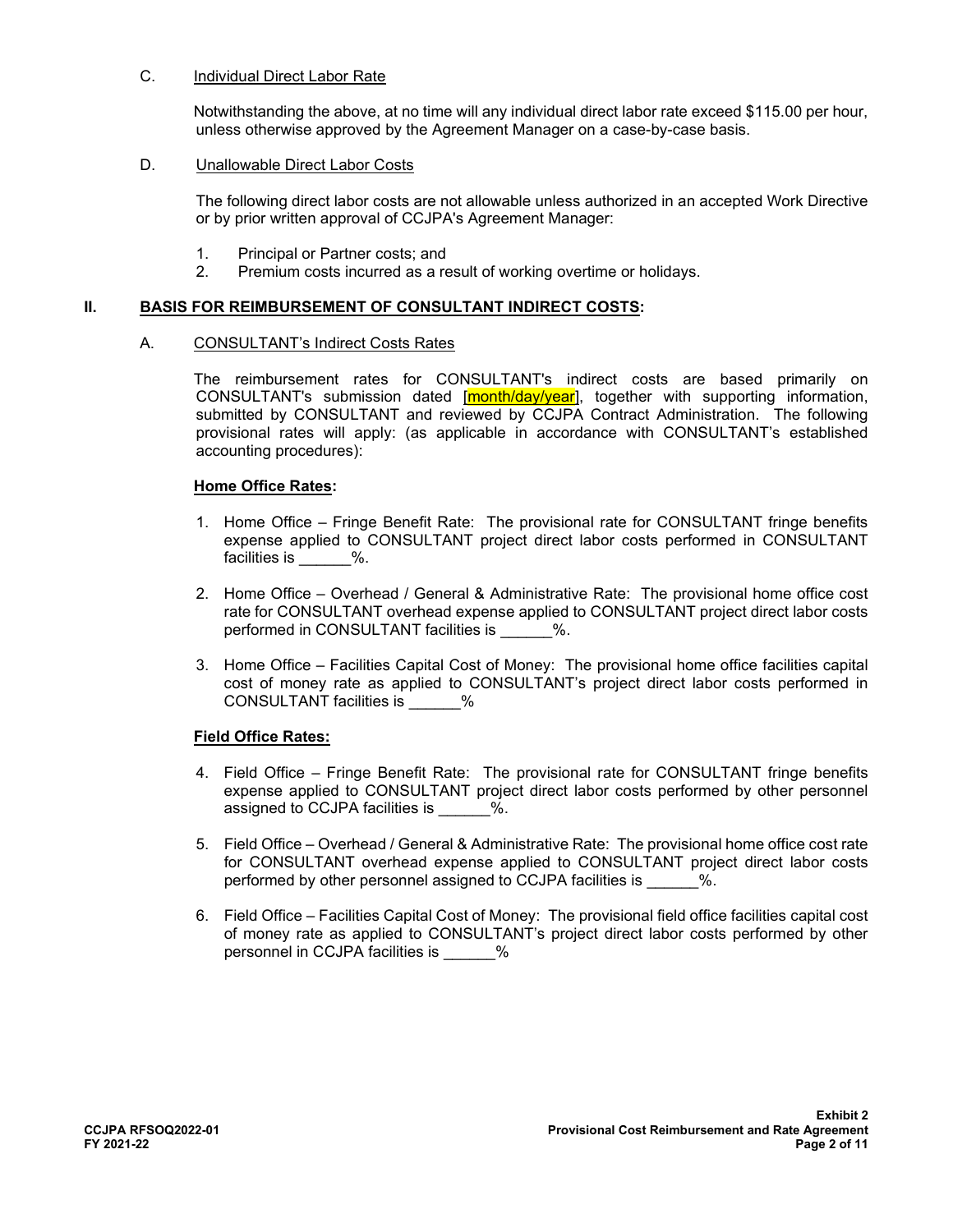# B. CONSULTANT's Indirect Cost Rate Notification Requirements

 CONSULTANT shall submit annually its final indirect cost rate calculations and year-end financial statement for the CONSULTANT's preceding fiscal year to the Agreement Manager. Calculation of CONSULTANT's indirect cost rates shall include adjustment of the rates to reflect the provisions of this Advance Agreement including, but not limited to, FAR Part 31 unallowable costs. The Chief Financial Officer or equivalent responsible officer shall certify that the submitted rate(s) comply with the requirements of this Advance Agreement. CCJPA may request additional information to support the rate calculations. Failure of the CONSULTANT to provide this data may result in the suspension of issuance of Work Directives.

In addition, if at any time during performance of the Agreement the CONSULTANT becomes aware that the indirect cost multiplier rate described in Article VI.F., below, increases or decreases by more than three (3) percentage points from the indirect cost rates shown above, the CONSULTANT shall immediately notify the Agreement Manager and request a rate adjustment, which will be subject to negotiation between the parties and modification to this Advance Agreement. Failure to request an adjustment shall constitute agreement by the CONSULTANT to use the approved provisional rates in effect to determine the final rates in accordance with Article VI.F., below.

#### C. CONSULTANT's Consistent Treatment of Costs

The indirect costs rates are based on the consistent treatment by CONSULTANT and its subconsultants at any tier, of the following types of items as direct costs throughout the CONSULTANT's company and subconsultant's company (or subconsultant companies):

- 1. The cost of materials or services purchased directly for work performance.
- 2. Subcontract cost in direct support of work performance.
- 3. Expenditures for direct labor employees involved in work performance.
- 4. Travel costs incurred directly for work performance.

#### D. CONSULTANT's Allowable and Unallowable Indirect Costs

The indirect cost rates are also based on the treatment of certain costs as allowable, allowable subject to limit, or unallowable for purposes of this Advance Agreement, by CONSULTANT and its subconsultants at any tier, as follows:

- 1. Individual indirect labor cost rates are subject to Salary Administration by CONSULTANT in accordance with 48 CFR 31.205-6.
- 2. Premium costs for working overtime or holidays incurred directly for performance on jobs are not allowable indirect costs.
- 3. If CONSULTANT overtime premium is charged as direct labor and it is included as part of the allocation base to calculate the indirect overhead rate, the CONSULTANT is allowed to charge overhead on the overtime premium. However, if the overtime premium is not included as part of the CONSULTANT's allocation base, overhead applied to overtime premium is not allowable.
- 4. Should the CCJPA provide a Professional Liability Insurance Program for any work under the Agreement, CONSULTANT costs for similar insurance premium coverage may be unallowable.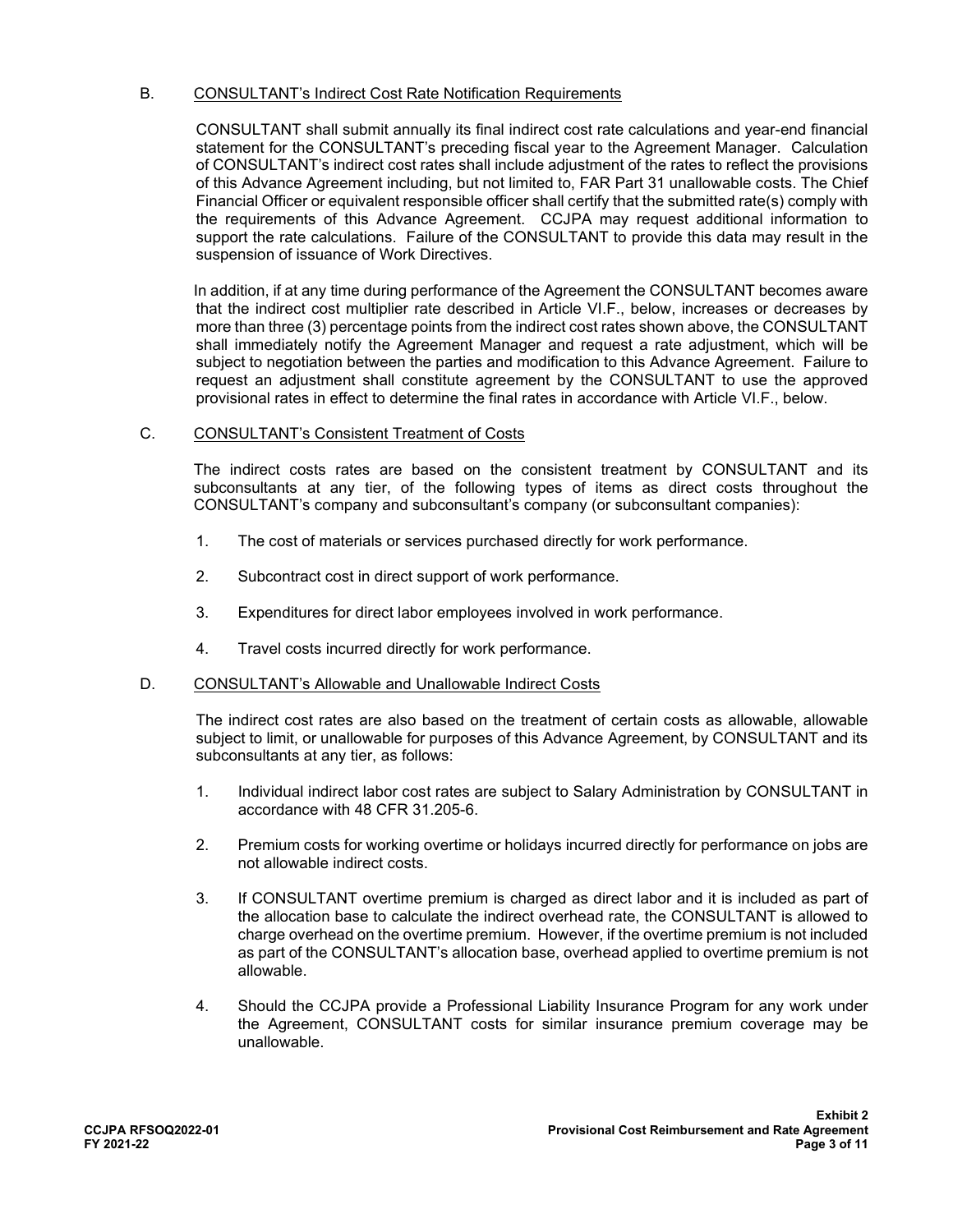# E. Fringe Benefits, Overhead and General and Administrative Costs

Except as provided for in Article V., below, the indirect cost rates are also based on the treatment of certain costs as a part of the fringe benefit, overhead or general and administrative expense cost groupings, or any combination thereof, (as set forth in Article II.A. above) by CONSULTANT and its subconsultants at any tier, as follows:

- 1. All costs incurred in preparing, submitting and supporting any Work Directive Proposal ("WDP"), whether or not accepted by CCJPA.
- 2. All costs incurred in preparing, submitting and supporting any Work Directive Modification, or change order to the Agreement or this Advance Agreement, whether or not accepted by CCJPA.
- 3. All costs of financial administration (including but not limited to establishing final rates, invoicing, reporting, budgeting, and auditing).
- 4. All costs incurred in complying with Article 1.5 of the Agreement concerning organizational procedures.
- 5. All costs associated with direct labor fringe benefits, including but not limited to employee compensated personal absence, payroll taxes and payroll additives.
- 6. All costs associated with the costs of employee incentive compensation (including cash bonuses, suggestion awards, safety awards and other forms of incentive compensation) shall be allowable only as indirect costs. In no event shall distribution of any profits be allowable as a form of incentive compensation. Furthermore, such costs shall be allowable only to the extent that they are paid or accrued:
	- a. Under an agreement (in effect for twelve months prior to award of this Advance Agreement) entered into in good faith between CONSULTANT and the employees, or;
	- b. Pursuant to an established organization wide plan or policy followed by the CONSULTANT (for twelve months prior to award of this Advance Agreement) so consistently as to imply, in effect, an agreement for such incentive compensation.
- 7. All costs associated with providing insurance coverages as set forth in Article 6.0, INSURANCE, of the Agreement other than those provided by the CCJPA.

# F. Other Direct Costs

There shall be no provisional rate applied to Other Direct Costs ("ODCs") for either the CONSULTANT or any of its subconsultants at any tier.

# **III. BASIS FOR REIMBURSEMENT OF SUBCONSULTANT COSTS:**

CCJPA requires that CONSULTANT perform a cost or price analysis of the reasonableness and allowability of subconsultant cost data (including subconsultants indirect cost rates) acceptable to CCJPA, which will be maintained by CONSULTANT and made available for CCJPA review, upon request.

#### A. Reimbursement on a Cost Reimbursable Basis

The parties intend that CONSULTANT obtain subcontracted services primarily on a cost reimbursable basis. For subconsultants performing services on a cost reimbursable basis:

1. CONSULTANT will be reimbursed for subcontracted or subconsultant direct labor costs at any tier in accordance with the requirements of Article I.A. through D. above.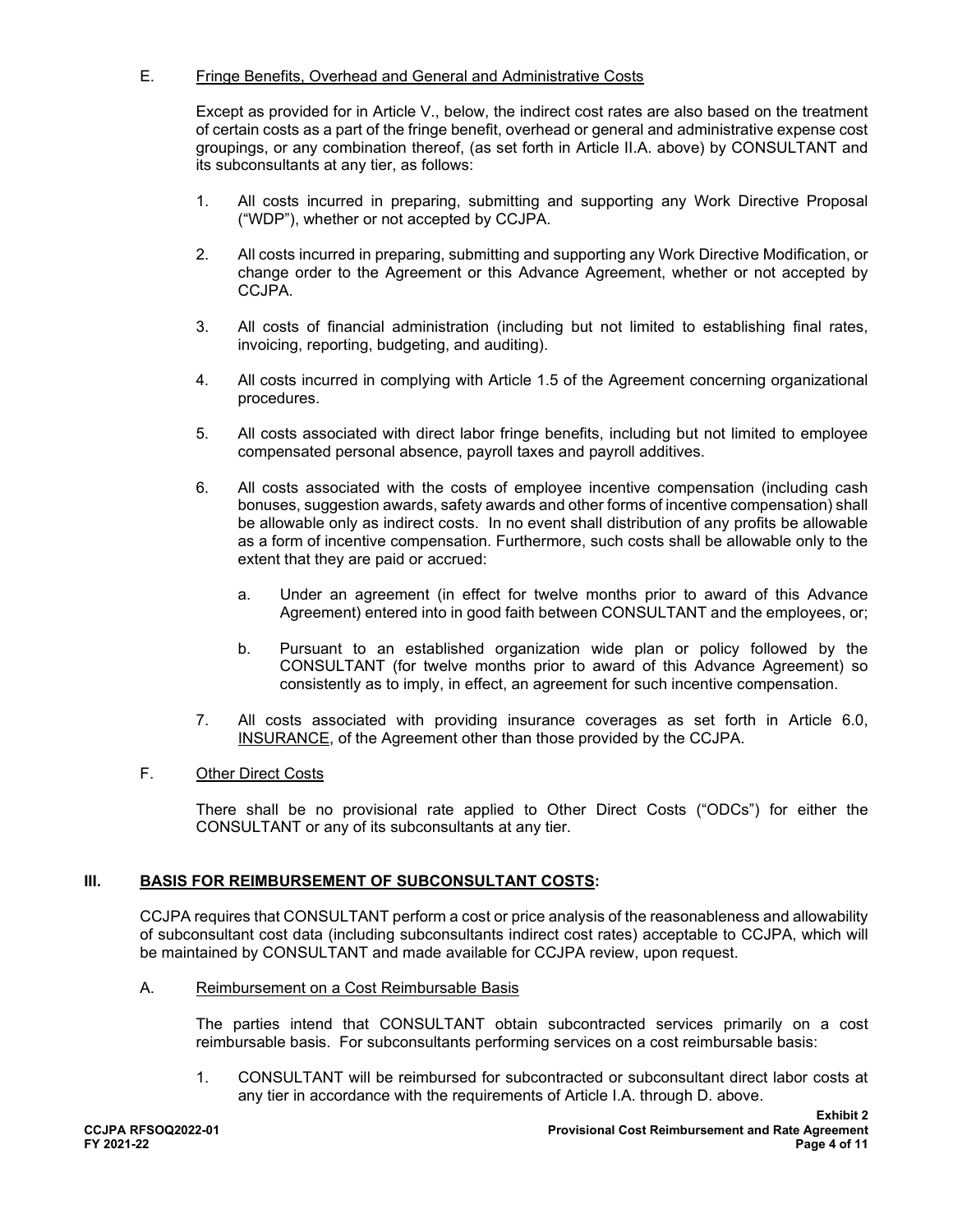- 2. Reimbursement for subconsultant indirect costs at any tier shall be in conformance with the provisional rates for subconsultant fringe benefits, overhead or general and administrative expense, or any combination thereof, in accordance with the requirements of Article II.C. through II.F. above and Article VI below. The requirements of Article II.B, above shall apply only to those subconsultants that are authorized a cumulative total value of \$1,000,000 or more during performance under the Agreement. Once the \$1,000,000 threshold is reached, the CONSULTANT is responsible for assuring the necessary subconsultant annual final indirect cost rate calculations and subconsultant request for any rate adjustment, if any, are received and submitted to the Agreement Manager in a timely manner. The CCJPA, upon final audit, will hold the CONSULTANT responsible for recovery of any monies due the CCJPA as a result of indirect cost overpayment.
- 3. Unless approved otherwise by CCJPA's Agreement Manager and CCJPA's Manager, Contract Administration, the aggregate product (i.e. "multiplier") of the rates referred to in Article III.A.2, above, shall not exceed 150%.
- 4. Reimbursement for subcontracted other direct costs at any tier, other than subconsultant costs (i.e. subconsultant furnished materials and supplies) shall be in conformance with the requirements of Article IV. below.
- 5. Subconsultant fixed fee, at any tier, shall be in conformance with the requirements of Article V. below.

#### B. Reimbursement on a Time and Materials Basis

Subject to approval by CCJPA's Agreement Manager and CCJPA's Manager, Contract Administration, subconsultant(s) may perform, or be obligated to perform, services on a "time and material" basis when the following conditions have been met:

- 1. CONSULTANT has made a determination that no other type of contract is suitable and ensures that the agreement with the subconsultant specifies a ceiling price that the subconsultant shall not exceed except at its own risk.
- 2. CONSULTANT has identified at least three subconsultants for any specific services to be performed on this basis or if this is not possible, then CONSULTANT has furnished a written justification acceptable to CCJPA, as to why the recommended subconsultant represents the most advantageous offer to the CCJPA, considering qualifications, cost or price factors as may be appropriate.
- 3. Total compensation for subconsultant fully burdened labor will not, in aggregate, exceed \$250,000 per subconsultant fiscal year, unless otherwise approved by CCJPA's Agreement Manager and CCJPA's Manager, Contract Administration.
- 4. Total reimbursement per individual, per day does not exceed eight (8) hours or eight (8) times the approved rate and forty (40) hours in one week.
- 5. For services performed on a time and material basis, the following costs shall be allowable only to the extent that they are a part of the overhead portion of the subconsultant's labor rate:
	- a. All subconsultant costs including, but not limited to subconsultant labor, associated with automobile travel within a 100-mile radius of the CCJPA's Administrative Offices at 300 Lakeside Drive in Oakland, California;
	- b. All subconsultant costs associated with providing insurance as set forth in the Agreement other than CCJPA furnished coverages.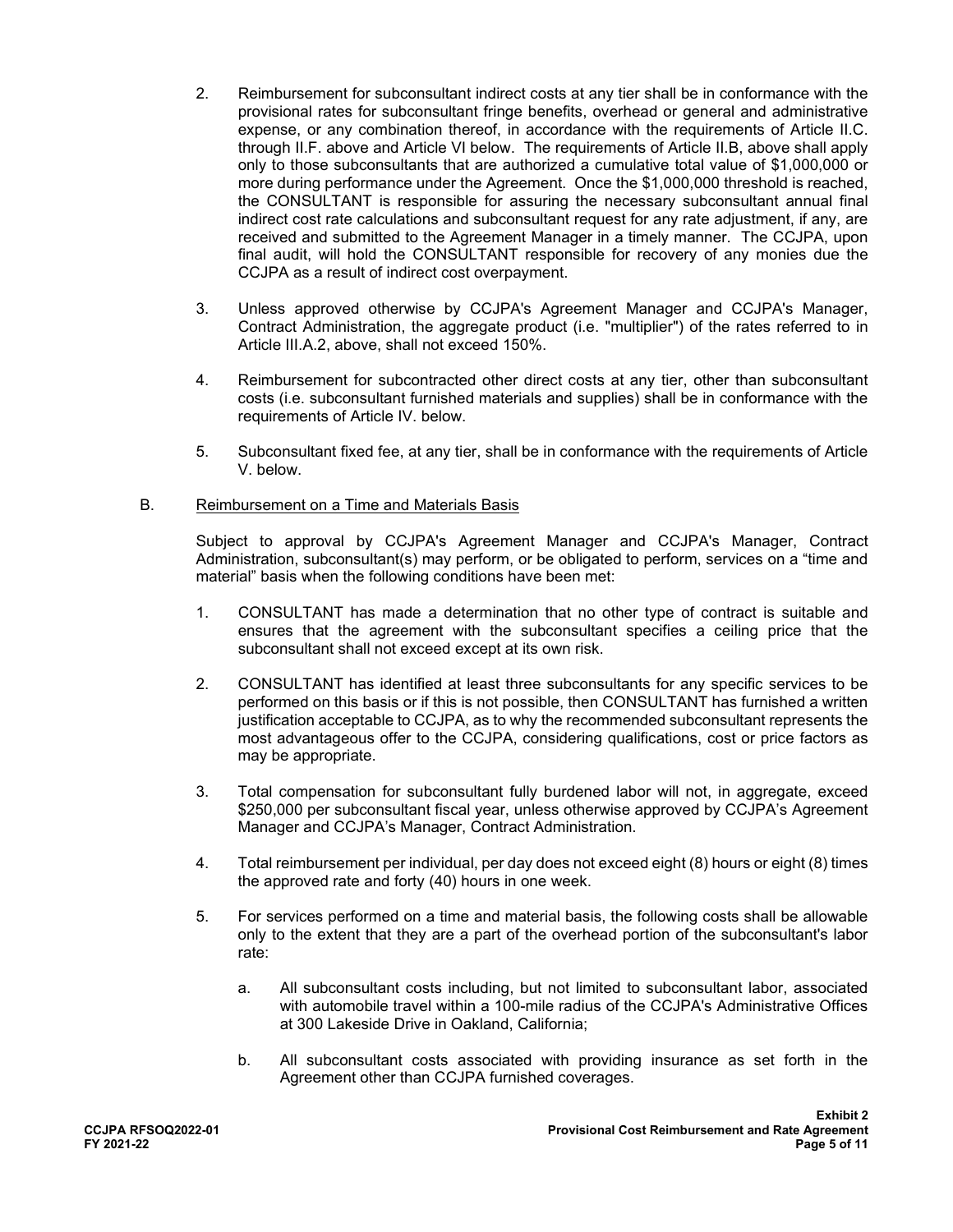As used herein the term "time and material" is defined as a subcontract that provides for acquiring supplies or services on the basis of (i) direct labor hours at specified fixed hourly rates that include wages, overhead, general and administrative expenses, and profit and (ii) materials or supplies at direct cost only with no overhead, profit or fee allowed.

#### C. Reimbursement on a Fixed Price Basis

Notwithstanding Articles III.A. and B. above, and subject to approval by CCJPA's Agreement Manager and CCJPA's Manager, Contract Administration, subconsultants may perform services on a fixed price basis.

#### D. Approved Subconsultant's Services

In the event the CCJPA Agreement Manager and CCJPA's Manager Contract Administration approve specific subconsultant services pursuant to the above Articles III.B. and C. above, CONSULTANT shall thereafter obtain such subconsultant services accordingly.

#### E. Subconsultant's Obligation

A subconsultant currently performing, or obligated to perform, services pursuant to the above Article III.A. shall not be eligible to perform services pursuant to the above Article III.B or C. until the services to be performed pursuant to the above Article III.A. have been completed. Once a subconsultant undertakes to perform services pursuant to the above Article III.B or C., such subconsultant shall thereafter be ineligible to perform any services pursuant to the above Article III.A., unless otherwise approved by CCJPA's Agreement Manager and CCJPA's Manager, Contract Administration.

#### F. Subconsultant's Services on a Basis Other Than Cost Reimbursement

In the event one of the conditions set forth in Articles III.B. or III.C. exists and CCJPA's Agreement Manager approves subconsultant services on a basis other than cost reimbursement, the cost reimbursable provisions of this Advance Agreement shall be deemed inapplicable to such services.

# **IV. BASIS FOR REIMBURSEMENT OF OTHER DIRECT COSTS:**

#### A. Restriction on Reimbursement for Other Direct Costs (ODCs)

ODCs are those actual costs the CONSULTANT incurs specifically for a given project other than labor and overhead costs. Types of ODCs include travel, printing, CADD or specialized computer time, and project specific use of specialized equipment. CONSULTANT will be reimbursed for

ODCs for either the CONSULTANT or any of its subconsultants at any tier provided that receipts are submitted with the invoices for ODCs.

### B. Reimbursement of CONSULTANT's Other Direct Costs

Reimbursement for CONSULTANT ODCs is based upon the CONSULTANT's consistent treatment of these types of costs over CONSULTANT's company as a whole. Costs fully recovered through the indirect cost rates shall not be submitted as an ODC. ODCs incurred for performance of work that is not reimbursed shall not be included in indirect costs.

C. Treatment of CONSULTANT's Other Direct Costs as Unallowable

The following ODCs are not allowable without the prior written approval of CCJPA's Agreement Manager: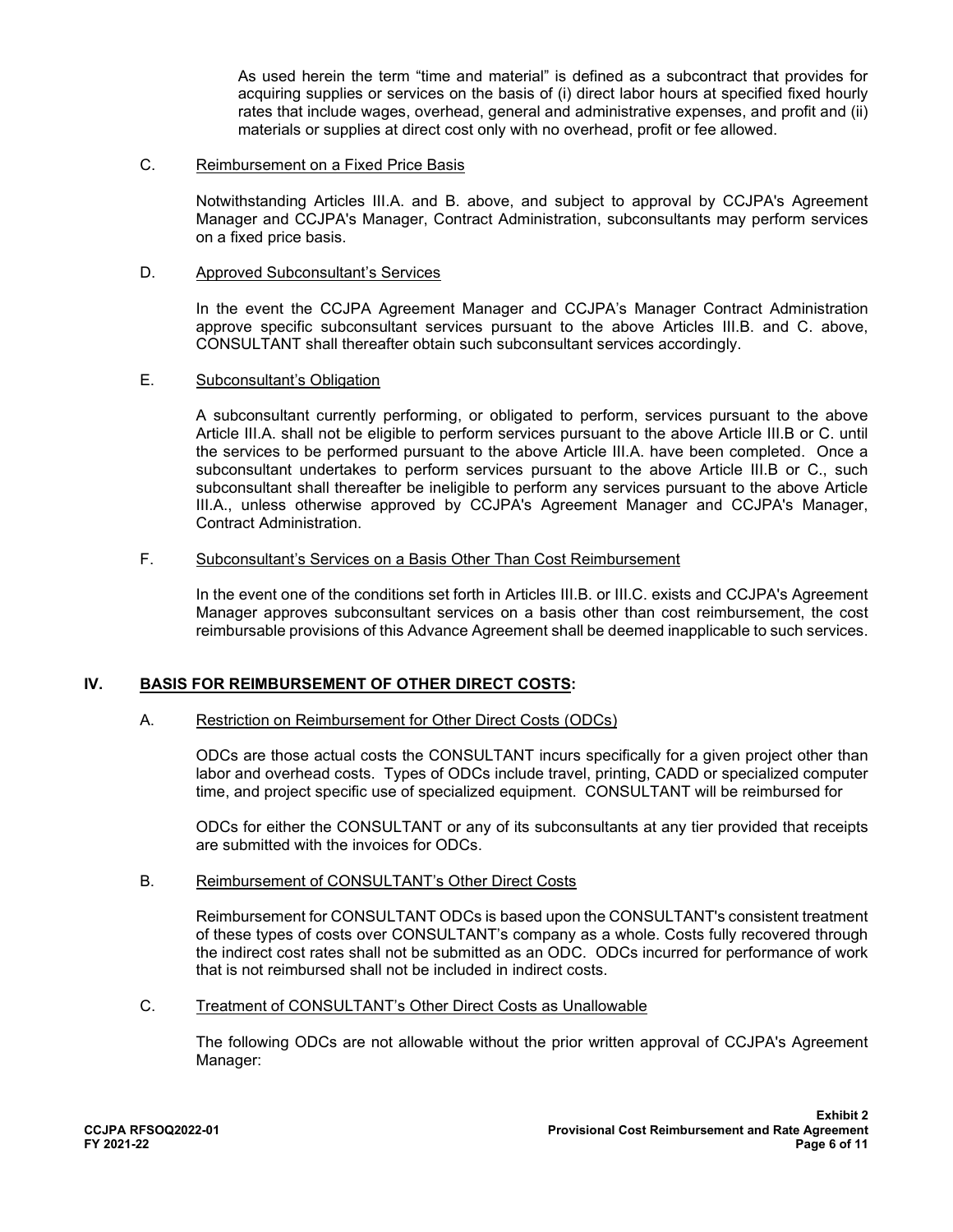1. Relocation, travel and/or subsistence related to travel into or out of the CCJPA service area, or where CCJPA property is located.

When travel is approved, Federal Acquisition Regulation ("FAR") Part 31.205-46, sections (1) and (2), and Federal Travel Regulations (41 CFR 301-304) for the county in which the majority of the work is performed shall apply.

- 2. Tuition for training, seminars, technical associations meetings, or other similar events.
- 3. Cost of any equipment, tools, or vehicles hired, leased or purchased for the performance of services, provided further, that the fair market value of such items purchased by CONSULTANT shall be credited to CCJPA at the completion of the work hereunder.
- 4. Meal costs.
- 5. Cost of telephones (including cell phones), computers (laptops), and cameras.

#### D. Standard Costs

ODCs may be charged at standard costs only to the extent that such costs are properly adjusted for applicable variances according to procedures developed by CONSULTANT and approved by CCJPA's Agreement Manager. (As used herein, the term "standard costs" shall include any cost computed with the use of pre-established measures and an actual measure.)

# **V. FIXED FEE**

### A. CONSULTANT's Fixed Fee

CONSULTANT's fixed fee will be proposed and negotiated as a percentage of the estimated direct labor cost, associated direct labor indirect costs and subcontracted costs; thereafter the negotiated fee shall be fixed. On this basis, CONSULTANT's fixed fee shall be as follows:

- 1. For CONSULTANT direct labor costs and indirect costs as applied to CONSULTANT direct labor costs, a fee of: **8%**, subject to the further restrictions as set forth below:
	- a. CONSULTANT shall receive no fee on any overhead/indirect costs in excess of: **150%**.
	- b. For CONSULTANT subcontracted costs, a fee not to exceed 2%.

ODCs for either the CONSULTANT or any of its subconsultants at any tier provided that receipts are submitted with the invoices for ODCs.

B. Reimbursement of CONSULTANT's Other Direct Costs

Reimbursement for CONSULTANT ODCs is based upon the CONSULTANT's consistent treatment of these types of costs over CONSULTANT's company as a whole. Costs fully recovered through the indirect cost rates shall not be submitted as an ODC. ODCs incurred for performance of work that is not reimbursed shall not be included in indirect costs.

C. Treatment of CONSULTANT's Other Direct Costs as Unallowable

The following ODCs are not allowable without the prior written approval of CCJPA's Agreement Manager:

1. Relocation, travel and/or subsistence related to travel into or out of the CCJPA service area, or where CCJPA property is located.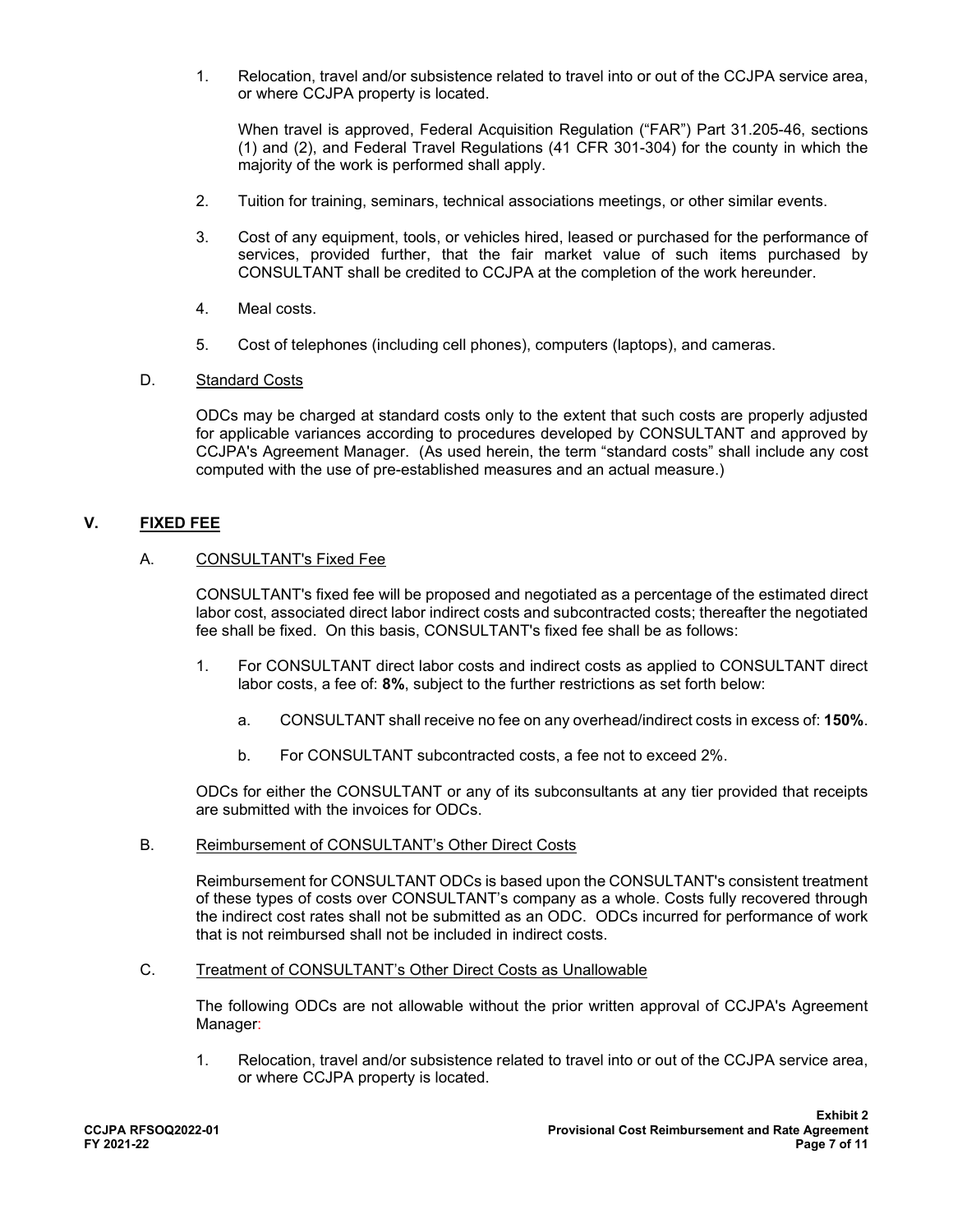When travel is approved, Federal Acquisition Regulation ("FAR") Part 31.205-46, sections (1) and (2), and Federal Travel Regulations (41 CFR 301-304) for the county in which the majority of the work is performed shall apply.

- 2. Tuition for training, seminars, technical associations meetings, or other similar events.
- 3. Cost of any equipment, tools, or vehicles hired, leased or purchased for the performance of services, provided further, that the fair market value of such items purchased by CONSULTANT shall be credited to CCJPA at the completion of the work hereunder.
- 4. Meal costs.
- 5. Cost of telephones (including cell phones), computers (laptops), and cameras.

#### D. Standard Costs

ODCs may be charged at standard costs only to the extent that such costs are properly adjusted for applicable variances according to procedures developed by CONSULTANT and approved by CCJPA's Agreement Manager. (As used herein, the term "standard costs" shall include any cost computed with the use of pre-established measures and an actual measure.)

#### **VI. FIXED FEE**

# A. CONSULTANT's Fixed Fee

CONSULTANT's fixed fee will be proposed and negotiated as a percentage of the estimated direct labor cost, associated direct labor indirect costs and subcontracted costs; thereafter the negotiated fee shall be fixed. On this basis, CONSULTANT's fixed fee shall be as follows:

- 1. For CONSULTANT direct labor costs and indirect costs as applied to CONSULTANT direct labor costs, a fee of: **8%**, subject to the further restrictions as set forth below:
	- a. CONSULTANT shall receive no fee on any overhead/indirect costs in excess of: **150%**.
	- b. For CONSULTANT subcontracted costs, a fee not to exceed 2%.
	- c. For CONSULTANT ODCs, no fee shall be allowed.

#### B. Subconsultant's Fixed Fee

For subconsultant services performed on a cost reimbursable basis, subconsultant's fixed fee will be proposed and negotiated by CONSULTANT as a percentage of subconsultant's estimated direct labor cost and associated indirect cost for any Work Directive in accordance with the percentages set forth for CONSULTANT in Article V.A. above. There shall be no fee allowed for subconsultant subcontracted costs or ODCs.

### C. Fixed Fee Revision

There shall be no revision, either upward or downward, to the established fee for CONSULTANT or subconsultants at any tier due to the establishment of a final rate for indirect cost reimbursement for any given fiscal year. Payment of the final fixed fee will be in accordance with the provisions of Article 3.5 of the Agreement.

#### D. Extraordinary Fee

The parties may mutually agree to an extraordinary fee as a part of an individual Work Directive.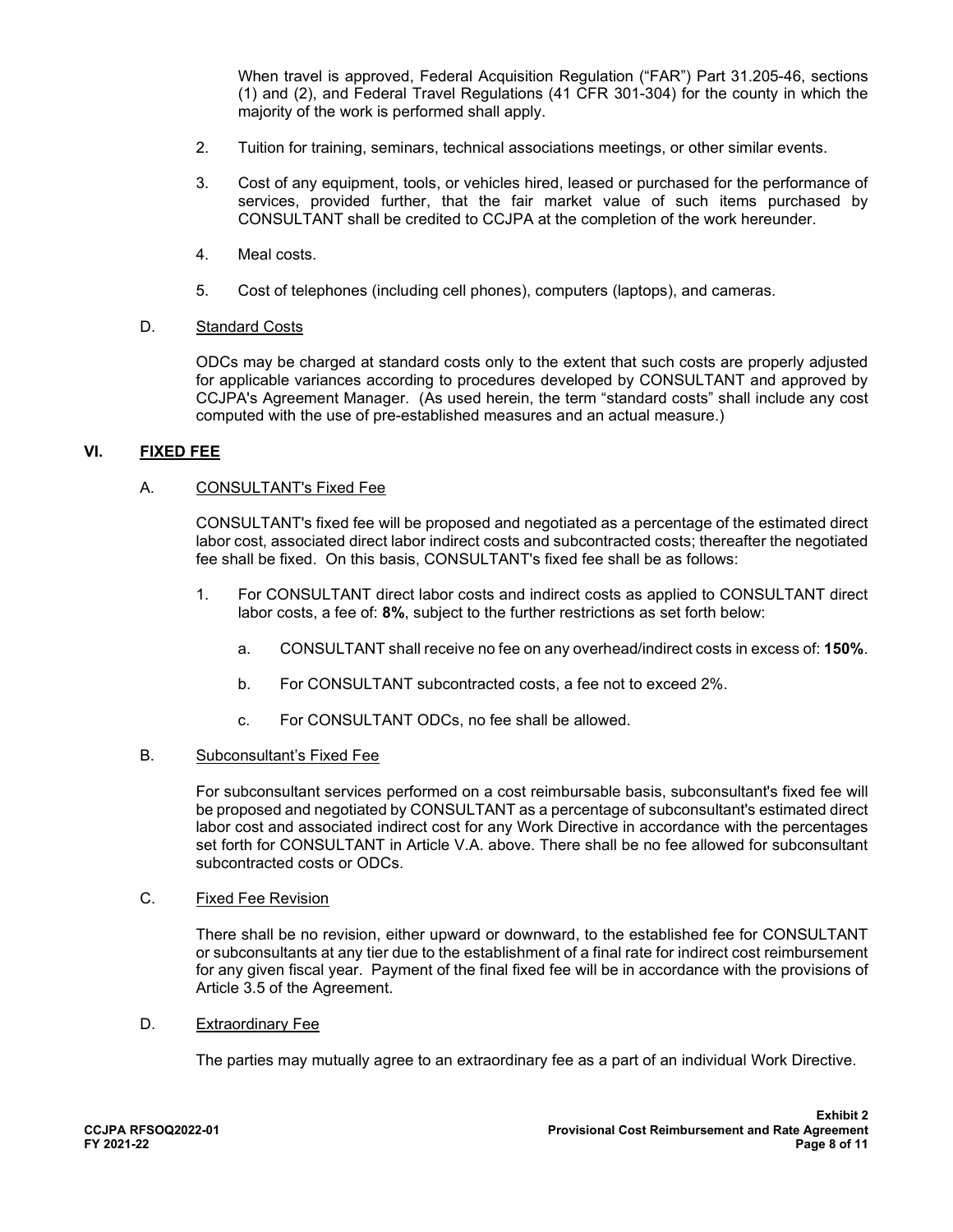### **VII. APPLICABILITY**

#### A. Time of Performance

This Advance Agreement shall apply to provisional cost reimbursement and direct and indirect rates during performance of work under the Agreement. In accordance with Article II.B and Article III.A.2, above, the CONSULTANT must notify the Agreement Manager of any increase and decrease of more than three (3) percentage points in the approved indirect cost rates or approved subconsultant indirect cost rates, and submit revised cost data for review and approval by CCJPA and revision of this Advance Agreement. If CONSULTANT does not request an adjustment, the rates contained herein shall remain in effect until completion of the Agreement. Reference Article 3.1.C. of the Agreement.

#### B. CCJPA's Rights and Obligations

Nothing herein shall be construed to prejudice, waive, or in any other way affect any rights of the CCJPA under the provisions of the Agreement, nor respecting limitation of the CCJPA's obligations thereunder.

#### C. Applicability of Provisional Rates Pending Final Determination

The provisional rates set forth in this Advance Agreement are applicable to all affected Work Directives issued by the CCJPA for the Agreement, pending final determination of such rates for CONSULTANT by a cognizant Federal agency, subject to approval by CCJPA's Agreement Manager. In the event CONSULTANT does not have final audited rates determined by a cognizant Federal agency, then such rates will be established by an independent, third party audit entity which shall be approved by the Agreement Manager and which may include CCJPA's Internal Audit Department. Any rates determined by a cognizant Federal agency may require further adjustment for costs that are unallowable by the terms of this Advance Agreement.

#### D. Final Determination of Rates

Any reimbursements under this Advance Agreement submitted prior to said final determination of such rates will be recalculated if these provisional rates differ from the audited rates, unless CCJPA and CONSULTANT mutually agree that recalculation will not be required, in which case the provisional rates will be considered as the final rates for this Advance Agreement.

# E. Payment

CONSULTANT agrees to accept using these final rates as its total compensation for all fringe benefits, overhead, and general and administrative costs for performing all services.

#### F. CONSULTANT's Final Rates

If the CONSULTANT does not notify the Agreement Manager of an increase in the approved CONSULTANT indirect cost rates and provide revised cost data for review and approval by CCJPA as specified in Article VII, any increase in the final indirect cost rates over the approved provisional rates shall be limited to no more than three (3) percentage points more than the provisional indirect cost rates consolidated into a single multiplier rate for each CONSULTANT fiscal year.

1. In the event CONSULTANT has multiple indirect cost groupings (i.e. fringe benefits, overhead, general & administrative), the final approved rate shall be consolidated into a single multiplier rate. A rate of no more than three (3) percentage points greater than CONSULTANT's rates based on Article II.A. above will be allowed.

#### G. Subconsultant's Final Rates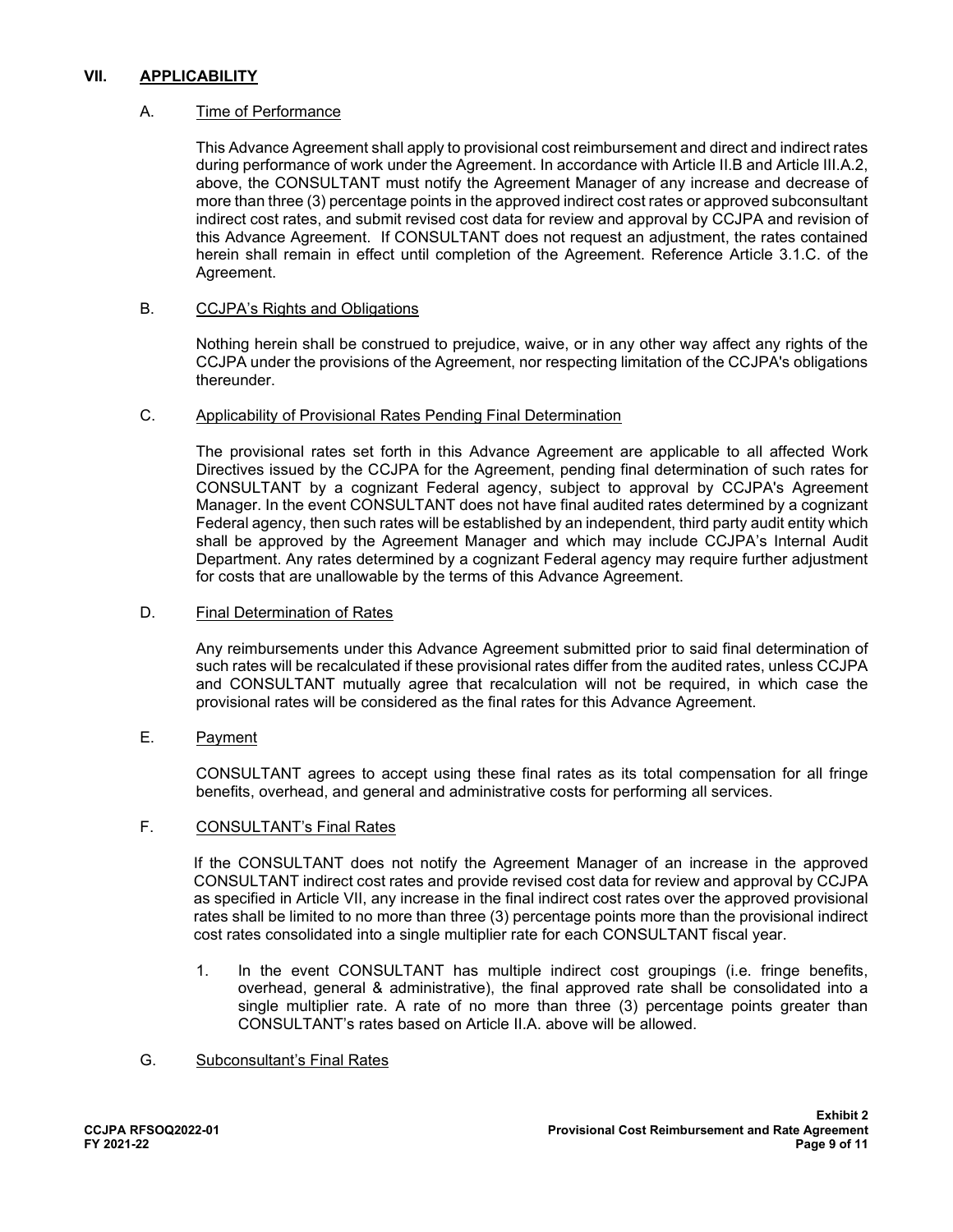If the CONSULTANT does not notify the Agreement Manager of an increase in the approved subconsultant indirect cost rates and provide revised subconsultant cost data for review and approval by CCJPA as specified in sub-article A of this Article VII, any increase in the final subconsultant indirect cost rates over the approved provisional rates shall be limited to no more than three (3) percentage points more than the subconsultant provisional indirect cost rates consolidated into a single multiplier rate for each subconsultant fiscal year.

1. In the event a subconsultant has multiple indirect cost groupings (i.e. fringe benefits, overhead, general & administrative), the final approved rate shall be consolidated into a single multiplier rate. A rate of no more than three (3) percentage points greater than subconsultants' rates as set forth in Article III.A. above will be allowed.

#### **VIII. OTHER**

A. Terms and Conditions

The terms and conditions of Agreement No. **Example 1** between the parties are incorporated in this Advance Agreement by this reference. All terms used but not defined herein shall have the meaning set forth in Agreement No.

#### B. Modifications

All modifications to this Advance Agreement shall be in writing.

| The parties have executed this Advance Agreement as of |  |
|--------------------------------------------------------|--|
|                                                        |  |

| CAPITOL CORRIDOR JOINT POWERS AUTHORITY | [NAME OF CONSULTANT] |
|-----------------------------------------|----------------------|
| Signature of the Agreement Manager      |                      |
| Name                                    |                      |
| Title                                   | Title                |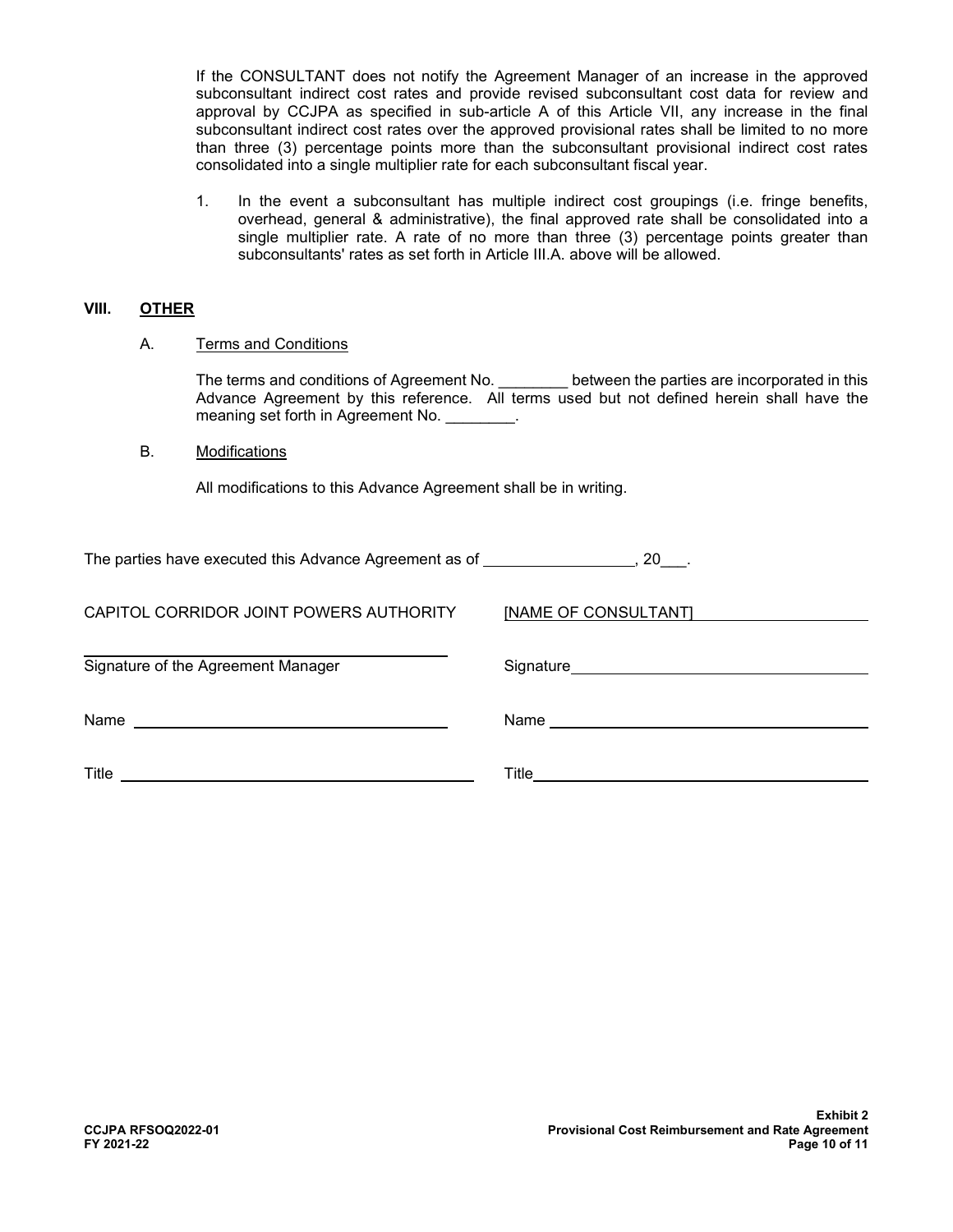# **ATTACHMENT A**

# **HOURLY SALARY RANGES**

**Title Grade**

**Minimum Salary For Title/Grade**

**Maximum Salary For Title/Grade**

**Average Salary For Title/Grade**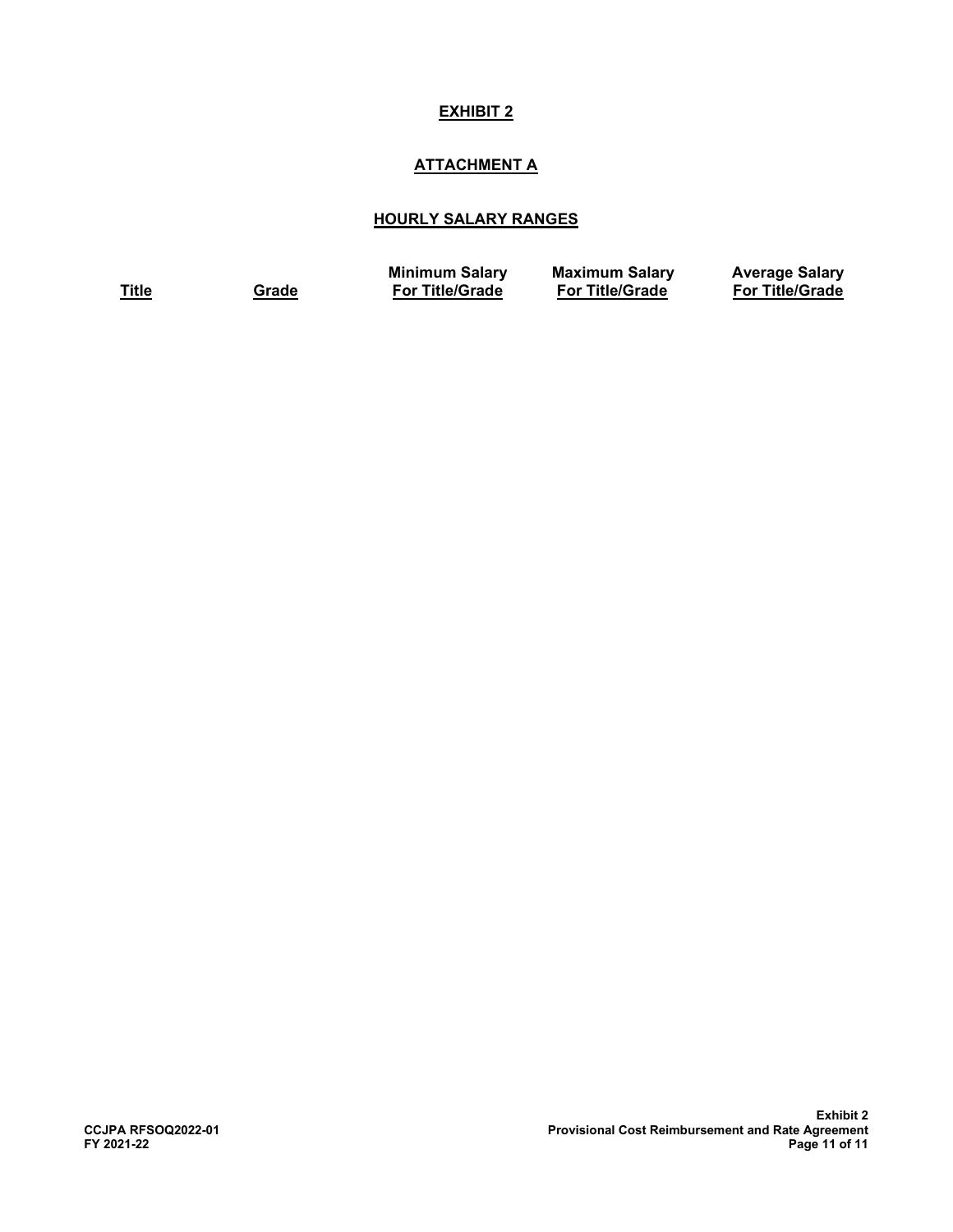# **PROVISIONAL COST REIMBURSEMENT AND RATE DATA**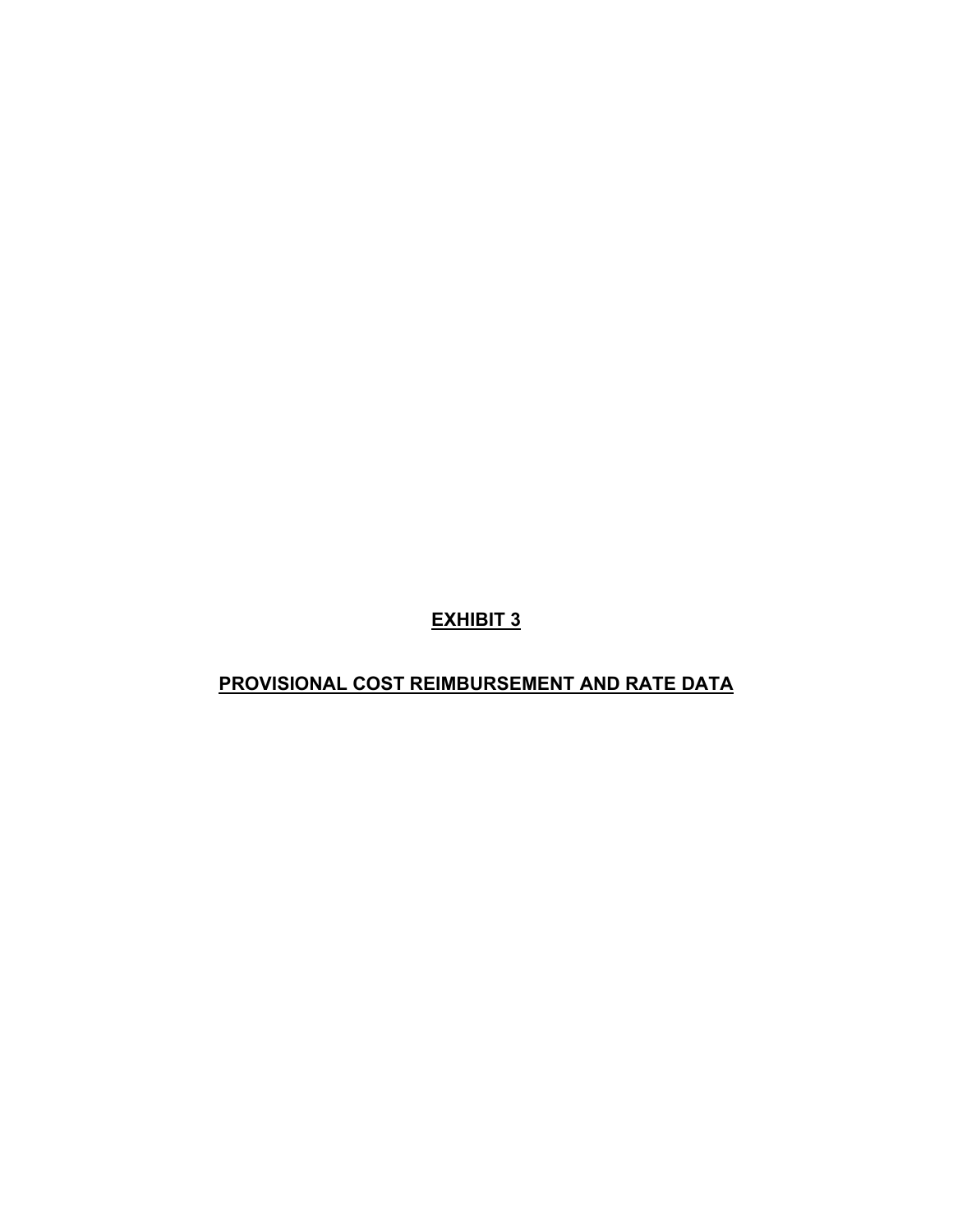# **PROVISIONAL COST REIMBURSEMENT AND RATE DATA**

This data sheet is to be completed and submitted by a Proposer and each of its first tier subconsultants when requested by the CCJPA:

# **1. PROVISIONAL INDIRECT COST RATES**

- a. The provisional cost rate for direct labor fringe benefits as set forth in CONSULTANT's or subcontractor's submission is  $\%$ .
- b. The provisional cost rate for overhead expense for services performed in CONSULTANT's offices as applied to (identify bases) \_\_\_\_\_\_\_ is \_\_\_\_\_\_\_ %.
- c. The provisional cost rate for overhead expense for services performed in CCJPA facilities as applied to  $(id$ entify bases) is  $\%$ .
- d. The provisional cost rate for general and administrative expense as applied to direct labor for services performed in CONSULTANT's offices is \_\_\_\_\_\_\_ %.
- e. The provisional cost rate for general and administrative expense as applied to direct labor for services performed in CCJPA facilities is  $\%$ .

#### **2. FIXED FEE**

- a. CONSULTANT's fixed fee will consist of the three components set forth in subarticle V.A. of Exhibit 2 (Rate Agreement).
	- (1) The direct labor fee component in accordance with Exhibit 2, subarticle V.A.1., will be % of the estimated direct labor cost and associated indirect costs approved by CCJPA for any Work Directive. There shall be no fee for ODCs or any ODC-associated indirect costs.
	- (2) The direct labor fee component for seconded personnel in accordance with Exhibit 2, subarticle V.A.1., will be  $\%$  of the estimated direct labor cost and associated indirect costs approved by CCJPA for any Work Directive. There shall be no fee for ODCs or any ODC-associated indirect costs.
	- (3) For providing subcontracted services consistent with the requirements of Article 14.0, SUBCONTRACTS, of Exhibit 1, CONSULTANT's fixed fee component shall be as set forth in subarticle V.A.2. of Exhibit 2 (Rate Agreement);
- b. Subconsultant's fixed fee for providing services shall be as set forth in subarticle V.B. of Exhibit 2 (Rate Agreement).

#### **3. BASIS FOR DIRECT LABOR COST REIMBURSEMENT**

Proposers shall submit on a separate sheet direct labor cost rates, exclusive of any burden or markups, for its consulting, technical, administrative and clerical personnel. Use the following headings for rate listings: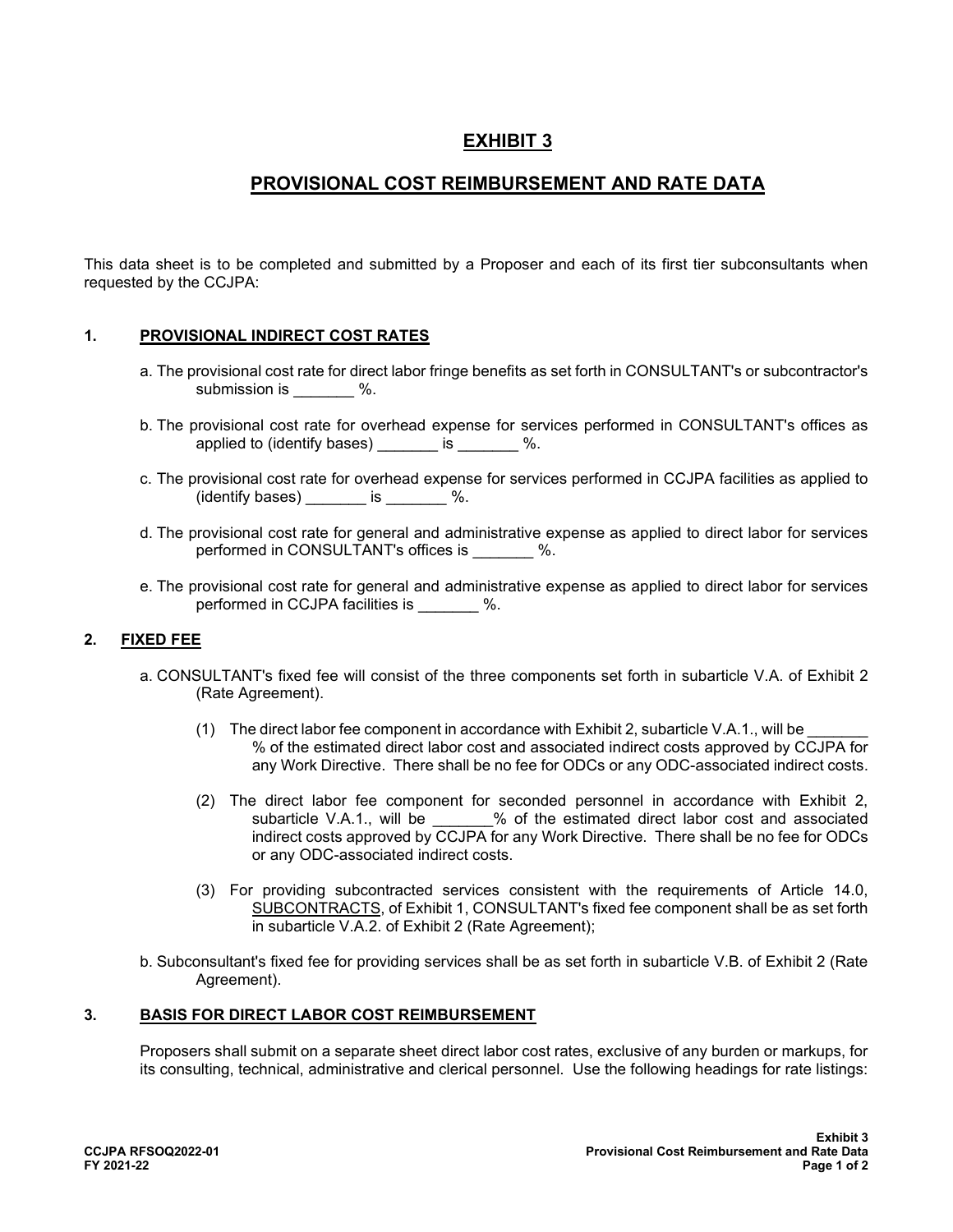# **PROPOSER SALARY RANGES**

**Title Grade**

**Minimum Salary For Title/Grade**

**Maximum Salary For Title/Grade**

**Average Salary For Title/Grade**

Proposer/subconsultant hereby certifies that the rate data provided herein is complete and accurate at time of submittal.

 $\overline{\phantom{a}}$  , and the contract of the contract of the contract of the contract of the contract of the contract of the contract of the contract of the contract of the contract of the contract of the contract of the contrac Proposer/Subconsultant Firm Name

 $\frac{1}{2}$  , the contribution of the contribution of the contribution of the contribution of the contribution of the contribution of the contribution of the contribution of the contribution of the contribution of the contr Proposer/Subconsultant Signature Date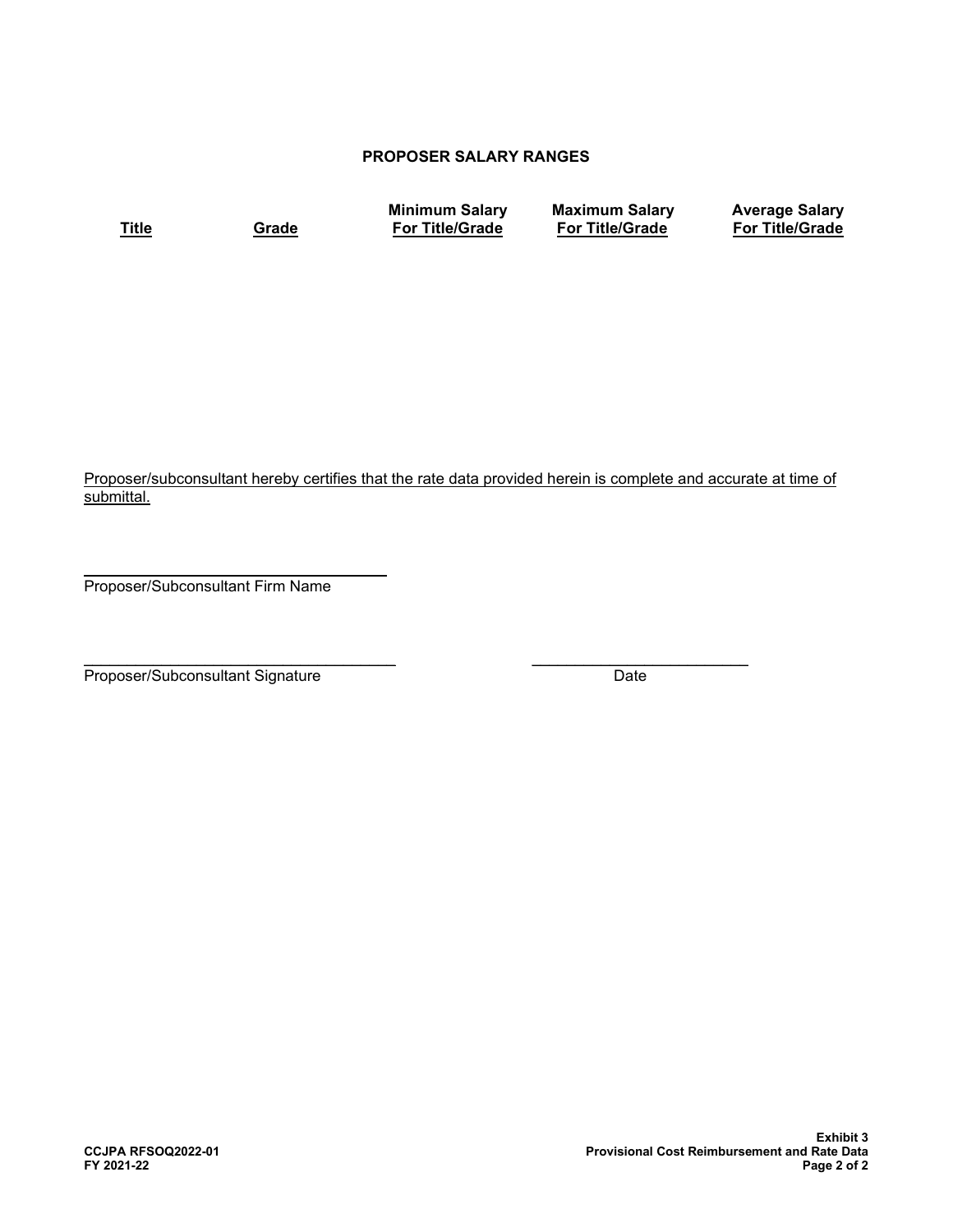# **CONFIDENTIAL**

# **STATEMENT OF QUALIFICATIONS AND BUSINESS REFERENCES**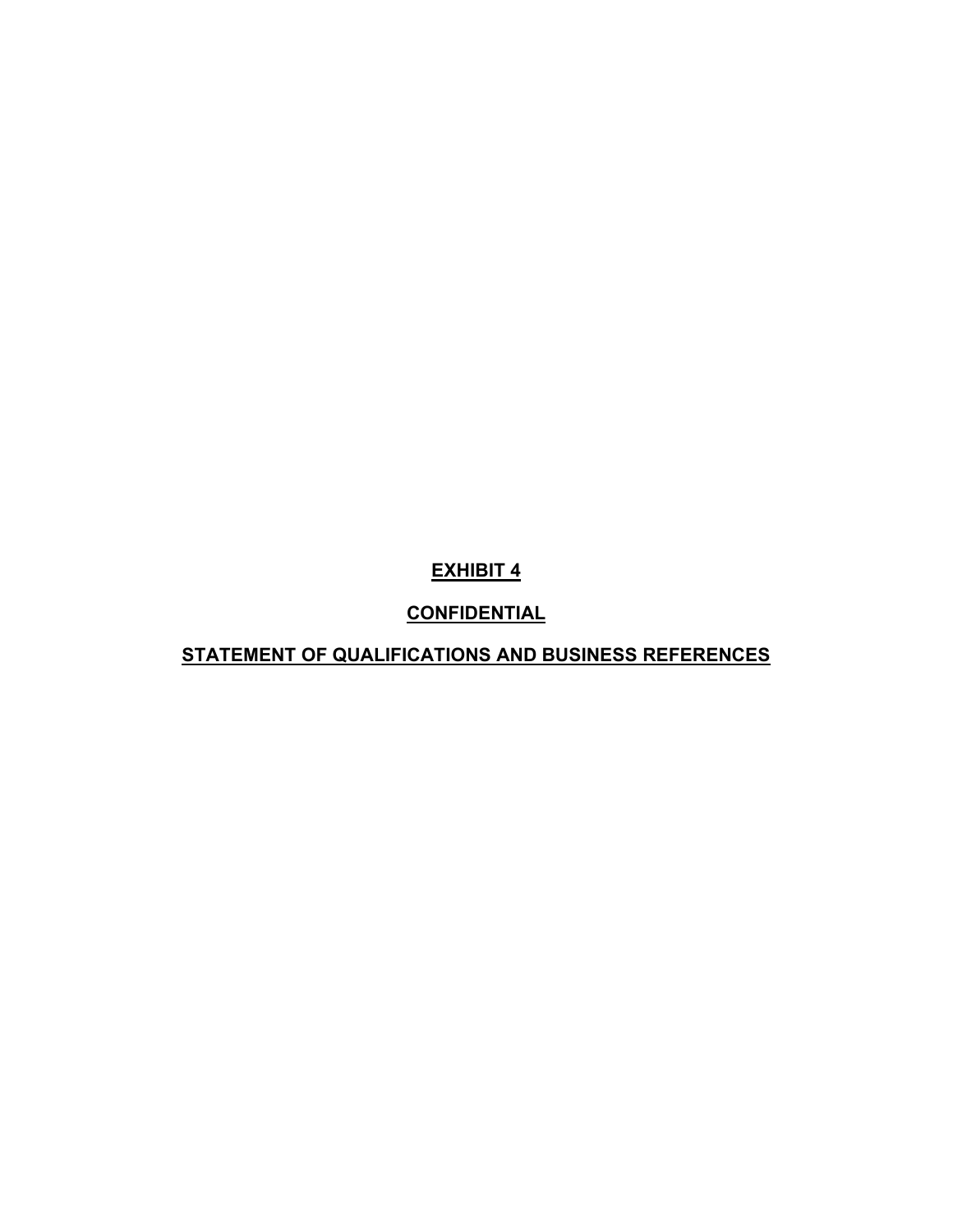# **CONFIDENTIAL**

### **STATEMENT OF QUALIFICATIONS AND BUSINESS REFERENCES**

Proposer shall complete the STATEMENT OF QUALIFICATIONS AND BUSINESS REFERENCES below. In addition, Proposer submitting a Proposal as a joint venture must have an executed Joint Venture Agreement as of the Proposal due date and a copy of the Joint Venture Agreement shall be attached to this Exhibit 4. Proposers are free to attach additional material. Such material is to be attached to this Exhibit.

The information on this Proposer Sheet will be a factor in evaluating the awards.

| 1. |         | Business Name of Proposer:                                                                                                                                                                                                                                     |                                                                                                |
|----|---------|----------------------------------------------------------------------------------------------------------------------------------------------------------------------------------------------------------------------------------------------------------------|------------------------------------------------------------------------------------------------|
|    | a.      |                                                                                                                                                                                                                                                                |                                                                                                |
|    | b.      |                                                                                                                                                                                                                                                                |                                                                                                |
|    | C.      | Contact Person: Contact Person: Contact Person: Contact Person: Contact Person: Contact Person: Contact Person:                                                                                                                                                |                                                                                                |
|    | $d_{-}$ |                                                                                                                                                                                                                                                                |                                                                                                |
| 2. |         | Form of Proposer Organization:                                                                                                                                                                                                                                 |                                                                                                |
|    | a.      | Is Proposer a sole proprietorship?                                                                                                                                                                                                                             | Yes $\_\_\$ No $\_\_\$                                                                         |
|    |         | Name and address of Owner: University of Contract of Countries and Security of Countries and Security of Countries                                                                                                                                             |                                                                                                |
|    | b.      | Is Proposer a partnership?                                                                                                                                                                                                                                     | Yes $\_\_\$ No $\_\_\$                                                                         |
|    |         |                                                                                                                                                                                                                                                                |                                                                                                |
|    |         |                                                                                                                                                                                                                                                                |                                                                                                |
|    | c.      | Is Proposer a limited partnership?                                                                                                                                                                                                                             | Yes $\_\$ No $\_\_$                                                                            |
|    |         |                                                                                                                                                                                                                                                                |                                                                                                |
|    | d.      | Is Proposer a corporation?                                                                                                                                                                                                                                     | Yes $\_\_\$ No $\_\_\$                                                                         |
|    |         |                                                                                                                                                                                                                                                                |                                                                                                |
|    |         |                                                                                                                                                                                                                                                                |                                                                                                |
|    |         |                                                                                                                                                                                                                                                                |                                                                                                |
|    |         |                                                                                                                                                                                                                                                                | Federal Taxpayer ID Number _______________________________(Reference Article 3.3.G, Exhibit 1) |
|    | e.      | Is Proposer a joint venture?                                                                                                                                                                                                                                   | Yes No (*See Note Below)                                                                       |
|    |         | Name of joint ventures: Name of $\sim$ 100 mm $\sim$ 100 mm $\sim$ 100 mm $\sim$ 100 mm $\sim$ 100 mm $\sim$ 100 mm $\sim$ 100 mm $\sim$ 100 mm $\sim$ 100 mm $\sim$ 100 mm $\sim$ 100 mm $\sim$ 100 mm $\sim$ 100 mm $\sim$ 100 mm $\sim$ 100 mm $\sim$ 100 m |                                                                                                |
|    |         |                                                                                                                                                                                                                                                                |                                                                                                |
| 3. |         | Business License (documented) and the state of the state of the state of the state of the state of the state o                                                                                                                                                 |                                                                                                |
|    |         | Taxpayer ID Number (Federal)                                                                                                                                                                                                                                   |                                                                                                |

<span id="page-90-0"></span><sup>\*</sup>**Note:** If Proposer is a joint venture, a copy of the Joint Venture Agreement shall be attached to this statement and submitted with your Proposal.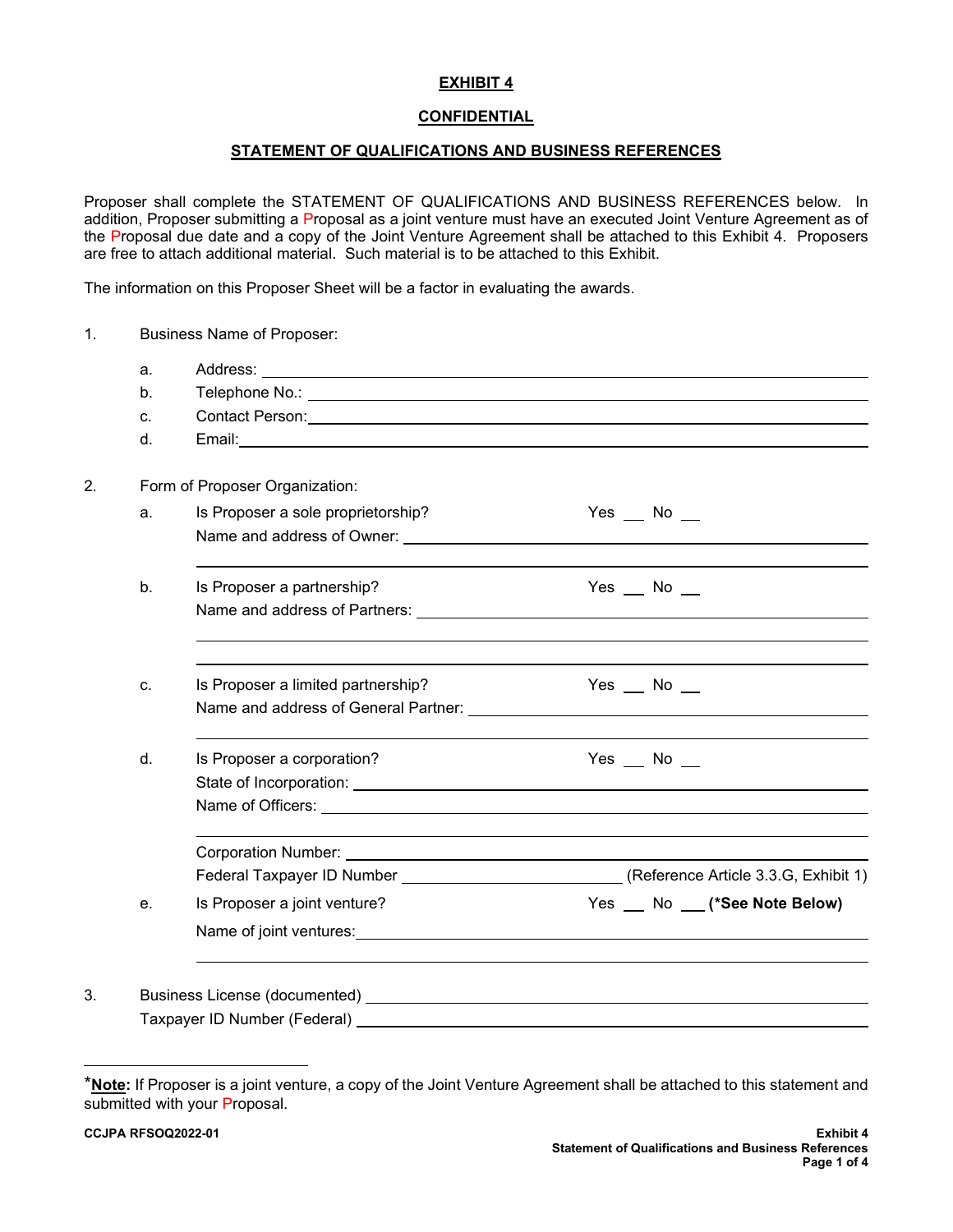- 4. How many years has your organization been in business under your present business name?
- 5. How many years of experience has your organization had? \_\_\_\_\_\_\_\_\_\_\_\_\_\_\_\_\_\_\_\_\_

l

- 6. How many years of experience has your organization had in the type of work similar to the work you are proposing?
- 7. List similar types of projects your firm has successfully concluded. Include names of individuals and telephone numbers, the CCJPA may contact including public bodies for these projects.

| Year | <b>Price</b> | <b>Contract</b><br><b>Project Description</b> | <b>Names of Owner</b><br>and Address | <b>Contact</b><br>Person |
|------|--------------|-----------------------------------------------|--------------------------------------|--------------------------|
|      |              |                                               |                                      |                          |
|      |              |                                               |                                      |                          |
|      |              |                                               |                                      |                          |
|      |              |                                               |                                      |                          |

8. Name the key personnel who are to work on the project for which you are proposing and next to each person's name the project title of similar work to that upon which you are proposing which they have successfully participated. Attach resumes of these key people to this document. Indicate who will be the Project Manager and lead contact with CCJPA for execution and coordination of the work.

9. How many years have the key people worked in your firm?

l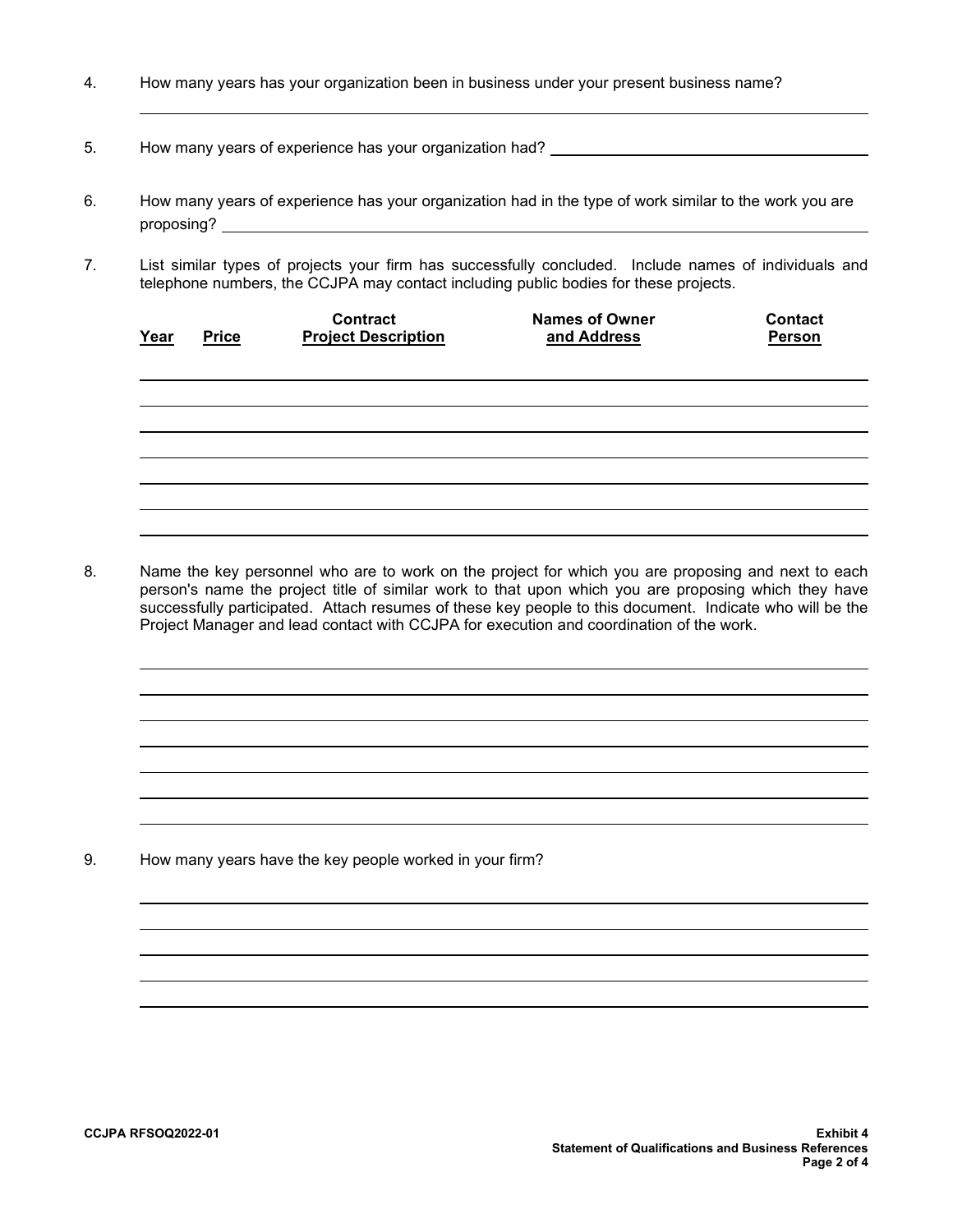10. How many years of experience have the key people had working in areas similar to these projects?

| Where is the location of offsite work to be done?                                                                      |
|------------------------------------------------------------------------------------------------------------------------|
|                                                                                                                        |
|                                                                                                                        |
|                                                                                                                        |
|                                                                                                                        |
|                                                                                                                        |
| Have you or your organization failed to complete a contract? If so, give details:                                      |
|                                                                                                                        |
|                                                                                                                        |
|                                                                                                                        |
|                                                                                                                        |
|                                                                                                                        |
|                                                                                                                        |
|                                                                                                                        |
|                                                                                                                        |
|                                                                                                                        |
|                                                                                                                        |
|                                                                                                                        |
|                                                                                                                        |
| City and State <u>experience</u> and the state of the state of the state of the state of the state of the state of the |
|                                                                                                                        |
|                                                                                                                        |
|                                                                                                                        |
| Reference is hereby made to the following bank or banks as to financial responsibility of the Proposer:                |
|                                                                                                                        |

l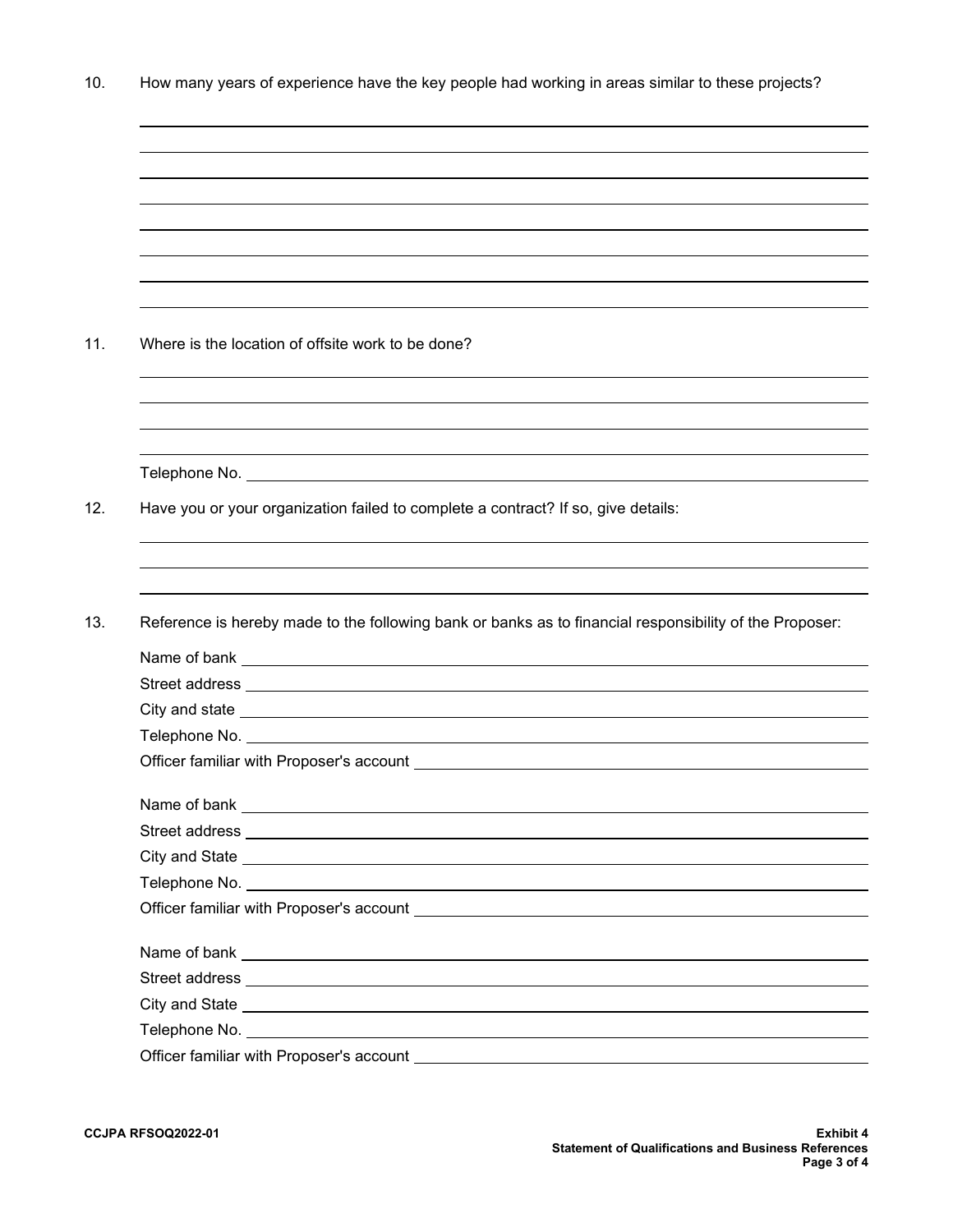14. Reference is hereby made to the following surety company or companies as to the financial responsibility and general reliability of Proposer:

| City and State <u>experience</u> and the state of the state of the state of the state of the state of the state of the |  |  |
|------------------------------------------------------------------------------------------------------------------------|--|--|
|                                                                                                                        |  |  |
| Person familiar with Proposer's Account                                                                                |  |  |

- 15. Provide as a part of this Exhibit, complete and audited financial statements (including all notes thereto) for your firm for the past three years. This should also include specific data that will allow CCJPA to evaluate the indirect cost rate provided in the estimated cost for scope of services.
- 16. In what other line of business are you financially interested?

17. Is any litigation pending against your organization? If so, give details.

I declare under penalty of perjury, under the laws of the State of California, that the foregoing is true and correct, is within my personal knowledge, and if called upon to testify, I could testify competently thereto.

 $\sim$ 

Executed on \_\_\_\_\_\_\_\_\_\_\_\_\_ day of \_\_\_\_\_\_\_\_\_\_\_\_\_\_, 20\_\_\_, at

city in the contract of the contract of the contract of the contract of the contract of the contract of the co

Name of Proposer: <u>Community of Australian and Theorem and</u>

 $\overline{\phantom{a}}$ ,

en and the state of the By: the By: Signature of Proposer or Authorized Representative

> Print Name and Title of Person Signing

 $\ddot{\phantom{a}}$ 

 $\ddot{\phantom{a}}$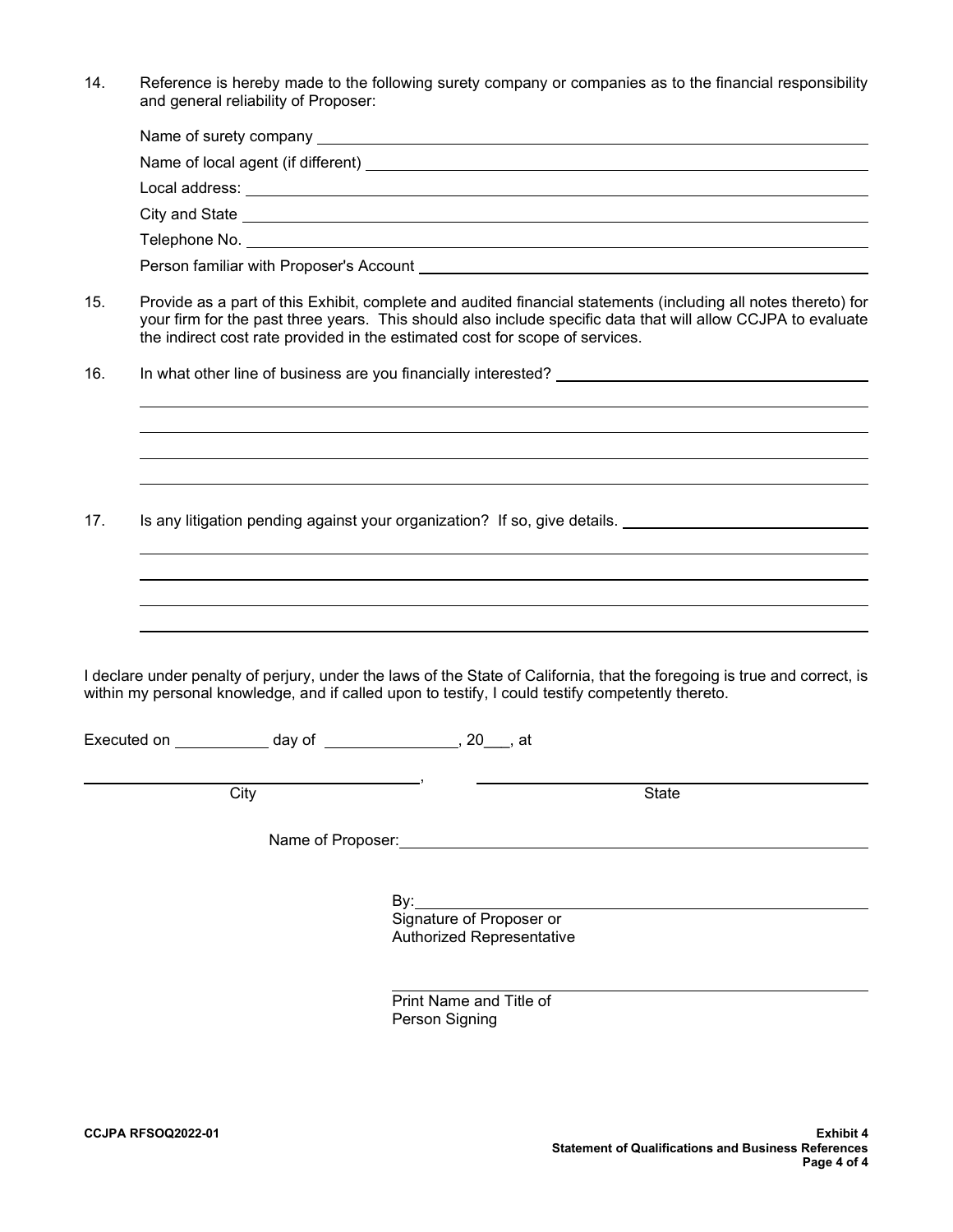# **ATTACHMENT A**

# **COST DISCLOSURE STATEMENT (CDS)**

[Included here for information only. The CDS is not required for submittal with the Proposal but may be required at a later time (see Section VI.B.1 of the RFSOQ).]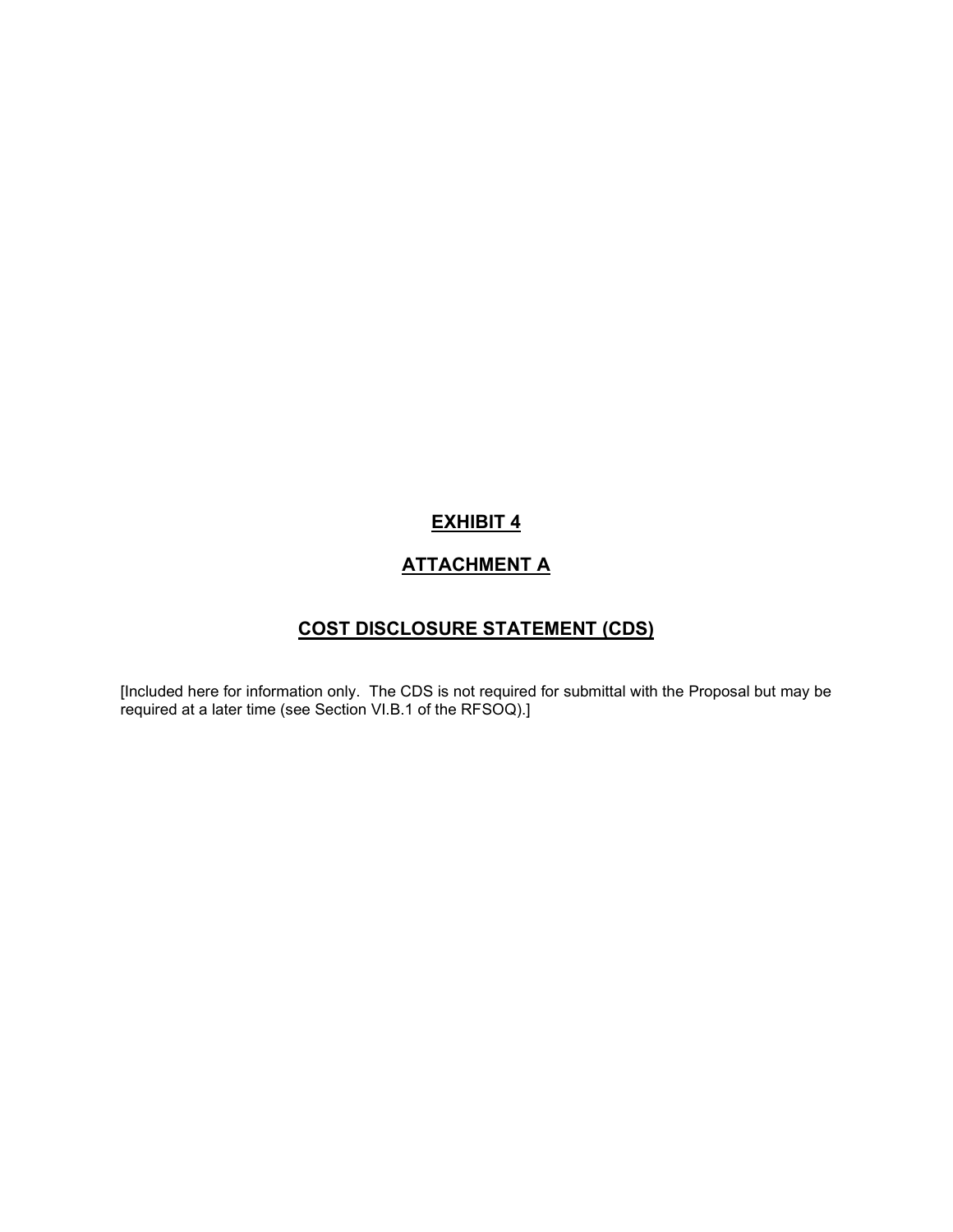# **ATTACHMENT A**

# **CAPITOL CORRIDOR JOINT POWERS AUTHORITY**

### **COST DISCLOSURE STATEMENT (CDS)**

#### **A. COMPANY BACKGROUND**

| Company Name:<br>. .   |  |
|------------------------|--|
| <b>Street Address:</b> |  |
| City, State, Zip:      |  |

2. Official Company Contact for Cost and Audit Matters:

| Name:         |        |  |
|---------------|--------|--|
| Title:        |        |  |
| Telephone No. | Email: |  |

3. List the address of your firm's home office and all other offices, and indicate by an \* the location(s) that will perform on the CCJPA agreement; also, identify the responsible manager for each office.

| Home Office: Manager:   |          |
|-------------------------|----------|
| Other Offices: Manager: |          |
|                         | Manager: |

- 4. On a separate sheet, list all principals/partners of the Firm, or alternatively, identify those individuals that reside at the local/regional offices of the Firm.
- 5. Firm's Fiscal Year Ending Date:
- 6. List on a separate sheet, all prior and current agreements that your company has with CCJPA, either as a part of a joint venture or under a prime or subcontract. If work was performed as a subconsultant, list the prime contractor and the CCJPA prime contract number. Also note whether the contract was performed on a cost reimbursable, or fixed price basis as well as any details as to what fees were paid (i.e. fixed fee, incentive fees, percentage fees, etc.). For each contract list the value of the contract as well as the fee terms.

#### **B. COST PRINCIPLES**

- 1. In addition to specific agreement requirements, the CCJPA will use the following for determining the allowability of certain costs for reimbursement.
	- Federal Acquisition Regulations (herein called "FAR"), 48 CFR Part 31
	- Cost Accounting Standards (herein called "CAS"), 48 CFR Part 30

| Does your firm have a working knowledge of these materials? |  |
|-------------------------------------------------------------|--|
| Do your employees have copies of these materials?           |  |

- 2. In order to evaluate your firm's compliance with the above principles, please answer the following questions, complete the schedules and attach all requested information.
	- a. Does your firm have federal government contracts?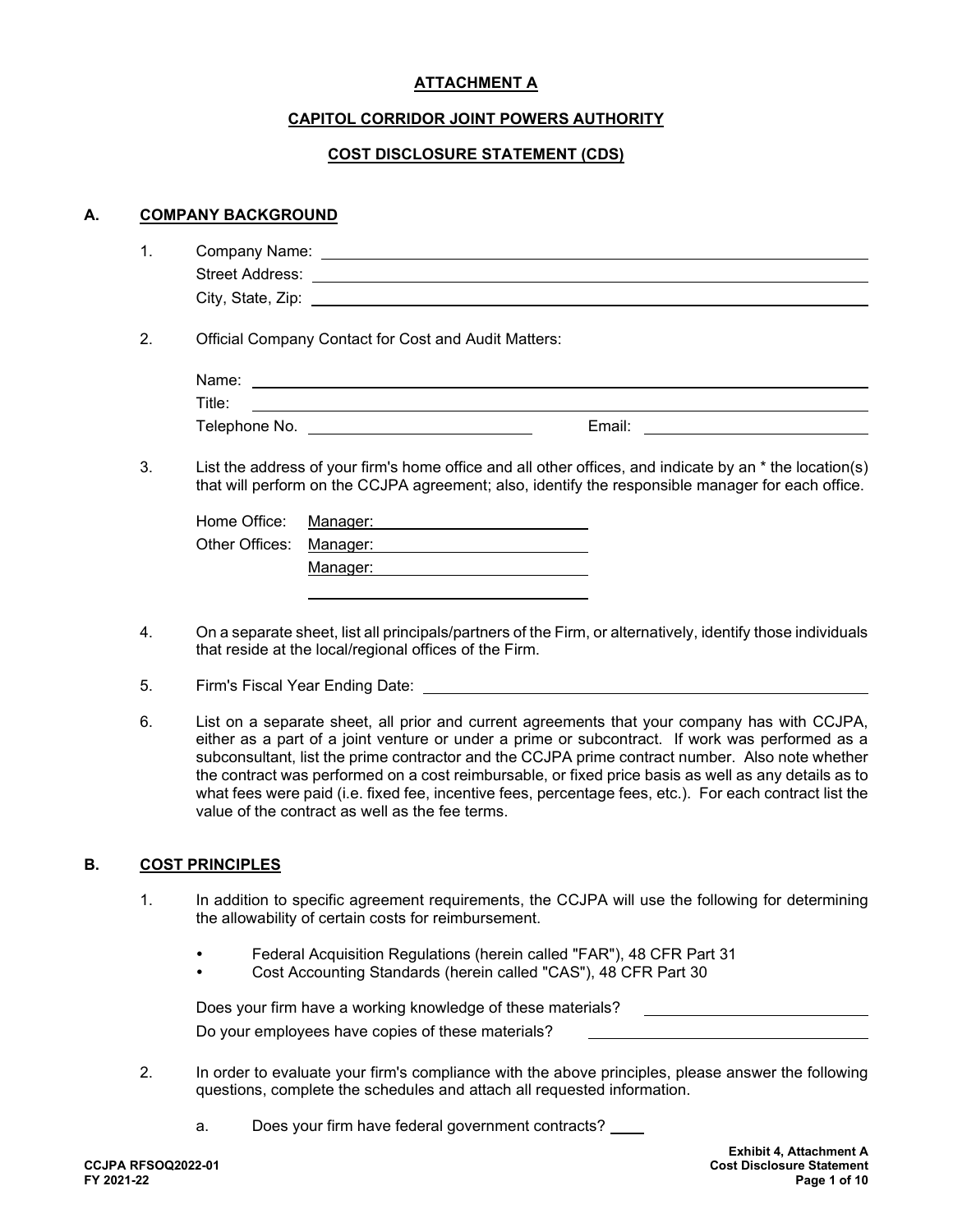b. Was your proposed indirect cost rate audited during the past year by a federal agency (sometimes referred to as "cognizant agency"), any other governmental entity, or a CPA firm? If yes, provide a copy of the audit report(s) and the resulting rate agreements, if any. Also, complete the following: (Identify all reports)

| Audit Organization |                               |  |
|--------------------|-------------------------------|--|
| Period of Audit    | Report Date <u>expression</u> |  |
|                    |                               |  |
| Audit Organization |                               |  |
| Period of Audit    | Report Date                   |  |
| Scope of Audit __  |                               |  |

# **C. DESCRIPTION OF COST ACCUMULATION AND BILLING PROCEDURES**

1. On what basis does your firm maintain its accounting records? Accrual Cash

If on a cash basis, are steps taken to properly allocate expenditures that benefit more than one fiscal year? \_\_\_\_\_ Is any allocation procedure contained in a written procedure? \_\_\_\_\_ If written, please attach a copy.

2. Briefly describe your firm's system for accumulating and billing project costs by answering all of the following questions. (Provide separate attachments as necessary or required) (Provide separate attachments as necessary or required)

#### a. **DIRECT LABOR**

The CONSULTANT and each subconsultant will be compensated for the services of its personnel on the basis of reasonable, actual paid Direct Labor Costs (herein called "DLC") exclusive of any fringe benefits or overheads.

DLC must also exclude principal or owner time dedicated to the general operation of the business. DLC must also exclude time associated which CCJPA has identified as being allowable only to the extent that they are (i) specific classifications of DLC identified in the Agreement or Work Directive as may be the case or, (ii) are not associated with specific activities that CCJPA has identified as being reimbursable on a basis other than as a direct cost. (See generally Articles I and IV of Exhibit 2 and Article 3.0 of Exhibit 1 to this RFSOQ.)

The hourly rates of temporary or contract personnel which are classified as non-employees cannot be calculated as part of DLC, but must be treated as an Other Direct Cost (herein called "ODC"; see generally Article III of Exhibit 2 to this RFSOQ).

Similarly, the hourly rates of subconsultants cannot be calculated as part of DLC, but must be treated as a Subcontracted Direct Cost (herein called "SDC"; see generally Article II of Exhibit 2 to this RFSOQ).

Therefore, with respect to direct labor charges by your firm:

- 1) Your firm must fully document all time spent by Principals and employees and charged to CCJPA projects. CCJPA requires that all labor charges be identifiable to the nearest half-hour and specify what activity or task is being performed. (See generally Article 1.0 of Exhibit I to this RFSOQ.)
	- a) Does your firm have a time sheet signed by the employee and verified in writing by the immediate supervisor?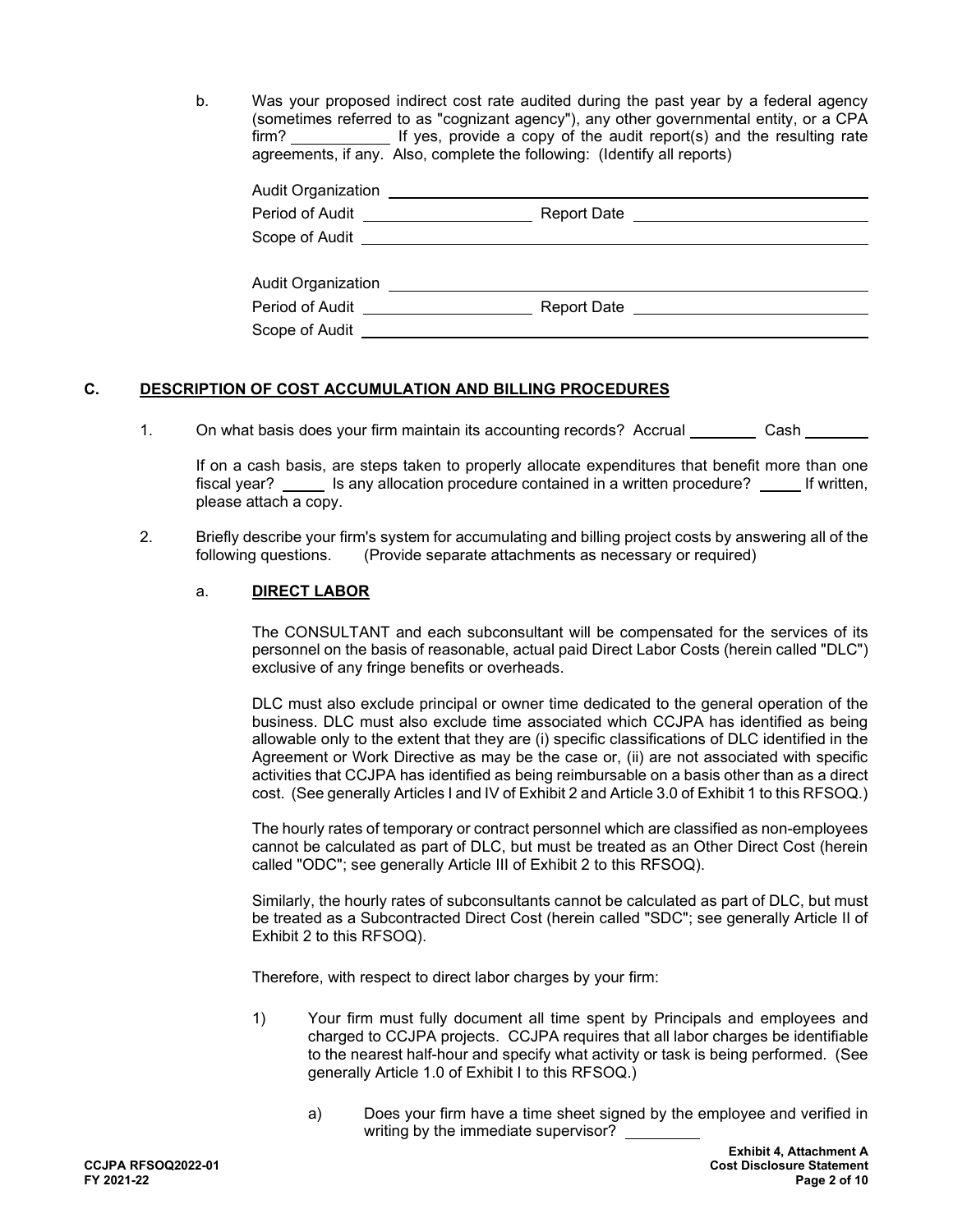- b) Does the time sheet record all time both direct and indirect?
- c) Are controls in existence to ensure that DLC are relevant to the project scope? \_\_\_\_\_\_\_\_\_\_\_ Are any such controls formalized in written procedures?
- 2) How many hours in your firm's normal workday? \_\_\_\_ hours
- 3) CCJPA normally does not participate in overtime premium for direct labor personnel. Has your firm made provisions to exclude overtime premium and unpaid overtime from CCJPA billings?
- 4) Does your firm have a compensation policy for the classifications of labor proposed for these services? \_\_\_\_\_ If so, please attach a copy.
	- a) Does your firm have guidelines for Salary Administration, i.e. the range of annual reviews, or salary adjustments? \_\_\_\_\_ If so, please attach a copy and indicate the average adjustment for the last three years.
	- b) Does your firm have any individual incentive compensation plans including, but not limited to bonuses, commissions or profit sharing plans? If so please attach a copy of each.
- 5) CCJPA does not allow payment for uncompensated labor costs. Does your firm have procedures to ensure that uncompensated labor is not billed to CCJPA projects?
- 6) If your firm is a partnership/sole proprietorship, does your accounting system use a drawing account to record all compensation to the owner(s)?
- 7) Does your firm hire professionals on a temporary basis to work on specific projects, rather than on a continuous employment relationship?
	- a) How many are currently working for your firm?
	- b) Who are they and what projects are they working on?
	- c) What was the total cost to your company of professionals hired on a temporary basis during the last completed fiscal year? 20 .

Were these amounts in your direct labor base for that year?

#### b. **OTHER DIRECT COSTS**

Other Direct Costs (herein called "ODCs") are direct costs other than direct labor and direct materials that are identified specifically with a contract based on a beneficial or causal relationship.

The Federal Acquisition Regulations (48 CFR 31) provide that no contract will have a cost allocated to it as a direct cost if other costs incurred for the same purpose, in like circumstances, are treated as an indirect cost of that or any other contract.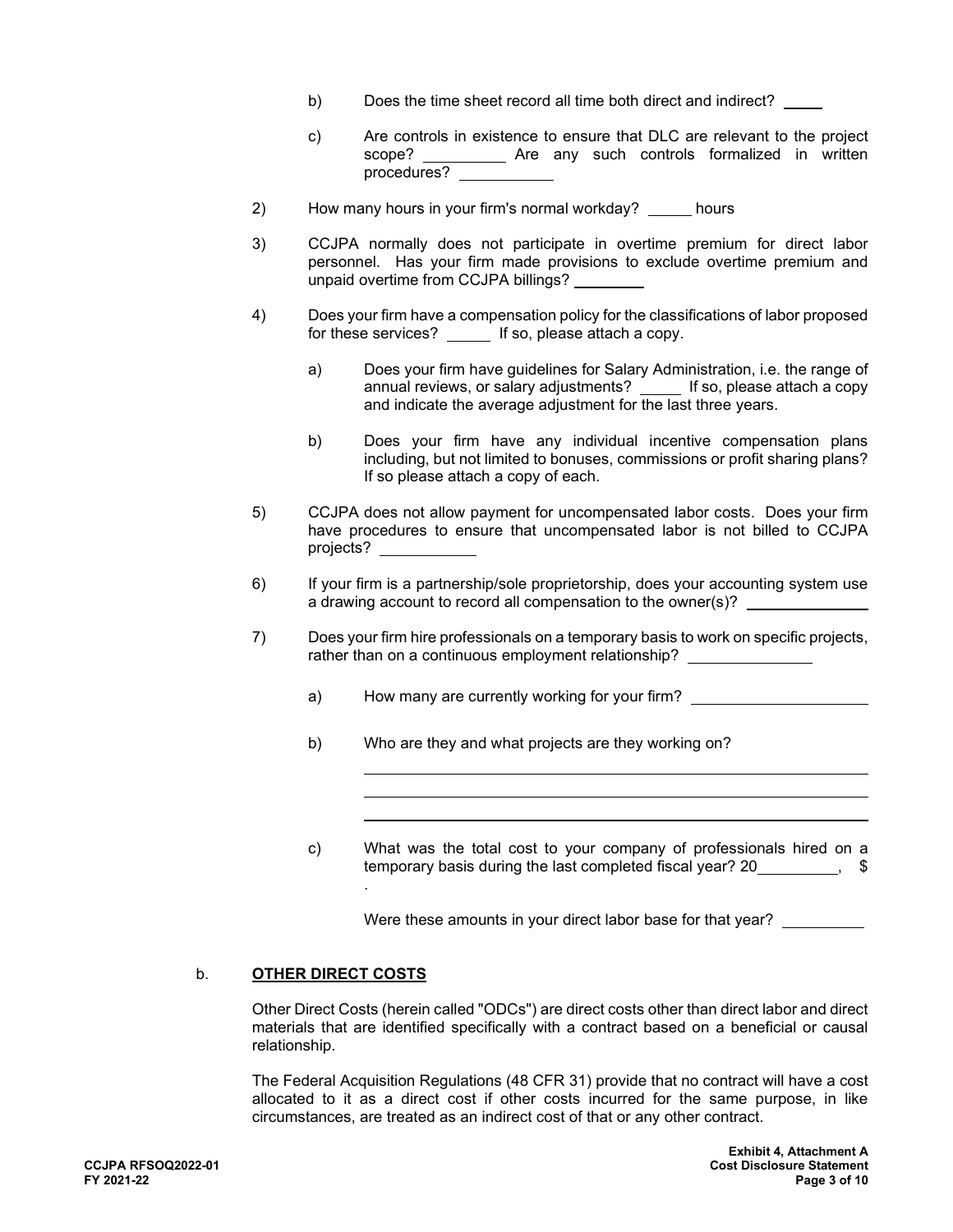Costs identified specifically with a contract are the direct cost of that contract. **All costs identified with other contracts are direct costs of those contracts whether reimbursed or not.**

- 1) a) Does your firm have an approval process for ODCs?  $\qquad \qquad$  If so, are they in writing?
	- b) Does your firm have procedures in place to ensure that ODC budgets are not exceeded? If so are these procedures in writing?
- 2) For each of the following cost categories estimate the amounts charged as direct and indirect costs by your firm during the last completed fiscal year. FY 20

|                           | <b>Direct</b> | Indirect |
|---------------------------|---------------|----------|
| Travel                    | \$            | \$       |
| Reproduction              |               |          |
| Graphics                  |               |          |
| <b>Office Supplies</b>    |               |          |
| Equipment                 |               |          |
| <b>Relocation Costs</b>   |               |          |
| <b>Computer Expenses</b>  |               |          |
| <b>Laboratory Testing</b> |               |          |
| Contract Labor            |               |          |
| Other Cost (specify)      |               |          |
|                           |               |          |
|                           |               |          |

- 3) If any costs listed in 2 above are charged as both a direct and indirect costs, identify them and explain how these and other costs directly identifiable with specific contracts are excluded from the indirect cost pool, to prevent duplication.
- 4) ODCs also include Subconsultants, does your firm lease office space to other consultants, or otherwise provide support services? If so, describe the relationship.

#### c. **INDIRECT COSTS**

l

 $\ddot{\phantom{a}}$ 

 $\ddot{\phantom{a}}$ 

Indirect costs may consist of one or more pools of expenses which are grouped on the basis of the benefits accruing to the cost objectives represented by the distribution base or bases to which they are allocated. Since accounting practices vary, the use of particular groupings is not required. However, CCJPA contract requirements specify **direct labor costs** as the basis for allocating indirect costs. Furthermore, CCJPA requires that direct labor exclude: 1) fringe benefits, which must be classified as indirect costs; 2) Subconsultant, contract employees and other non-employee costs which must be classified as ODCs; and 3) principal, or owner labor cost dedicated to the general operation of the firm.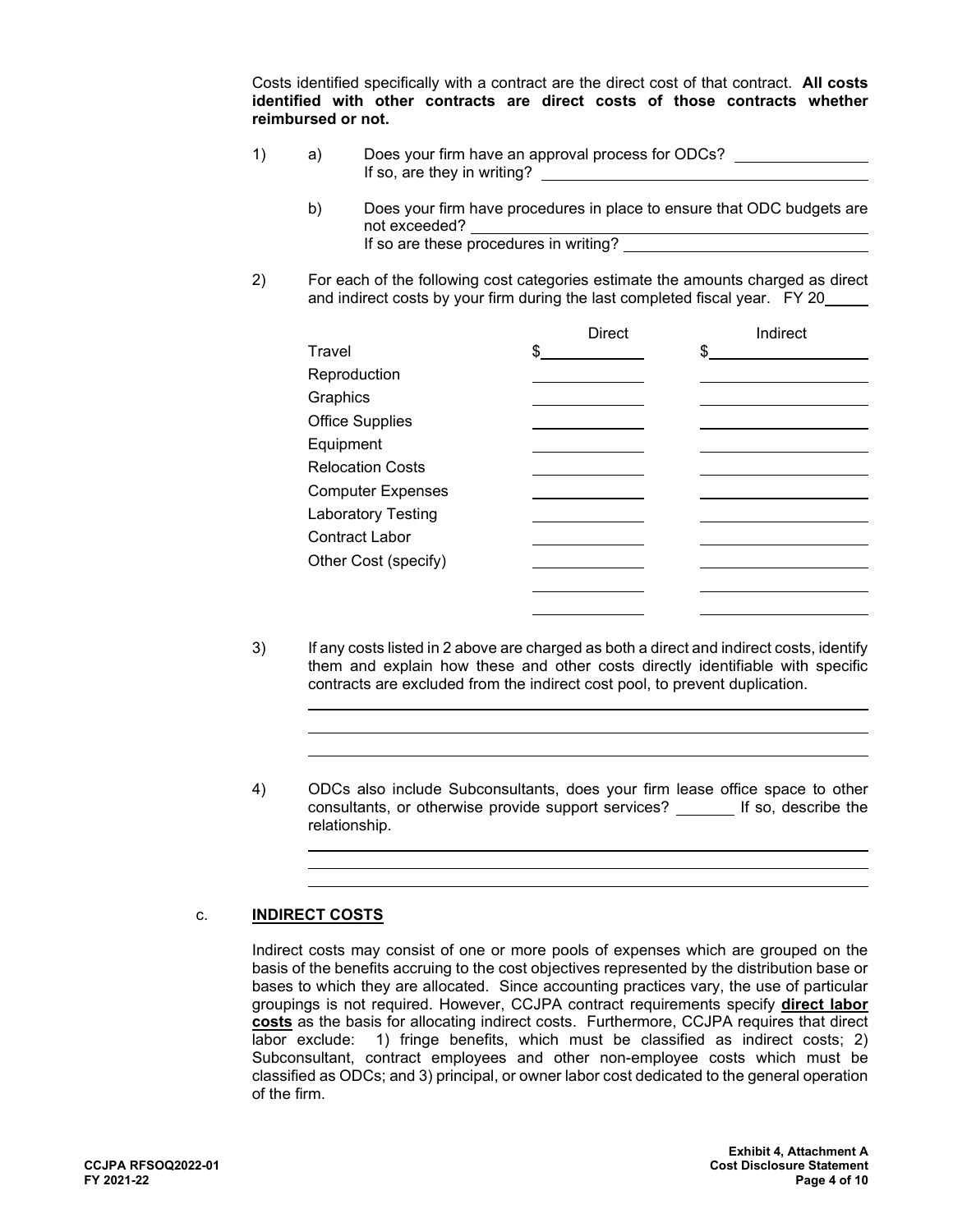Indirect cost rates must be supported. A provisional rate for indirect costs will be established. Your firm's final rate must represent your firm's actual cost experience for a completed fiscal year and must comply with all FAR and specific CCJPA agreement requirements.

Provisional rates must represent your firm's best estimate of the rates to be experienced during that particular year. If your provisional rate does not use your last completed fiscal year, the estimated cost must be based on historical data and all known future changes. The computation should provide for the future changes that will occur in both your direct labor base and indirect expense pools. A proposed rate must comply with all FAR and CCJPA agreement requirements. CCJPA will consider provisional rates audited and approved by a cognizant federal agency (i.e., EPA, DCAA), or other government entity, if the rate is further adjusted to comply with CCJPA agreement requirements.

Each firm must be able to support its direct labor base and other labor cost components used to calculate the indirect cost rate by submission of data for the last three years. **For this purpose complete the SCHEDULE OF SUMMARY COST AND SALARY DATA (page 9) for the last two completed fiscal years and the new fiscal year.**

Complete the INDIRECT COST SCHEDULES (Schedules A, B and C, pages 10 through 12) for your firm's last two completed fiscal years and the new fiscal year. The schedules may be modified as appropriate and will be reviewed by CCJPA as part of negotiating a provisional reimbursement agreement.

List each indirect cost account, the amount, and a description of each adjustment. Specifically how adjustments for: 1) FAR unallowable costs, and 2) the exclusion of those categories of cost which will be paid directly by CCJPA as an ODC, or will be provided directly by CCJPA or another firm. Also exclude comparable pool costs incurred in the performance of other contracts. For example, if travel is charged directly, then only general purpose travel should be included in the pool. Nonreimbursable direct travel should be excluded from the pool.

The following is a list of some of the more common costs unallowable per FARs. The list is not meant to be all inclusive, and accordingly, the CONSULTANT must refer to the FARs when preparing the INDIRECT COST SCHEDULE.

| <b>Fines/Penalties</b>         |
|--------------------------------|
| <b>Idle Facilities</b>         |
| Interest/Other Financial Costs |
| Losses on Other Contracts      |
| <b>Organizational Costs</b>    |
|                                |

- 1) Does your firm routinely evaluate pool costs to identify and remove unallowable costs? If so, at what interval? If there is a written procedure for this removal, please attach a copy.
- 2) Does this CDS exclude any cost centers used by your firm? \_\_\_\_\_ If yes, identify these cost centers:
- 3) a. Does your firm own or have a financial interest in the facilities it leases or rents? If yes, identify:

 $\ddot{\phantom{a}}$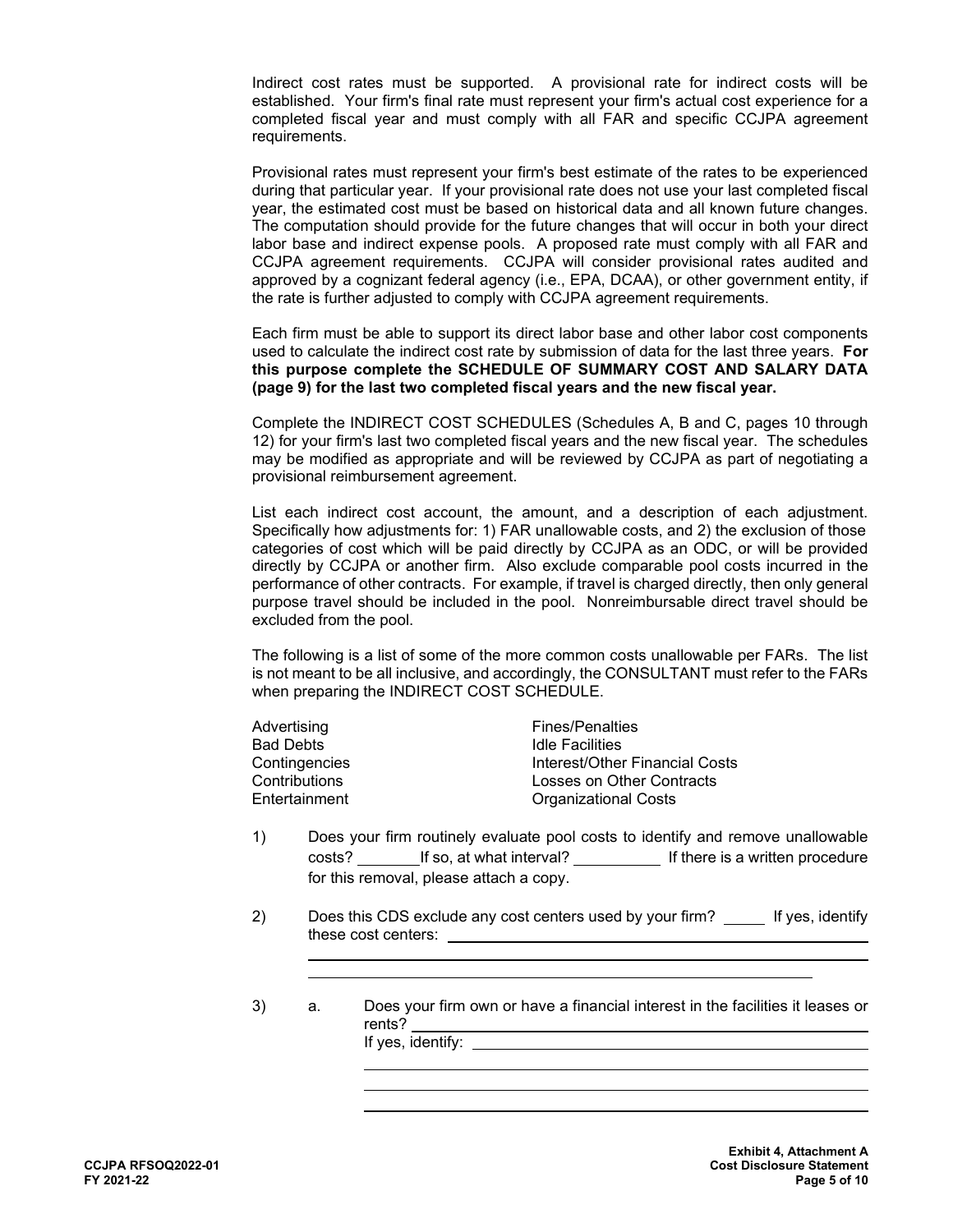|    | Does your firm own or have a financial interest in equipment it leases or<br>$b_{\cdot}$ |                                                                                                                                                                                                                                                          |  |  |  |
|----|------------------------------------------------------------------------------------------|----------------------------------------------------------------------------------------------------------------------------------------------------------------------------------------------------------------------------------------------------------|--|--|--|
|    |                                                                                          | If so, please identify those interests: <b>with the set of the set of the set of the set of the set of the set of the set of the set of the set of the set of the set of the set of the set of the set of the set of the set of </b>                     |  |  |  |
|    |                                                                                          |                                                                                                                                                                                                                                                          |  |  |  |
| 4) | a.                                                                                       | Does our firm share any facilities with other affiliates, subsidiaries,                                                                                                                                                                                  |  |  |  |
|    |                                                                                          | If yes, describe each sharing arrangement: [1989] [1989] [1989] [1989] [1989] [1989] [1989] [1989] [1989] [198                                                                                                                                           |  |  |  |
|    |                                                                                          |                                                                                                                                                                                                                                                          |  |  |  |
|    | b <sub>1</sub>                                                                           | Does your firm share any equipment with other affiliates, subsidiaries,                                                                                                                                                                                  |  |  |  |
|    |                                                                                          |                                                                                                                                                                                                                                                          |  |  |  |
|    |                                                                                          |                                                                                                                                                                                                                                                          |  |  |  |
|    |                                                                                          |                                                                                                                                                                                                                                                          |  |  |  |
| 5) |                                                                                          | CCJPA will not allow Facilities Cost of Capital unless specifically proposed,<br>reviewed, approved and audited. Does your proposed indirect cost rate include<br>facilities cost of capital?<br><u> 1989 - Andrea Stadt, fransk politiker (d. 1989)</u> |  |  |  |
|    |                                                                                          |                                                                                                                                                                                                                                                          |  |  |  |

l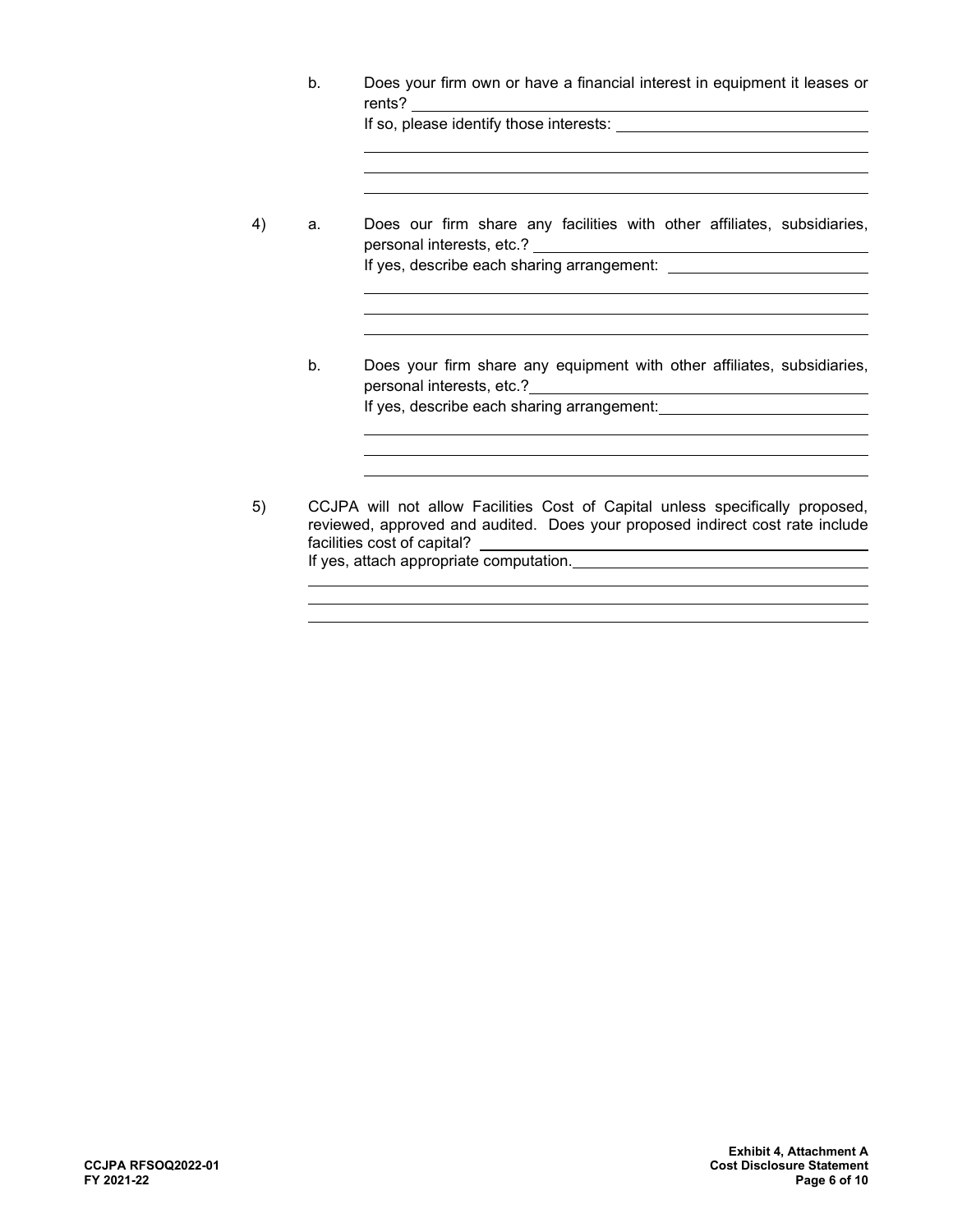#### **SCHEDULE OF SUMMARY COST AND SALARY DATA**

| For Fiscal Years Ending:        | 20     | 20     | 20       |
|---------------------------------|--------|--------|----------|
|                                 | Actual | Actual | Proposed |
| <b>Total Company Sales</b>      |        |        |          |
| <b>Total Direct Labor</b>       |        |        |          |
| <b>Total Direct Labor Hours</b> |        |        |          |
| <b>Total All Salaries</b>       |        |        |          |
| <b>Total All Bonuses</b>        |        |        |          |
| <b>Total Number of</b>          |        |        |          |
| Principals/Owners (P/O)         |        |        | \$       |
| <b>Total Salaries</b>           |        |        |          |
| <b>Total Bonuses</b>            |        |        |          |
| <b>Total Number of</b>          |        |        |          |
| Professional Employees *        |        |        |          |
| <b>Total Salaries</b>           |        |        |          |
| <b>Total Bonuses</b>            |        |        |          |
| <b>Total Number of</b>          |        |        |          |
| All Other Employees *           |        |        |          |
| <b>Total Salaries</b>           |        |        |          |
| <b>Total Bonuses</b>            |        |        |          |

\* To be considered an employee, an individual should be subject to withholding tax and be issued a Wage and Tax Statement (W-2) at year end and receive administrative support and supervision.

# **CERTIFICATION**

**I certify and declare under penalty of perjury, under the laws of the State of California, that the forgoing is true and correct, is within my personal knowledge, and if called upon to testify, I could testify competently thereto.**

 **Signature of Submitting Official (CEO or CFO)**

 **Title**

 $\ddot{\phantom{a}}$ 

 **Date**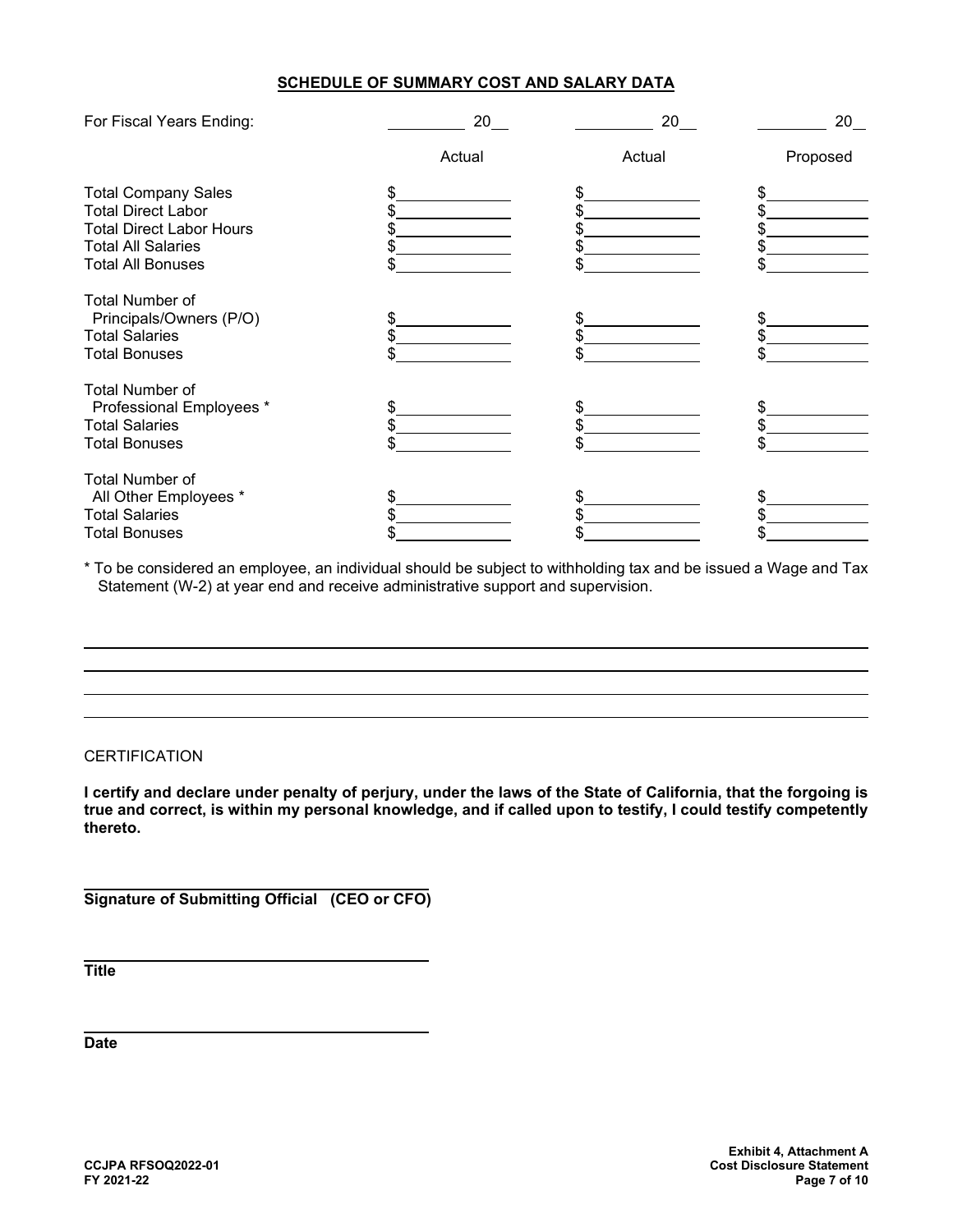#### **Schedule A - General & Administrative Expenses (G&A) Fiscal Year Ending:**

#### **Schedule of Actual Expenses, Unallowable Costs, and Adjusted Costs**

|             |                                     | <b>Expenses Per</b>   | Unallowable |                  | Adjusted |
|-------------|-------------------------------------|-----------------------|-------------|------------------|----------|
| Account No. | <b>Description of Costs Removed</b> | <b>General Ledger</b> | Costs       | Notes            | Costs    |
|             | Salaries & Wages                    |                       |             |                  |          |
|             | Legal Fees                          |                       |             |                  |          |
|             | <b>Audit Fees</b>                   |                       |             |                  |          |
|             | <b>Other Fees</b>                   |                       |             |                  |          |
|             | Travel                              |                       |             |                  |          |
|             | Entertainment                       |                       |             | (1)              |          |
|             | <b>Advertising &amp; Promotion</b>  |                       |             | $\overline{(2)}$ |          |
|             | <b>Bad Debts</b>                    |                       |             | (1)              |          |
|             | <b>Technical Publication</b>        |                       |             |                  |          |
|             | Periodicals                         |                       |             |                  |          |
|             | <b>Conventions &amp; Seminars</b>   |                       |             |                  |          |
|             | Interest Expense                    |                       |             |                  |          |
|             | Holiday                             |                       |             |                  |          |
|             | Vacation                            |                       |             |                  |          |
|             | Sick Leave                          |                       |             |                  |          |
|             | Personal Absence                    |                       |             |                  |          |
|             | Employee FICA                       |                       |             |                  |          |
|             | <b>FUI</b>                          |                       |             |                  |          |
|             | SUI                                 |                       |             |                  |          |
|             | Workmans' Compensation              |                       |             |                  |          |
|             | Health Insurance                    |                       |             |                  |          |
|             | Life Insurance                      |                       |             |                  |          |
|             | Pension Plan                        |                       |             | (3)              |          |
|             | <b>Tuition Assistance</b>           |                       |             |                  |          |
|             | Miscellaneous                       |                       |             |                  |          |
|             | Subtotal                            |                       |             |                  |          |
|             | <b>B&amp;P/IR&amp;D</b>             |                       |             | (4)              |          |
|             | Total                               |                       |             |                  |          |

#### Notes:

- (1) Unallowable cost per Government procurement regulation FAR 31.2.
- (2) Some advertising expenses allowable e.g. help-wanted employment advertising.
- (3) Employer contributions to pension plan may be in excess of that allowable under FAR.
- (4) See Schedule I for computation of allowable IR&D/B&P costs.

#### **(Use this format for each Fiscal Year and Cost Center)**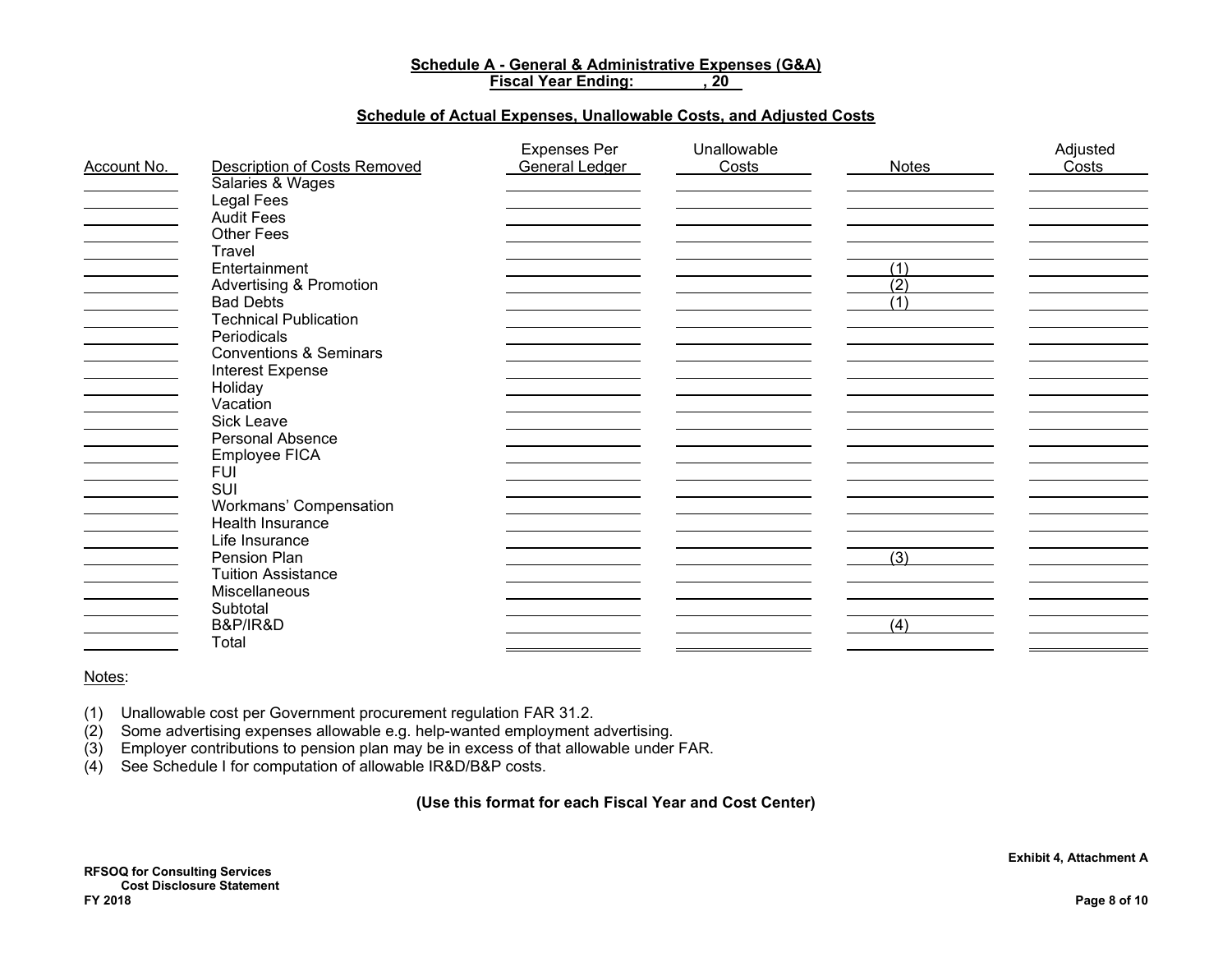# **Schedule B - Overhead Expenses**

**Fiscal Year Ending: , 20** 

#### **Schedule of Actual Expenses, Unallowable Costs, and Adjusted Costs**

|             |                                     | <b>Expenses Per</b> | Unallowable |                  | Adjusted |
|-------------|-------------------------------------|---------------------|-------------|------------------|----------|
| Account No. | <b>Description of Costs Removed</b> | General Ledger      | Costs       | <b>Notes</b>     | Costs    |
|             | Salaries & Wages                    |                     |             |                  |          |
|             | Postage & Handling                  |                     |             |                  |          |
|             | Office Supplies                     |                     |             |                  |          |
|             | Small Equipment                     |                     |             |                  |          |
|             | Temp. Clerical Help                 |                     |             |                  |          |
|             | <b>Other Outside Services</b>       |                     |             |                  |          |
|             | Relocation                          |                     |             | (1)              |          |
|             | <b>Business Meals</b>               |                     |             |                  |          |
|             | Telephone Expense - Local           |                     |             |                  |          |
|             | Telephone - Long Distance           |                     |             |                  |          |
|             | <b>Telecopies</b>                   |                     |             |                  |          |
|             | <b>Real Estate Rent</b>             |                     |             |                  |          |
|             | <b>Equipment Rent</b>               |                     |             |                  |          |
|             | Recruitment                         |                     |             |                  |          |
|             | Dues/Memberships                    |                     |             | (2)              |          |
|             | Insurance                           |                     |             |                  |          |
|             | <b>Property Taxes</b>               |                     |             |                  |          |
|             | Permits & Licenses                  |                     |             |                  |          |
|             | Depreciation/Amortization           |                     |             |                  |          |
|             | Repairs & Maintenance               |                     |             |                  |          |
|             | Holiday                             |                     |             |                  |          |
|             | Vacation                            |                     |             |                  |          |
|             | <b>Sick Leave</b>                   |                     |             |                  |          |
|             | Severance Pay                       |                     |             | $\overline{(3)}$ |          |
|             | Employer FICA                       |                     |             |                  |          |
|             | <b>FUI</b>                          |                     |             |                  |          |
|             | SUI                                 |                     |             |                  |          |
|             | Workmans' Compensation              |                     |             |                  |          |
|             | Health Insurance                    |                     |             |                  |          |
|             | Life Insurance                      |                     |             |                  |          |
|             |                                     |                     |             |                  |          |
|             | Pension Plan                        |                     |             | (4)              |          |
|             | Miscellaneous                       |                     |             |                  |          |
|             | Total                               |                     |             |                  |          |

#### Notes:

(1) Moving charges are limited by FAR.

(2) Nature and amount limited by FAR.

(3) Severance pay is limited.

(4) Employer contributions to pension plan may be limited. **(Use this format for each Fiscal Year and Cost Center)**

**RFSOQ for Consulting Services Cost Disclosure Statement**<br>FY 2018 **FY 2018 Page 9 of 10** 

 **Exhibit 4, Attachment A**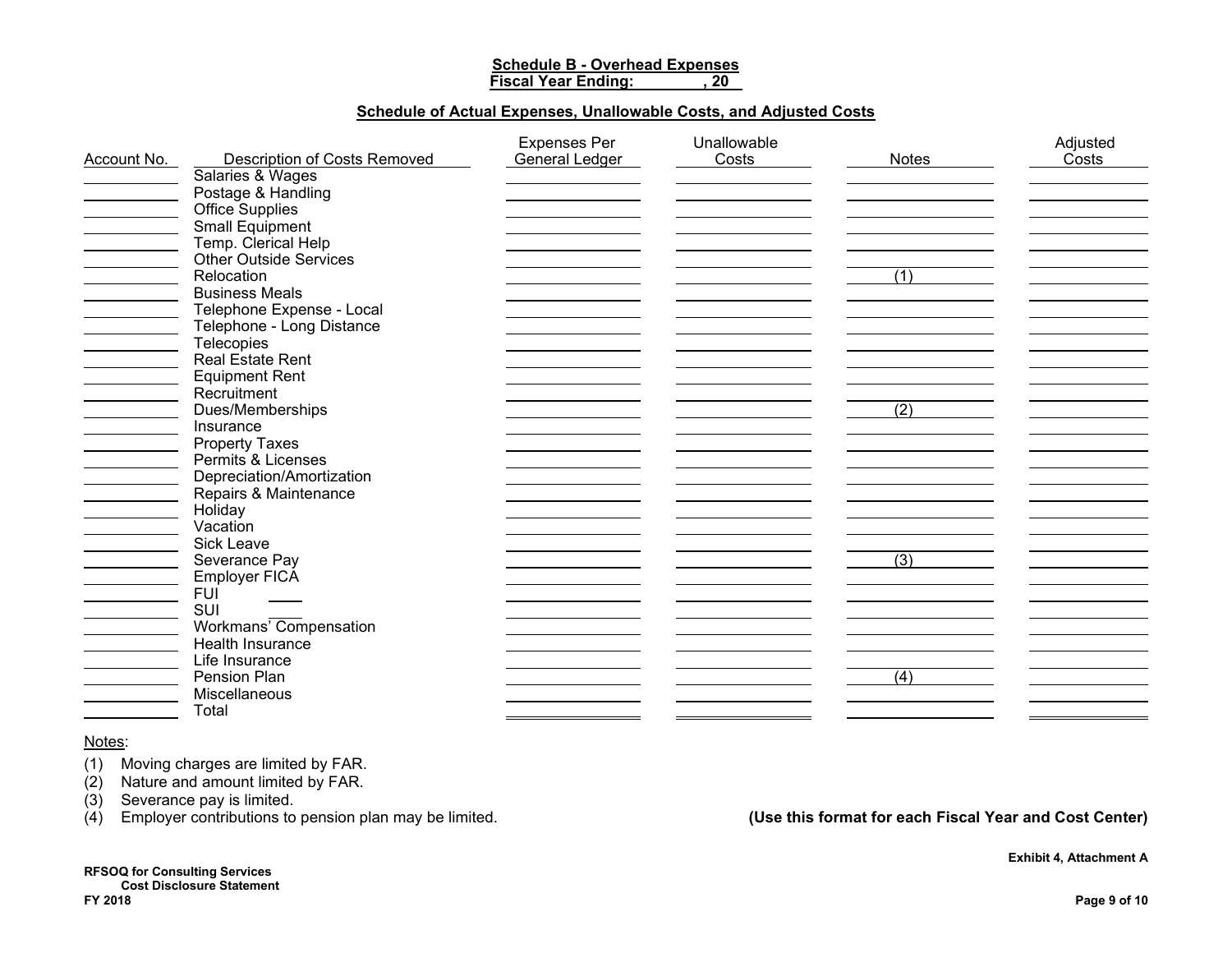# **Schedule C - Schedule of Bases Used to Allocate Indirect Expenses Fiscal Year Ending:**

- Pool General and Administrative Expenses Schedule A:
- Base Direct Labor Cost input (excluding fringe benefit expenses)
- Pool Fringe Benefit Expenses Schedule B:
- Base Straight time direct labor dollars of all contracts and projects including labor costs of Bid and Proposals.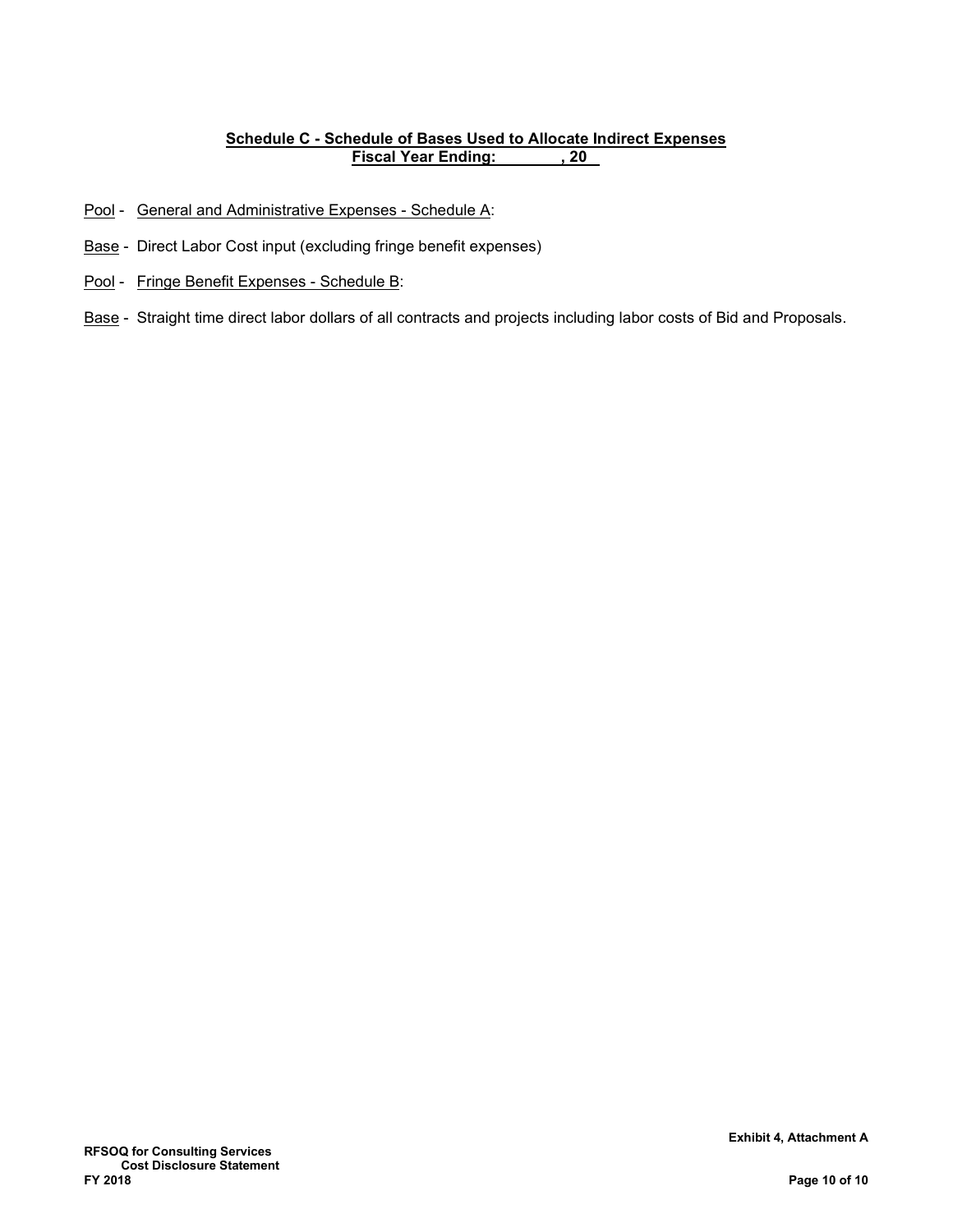# **CERTIFICATION REGARDING DEBARMENT, SUSPENSION,**

# **INELIGIBILITY AND VOLUNTARY EXCLUSION**

**LOWER TIER COVERED TRANSACTIONS**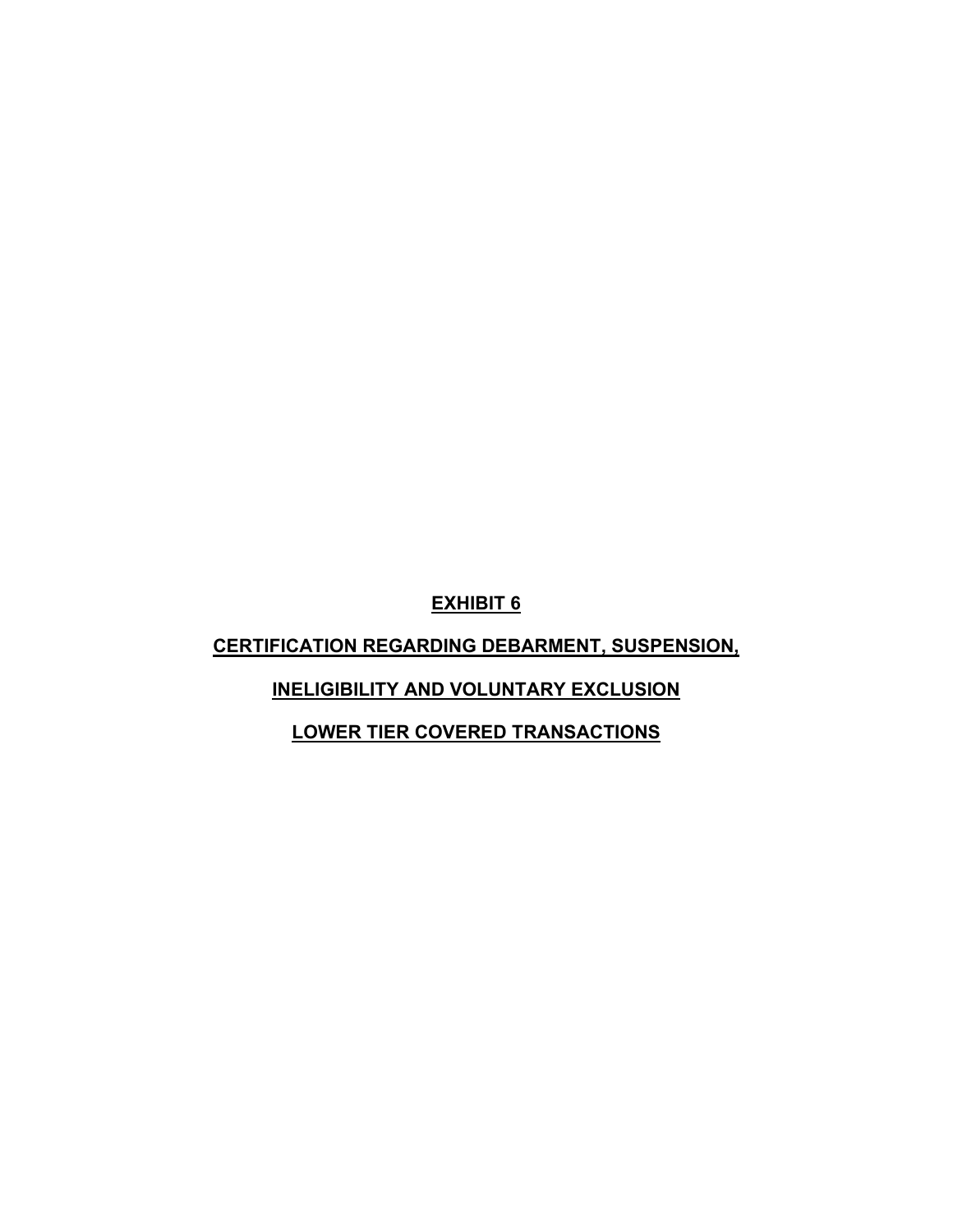#### **CERTIFICATION REGARDING DEBARMENT, SUSPENSION, INELIGIBILITY AND VOLUNTARY EXCLUSION LOWER TIER COVERED TRANSACTIONS**

- 1. By signing and submitting this Proposal, the prospective lower tier participant is providing the certification set out below.
- 2. The certification in this clause is a material representation of fact upon which reliance was placed when this transaction was entered into. If it is later determined that the prospective lower tier participant knowingly rendered an erroneous certification, in addition to other remedies available to the Federal Government, the department or agency with which this transaction originated may pursue available remedies, including suspension and/or debarment.
- 3. The prospective lower tier participant shall provide immediate written notice to the person to which this Proposal is submitted if at any time the prospective lower tier participant learns that its certification was erroneous when submitted or has become erroneous by reason of changed circumstances.
- 4. The terms "covered transaction", "debarred", "suspended", "ineligible", "lower tier covered transaction", "participant", "person", "primary covered transaction", "principal", "proposal", and "voluntarily excluded", as used in this clause, have the meanings set out in the Definitions and Coverage sections of rules implementing Executive Order 12549. You may contact the CCJPA's Materials Management and Procurement Office, telephone (510) 464-6540, for assistance in obtaining a copy of those regulations.
- 5. The prospective lower tier participant agrees by submitting this Proposal that, should the proposed covered transaction be entered into, it shall not knowingly enter into any lower tier covered transaction with a person who is debarred, suspended, declared ineligible, or voluntarily excluded from participation in this covered transaction, unless authorized by the department or agency with which this transaction originated.
- 6. The prospective lower tier participant further agrees by submitting this Proposal that it will include this clause titled "Certification Regarding Debarment, Suspension, Ineligibility and Voluntary Exclusion - Lower Tier Covered Transaction", without modification, in all lower tier covered transactions and in all solicitations for lower tier covered transactions.
- 7. A participant in a covered transaction may rely upon a certification of a prospective participant in a lower tier covered transaction that it is not debarred, suspended, ineligible, or voluntarily excluded from the covered transaction, unless it knows that the certification is erroneous. A participant may decide the method and frequency by which it determines the eligibility of its principals.
- 8. Nothing contained in the foregoing shall be construed to require establishment of a system of records in order to render in good faith the certification required by this clause. The knowledge and information of a participant is not required to exceed that which is normally possessed by a prudent person in the ordinary course of business dealings.
- 9. Except for transactions authorized under Paragraph 5, if a participant in a covered transaction knowingly enters into a lower tier covered transaction with a person who is suspended, debarred, ineligible, or voluntarily excluded from participation in this transaction, in addition to other remedies available to the Federal Government, the department or agency with which this transaction originated may pursue available remedies, including suspension and/or debarment.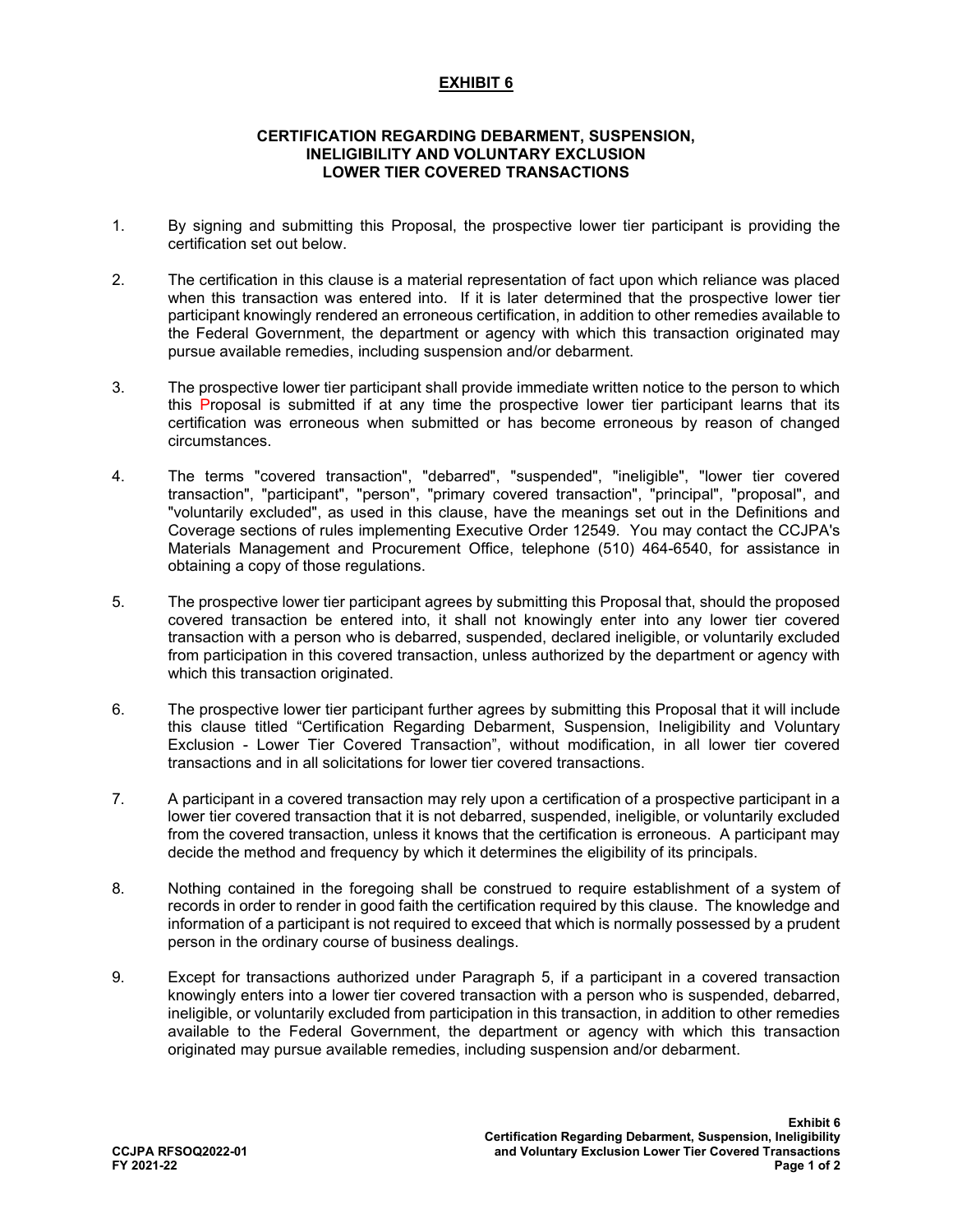- 10. The prospective lower tier participant certifies, that neither it nor its principals is presently debarred, suspended, proposed for debarment, declared ineligible, or voluntarily excluded from participation in this transaction by any Federal department or agency.
- 11. Where the prospective lower tier participant is unable to certify to any of the statements in this certification, such participant shall attach an explanation to this Proposal.

Signature of Proposer

l Print Name and Title of Person Signing

 $\ddot{\phantom{a}}$ **Date**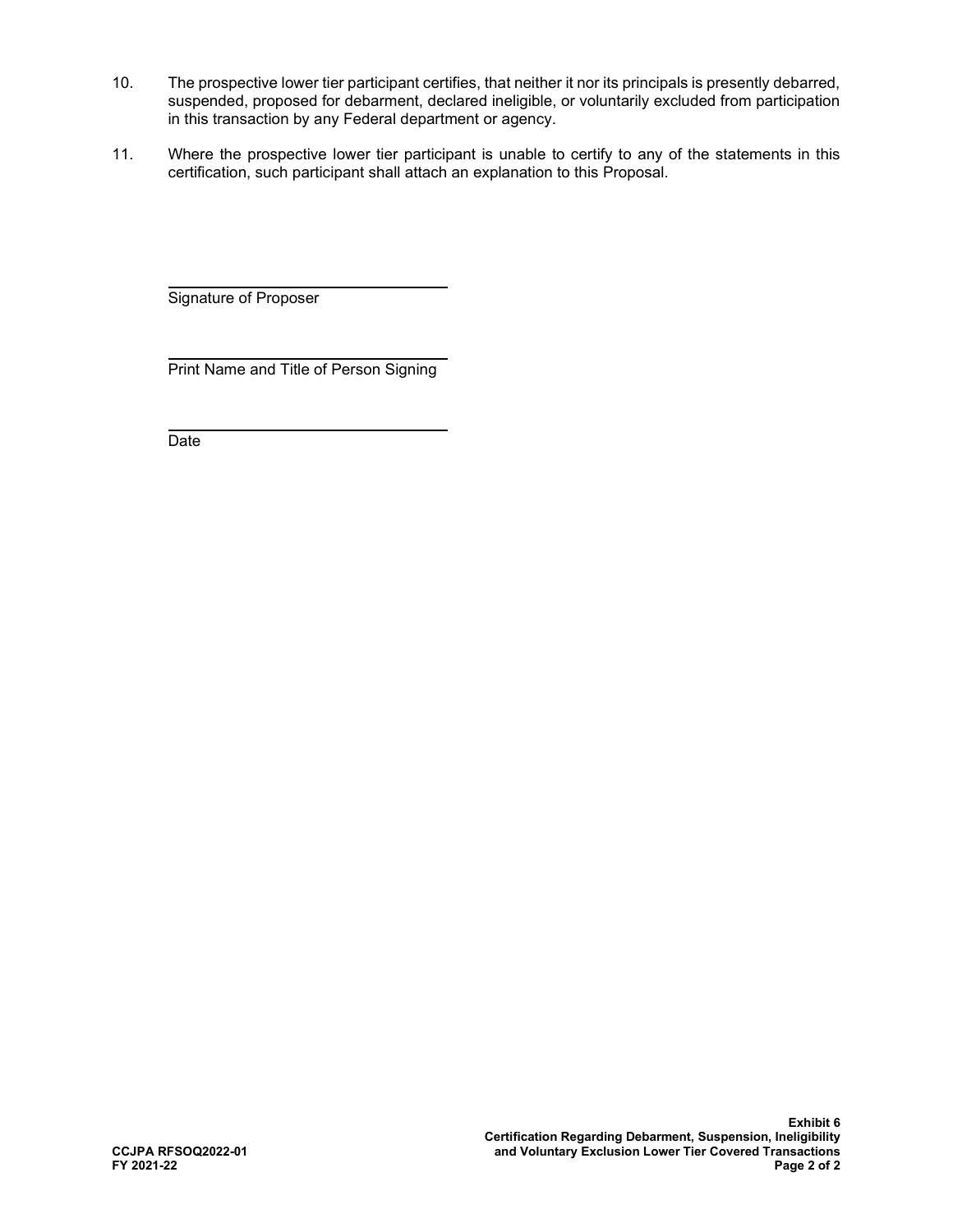## **CERTIFICATION REGARDING LOBBYING**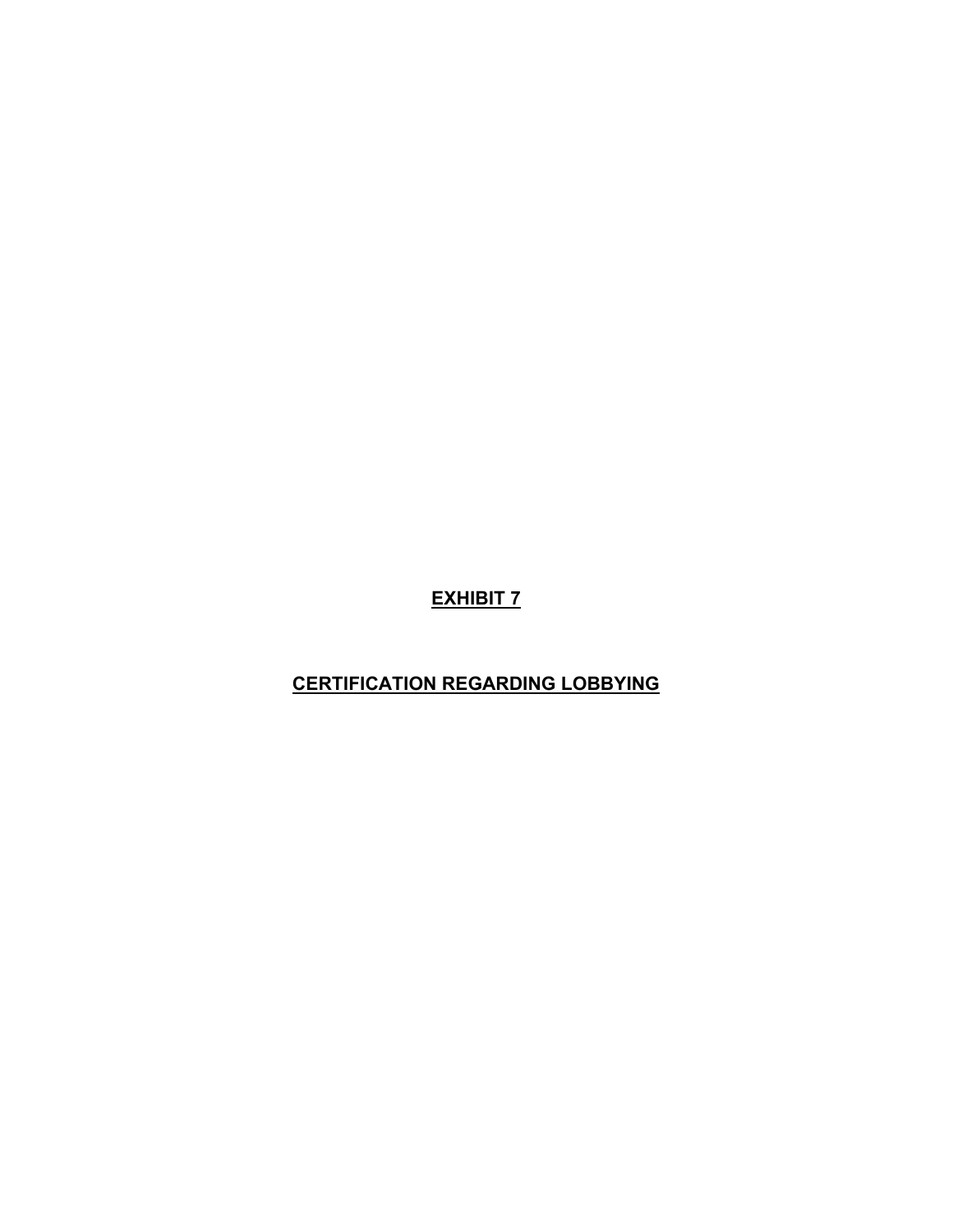#### **Applicable to Consultants and Subconsultants of any Tier**

#### **CERTIFICATION REGARDING LOBBYING**

The undersigned certifies, to the best of his or her knowledge and belief, that:

- (1) No Federal appropriated funds have been paid or will be paid, by or on behalf of the undersigned, to any person for influencing or attempting to influence an officer or employee of a Federal agency, a Member of Congress, an officer or employee of Congress, or an employee of a Member of Congress in connection with the awarding of any Federal contract, the making of any federal grant, the making of any Federal loan, the entering into of any cooperative agreement, and the extension, continuation, renewal, amendment, or modification of any Federal contract, grant, loan or cooperative agreement.
- (2) If any funds other than Federal appropriated funds have been paid or will be paid to any person for influencing or attempting to influence an officer or employee of any Federal agency, a Member of Congress, an officer or employee of Congress, or an employee of a Member of Congress in connection with this federal grant, loan, or cooperative agreement, the undersigned shall complete and submit Standard Form - LLL, "Disclosure Form to Report Lobbying," in accordance with its instructions.
- (3) The undersigned shall require that the language of this certification be included in the award documents for all subawards at all tiers (including subcontracts, subgrants, and contracts under grants, loans and cooperative agreements) and that all subrecipients shall certify and disclose accordingly.

This certification is a material representation of fact upon which reliance is placed when this transaction was made or entered into. Submission of this certification is a prerequisite for making or entering into this transaction imposed by Section 1352, Title 31, U.S. Code. Any person who fails to file the required certification shall be subject to a civil penalty of not less than \$10,000 and not more than \$100,000 for each such failure.

 $\overline{\phantom{a}}$ Name of Firm

By:

 $\overline{\phantom{a}}$ 

Please print name of signature:

Title: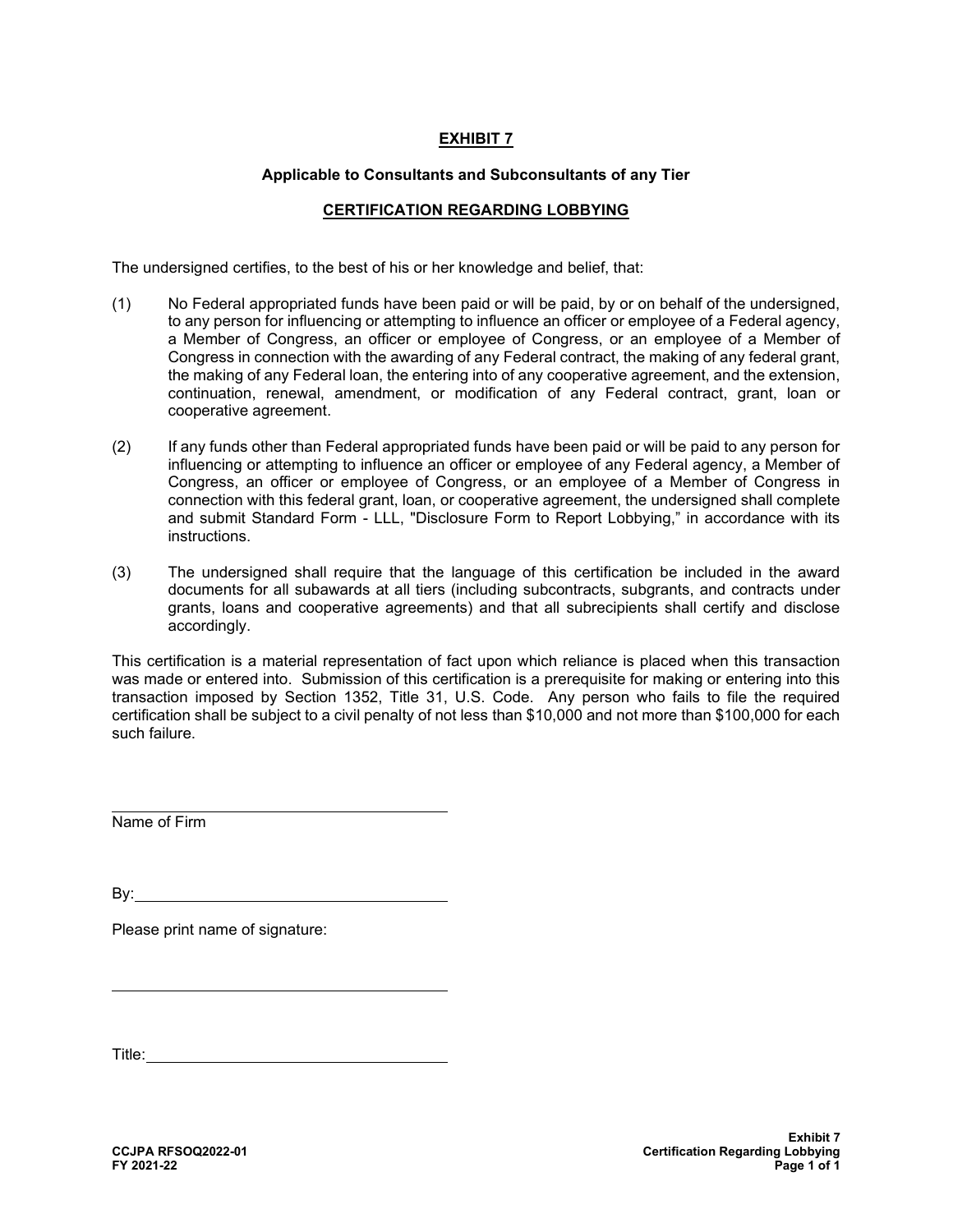### **PROJECT CONSULTANT TEAM**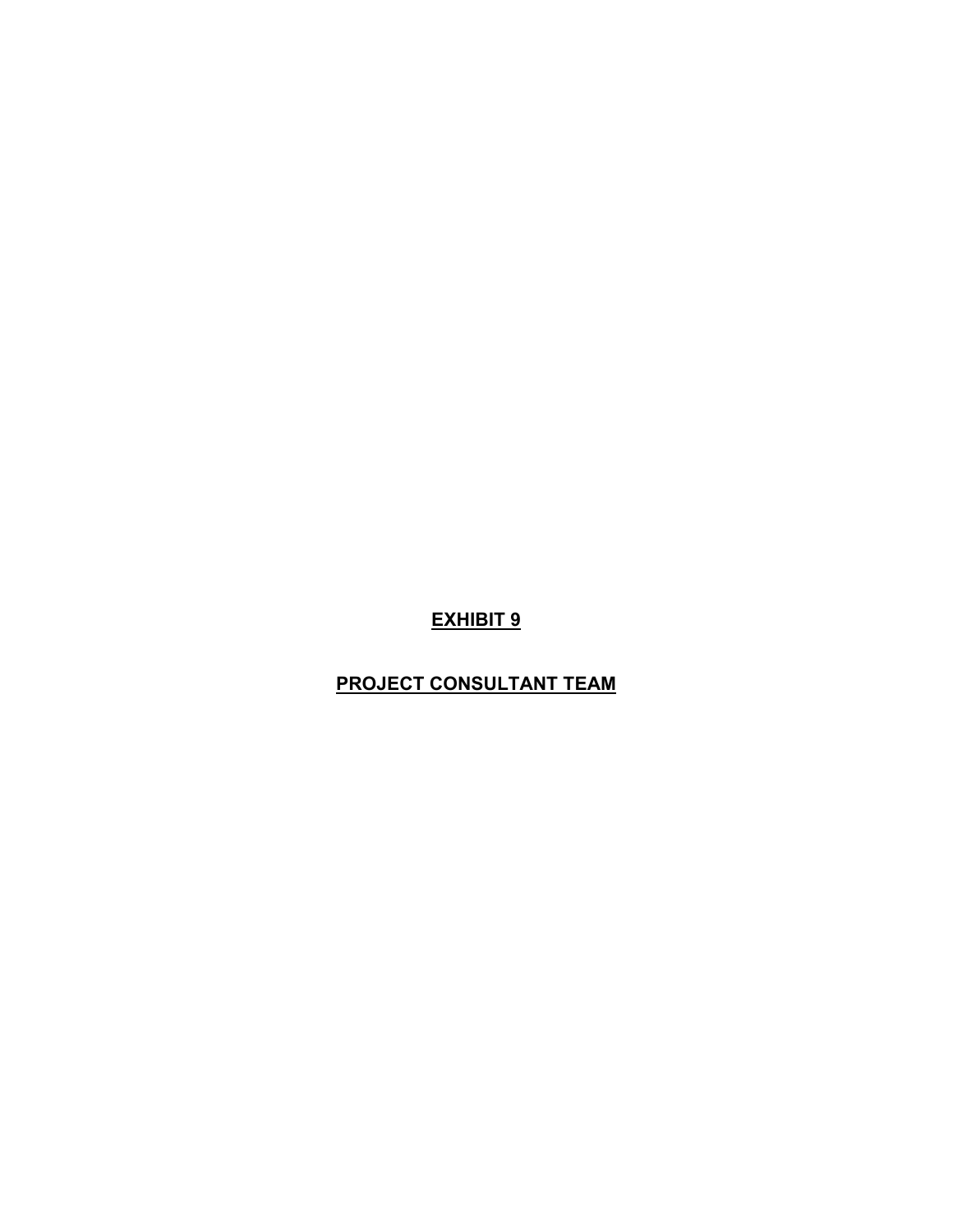### **PROJECT CONSULTANT TEAM**

| (TO DE COMPIEIEU DY FTOPOSEL OMY)                                                                                                                       |                                                                                                                                                                                                   |
|---------------------------------------------------------------------------------------------------------------------------------------------------------|---------------------------------------------------------------------------------------------------------------------------------------------------------------------------------------------------|
| Name, Address, Point of Contact, Email, and<br>Phone Nos. of All Firms Participating on the<br><b>Agreement (Including Prime and</b><br>Subconsultants) | <b>Nature of Participation</b><br>(Indicate if Subconsultant is expected to<br>perform work subject to the payment of<br>prevailing wages, and include DIR registration<br>Number for such firms) |
|                                                                                                                                                         |                                                                                                                                                                                                   |
|                                                                                                                                                         |                                                                                                                                                                                                   |
|                                                                                                                                                         |                                                                                                                                                                                                   |
| Point of Contact: _________________                                                                                                                     |                                                                                                                                                                                                   |
|                                                                                                                                                         |                                                                                                                                                                                                   |
| DIR Registration No. ________________________<br>(If applicable)                                                                                        |                                                                                                                                                                                                   |
|                                                                                                                                                         |                                                                                                                                                                                                   |
|                                                                                                                                                         |                                                                                                                                                                                                   |
| <u> 1989 - Johann John Stone, mars eta inperiodo eta inperiodo eta inperiodo eta inperiodo eta inperiodo eta inpe</u>                                   |                                                                                                                                                                                                   |
| Point of Contact: _________________                                                                                                                     |                                                                                                                                                                                                   |
| Email:_______________________                                                                                                                           |                                                                                                                                                                                                   |
|                                                                                                                                                         |                                                                                                                                                                                                   |
| DIR Registration No. ________________________<br>(If applicable)                                                                                        |                                                                                                                                                                                                   |
|                                                                                                                                                         |                                                                                                                                                                                                   |

 $\mathcal{L}_\mathcal{L} = \mathcal{L}_\mathcal{L} = \mathcal{L}_\mathcal{L} = \mathcal{L}_\mathcal{L} = \mathcal{L}_\mathcal{L} = \mathcal{L}_\mathcal{L} = \mathcal{L}_\mathcal{L} = \mathcal{L}_\mathcal{L} = \mathcal{L}_\mathcal{L} = \mathcal{L}_\mathcal{L} = \mathcal{L}_\mathcal{L} = \mathcal{L}_\mathcal{L} = \mathcal{L}_\mathcal{L} = \mathcal{L}_\mathcal{L} = \mathcal{L}_\mathcal{L} = \mathcal{L}_\mathcal{L} = \mathcal{L}_\mathcal{L}$ 

 $\_$  ,  $\_$  ,  $\_$  ,  $\_$  ,  $\_$  ,  $\_$  ,  $\_$  ,  $\_$  ,  $\_$  ,  $\_$  ,  $\_$  ,  $\_$  ,  $\_$  ,  $\_$  ,  $\_$  ,  $\_$  ,  $\_$  ,  $\_$  ,  $\_$  ,  $\_$  ,  $\_$  ,  $\_$  ,  $\_$  ,  $\_$  ,  $\_$  ,  $\_$  ,  $\_$  ,  $\_$  ,  $\_$  ,  $\_$  ,  $\_$  ,  $\_$  ,  $\_$  ,  $\_$  ,  $\_$  ,  $\_$  ,  $\_$  ,

(To Be Completed By Proposer Only)

Name of Authorized Officer of Proposer (Print or Type)

Signature of Authorized Officer of Proposer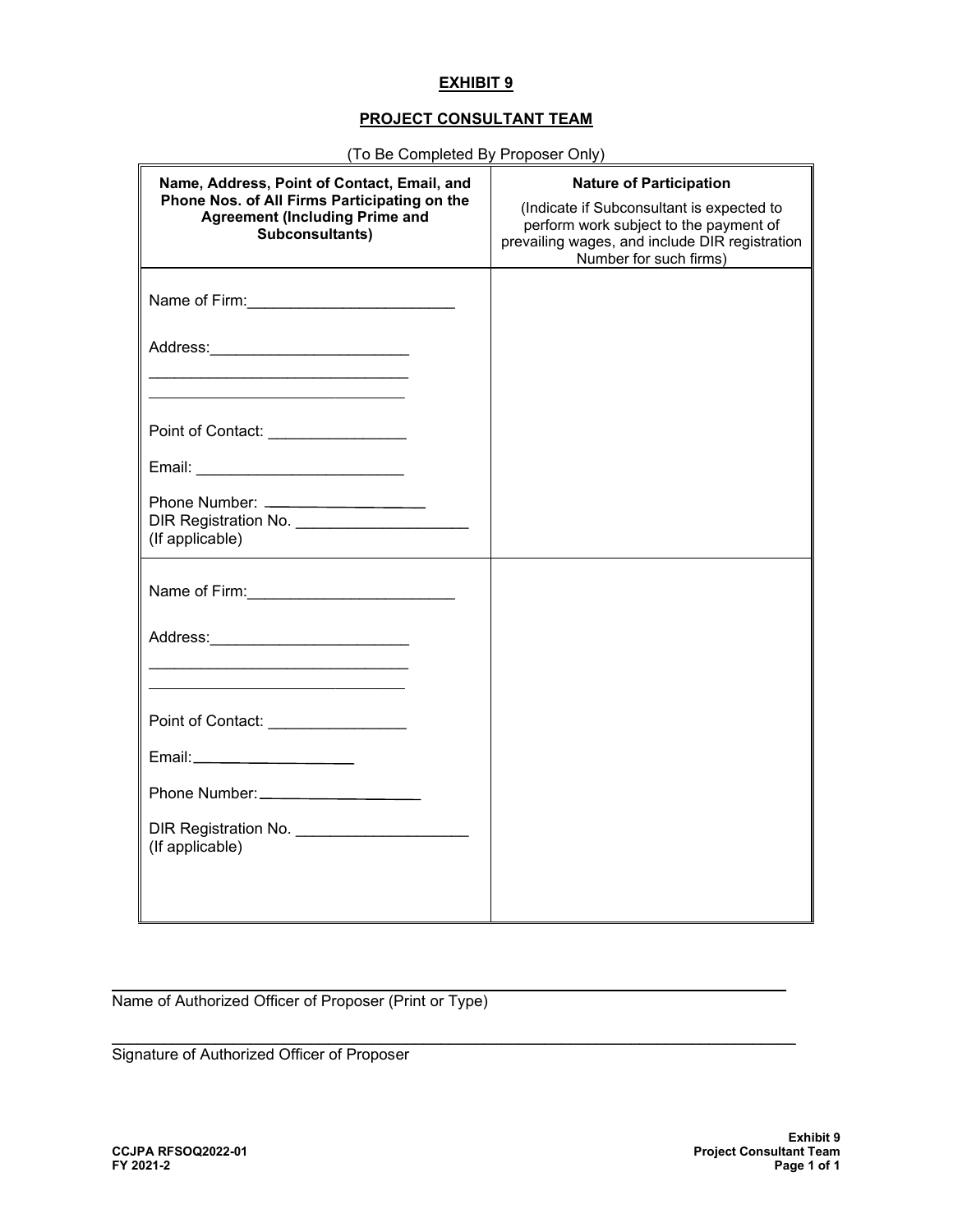**ADDENDA ACKNOWLEDGEMENT**